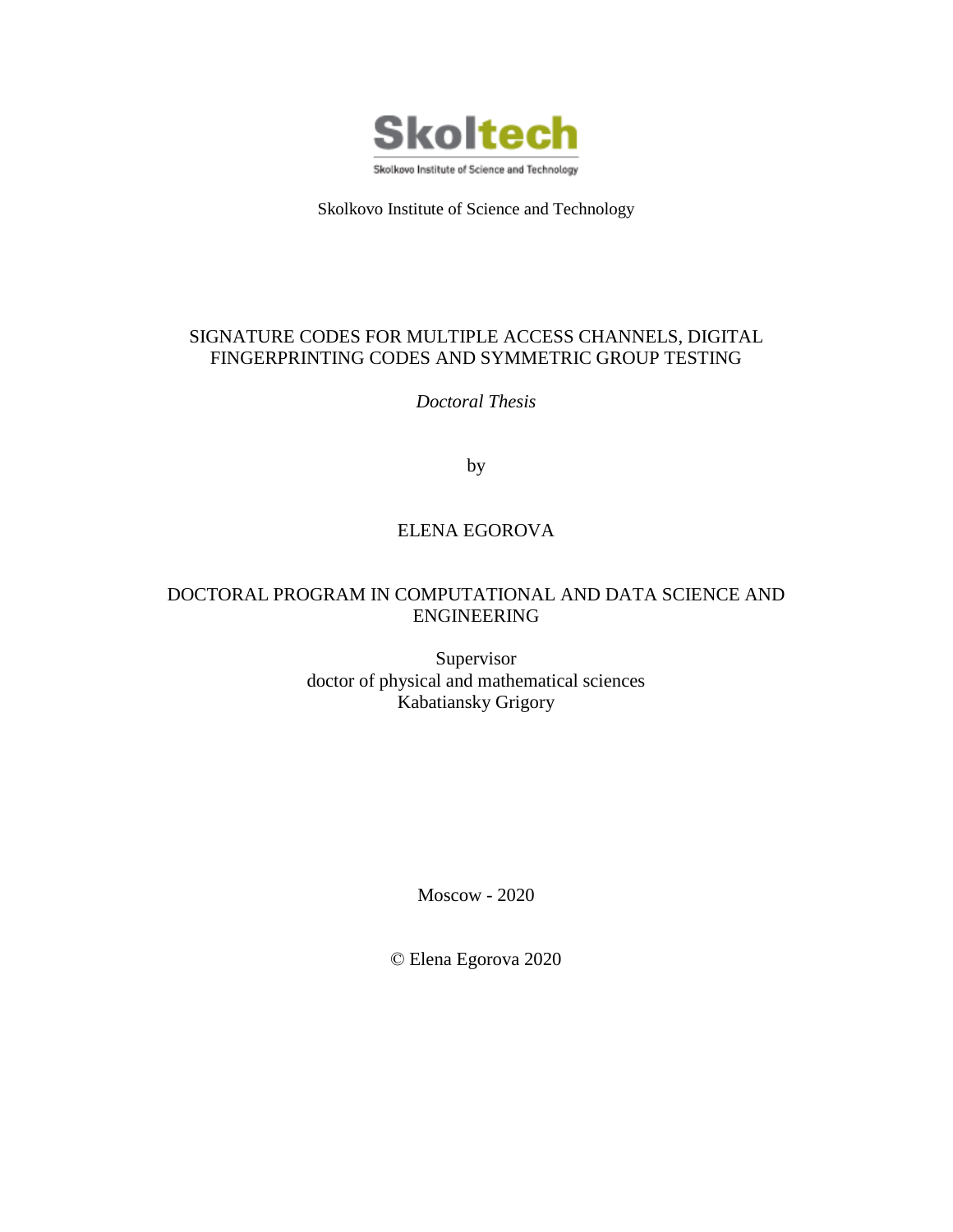I hereby declare that the work presented in this thesis was carried out by myself at Skolkovo Institute of Science and Technology, Moscow, except where due acknowledgement is made, and has not been submitted for any other degree.

Candidate (Elena Egorova)

Supervisor (Kabatiansky Grigory)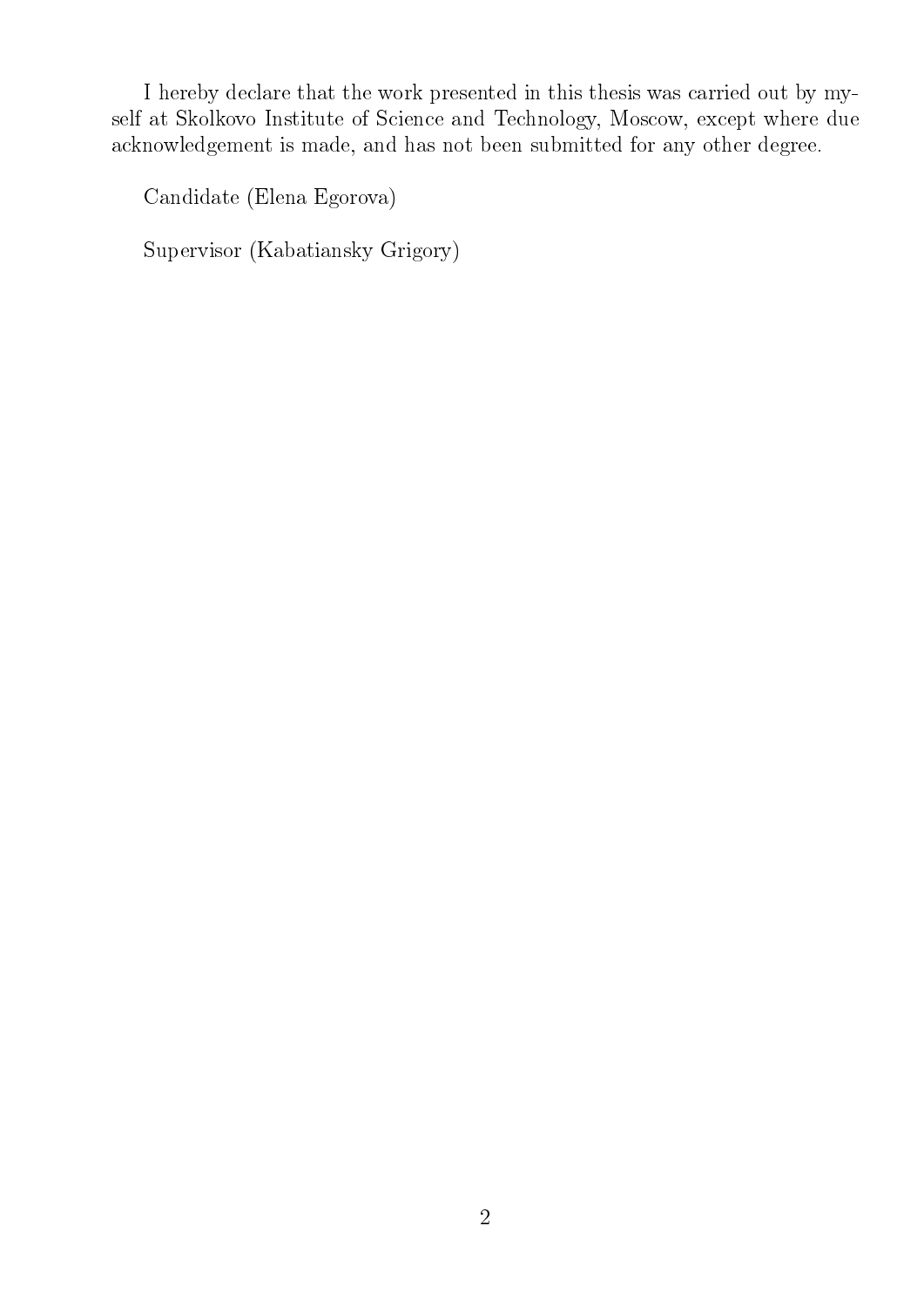## Abstract

The history of code division for *multiple access channels* (MAC, for short) started with the famous paper of Claude Shannon  $-$  "Two-way communication channels" (1961) [1], where it was shown that code division can outperform time division. During next decades, a lot of theoretical results were obtained, including the exact characterization of the *capacity region* for many different models of MAC. Despite that the ordinary capacity is widely known, on the contrary, the zero-error capacity is mainly unknown for the same MAC models. For instance, the zero-error capacity region is unknown for the binary adder channel with just two users, which is one of the simplest MAC model. Even less is known about the zero-error capacity for MAC with partial users activity, when not more than t users among total M users are active at each time slot. The last problem was originated in ALOHA type communication systems, i.e., in systems with random users access to a joint communication channel. It is very useful for such systems to know in advance which users will be active during a next communication session. The corresponding codes with zero-error probability are called signature codes. This thesis is devoted to the investigation of signature codes for MAC, digital fingerprinting codes, especially multimedia ones, group testing as well as their interplay.

The first chapter describes in details main objects of the thesis, namely, different models of MACs and codes for them, digital fingerprinting codes and especially multimedia fingerprinting codes, different variations of the group testing problem and the relationships between all these objects.

The second chapter is devoted to the A-channel. Based on the established relationship between signature codes for A-channel and separating codes we derive new upper and lower bounds on the rate of the best signature codes for A-channel. First construction of signature codes with efficient, i.e., polynomial complexity in the code length, coding and decoding procedures is proposed. Moreover, the case of A-channel with adversarial noise is considered and upper and lower bounds on the rate of signature codes resistant to such type of noise are proved.

In the third chapter we investigate signature codes for nonbinary B-channel and weighted adder channel. New upper and lower bounds on the rate of sig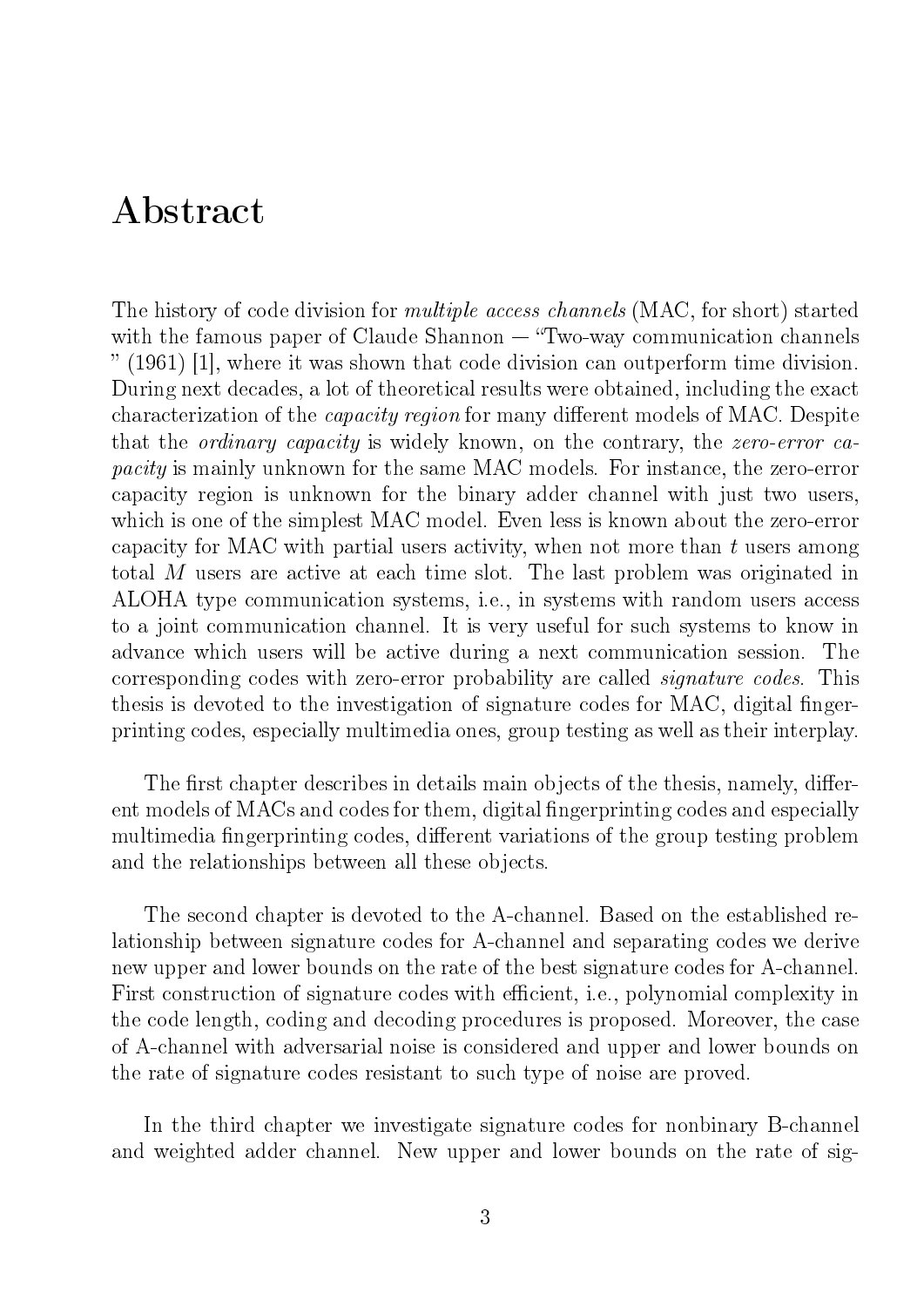nature codes for nonbinary B-channel are proved. The proof of lower bound is based on the random coding method, and the proof of the upper bound is based on the entropy method. Explicit constructions of signature codes for weighted binary adder channel, which can be considered as some variation of B-channel, are proposed for noiseless and for adversarial noise cases.

In the last chapter we consider three possible applications of signature codes. The first application, known as multimedia digital fingerprinting (MDF) codes, is motivated by the digital right management (DRM). The idea of this technique is to construct the set of fingerprints that are embedded in the original digital content and that have the following property  $-$  if at most t users collude to produce a forged copy, then a distributor can identify at least one of these users. This property is often called *identifying parent property* or IPP, for short. It is shown that different reformulations of this problem for MDF codes are equivalent to signature codes for A-channel and for weighted binary adder channel. Based on this relationship we derive new results about MDF codes.

The second application devoted to newly introduced class of IPP codes, namely, constant weight IPP codes, which is a class of codes with identifying parent property and "simple decoding", i.e., tracing at least one guilty user by finding the nearest in the Hamming distance codeword. A new notion of nonbinary traceability codes (or set systems) introduced and an analogue of Gilbert-Varshamov bound for these codes is proved.

The last application is known as the symmetric group testing (SGT) problem that comes from the general group testing problem. The problem is to find the set of defective elements in a base set by conducting tests in which answers provide more information than classical group testing, namely, an answer says 0 if no defective samples in a given testing set, says 1 if all chosen samples are defective, and says ∗ - otherwise. In the case of non-adaptive search this problem is equivalent to the construction of signature codes for A-channel, what allows to derive new results on the minimal number of tests.

This Thesis contains not only some new results from so different areas of research as signature codes for multiple access channels, digital fingerprinting codes and symmetric group testing, but also a new approach which allows us to investigate these areas uniformly.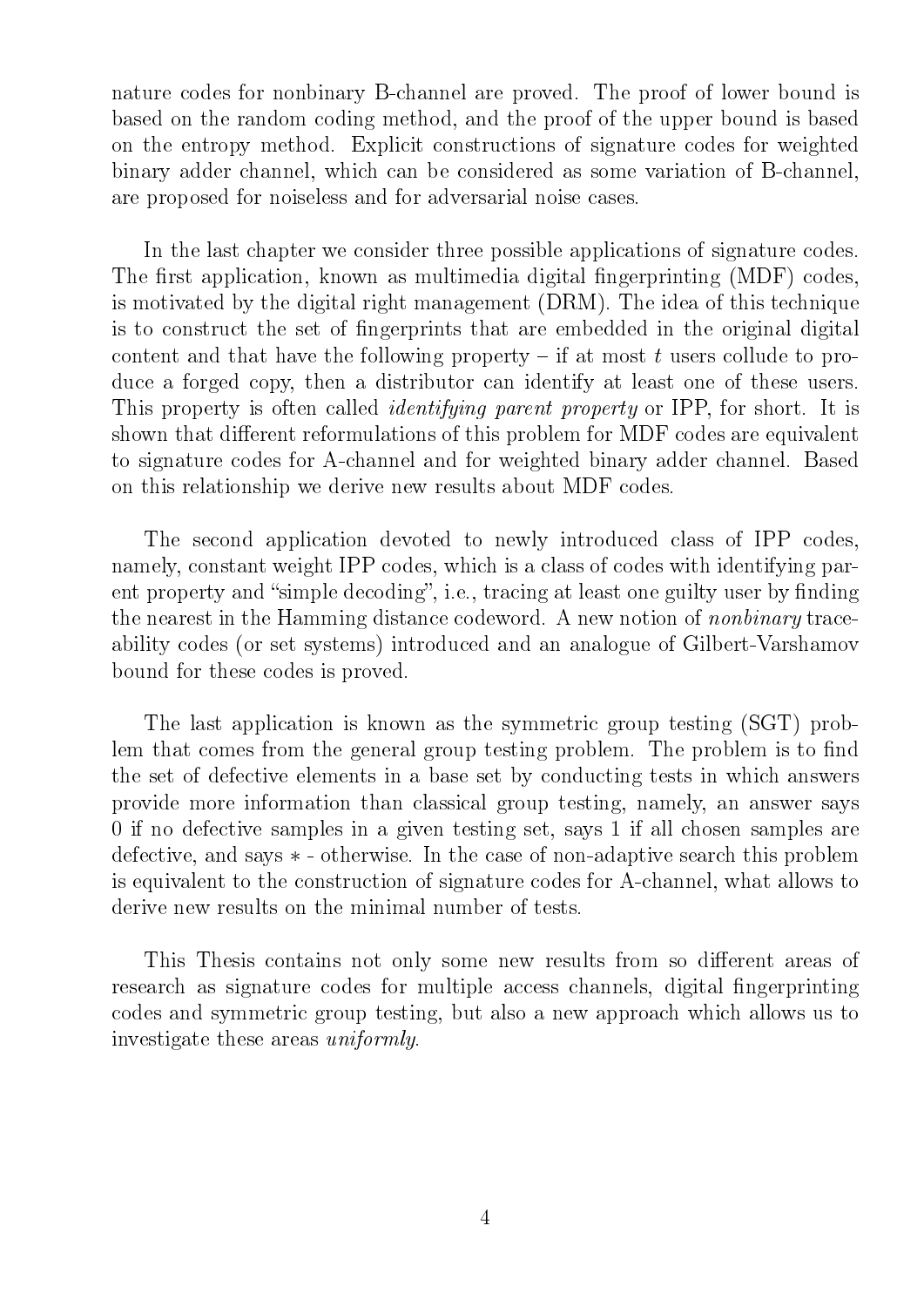# Publications

- 1. Egorova, E., Fernandez, M., Kabatiansky, G., (2020). On non-binary traceability set systems. Designs, Codes and Cryptography, accepted for publication, DOI: 10.1007/s10623-020-00749-4 (Q2 Scopus)
- 2. Egorova, E., Fernandez, M., Kabatiansky, G., Lee, M. H. (2019). Signature codes for weighted noisy adder channel, multimedia fingerprinting and compressed sensing. Designs, Codes and Cryptography, 87(2-3), pp. 455-462, DOI: 10.1007/s10623-018-0551-9 (Q2 Scopus)
- 3. Egorova, E. E., Potapova, V. S. (2018). Compositional restricted multiple access channel. Problems of Information Transmission, 2(54), pp. 116-123. DOI: 10.1134/S0032946018020023 (WoS)
- 4. Egorova, E., Fernandez, M., Kabatiansky, G., Lee, M. H. (2016). Signature codes for the A-channel and collusion-secure multimedia fingerprinting codes. In 2016 IEEE International Symposium on Information Theory (ISIT), pp. 3043-3047.
- 5. Kabatiansky, G., Fernandez, M., Egorova, E. (2016). Multimedia fingerprinting codes resistant against colluders and noise. In 2016 IEEE International Workshop on Information Forensics and Security (WIFS), pp. 79-83.
- 6. Egorova, E., Potapova, V. (2016). Signature codes for a special class of multiple access channel. Proceedings XV International Symposium Problems of Redundancy in Information and Control Systems, pp. 38-42.
- 7. Egorova, E. (2019). Symmetric group testing. Proceedings XVI International Symposium on Problems of Redundancy in Information and Control Systems, pp. 38-42. (Scopus)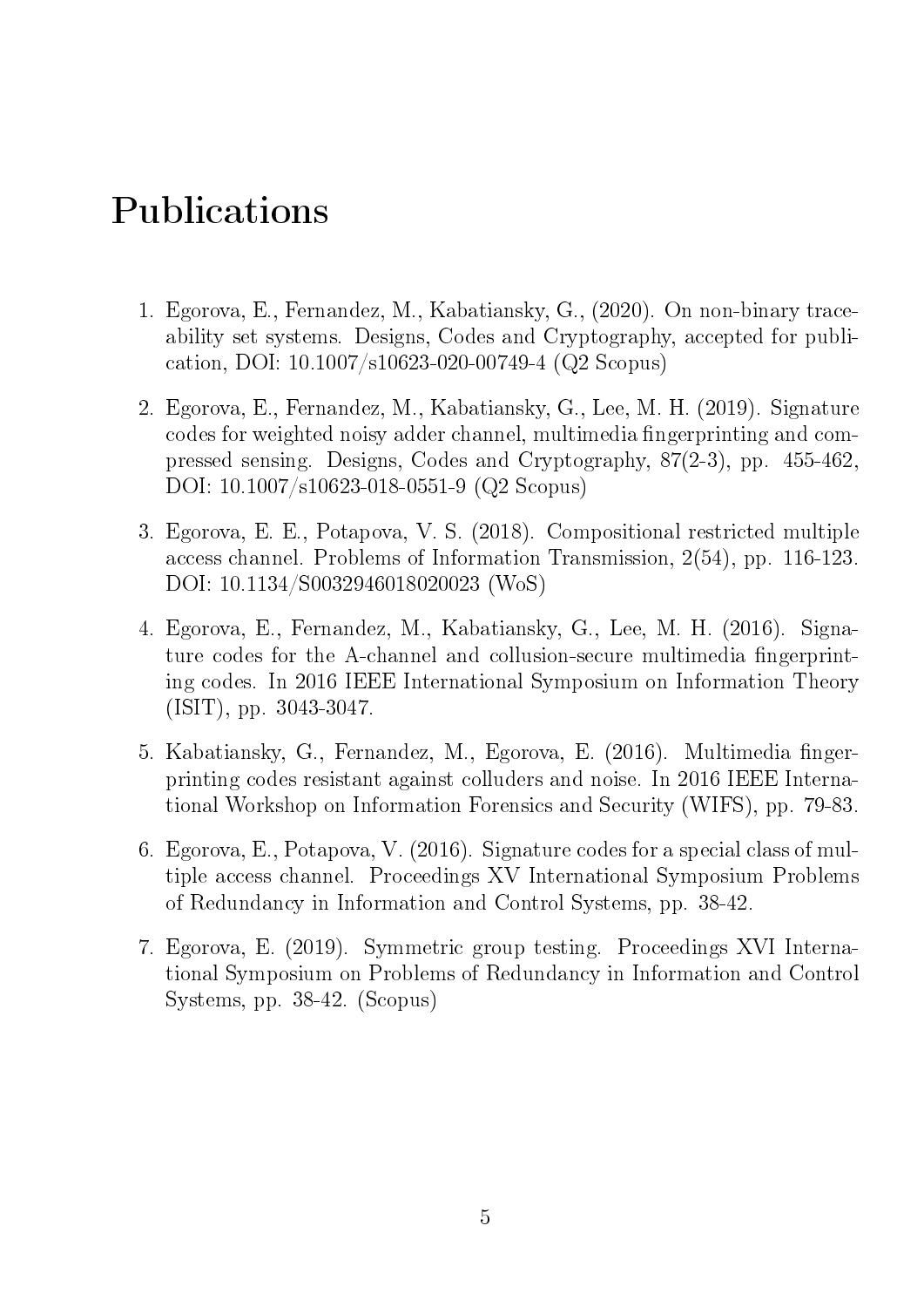# **Contents**

|                | Abstract<br>$\mathbf{3}$       |                                                                                                                                                                                                                                                                                                                                                                                                                                                                                                                                                                                                                                                       |                                                     |  |  |  |  |
|----------------|--------------------------------|-------------------------------------------------------------------------------------------------------------------------------------------------------------------------------------------------------------------------------------------------------------------------------------------------------------------------------------------------------------------------------------------------------------------------------------------------------------------------------------------------------------------------------------------------------------------------------------------------------------------------------------------------------|-----------------------------------------------------|--|--|--|--|
|                | Publications<br>$\overline{5}$ |                                                                                                                                                                                                                                                                                                                                                                                                                                                                                                                                                                                                                                                       |                                                     |  |  |  |  |
|                | List of abbreviations<br>8     |                                                                                                                                                                                                                                                                                                                                                                                                                                                                                                                                                                                                                                                       |                                                     |  |  |  |  |
|                | 9<br>Introduction              |                                                                                                                                                                                                                                                                                                                                                                                                                                                                                                                                                                                                                                                       |                                                     |  |  |  |  |
| $\mathbf 1$    | 1.1<br>1.2<br>1.3              | Coding for multiple access channels, non-adaptive group testing<br>and digital fingerprinting<br>Zoo of MACs and error-free codes for them<br>1.1.1<br>Codes for the binary adder channel $\ldots$ , $\ldots$ , $\ldots$ , $\ldots$<br>1.1.2<br>Signature codes for disjunctive channel or superimposed codes 26<br>1.1.3<br>Signature codes for A-channel $\ldots \ldots \ldots \ldots \ldots$<br>1.1.4<br>1.1.5<br>Signature codes for adder by mod 2 channel $\ldots$<br>1.1.6<br>Signature codes for weighted adder channel $\ldots \ldots \ldots$ 28<br>1.1.7<br>Digital fingerprinting codes $\ldots \ldots \ldots \ldots \ldots \ldots \ldots$ | $\bf{22}$<br>22<br>24<br>24<br>27<br>27<br>28<br>30 |  |  |  |  |
| $\overline{2}$ | 2.1<br>2.2<br>2.3<br>2.4       | Signature codes for A-channel<br>34<br>Coding for multiple access A-channels $\ldots \ldots \ldots \ldots \ldots$<br>34<br>Upper and lower bounds via separating codes $\dots \dots \dots \dots$<br>35<br>Construction of signature codes with efficient decoding algorithm.<br>41<br>Noise-resistant signature codes for A-channel<br>43<br>Lower bound on the rate of error-resistant signature code.<br>2.4.1<br>45<br>2.4.2 Upper bound on the rate of error-resistant signature code . 47                                                                                                                                                        |                                                     |  |  |  |  |
| 3              | 3.1<br>$3.2\,$<br>3.3<br>3.4   | Signature codes for B-channel<br>Upper Bound and account to the contract of the contract of the Upper Bound and account of the contract of the U<br>Binary adder and B-channels, and their generalizations                                                                                                                                                                                                                                                                                                                                                                                                                                            | 50<br>50<br>52<br>56<br>59                          |  |  |  |  |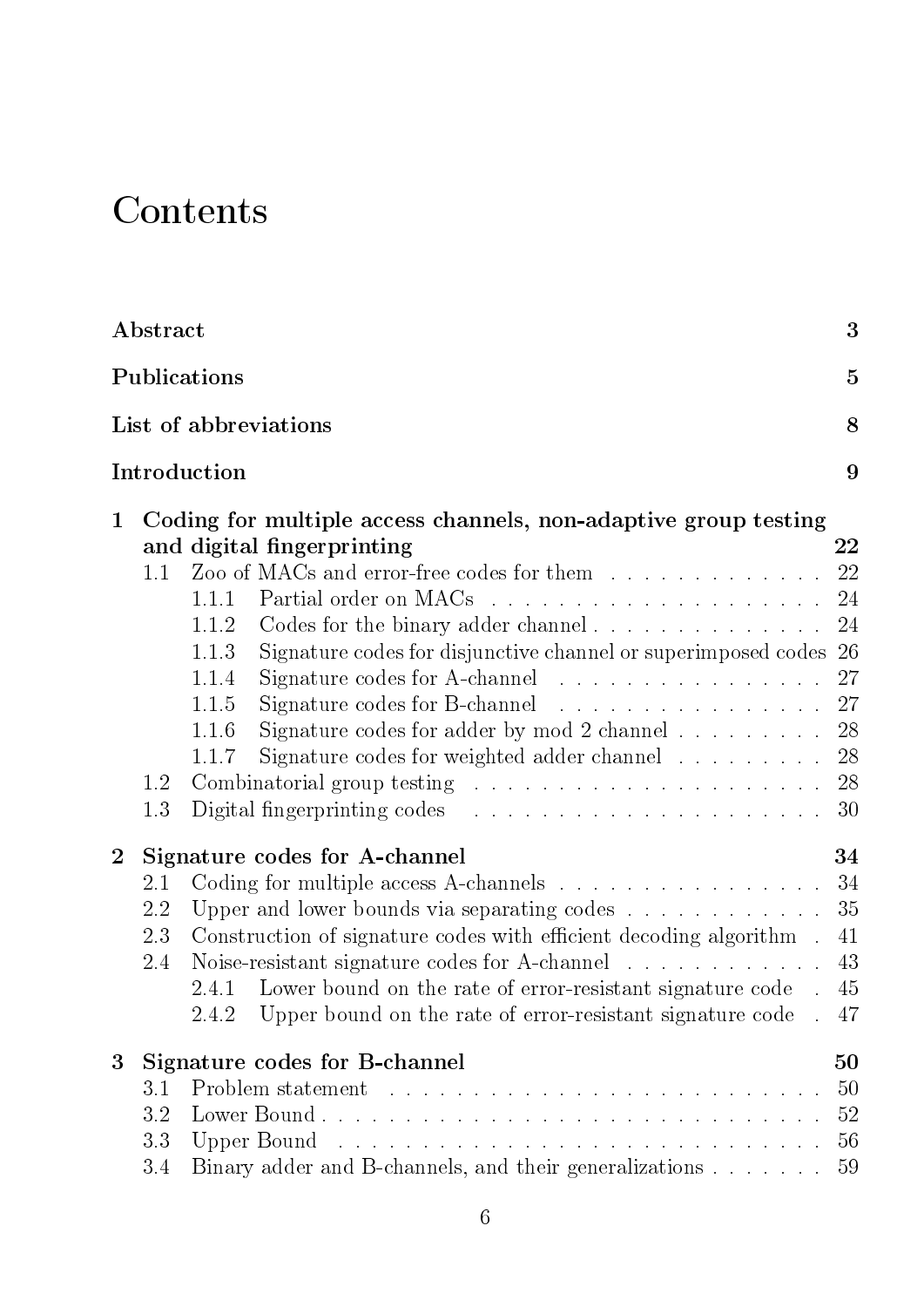|                     |  | 4 Applications<br>64                           |  |  |  |
|---------------------|--|------------------------------------------------|--|--|--|
|                     |  | 4.1 Multimedia digital fingerprinting codes 64 |  |  |  |
|                     |  |                                                |  |  |  |
|                     |  |                                                |  |  |  |
| Conclusion          |  |                                                |  |  |  |
| <b>Bibliography</b> |  |                                                |  |  |  |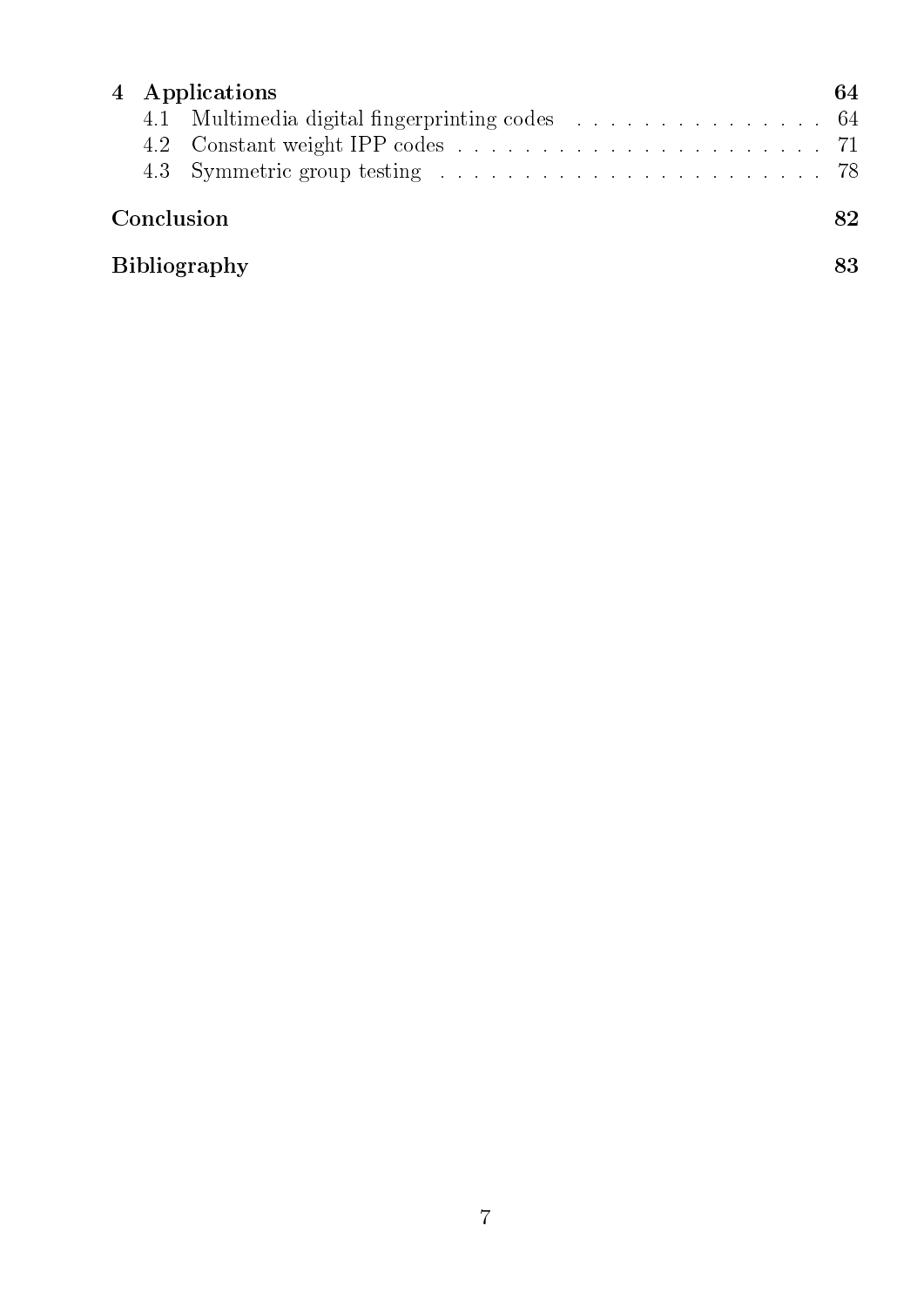# List of abbreviations

| A-channel  | Multi-frequency channel without intensity information |
|------------|-------------------------------------------------------|
| B-channel  | Multi-frequency channel with intensity information    |
| <b>BAC</b> | Binary adder channel                                  |
| <b>DRM</b> | Digital right management                              |
| <b>IPP</b> | Identifiable parent property                          |
| <b>MAC</b> | Multiple access channel                               |
| <b>MDF</b> | Multimedia digital fingerprinting                     |
| OR-channel | Disjunctive channel                                   |
| SGT        | Symmetric group testing                               |
| wBAC       | Weighted binary adder channel                         |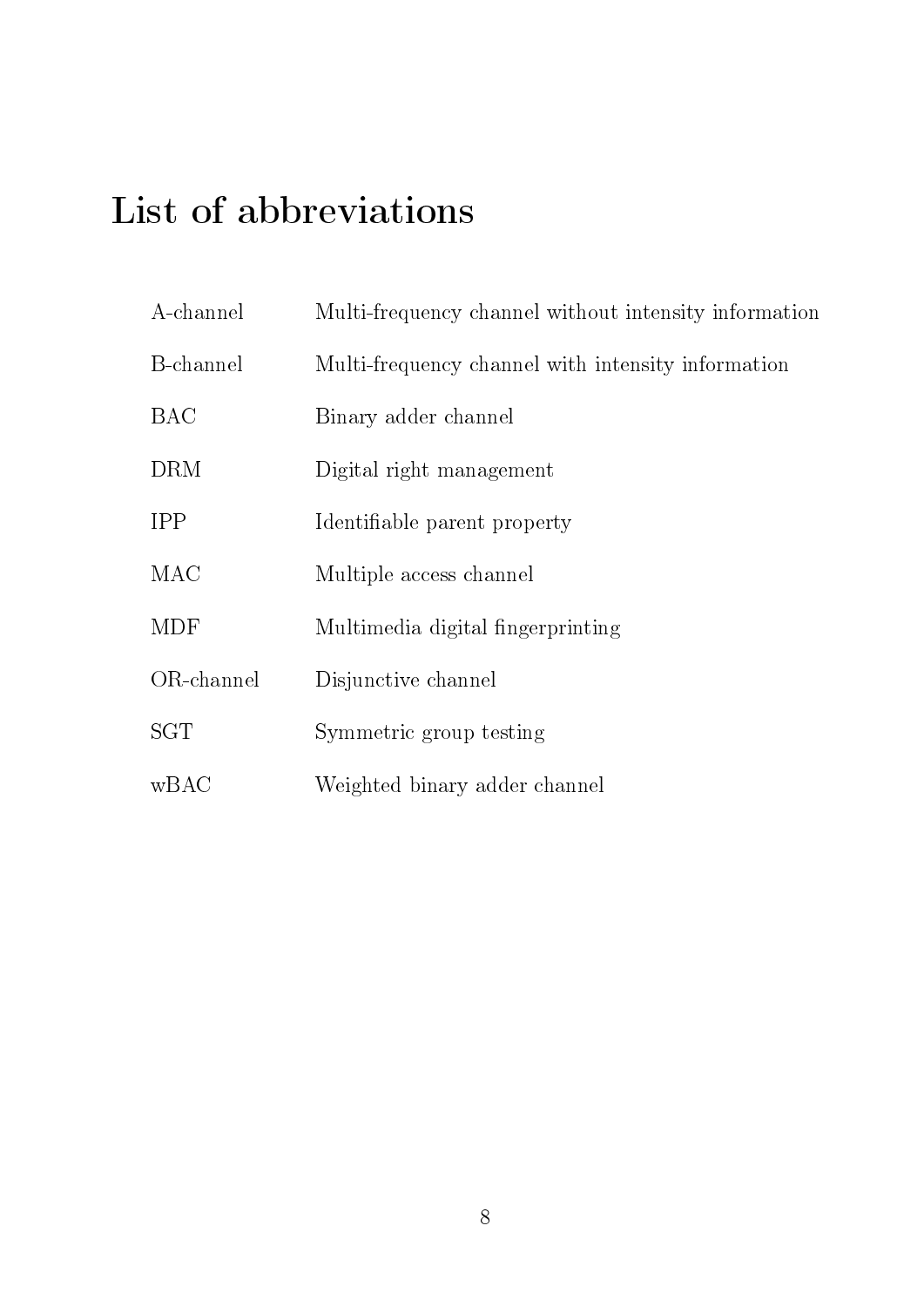## Introduction

This PhD thesis was started from my simple observation that already known families of superimposed codes [2] can be used as digital fingerprinting codes for multimedia (MDF codes, for short), resistant to coalition's attacks, and the fact that these codes have rate R separated from zero, was unknown before my very first paper  $|3|$ . A bit later I found out that this observation wasn't totally new, see [4]. Then I improved this approach and derived that MDF codes are, in fact, t-signature codes for A-channel, where  $t$  is the maximal possible size of malicious coalitions. Moreover, it was proved in [5] that t-signature codes for A-channel can be used as MDF codes which can find a malicious coalition not only in the case of the so-called "averaging" attack, as it was considered in all previous papers, but also in the case of general linear attack. It became a bridge between the theory of signature codes and its applications to investigation of MDF codes [5]. The corresponding results can be found in chapters 1, 2 and 4.

On the contrary, a relationship between signature codes for MACs and nonadaptive group testing was well known for many years. Nevertheless, I found a new (despite rather obvious) relationship between symmetric group testing and signature codes for A-channel, and this approach is used in Chapter 4.

In the binary case the adder channel and B-channels coincide. In non-binary case they are rather different and asymptotic lower and upper bounds for Bchannel were unknown. Note that B-channel provides the maximal possible information about the inputs of the channel and therefore its rate should be maximal among all q-ary MACs. V.Potapova and I independently found the corresponding lower and upper bounds [6], [7]. The corresponding results are described in chapter 3.

This research was not a one-way road, only from signature codes for MACs towards the fingerprinting codes and symmetric group testing. Detailed analysis of multimedia fingerprinting codes (MDF) has shown some weaknesses of quantized model and the corresponding coalition attacks. We consider a continuous model of MDF codes what led us to introducing a weighted adder channel, which is a generalization of the classical adder channel, and to constructing of more effective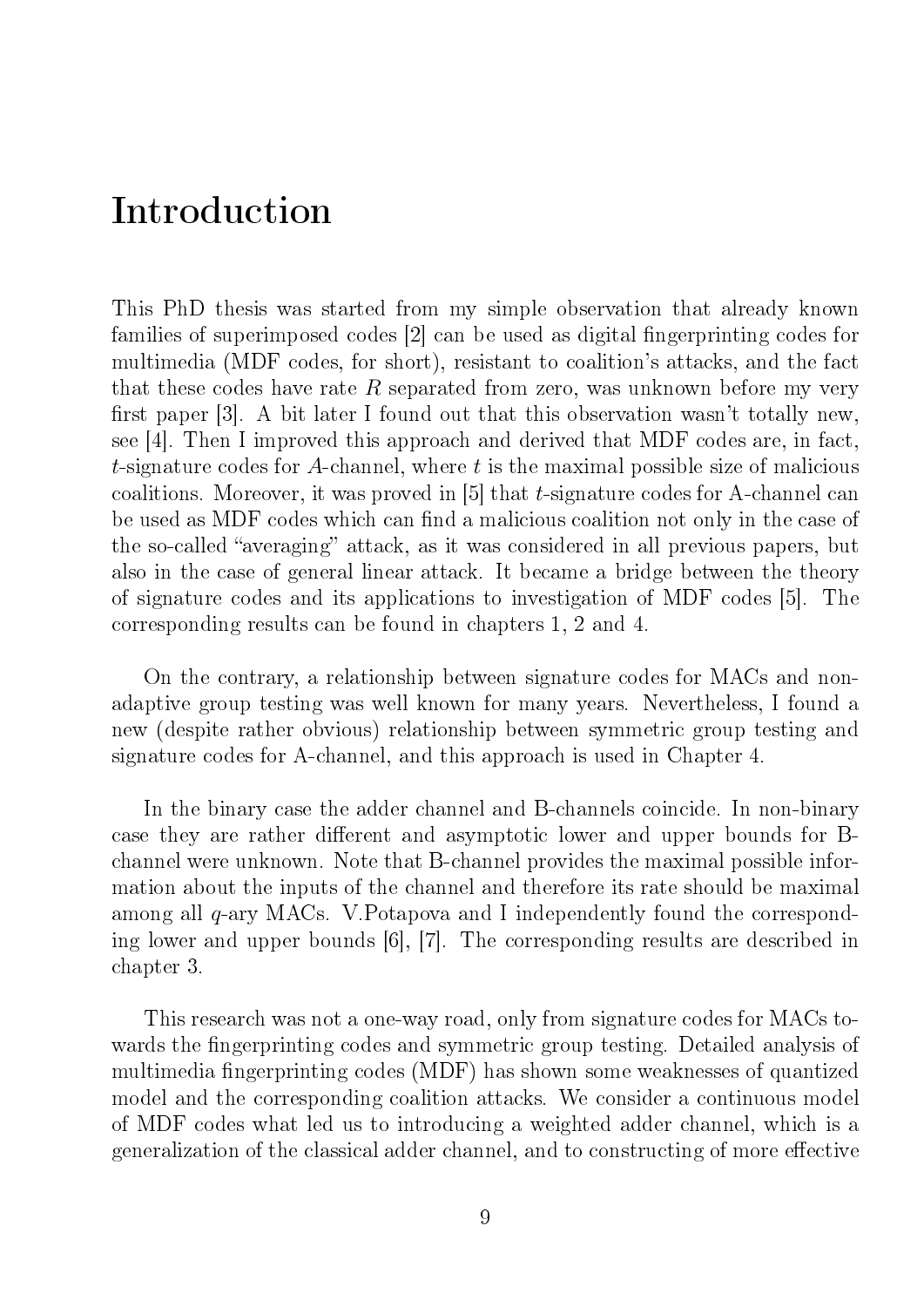families of codes protecting multimedia content from illegal redistribution. These results became parts of chapters 1 and 4.

### Problem statement and its history

The problem of simultaneously transmitting many messages over a single communication medium is known as multiplexing and its history actually is as old as the communications itself. As popular examples, one may consider AM or FM radio, television or telephony, and nowadays  $-$  mobile communications. All these types of communication use some form of multiplexing, i.e., the transmission of multiple signals over a common channel in such a way that at a receiver side these signals can be separated with small or no interference among them. The most popular and studied forms of multiplexing are known as frequency division multiplexing (FDM), time division multiplexing (TDM), space division multiplexing (SDM), code division multiplexing (CDM) and orthogonal frequency-division multiplexing (OFDM).

The general idea of multiplexing schemes is to construct such set of signals that if these signals are mixed together to form a composite signal then the constituting parts (individual signals) can be recovered from the composite form. Mechanisms of forming a mixed signal and recovering the parts constitute the main difference of multiplexing schemes of different types.

The most studied example of code division multiplexing system with a single receiver is known as the multiple access channel (MAC). The study of MAC was initiated in the famous paper "Two-way Communication Channel" by Claude Shannon [1]. Let us start from a short description of MAC's mathematical model. MAC consists of M independent information sources (or users) and a common channel for information transmission to the single receiver, which is the same for all users. The *i*-th user has  $m_i$  messages to be transmitted, which are encoded by some code  $C^{(i)}$  of the same cardinality  $m_i$  and length n over some finite set  $X$ , which is called the input alphabet. We assume that different users have the same alphabet X. We assume also that all  $M$  users maintain bit and word synchronization. Period of communications is split on sessions and during a session each user sends one of its messages by sending the corresponding codeword.

There is the following classification of MAC models:

1. Discrete or continuous time: for discrete time it is assumed that the session is divided in the finite number of time slots, and the signal is defined for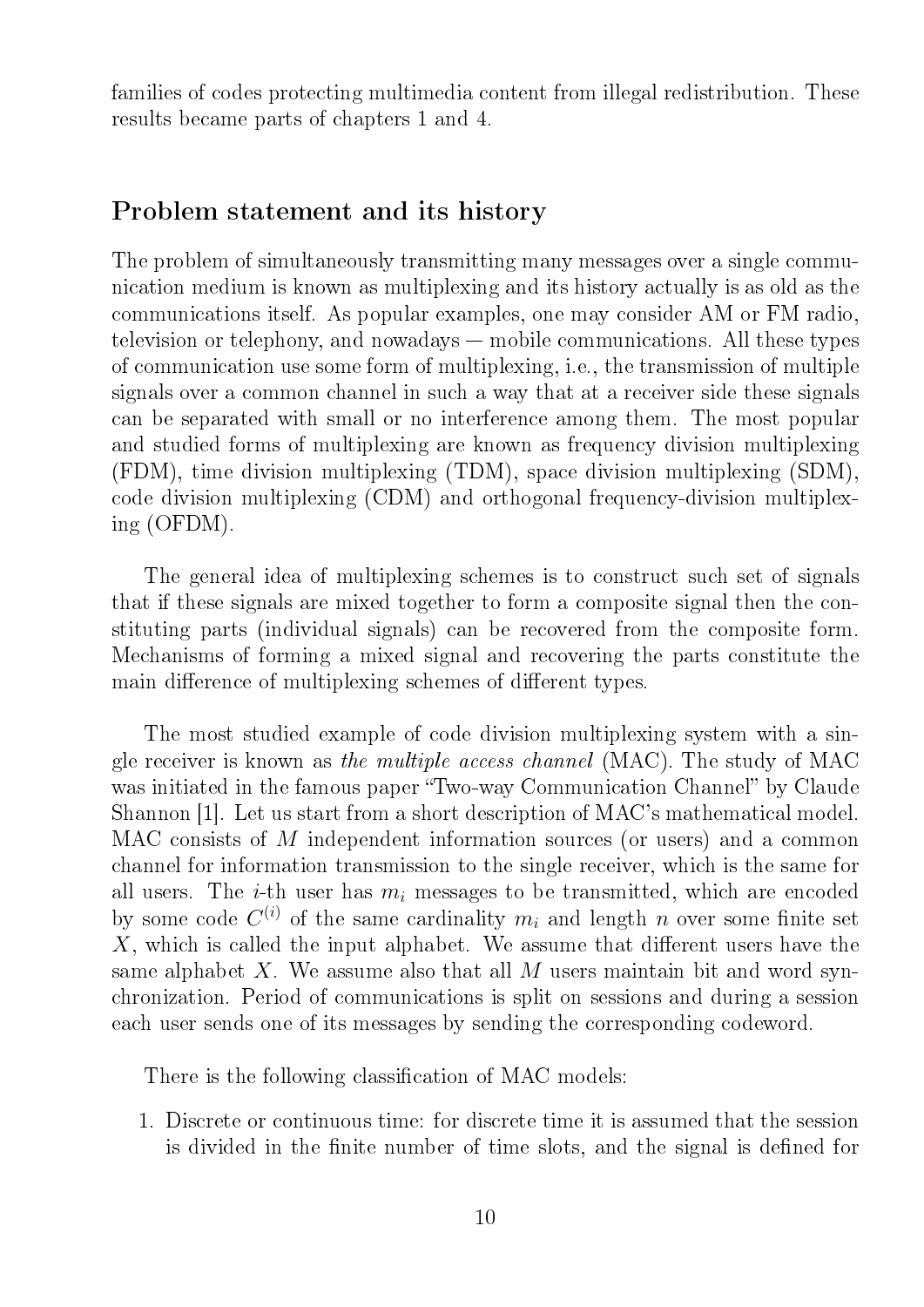each time slot; for continuous time MACs inputs and output are considered as the functions of time  $X(t)$ ,  $Y(t)$  with  $t \in \mathbb{R}$ .

- 2. Noiseless or noisy: for noiseless cases it is assumed that the transmission passes without any disturbance; for noisy case the real output might be different from what it was intended to be.
- 3. With or without feedback: for channels with feedback all senders receive a feedback information from the receiver and usually it is assumed that feedback is error-free.
- 4. Full or partial activity: when each user transmits a message and when only part of users has messages (information) to be transmitted. In the last case it could be that users has only single message to be transmitted, namely, to show that a given user is active. The corresponding codes with zero-error probability are called signature codes, and constitute the main object of this thesis.
- 5. Memoryless or with memory: for memoryless the output of the channel depends only on the inputs of the current session, and does not depend on previous input-output pairs as it is for channels with memory.

We shall consider *deterministic* memoryless multiple access channels with discrete time, without feedback, mainly with partial activity and noiseless as well as with noise (when we have a solution since noisy case is surely more difficult). MAC is defined by its input and the output alphabets  $X$ and Y correspondingly, where for a given input symbols  $x_1, \ldots, x_M \in X$ the output of the channel equals  $y = s(x_1, \ldots, x_M) \in Y$  and  $s(.)$  is some map  $X^M \to Y$ , which is the main "ingredient" of MAC. We assume that the channel is memoryless and, hence, for input codevectors

$$
\mathbf{c}^{(1)} = (c_1^{(1)}, \dots, c_n^{(1)}), \dots, \mathbf{c}^{(M)} = (c_1^{(M)}, \dots, c_n^{(M)})
$$

the output of the channel is

$$
\mathbf{y} = S(\mathbf{c}^{(1)}, \dots, \mathbf{c}^{(M)}) = (y_1, \dots, y_n),
$$

where  $y_i = s(c_i^{(1)})$  $c_i^{(1)},\ldots,c_i^{(M)}$  $\binom{[M]}{i}$ .

The following transfer functions s generates the most popular models of deterministic MACs.

### Examples.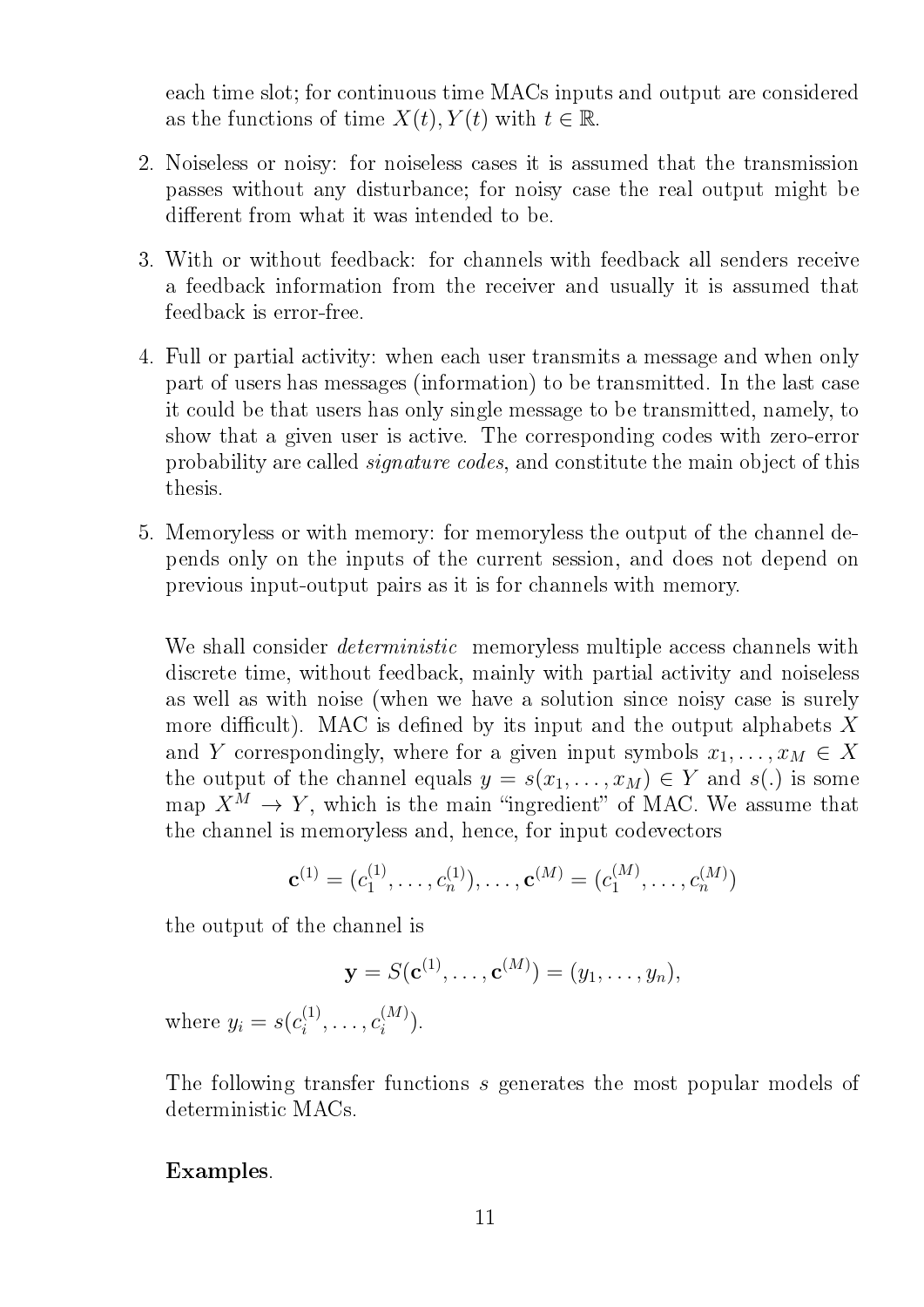(a) Binary adder channel (Figure 1):  $X = \{0, 1\}, Y = \{0, 1, 2, \ldots\} := \mathbb{N}_0$ and

$$
s(x_1, ..., x_M) = \sum_{i=1}^{M} x_i,
$$
 (1)

where sum is the ordinary sum of integers and  $\mathbb{N}_0$  denotes the set of all non-negative integers.

(b) OR-channel:  $X = Y = \{0, 1\}$  and

$$
s(x_1, \ldots, x_M) = \bigvee_{i=1}^M x_i \tag{2}
$$

(c) A-channel (Figure 2):  $X = \{0, 1, ..., q - 1\}, Y = \{0, 1\}^q$  $s(x_1, \ldots, x_M) = (y_0, \ldots, y_{q-1}),$  (3)

where  $y_i = 0$  if  $|\{j : x_j = i\}| = 0$  and  $y_i = 1$  – otherwise

(d) B-channel (Figure 2):  $X = \{0, 1, ..., q - 1\}, Y = \{y =$  $(y_0, y_1, \ldots, y_{q-1})$ } and

$$
s(x_1, \ldots, x_M) = (y_0, \ldots, y_{q-1}), \text{ where } y_i = |\{j : x_j = i\}| \qquad (4)
$$

(e) Adder by mod 2 channel:  $X = \{0, 1\}$ ,  $Y = \{0, 1\}$  and

$$
s(x_1,\ldots,x_M)=x_1\oplus x_2\oplus\ldots\oplus x_M,\qquad\qquad(5)
$$

where  $\oplus$  denotes the sum by mod 2.

(f) Nonbinary adder channel:  $X = \{0, 1, \ldots, q-1\}, Y = \mathbb{N}_0$  and

$$
s(x_1, ..., x_M) = \sum_{i=1}^{M} x_i,
$$
 (6)

where sum is the ordinary sum of integers.

(g) Weighted binary adder channel:  $X = \{0, 1\}$ ,  $Y = \mathbb{R}$  and

$$
s(x_1,\ldots,x_M)=\sum_{i=1}^M \alpha_i x_i,\qquad(7)
$$

where  $\alpha_i$  are some *nonzero* real numbers (called "weights", despite that  $\alpha_i$  can be negative) and the sum is the sum of real numbers.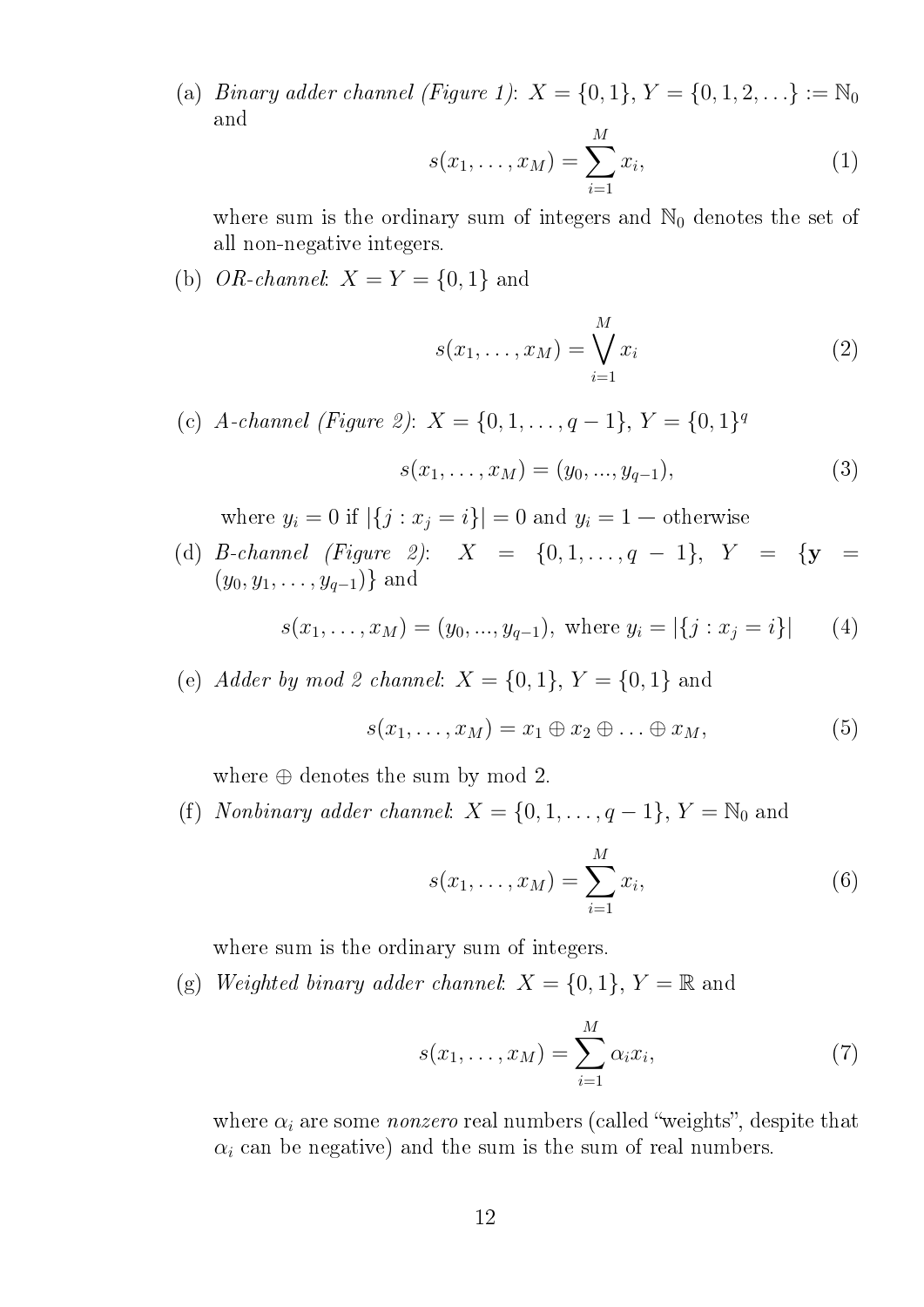

Figure 1: Model of the binary adder channel with user 1, user 3 and user M as active users



Figure 2: Model of A-channel and B-channel with user 1, user 3 and user M as active users

Classical information theory provides the exact solution for the ordinary capacity, i.e., when the probability of wrong decoding tends to zero, of general deterministic MAC model in the case of all-active users and blocklength tends to infinity, see  $[8, 9]$ .

A lot of efforts were devoted to evaluation of the zero-error capacity for rather natural and simple models of MAC. Codes  $C_1, \ldots, C_M$  are called uniquely decodable or M-user code with zero-error probability if the receiver can uniquely recover transmitted messages of all users by observing the corresponding output of MAC. Formally, it means that for any codevectors  $\mathbf{c}^{(1)}, \hat{\mathbf{c}}^{(1)} \in C_1, \ldots, \mathbf{c}^{(M)}, \hat{\mathbf{c}}^{(M)} \in C_M$ if  $S(\mathbf{c}^{(1)},\ldots,\mathbf{c}^{(M)})=S(\mathbf{\hat{c}}^{(1)},\ldots,\mathbf{\hat{c}}^{(M)})$  then  $\mathbf{c}^{(1)}=\mathbf{\hat{c}}^{(1)},\ldots,\mathbf{c}^{(M)}=\mathbf{\hat{c}}^{(M)}$ .

The rate of M-user code is, by the definition, M-dimensional vector  $\mathbf{R} =$  $(R_1, \ldots, R_M)$ , where  $R_j = n^{-1} \log |C_j|$  (here and below all logarithms are binary, except of cases when we shall use other base of the logarithm). Finding the zeroerror capacity region means to find all achievable (when codes' length increase to infinity) rates  $\bf{R}$  for a given MAC. The zero-error capacity region is mostly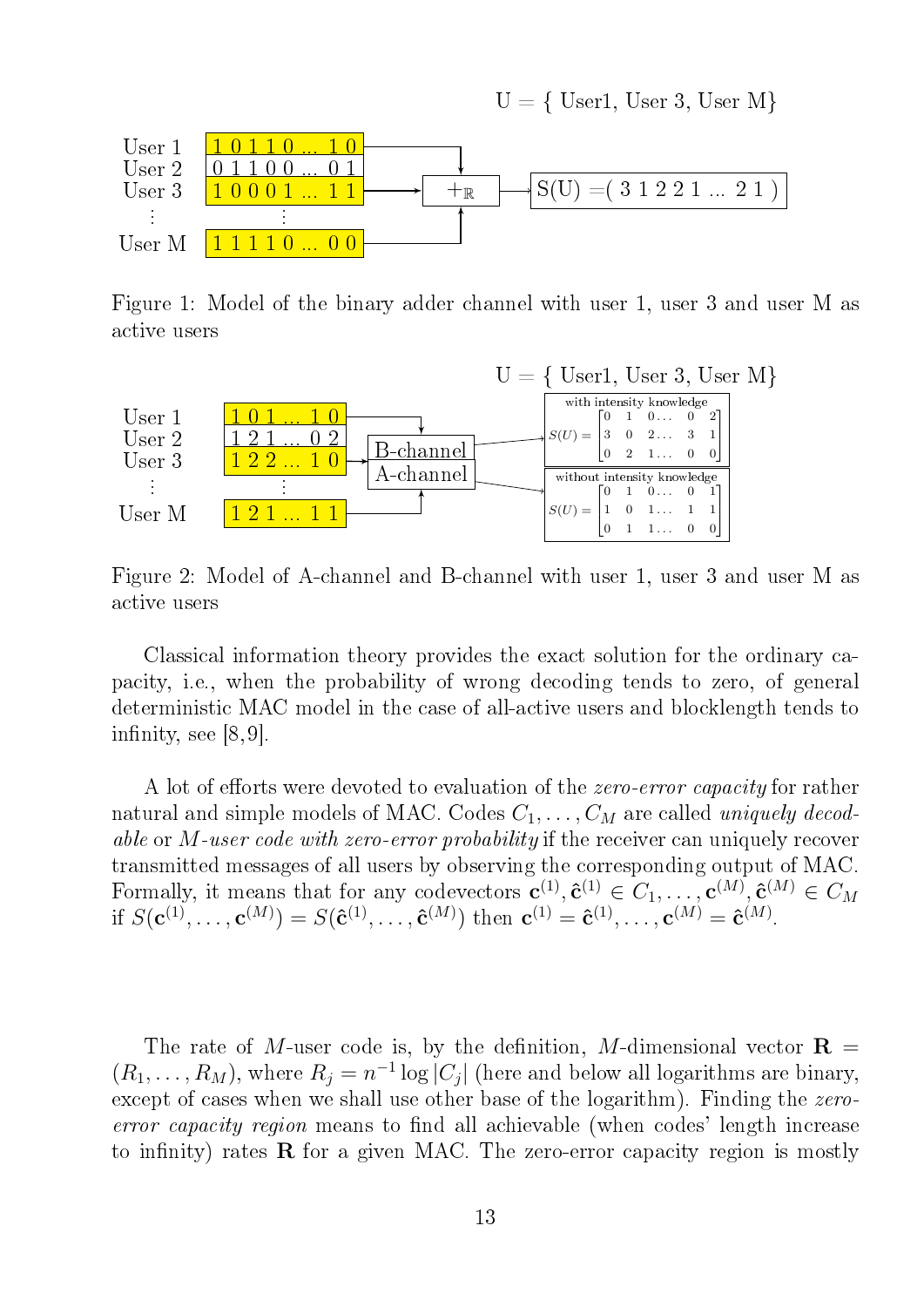unknown, in particular, for first four MACs described above in examples. In particular, it is unknown even for the binary adder channel (BAC) in the simplest case of two users, and it is one of the most intriguing topics of MAC theory today, see [10] for the latest results.

In this thesis we consider a particular case of M-user code with zero-error probability when at most  $t$  users are active, i.e., only they send information while other users are silent. Moreover, we will be interested in the case when all users have only one message to transmit, i.e., *i*-th user sends vector  $\mathbf{c}_i \in X^n$  for sending message that he is active, and doesn't send a vector if he is inactive. Then, the property of being uniquely-decodable transforms to the so-called signature property defined as follows.

**Definition.** A code  $C = \{c_1, \ldots, c_M\} \subset X^n$  of the cardinality  $M$  and length n over the alphabet X is called a  $(t, M)$ -signature code or simply a t-signature code for a given MAC with the transfer function  $S$  if for any two different subsets  $J, J' \subset \{1, \ldots, M\}$  such that  $|J| \leq t$  and  $|J'| \leq t$  the corresponding outputs are different also, i.e.,  $S(J) \neq S(J')$ .

Signature codes are very closely related to some old and new problems in group testing and digital fingerprinting. These relationships will be described in details in Ch.1 and Ch.4. In particular, there are known relationships between some combinatorial problems of non-adaptive group testing (search of counterfeit coins among M coins on a spring scale, see  $[11, 12]$ , and signature codes for the binary adder channel with M users, what was observed in [13]. Another well known relationship is between signature codes for OR-channel and the classical group testing, introduced in 1943 [14]. There is a variation of the classical group testing called symmetric group testing which is not so well studied. We consider this problem by establishing its relation to signature codes for A-channel and derive new upper bound on the rate signature codes for A-channel as well as new lower bound on the minimal number of tests in symmetric group testing, see Ch. 1, 2 and 4.

A big part of this thesis is devoted to signature codes for two deterministic multiple-access channels  $-$  A-channel and B-channel. These channel models were proposed in [15] and are known as multi-frequency channels with and without intensity information, or as A-channel and B-channel, see examples 3 and 4 above, respectively. Let us explain how these MAC models are arisen in practice.

Consider the set  $F = \{f_0, f_1, \ldots, f_{q-1}\}\$ of q frequencies which can be employed by users for information transmission with the following restriction: each active user at each time slot employs only one frequency. The difference between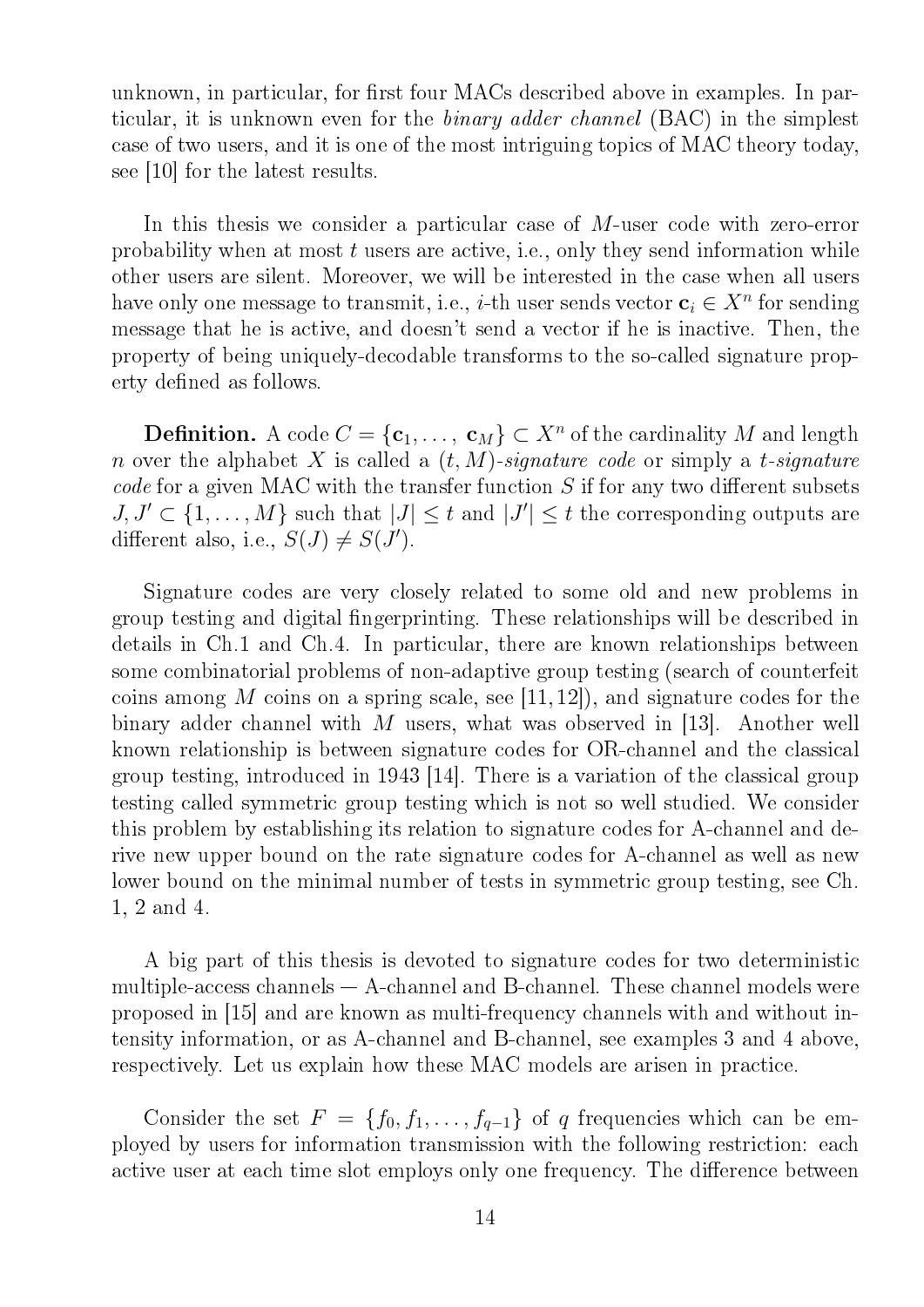these two channel models occurs in the channel's output. Namely, the output of A-channel is the set of frequencies occurred as inputs of the channel at a given time slot, or the corresponding binary vector of length q. Whereas for the Bchannel the output at a given time slot shows how many times each frequency was used for transmission, i.e., the output is an integer vector of length  $q$  with all coordinates being non-negative and their sum equals to  $t' \leq t$  - the number of active users. Hence, replacing frequencies  $f_i$  on their q-ary "numbers" i leads us to MAC of examples 3 and 4 correspondingly.

Note, that for binary case B-channel and adder channel coincide. For nonbinary case they are very different and obtaining new lower and upper bounds of signature codes for these channels constitutes probably the main part of the thesis.

It was mentioned above that my investigation of signature codes for different types of MACs has been started from an attempt to construct digital fingerprinting codes for multimedia which are better than known ones. Note that known at that time multimedia fingerprinting codes have rates which tends to zero when the code length increases. It's an obvious drawback which was overcame in my fist papers by usage of a new approach based on the relationship between signature codes for MAC and digital fingerprinting codes, see the corresponding explanation in Ch.1, and new results are given in Ch. 2 and 4.

## Goals

Goals of the PhD thesis are the following:

- Derive new upper and lower bounds on the rate of signature codes for Achannel, B-channel and their modifications;
- Develop new constructions of the corresponding signature codes and their efficient decoding algorithms;
- Study these channels with noisy output;
- Investigate possible applications of constructed codes towards digital fingerprinting codes and symmetric group testing.

## Scientific novelty of the work

All results obtained in this thesis are new. The following main results were obtained: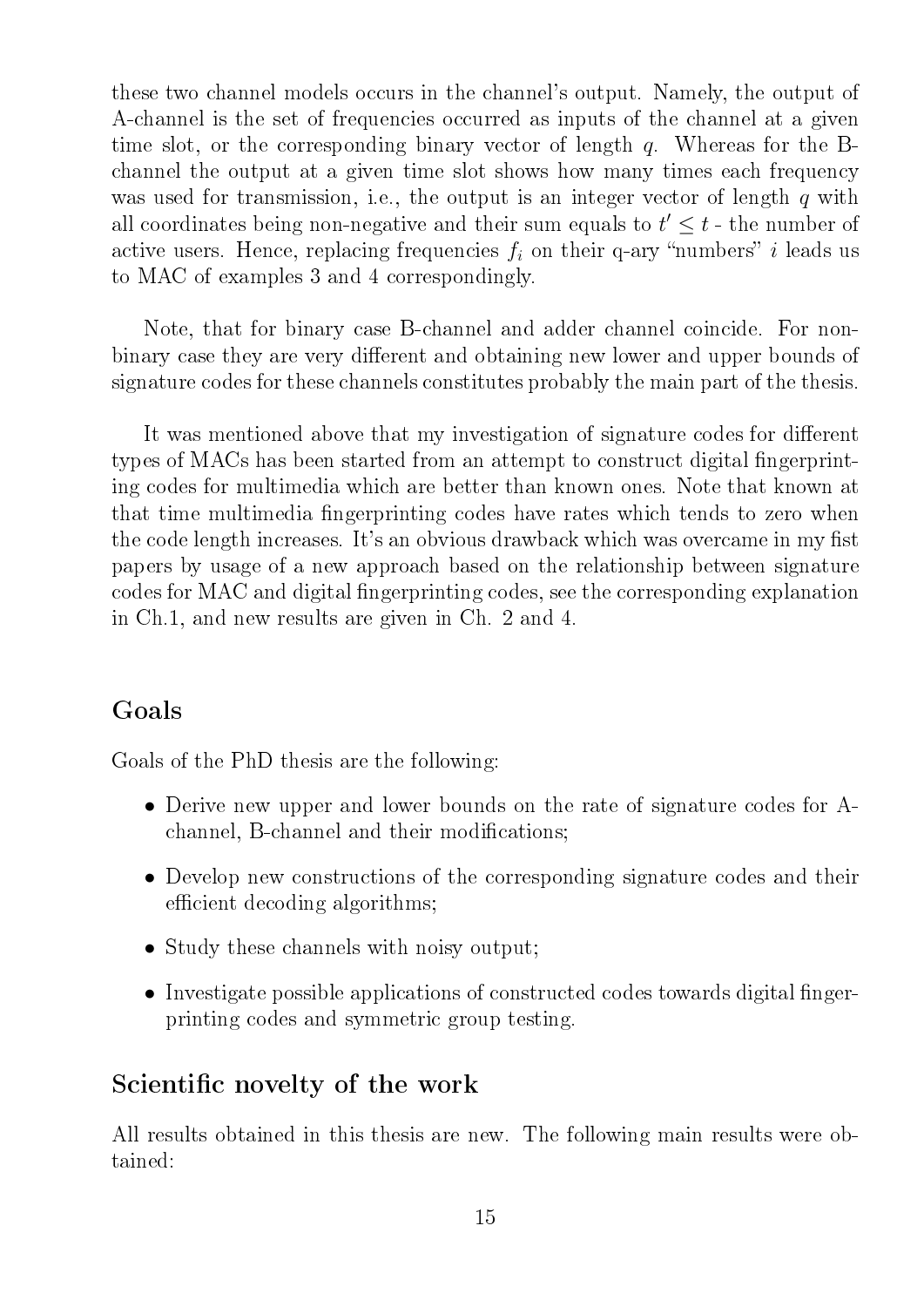- 1. New lower and upper bounds on the rate of signature codes for B-channel.
- 2. A new explicit construction of signature codes for A-channel with efficient (polynomial time) decoding algorithm.
- 3. A new upper bound on the rate of signature codes for A-channel with adversarial noise.
- 4. A new class of signature codes for weighted adder channel with explicit construction and performance better than for known codes.
- 5. A new class of digital fingerprinting codes with simplified tracing traitors based on minimum distance decoding.
- 6. New classes of multimedia fingerprinting codes with significantly better performance than all previously known multimedia fingerprinting codes.
- 7. New upper bound for the minimal number of tests in symmetric group testing with adversarial noise.

## Research Methodology

Throughout this thesis classical "probability method" (due to Paul Erdos) also known as "random coding" (due to Claude Shannon) is used in order to prove the existence of asymptotically good codes. Also some analytic methods and combinatorial coding theory methods were used.

## Practical and theoretical significance of the work

The results of the thesis are mostly theoretical with description of possible practical applications. They may be useful to specialists working in information theory, combinatorial coding theory and cryptography.

## Organization of the thesis

The thesis consists of an introduction, four chapters, conclusion and list of references.

In the first chapter we describe different models of MACs and known results about error-free codes for these MACs, and pay especial attention to relationships among signature codes for MACs, non-adaptive group testing and digital fingerprinting codes. In section 1.1 we describe the so-called "Zoo of MACs", and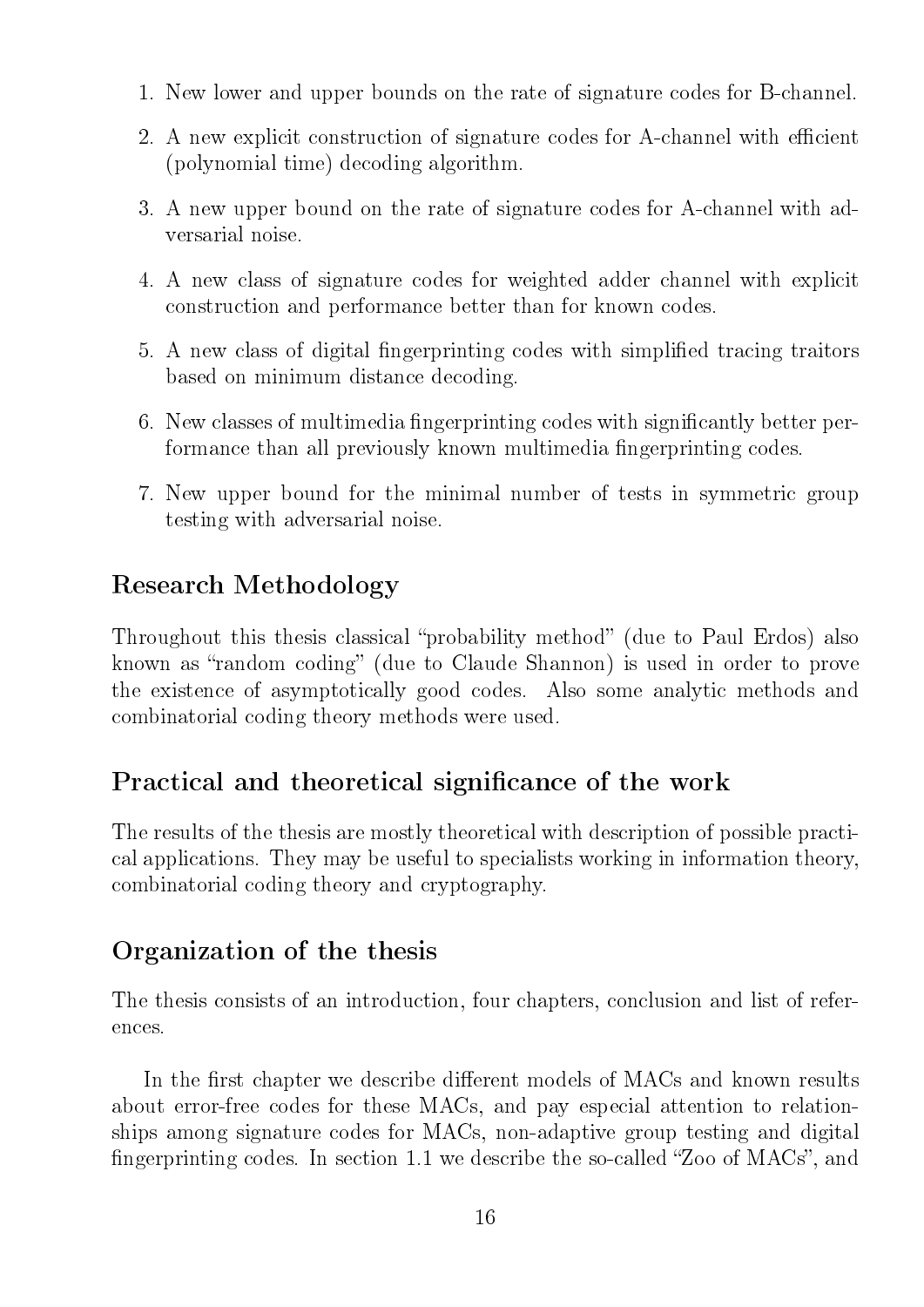establish a partial order on MACs, what allows us later to derive some results "for free". In section 1.2 we describe relationships between error-free codes for some MACs and corresponding non-adaptive group testing problem. In particular, we derive a new relationship between symmetric group testing and signature codes for A-channel and prove a new upper bound on the minimal number of tests in symmetric group testing. Last section is devoted to digital fingerprinting codes, especially to multimedia digital fingerprinting codes, and how to construct such codes from signature codes for the corresponding MACs (mainly, A-channel and weighted adder channel).

In the second chapter we introduce the general idea of coding for multiple access A-channel, in particular, the notion of signature codes. We establish the connection between signature codes for A-channel and separating codes. Recall that a q-ary code C is called  $(s, t)$ -separating code if for any two disjoint sets  $V, U \subset C$  such that  $|V| \leq s$ ,  $|U| \leq t$  there exists at least one coordinate which separates them, i.e., there exists coordinate k s.t.  $V_k \cap U_k = \emptyset$ , see [16-19]. It is easy to see that any  $(1, t)$ -separating code is a t-signature code for A-channel, and a t-signature code for A-channel is, at the same time, a  $(1, t - 1)$ -separating code. Then known results on separating codes imply the following upper and lower bounds on the rate of the maximal possible rate  $R_t^A$  of binary t-signature codes for A-channel, when the code length n tends to infinity and t is large but xed:

$$
\Theta(t^{-2}) \le R_t^A \le O\left(\frac{\log t}{t^2}\right).
$$

In section 2.3 we provide the first construction of signature codes for A-channel with polynomial in code length complexity of decoding. We "pay" for this property by decreasing the code rate to  $t^{-3}$  instead of order  $t^{-2}$  for general signature codes for A-channel, but in return we decrease decoding complexity from exponential to polynomial. The proposed construction is based on the concatenation technique where binary  $(1, t)$ -separating codes are taken as inner codes and codes with large minimal code distance as outer codes (algebraic-geometry codes, Reed-Solomon codes, in particular), see [5].

In section 2.4 we consider A-channel with adversarial noise, i.e., when the channel output might be erroneous but in no more than L positions and these positions could be chosen in the worst for users way. The following bounds on the rate of binary t-signature codes that are able to correct up to L errors are proved [20, 21]. Firstly, the following upper bound is proved [21]:

$$
R_t(\delta) \le \frac{1}{t-1}R(\delta),
$$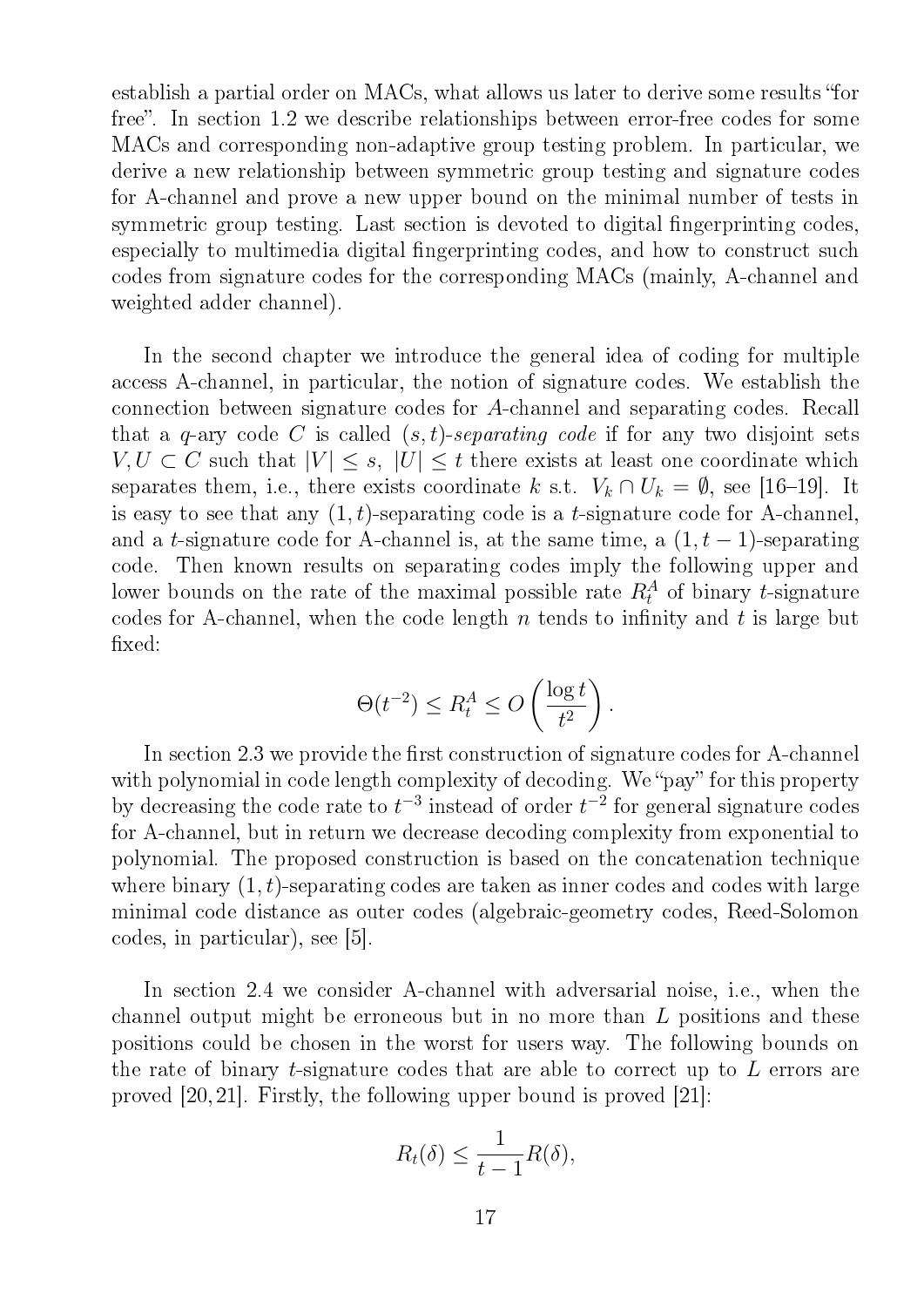where  $\delta = \frac{2L+1}{n}$  $\frac{a+1}{n}$  and  $R(\delta)$  denotes the asymptotic maximal possible rate of a code in the Hamming space with relative distance  $\delta$ . On the other hand, for any  $\delta < \delta_{crit} = t^{-1}(1 - t^{-1})^t$  the following lower bound holds

$$
R_t(\delta) \ge \frac{2\log_2 e}{t} (\delta_{crit} - \delta)^2,
$$

where  $\delta_{crit} < (et)^{-1}$ .

In the third chapter the signature codes for B-channel as well as for its modification, known as weighted adder channel, are considered. Denote by  $M_q^B(n,t)$ the maximum possible size of a  $q$ -ary t-signature code for B-channel of length  $n$ , and by  $R_q^B(n,t) = n^{-1} \log_q(M_q^B(n,t))$ , the maximum possible rate of such a code. To simplify notations let us denote  $R_q^B(t) := \lim_{n\to\infty} R_q(n,t)$  (in Ch. 3 we use correct notations since the limit may not exists). The main result of the chapter is the proof that for t large enough we have the following upper and lower bounds on the asymptotic rate  $R_q^B(t)$  of the best t-signature codes for B-channel [6,7]:

$$
(q-1)\frac{\log_q t}{4t} - \frac{c_1}{4t} \le R_q^B(t) \le 2\left((q-1)\frac{\log_q t}{4t} + \frac{c_2}{4t}\right),
$$
  
=  $c_1(q) = q(1 - \log_q(2\pi)) + 2\log_q e$  and  $c_2 = c_2(q) = q(-1 + 4\log_q e).$ 

where  $c_1$  $(2\pi)$ ) +  $2\log_q$ e and  $c_2 = c_2(q) = q(-1 + 4\log_q$  $log$   $\sim$ 

Note that the binary adder channel and binary B-channel coincides. Therefore we consider in this chaper also the following modification of the binary adder channel, which we call weighted binary adder channel, or wBAC for short. The output of the wBAC is a linear combination (with unknown coefficients) of the code vectors that correspond to active users. For such model the following lower and upper bounds on the rate of corresponding signature codes was proved [22]

$$
\frac{\log t}{t}(1 + o(1)) \ge R \ge \frac{1 + o(1)}{t}.
$$

In the fourth chapter three different applications of signature codes are presented. The first application concerns the digital right management area and is called *multimedia digital fingerprinting codes* (MDF codes). Namely, it is shown that the problem of constructing the set of ngerprints that could protect the digital content from illegal redistribution under collusion attacks can be reformulated in two ways: quantized and continuous. For the quantized reformulation the construction of ngerprinting codes is equivalent to the problem of constructing signature codes for the A-channel. Such equivalence allows us to prove better results than all previously known results for the multimedia digital fingerprinting codes. Namely, previously known constructions do not give "good codes", since the rate of corresponding codes tends to zero with the growth of the code length. The relationship with separating codes allows to prove the existence of good codes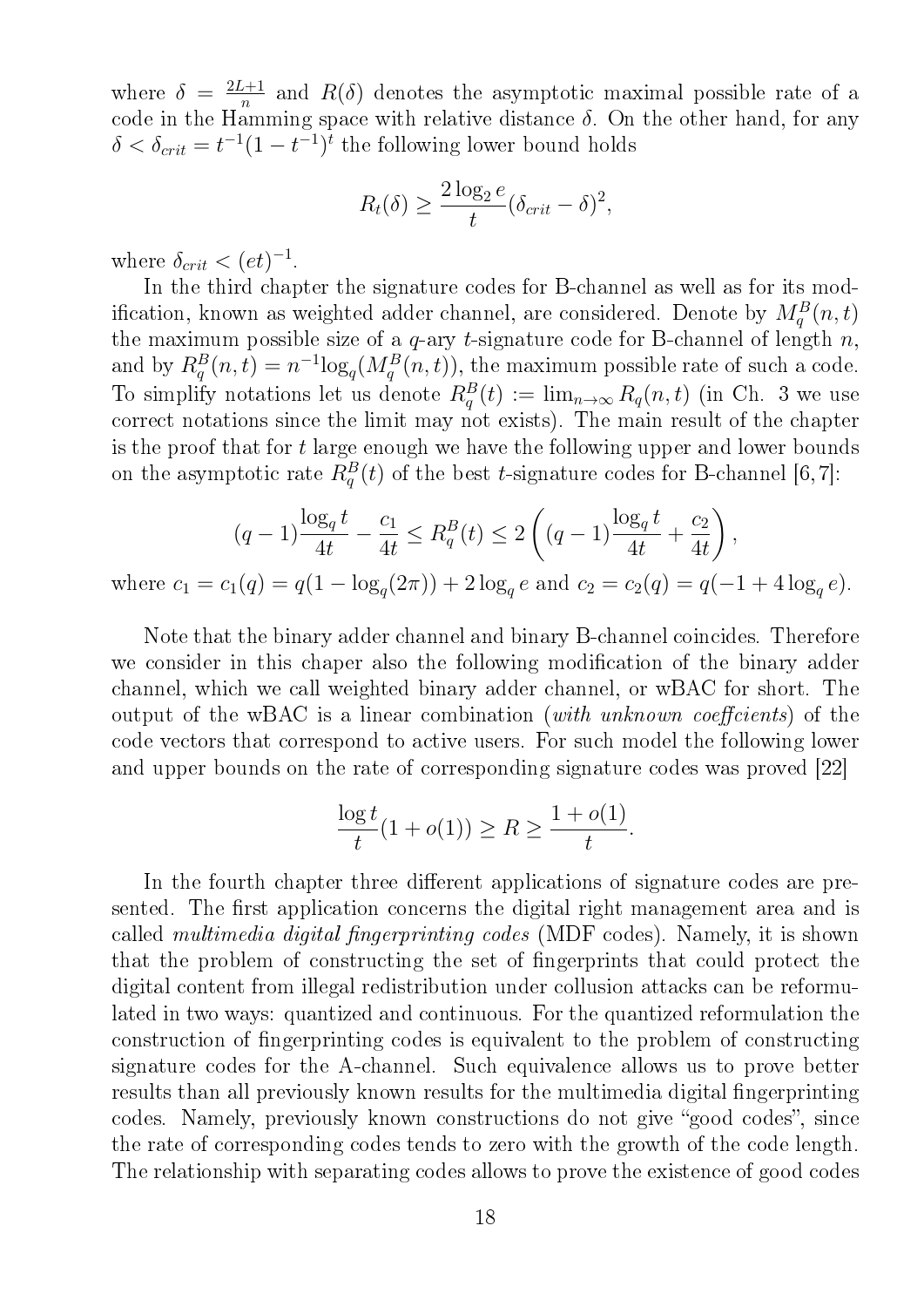with non-vanishing rate [5]. Moreover, the proposed construction with efficient decoding also can be used for the MDF codes, and this construction also improves previously known results, see [5].

As for another reformulation, i.e., without quantization, it turned out that the problem is equivalent to the generalization of binary B-channel, namely, weighted binary adder channel for which the allowed weights of linear combinations are such that  $\lambda_j \in (0,1]$  and  $\sum_{j\in J} \lambda_j = 1$  where J is a set of active users, or equivalently, users from a coalition. It was proved [22] that the rate of corresponding codes is of order at least  $\Theta(t^{-1})$  which significantly improves previously known results as well as the new results for quantized version.

Another application that is considered in the fourth chapter is also related to digital right management problem, namely, to the broadcast encryption scheme. The traceability property for the most general broadcasting scheme is considered, i.e., the scheme which allows to identify at least one user from the malicious coalition by minimal distant decoding. The analogue of Gilbert-Varshamov bound is proved for the corresponding codes, and some numerical results are provided.

The last application that is considered in the fourth chapter is the symmetric group testing (SGT). The ordinary formulation of group testing is well studied problem whereas the symmetric group testing model is rather unexplored. SGT differs from ordinary group testing in the question-answer model. In SGT the response on a test equals 0 iff no defective elements belong to the tested subset, equals 1 iff all elements of tested subset are defective, and equals  $\{0, 1\}$  otherwise, i.e., the output is in the ternary alphabet. It is easy to check that the problem of non-adaptive search of t defective elements in a symmetric model is equivalent to the problem of constructing t-signature codes for A-channel. So, the results about upper and lower bounds for noisly and noiseless cases as well as construction can be also applied for t-SGT codes. This equivalence, as well as the received results are new for the SGT codes.

### Approbation of the thesis

The results of the thesis were reported by the author at the following research seminars:

1. Presentations "Digital fingerprinting codes 1-2" (29 February and 11 April, 2016) at Kolmogorov's Seminar on Descriptive and Computational Complexity of the Department of Mathematical Logic and Theory of Algorithms at Faculty of Mechanics and Mathematics of Moscow State University.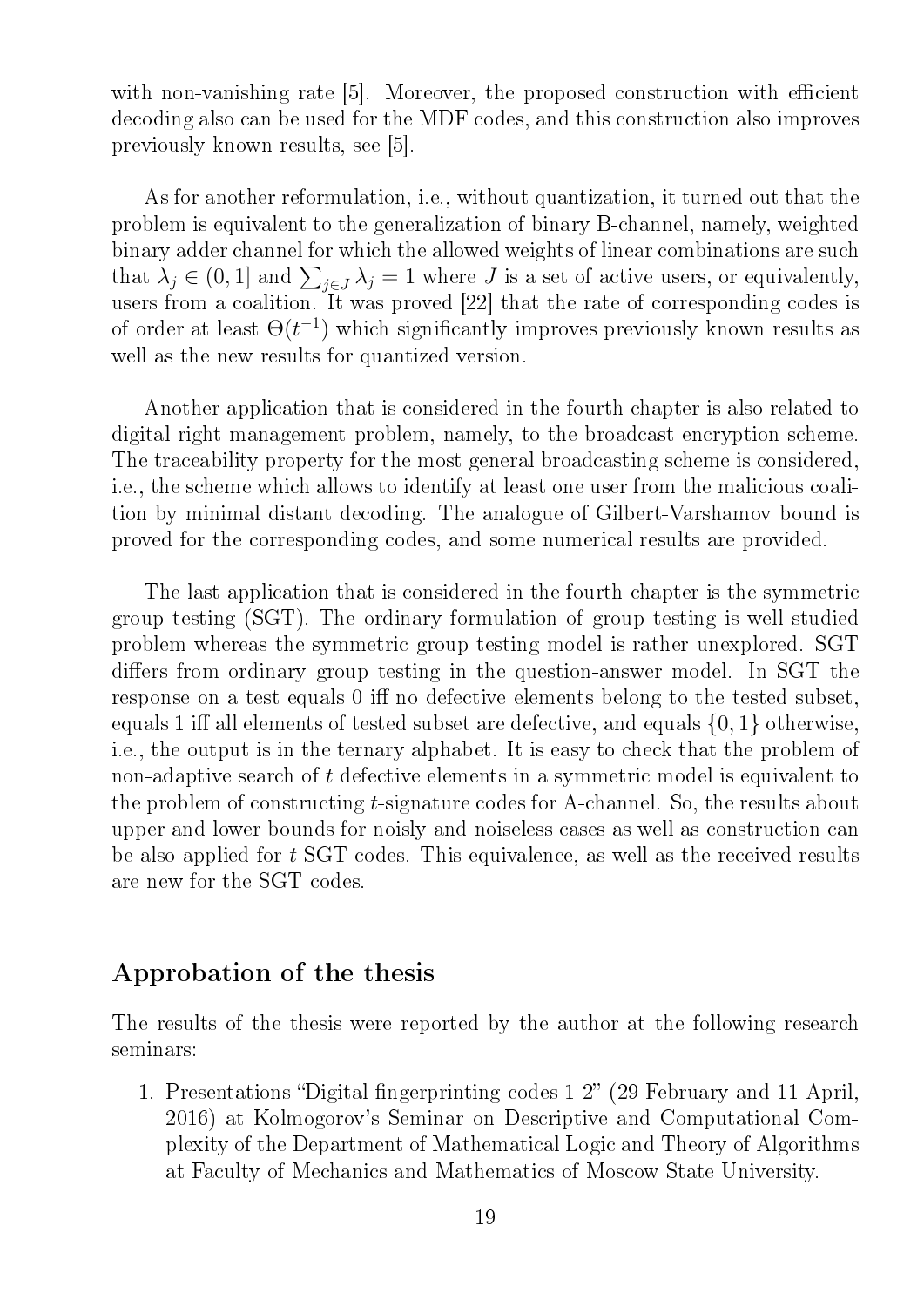- 2. Presentation "Compositional multiple access channel with partial activity" at All-Moscow seminar on information and coding theory, IITP RAS, 11th October 2016.
- 3. Presentation "On one generalization of cover-free codes" at "All Moscow" seminar on coding theory, IITP RAS, 19th March 2019.
- 4. Presentation "On one generalization of cover-free codes" at joint research seminar on coding theory of Skoltech and MIEM HSE, 27th March 2019.

The results of the thesis were reported at the following conferences:

- 1. Problems in Theoretical Computer Science, December 18-20, 2015, Higher School of Economics, Moscow, Russia, session talk "Digital fingerprinting" codes for multimedia";
- 2. 2016 IEEE International Symposium on Information Theory, July 10-15, 2016. Barcelona, Spain, session talk "Signature codes for the A-channel and collusion-secure multimedia fingerprinting codes";
- 3. Nexus of Information and Computation Theories, Secrecy and Privacy Theme, Marseille, France, poster "On multimedia digital fingerprinting codes ";
- 4. The Alan Turing Contest in Theoretical Computer Science and Discrete Mathematics for Russian-speaking students (TuCo 2016), 1st of July, 2016, St. Petersburg Academic University, St. Petersburg, Russia, session talk "Signature codes for a special form of multiple access channel", Third Prize;
- 5. XV International Symposium Problems of Redundancy in Information and Control Systems, 26-29 September 2016, Saint-Petersburg, Russia, session talk "Signature codes for a special class of multiple access channel";
- 6. IEEE International Workshop on Information Forensics and Security (WIFS), 4-7 December 2016, Abu-Dhabi, UAE, session talk "Multimedia" fingerprinting codes resistant against colluders and noise":
- 7. Arithmetique, Geometrie, Cryptographie et Theorie des Codes, 19-23 June 2017, CIRM - Luminy, Marseille, France, session talk "Zero-error coding for multiple-access channels as a new test bed for AG-codes";
- 8. The Tenth International Workshop on Coding and Cryptography 2017, September 18-22, 2017, Saint-Petersburg, Russia, session talk "Multimedia fingerprinting with noise via signature codes for weighted noisy adder channels and compressed sensing";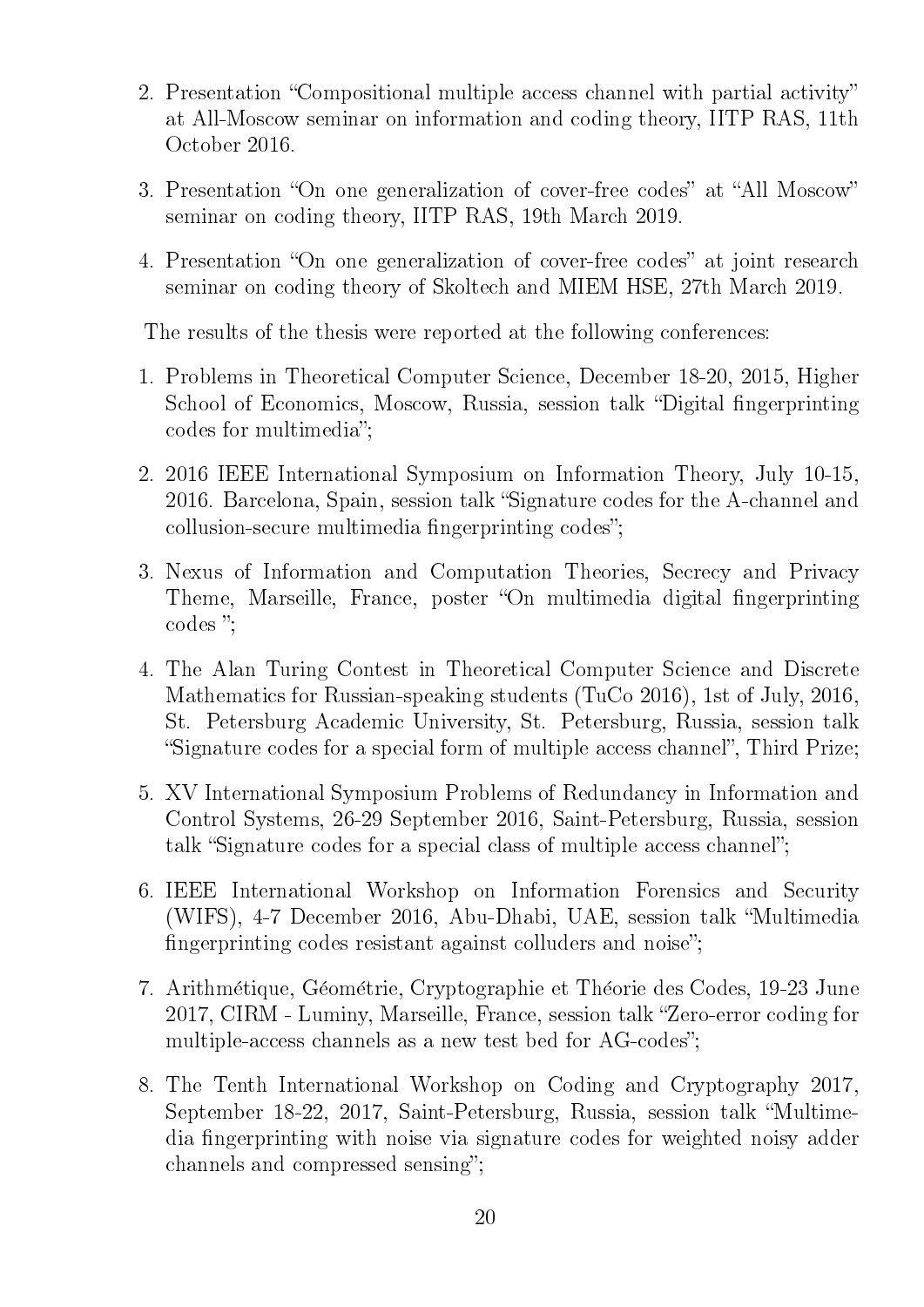- 9. Munich International Workshop on Coding and Cryptography (MWCC) 2018, April 10-11, 2018, talk "On group testing with noise";
- 10. The 2nd RUSSIAN-HUNGARIAN COMBINATORIAL WORKSHOP, June 27-29, 2018, Budapest. Session talk "Symmetric group testing with noise";
- 11. IEEE International Symposium on Information Theory 2019, 7-12 July, Paris, France, session talk "A Construction of Traceability Set Systems with Polynomial Tracing Algorithm".
- 12. Munich International Workshop MIT-TUM-DLR 24-25 Feb 2020. Session talk "Signature codes for different multiple-access channels - what do we know and what we don't?

## Acknowledgments

Firstly, I would love to thank my family, and, especially, my mom who 16 years ago has chosen one of the best mathematical schools in Moscow for me. Secondly, I would like to express my sincere gratitude to my adviser Prof. Grigory Kabatiansky for the continuous support of my Ph.D study and related research, for his patience, motivation, and immense knowledge. His guidance helped me in all the time of research and writing of this thesis.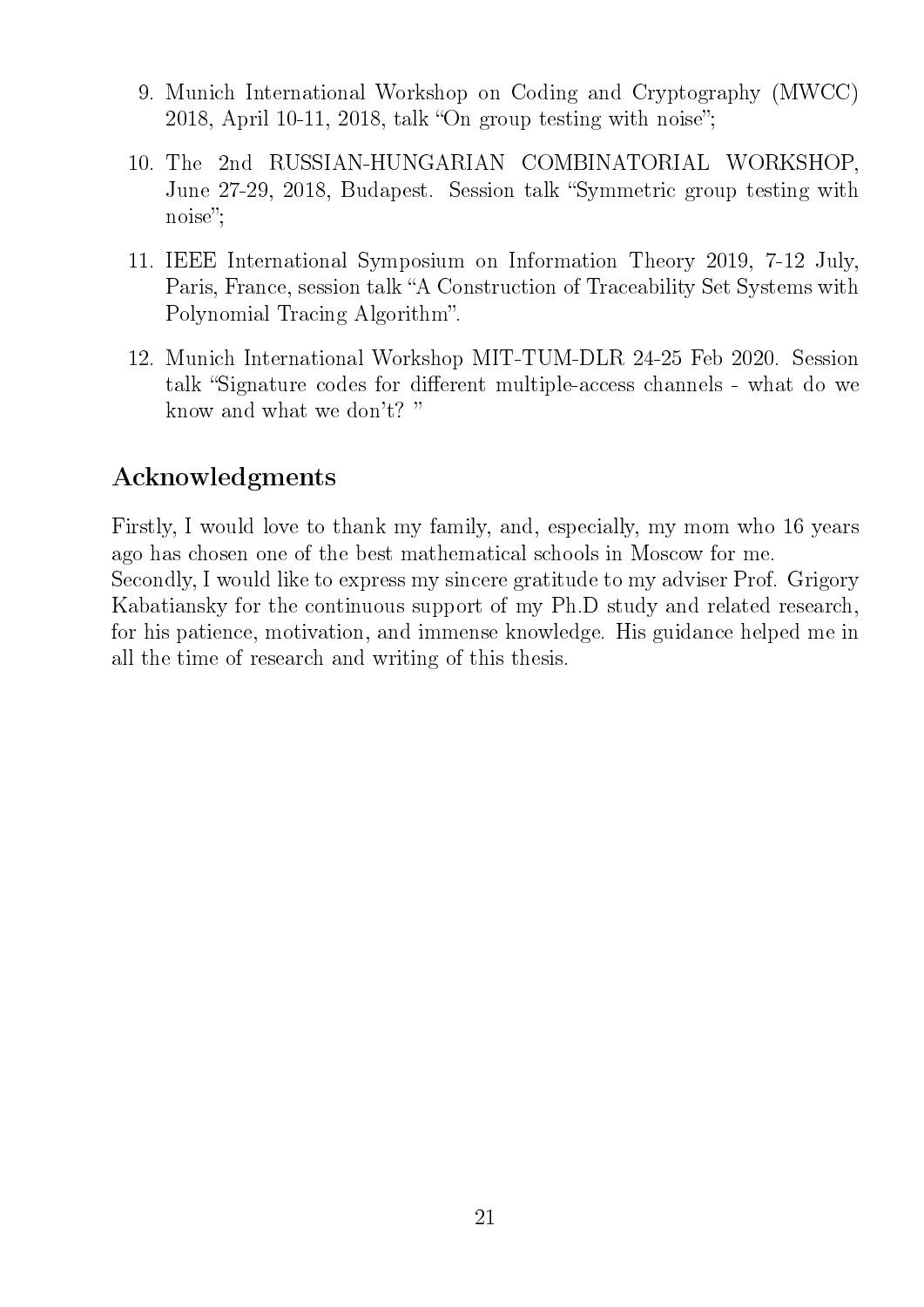## Chapter 1

# Coding for multiple access channels, nonadaptive group testing and digital fingerprinting

This chapter provides state of the art of signature codes for different models of multiple access channels, introduces a notion of partial order on MACs, and establishes relationships among three main objects of this thesis, namely, signature codes for MACs, digital fingerprinting codes and non-adaptive group testing.

### 1.1 Zoo of MACs and error-free codes for them

We consider deterministic memoryless multiple-access channel (MAC), i.e., for the given input symbols  $x_1, \ldots, x_M$  the output of the channel equals to  $y =$  $s(x_1, \ldots, x_M) \in Y$  – the output alphabet.

The following transfer functions s are the most studied. In the parentheses we give the labels of the channels which will be used for short references.

1. Binary adder channel (label  $BAC$ ):  $X = \{0, 1\}, Y = \{0, 1, 2, ...\} = \mathbb{N}_0$ and

$$
s(x_1, \dots, x_M) = \sum_{i=1}^{M} x_i,
$$
\n(1.1.1)

where  $\sum$  is the ordinary sum of integers.

2. OR-channel (label OR):  $X = Y = \{0, 1\}$  and

$$
s(x_1, ..., x_M) = \bigvee_{i=1}^{M} x_i.
$$
 (1.1.2)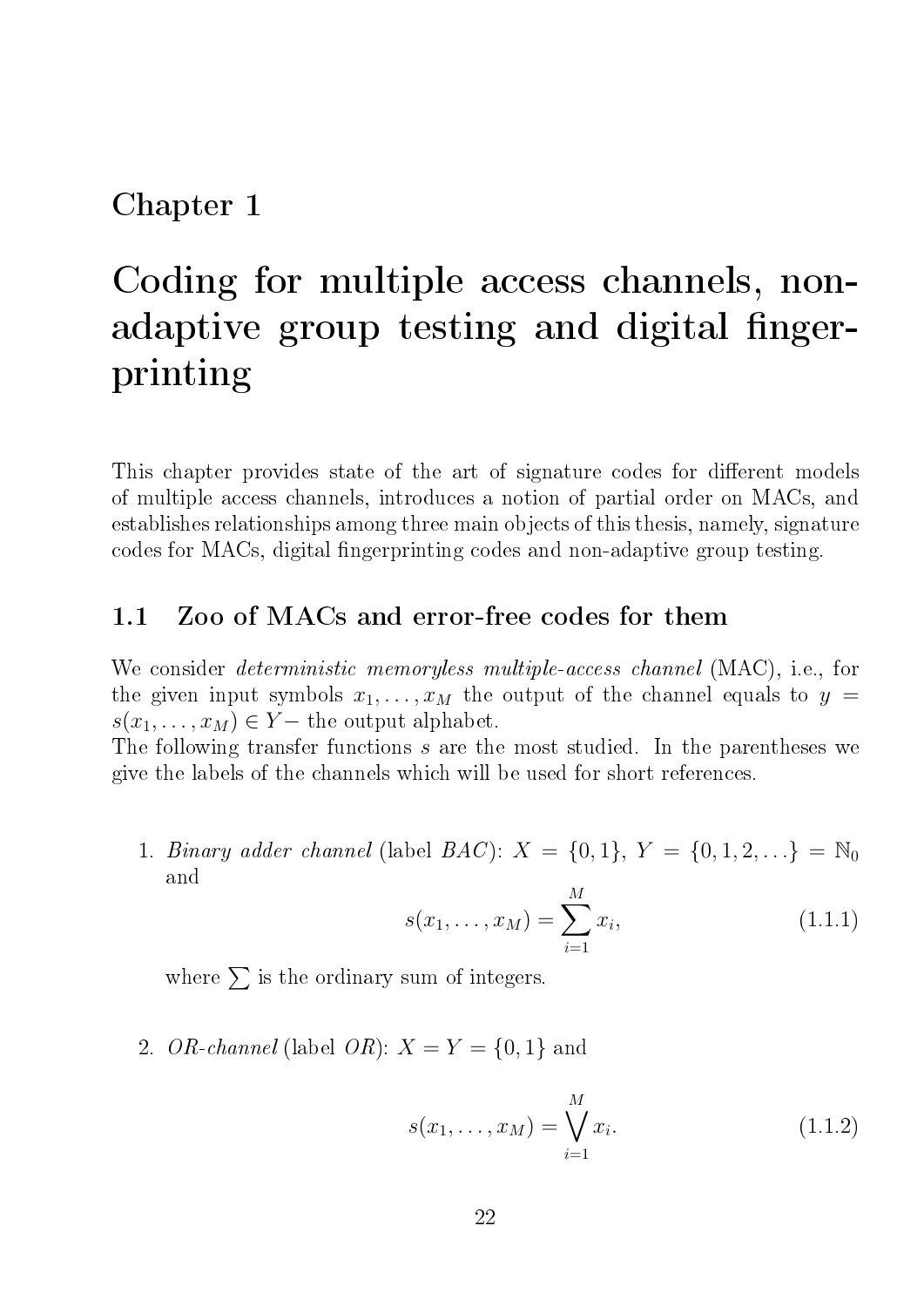- 3. A-channel (label A):  $X = \{0, 1, ..., q 1\}$ ,  $Y = \{0, 1\}^q$  and  $s(x_1, \ldots, x_M) = (y_0, \ldots, y_{q-1}), \text{ where } y_i = 0 \text{ if } |\{j : x_j = i\}| = 0 \text{ and }$  $y_i = 1$  - otherwise
- 4. *B-channel* (label *B*):  $X = \{0, 1, ..., q 1\}$ ,  $Y \subset \mathbb{Z}^q$  and  $s(x_1, ..., x_M) =$  $(y_0, ..., y_{q-1}),$  where  $y_i = |\{j : x_j = i\}|$
- 5. Adder by mod 2 channel (label  $\Sigma \oplus$ ):  $X = \{0,1\}$ ,  $Y = \{0,1\}$  and

$$
s(x_1, \ldots, x_M) = x_1 \oplus x_2 \oplus \ldots x_M, \qquad (1.1.3)
$$

where  $\oplus$  denotes the sum by mod 2.

6. Non-binary adder channel :  $X = \{0, 1, \ldots, q-1\}, Y = \mathbb{N}_0$  and

$$
s(x_1, \dots, x_M) = \sum_{i=1}^{M} x_i,
$$
 (1.1.4)

where sum is the ordinary sum of integers.

7. Weighted binary adder channel (label wBAC):  $X = \{0, 1\}$ ,  $Y = \mathbb{N}_0$  and

$$
s(x_1, ..., x_M) = \sum_{i=1}^{M} \alpha_i x_i,
$$
 (1.1.5)

where  $\alpha_i$  are some real numbers (called "weights", despite that  $\alpha_i$  can be negative) and the sum is the sum of real numbers.

We will be interested in error-free coding for MAC when every user wants only to inform the receiver (the output of the MAC) if he/she is active or not. If  $i$ -th user is active than he/she sends vector  $c_i$ , and sends nothing  $-$  otherwise.

**Definition 1.1.1.** The set  $C = \{c_1, \ldots, c_M\}$  of q-ary vectors is called a  $(t, M)$ signature code or a t-signature code if for any two different subsets  $U, V \subset C$  both of the cardinality at most  $t$  the corresponding outputs of MAC are different too.

Let as usual define the code rate  $R(C) = n^{-1} \log_q M$  and let  $R^{\alpha}(t, n)$  denote the maximal possible rate of  $t$ -signature code of length  $n$  for a given MAC, and  $\alpha$  is its label. Let informally define

$$
R_t^{\alpha} = \lim_{n \to \infty} R^{\alpha}(t, n)
$$

Below we give an overview of known results on  $R_t^{\alpha}$  for aforementioned MACs.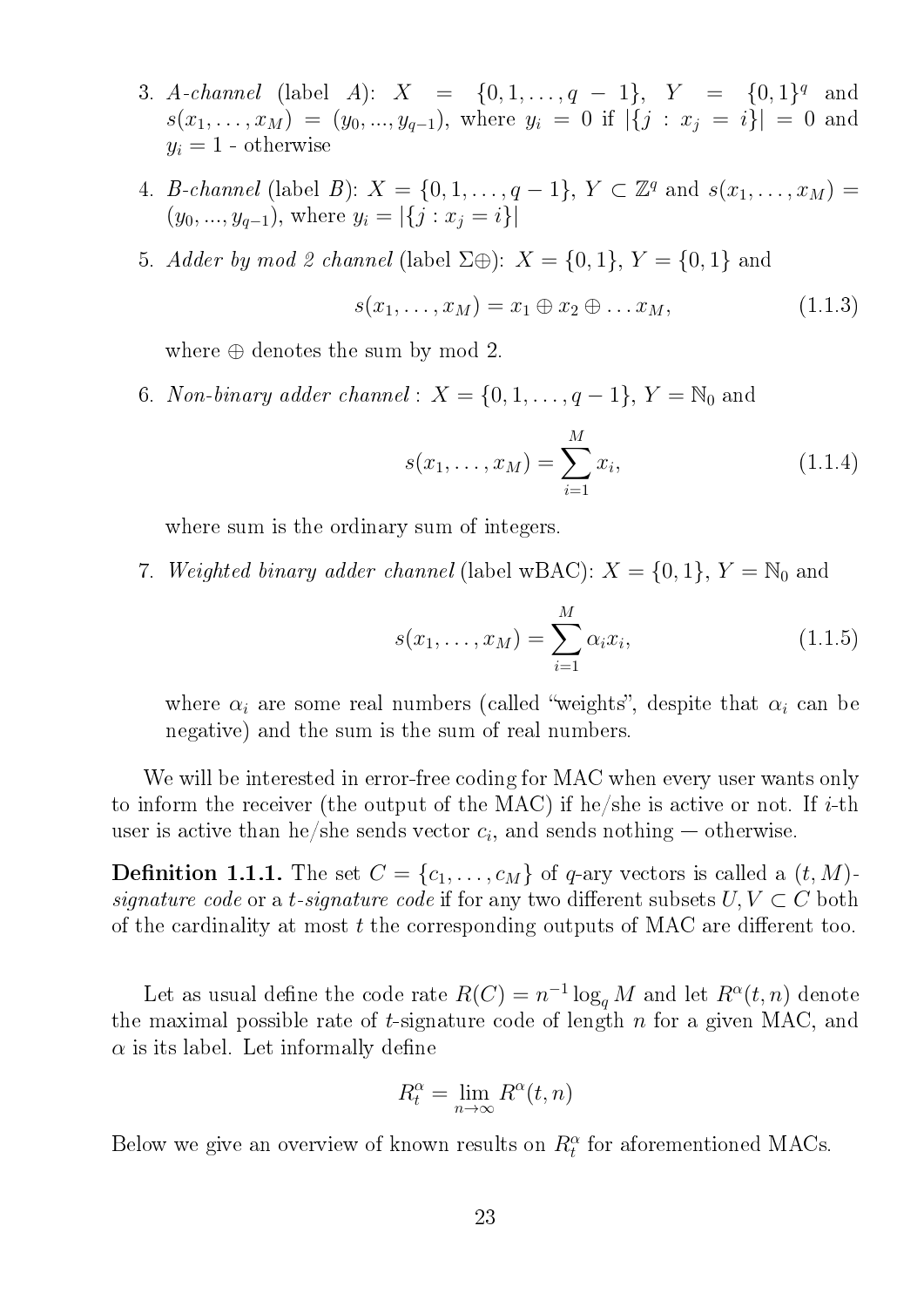### 1.1.1 Partial order on MACs

Let A and B be two MACs with the same input alphabet X, output alphabets  $Y_A$ and  $Y_B$  and the corresponding transfer functions  $S_A$  and  $S_B$ . We introduce the following partial order on the set of all MACs by saying that MAC  $\mathcal A$  is "smaller" than MAC B and denoted as  $A \preceq B$  if there is a function  $f: Y_B \to Y_A$  such that  $f(S_B(U)) = S_A(U)$  for any t-subset  $U \subset X$ . Saying informally, it means that the output of the channel  $\mathcal A$  provides less information than the output of the the channel B.

For example, the following orderings hold:

- OR-channel  $\preceq$  A-channel;
- Adder by mod 2 channel  $\preceq$  BAC;
- B-channel is the maximal element of the MACs poset.

**Proposition 1.1.1.** If  $A \preceq B$  and a code  $C \subset X^n$  is a t-signature code for MAC A then it is a t-signature code for MAC  $\beta$ .

*Proof.* Indeed, let C be a t-signature code for MAC  $\mathcal A$  but not for MAC  $\mathcal B$ . The last property means that there are two different t-subsets  $U, V \subset C, |U|, |V| \leq t$ such that  $S_{\mathcal{B}}(U) = S_{\mathcal{B}}(V)$ . But then  $f(S_{\mathcal{B}}(U)) = f(S_{\mathcal{B}}(V))$ , i.e.,  $S_{\mathcal{A}}(U) = S_{\mathcal{A}}(V)$ what contradicts to the property C is a t-signature code for MAC  $\mathcal{A}$ .  $\Box$ 

The established relationship helps to establish the bound on the rate of signature codes using different partially ordered channels, i.e. if  $\mathcal{A} \preceq \mathcal{B}$  then  $R_t^{\mathcal{A}} \leq R_t^{\mathcal{B}}$ .

### 1.1.2 Codes for the binary adder channel

Let us start from the remark that error-free codes for binary adder channel were first discovered in group testing under the name of non-adaptive search of counterfeit coins on a spring scale. Let us recall this problem.

There is a set of M coins and it is known that some of them are counterfeit, and the weights of genuine and counterfeit coins are known. And there is an exact spring scale which gives us the exact weight of a chosen subset of coins, hence allows to find out how many false coins are in a given weighted (tested) subset. The problem is to propose a non-adaptive strategy with the minimal possible number of weightings that allows to find all counterfeit coins. Let us enumerate coins as  $\{1, \ldots, M\}$ , and let  $\mathbf{x} = (x_1, \ldots, x_M)$  be a binary vector, where  $x_i = 1$ if the *i*-th coin is counterfeit, and  $x_i = 0$  if the *i*-th coin is genuine one. Let  $\mathcal{T}_j \subset \{1, \ldots, M\}$  be the set of coins which are measured by j-th weighting. Denote by  $H_{\mathcal{C}}$  the  $n \times M$  binary matrix which rows are characteristic vectors of sets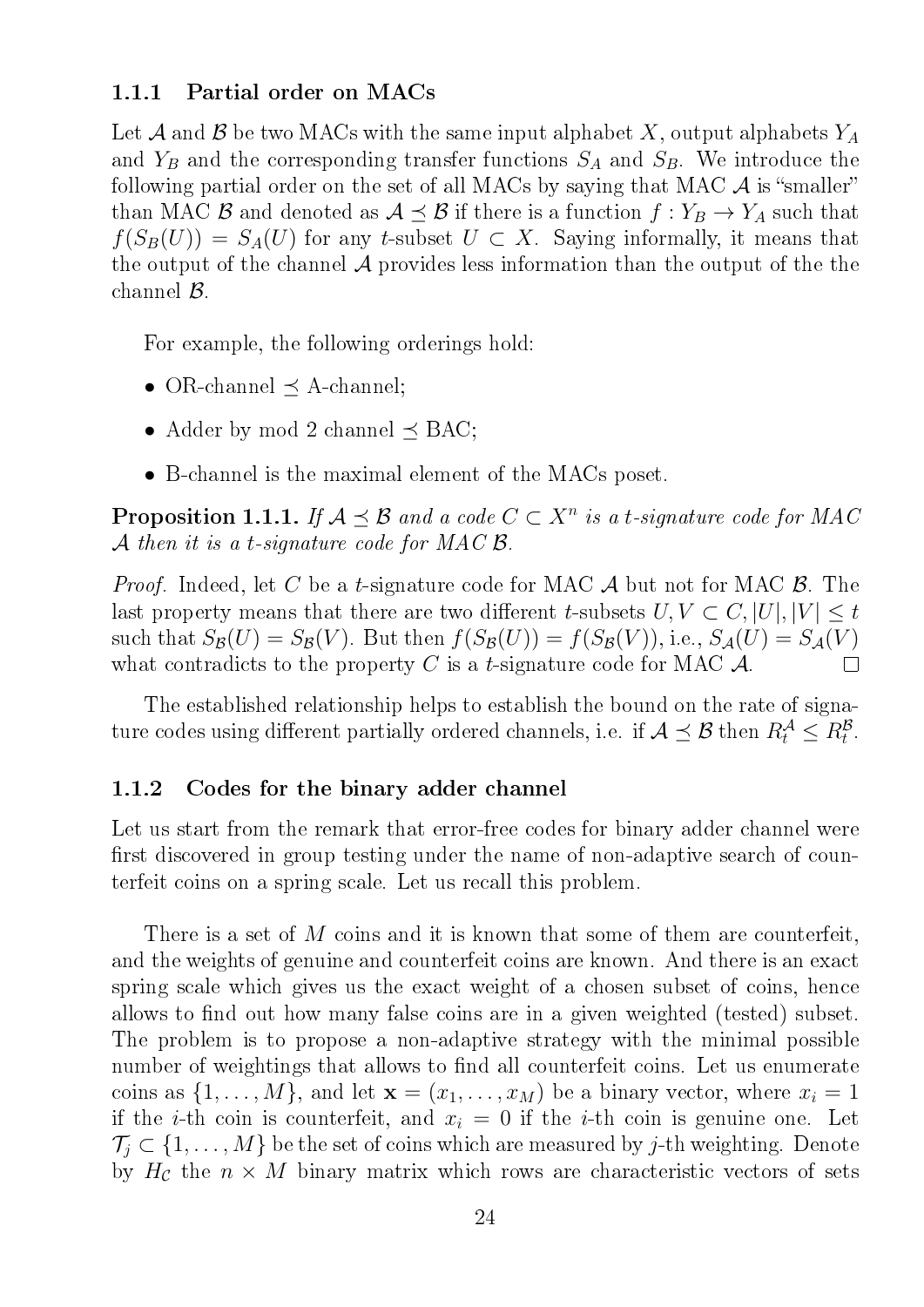$\mathcal{T}_1, \ldots, \mathcal{T}_n$ . This matrix is called *search matrix*. Then the corresponding nonadaptive strategy of  $n$  weightings can detect all counterfeit coins iff for any two different binary vectors  $\mathbf{x}, \mathbf{y} \in \{0, 1\}^M$  the following holds:

$$
H_{\mathcal{C}} \mathbf{x}^T \neq H_{\mathcal{C}} \mathbf{y}^T. \tag{1.1.6}
$$

Now consider a binary M-signature code  $C = {\mathbf{c}_1, \ldots, \mathbf{c}_M} \subset \{0,1\}^n$  for BAC. It means that sums

$$
S(J) = \sum_{j \in J} \mathbf{c}_j \tag{1.1.7}
$$

are different for distinct subsets J. Consider  $n \times M$  matrix  $H_C$  which columns are vectors  $c_1, \ldots, c_M$ . It is easy to see from (1.1.6) that the property (1.1.7) is equivalent that the matrix  $H_C$  is a search matrix for M coins and hence non-adaptive search of counterfeit coins is equivalent to constructing  $(M, M)$ -signature code for BAC.

Denote by  $n_M$  the minimal possible dimension of an  $(M, M)$ -signature code for BAC, or, the same, the minimal possible number of weightings among all nonadaptive strategies which can detect all counterfeit coins among M coins. Then

$$
n_M = \frac{2M}{\log_2 M} (1 + o(1)).
$$
\n(1.1.8)

for  $M \to \infty$ . Formula (1.1.8) as an upper bound was proved by P. Erdös and A. Reniy  $[12]$  and as a lower bound  $-$  in  $[23]$ ,  $[24]$  by proposing the corresponding construction of matrix  $H_{\mathcal{C}}$ .

Let us relax the propery  $(1.1.7)$ , namely, by demanding that sums  $S(J)$  are different only for subsets  $J$  of the cardinality at most  $t$ . On the language of group testing it means that we known in advance that the number of counterfeit coins is at most t. On the language of t-signature codes it means that the corresponding code  $C = \{c_1, \ldots, c_M\}$ , by the definition, is a *t*-signature code for BAC. Such codes are strongly related to generalized Sidon sequences or  $B_t$ -sequences, see [25]. Recall that a Sidon sequence (or Sidon set) is a sequence  $(a_1, a_2, \ldots)$  of natural numbers such that all pairwise sums  $a_i + a_j$ , where  $i \leq j$ , are different and the question is what is the largest possible size of such sequence if all its members are at most  $N$ . This problem firstly occur in the theory of Fourier series and later became a cross point of additive number theory and combinatorics, starting from the paper of  $[26]$ , see also  $[18, 25, 27]$ . This notion was generalized to the case of larger sums (up to t elements) and arbitrary Abelian groups. For the Abelian group of residues by modulo  $\frac{q^{t+1}-1}{q-1}$  $\frac{q+1}{q-1}$ , where q is a prime power, there is the construction, given by Bose-Chowla theorem [28], of a set of  $q+1$  elements such that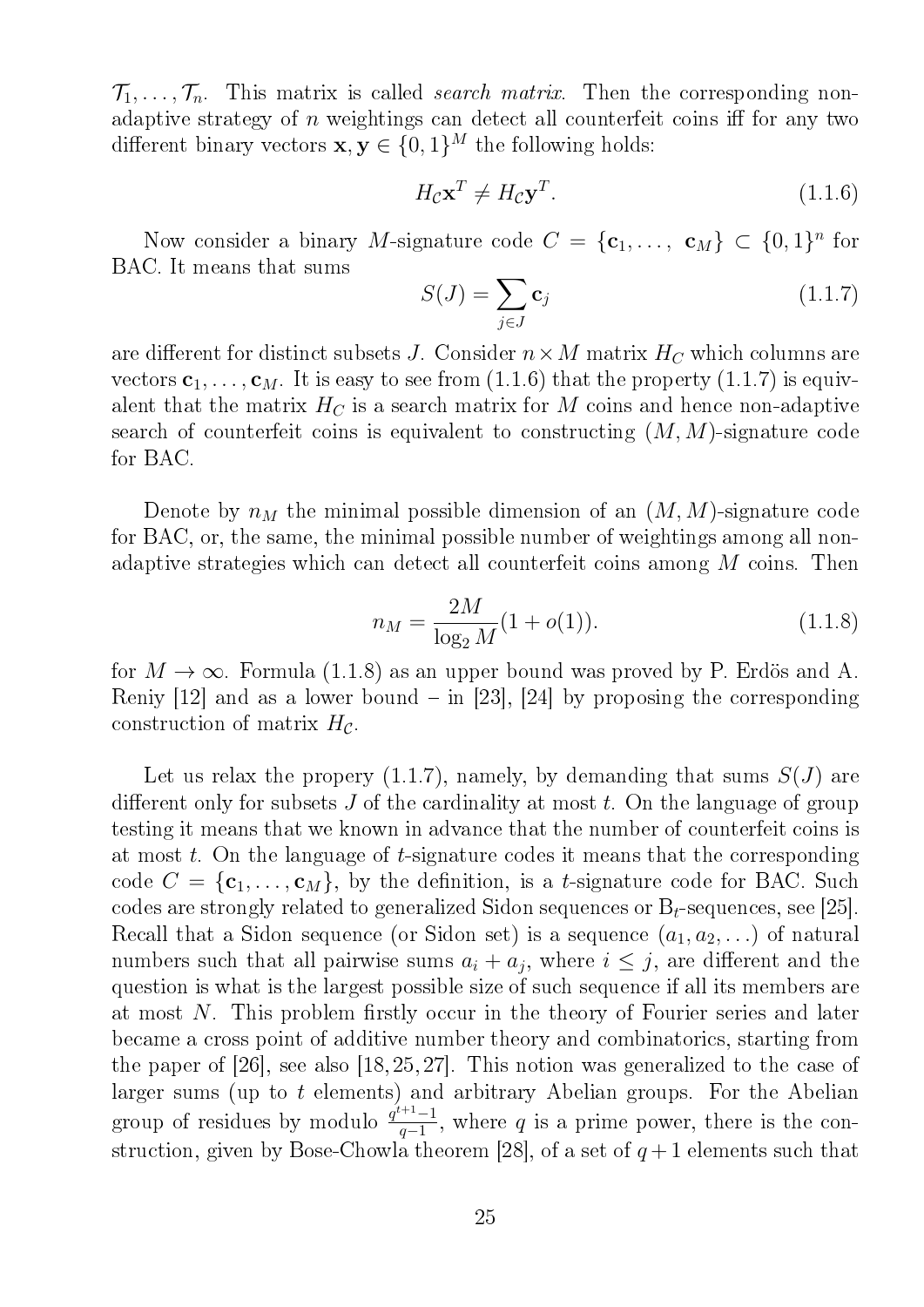all its t sums are different. In particular, for  $t = 2$  it gives perfect Singer sets [29].

Note that the problem of constructing t-signature code for BAC is equivalent to the problem of non-adaptive search for counterfeit coins on a spring scale when it is known a priory that the number of false coins is at most  $t$ . The following upper and lower bounds are known for  $t$ -signature codes for BAC when  $t$  is fixed but large [30]

$$
\frac{\log t}{4t} + o(t^{-1}) \le R_t^{BAC} \le \frac{\log t}{2t} + o(t^{-1}).\tag{1.1.9}
$$

It is easy to see that  $R_t \leq t^{-1} \log t$ . Indeed, all coordinates of MAC outputs are integers in the range  $[0, t]$ , hence there are  $(t + 1)^n$  different outputs. On the other hand, different t-subsets of the code should get different outputs, i.e.,  $\binom{M}{t} \leq (t+1)^n$ , and hence asymptotically for  $t \to \infty$  one has that  $R_t \leq t^{-1} \log t$ . Improvement of this simple bound follows from the "entropy method". It is worth to mention that for BAC we know that the rate of best t-signature codes has the order  $t^{-1}$  log t. Explicit constructions, namely, columns of parity-check matrices of binary BCH or Goppa codes, gives  $R_{t,constr}^{BAC} \geq t^{-1}$ . This rate loss is rather small given the simple (with polynomial in length) decoding procedure of the corresponding codes. For other channel that we discuss below we shall "pay" more.

#### 1.1.3 Signature codes for disjunctive channel or superimposed codes

Another well studied MAC with partial activity is OR-channel or the so-called disjunctive channel. Again, historically, firstly the corresponding problem appeared not in the context of MAC but in the context of group testing in 1943 [14]. Group testing problem consists in finding all unknown defective elements (samples) of a search space, using subsets of the search space as tests (queries). The answer for a test is "yes" if at least one defective element is in the tested subset, and "no" if there are no defective elements. It is easy to see that the group testing model is equivalent to the logical OR function, i.e., disjunction, and a non-adaptive search of defective elements, which number is at most t, among M elements is the same as a t-signature code for OR channel. These codes appeared first time in Kautz and Singleton paper [2]. They also introduces codes, called t-superimposed codes, with somewhat stronger property, namely, that for any code subset  $U \subset C$ ,  $|U| \leq t$ and any codevector  $c \notin U$ 

$$
\bigvee_{u \in U} \mathbf{u} \neq \bigvee_{u \in U} \mathbf{u} \vee \mathbf{c}.\tag{1.1.10}
$$

Note that this property significantly simplify "decoding" algorithm which recovers the input codewords, since it allows the decoding by checking M codewords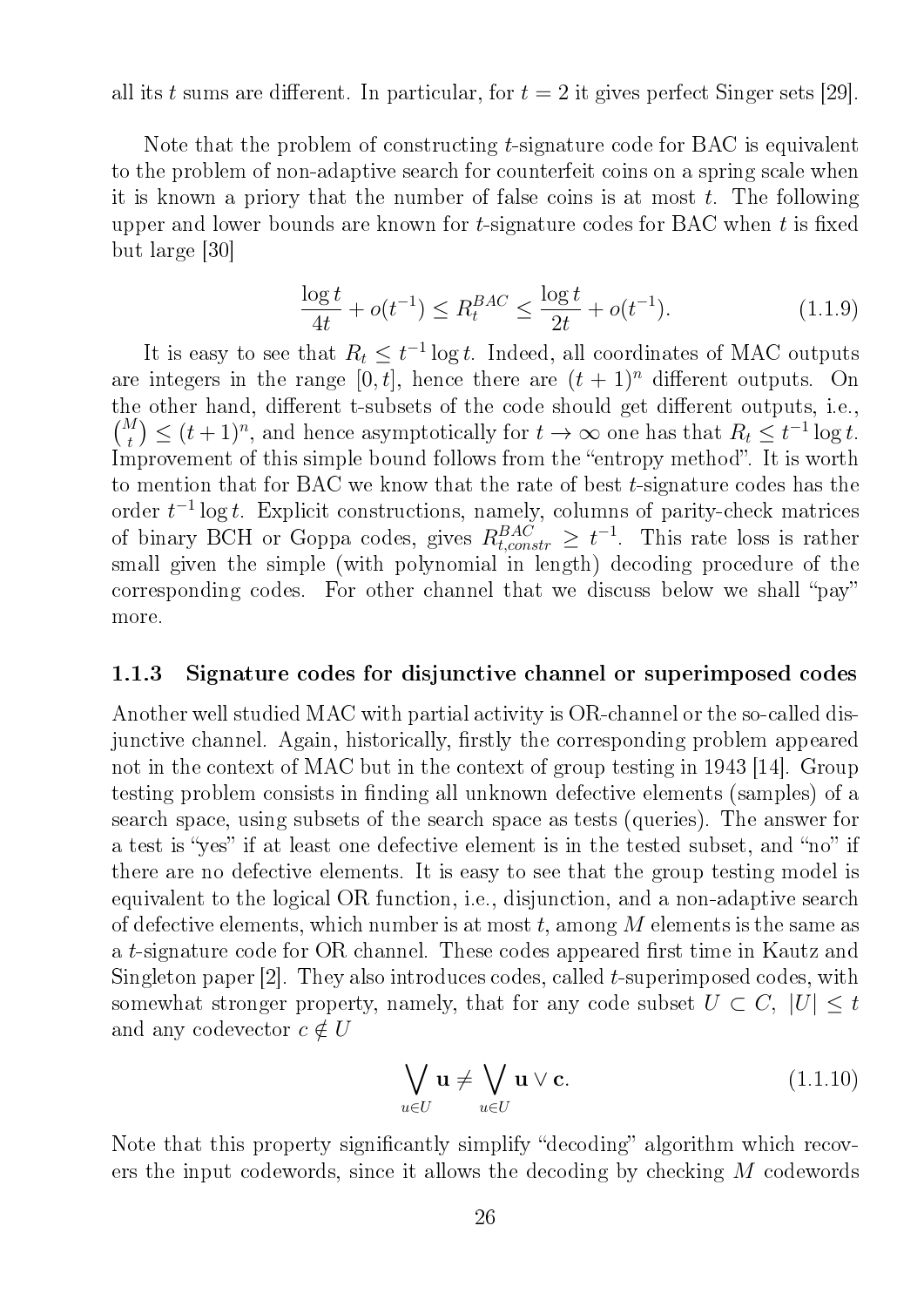### instead of  $M^t$ .

If replace vectors  $c_1, \ldots, c_M$  of t-signature code C of length n on the corresponding sets  $X_1, \ldots, X_M \subset \{1, \ldots, n\}$  then the property that logical sums of t or less vectors  $c_i$  are distinct means that unions of t or less sets  $X_i$  are distinct, and the property (2.2.1) means that no set of  $X_1, \ldots, X_M$  is covered by the union of t others – in context of the set systems this notion was introduced by Erdos, Frankl and Furedi [31], see also [32,33]. Therefore these codes also called cover-free codes.

It is well-known (and easy to check) that a t-signature code for OR-channel is  $t-1$  cover-free code and t-cover-free code is a t-signature code for OR-channel. The following upper and lower bounds are known for large  $t$ , see [31], [32]

$$
\Theta\left(\frac{1}{t^2}\right) \le R_t^{OR} \le O\left(\frac{\log t}{t^2}\right). \tag{1.1.11}
$$

### 1.1.4 Signature codes for A-channel

There is a well-known in coding theory class of codes which is called *separating* codes and these codes play the same role for A-channel as cover-free codes for OR-channel. Separating codes has a long story started in 60s of the last century. A code C is called  $(s, t)$ -separating code if for any two code subsets  $U, V \subset C$ and  $U \cap V = \emptyset$ , where  $|U| \leq s$ ,  $|V| \leq t$ , there is a coordinate i s.t.  $U_i \cap V_i = \emptyset$ . It is easy to check that a signature code for A-channel is  $(1, t - 1)$ -separating code and  $(1, t)$ -separating code is a signature code for A-channel. Since MAC OR  $\preceq$ MAC A, one has that for the binary A-channel  $R_t^{OR} \leq R_t^A$ . On the other hand, it is easy to see (and well known) that  $R_t^A \leq 2R^{OR}$ . Hence, it follows from  $(1.1.11)$ that for large t:

$$
\Theta\left(\frac{1}{t^2}\right) \le R_t^A \le O\left(\frac{\log t}{t^2}\right). \tag{1.1.12}
$$

### 1.1.5 Signature codes for B-channel

We mentioned already that B-channel provides the maximal information among the considered MACs. Therefore it looks like constructing codes for this channel should be an easy task. In contrary, not much was known about codes for Bchannel in general case, only upper and lower bounds for the binary case when B-channel is the same as binary adder channel and these bounds are given by (1.1.9). One of the main goal of this Thesis is to generalize these bounds to nonbinary case.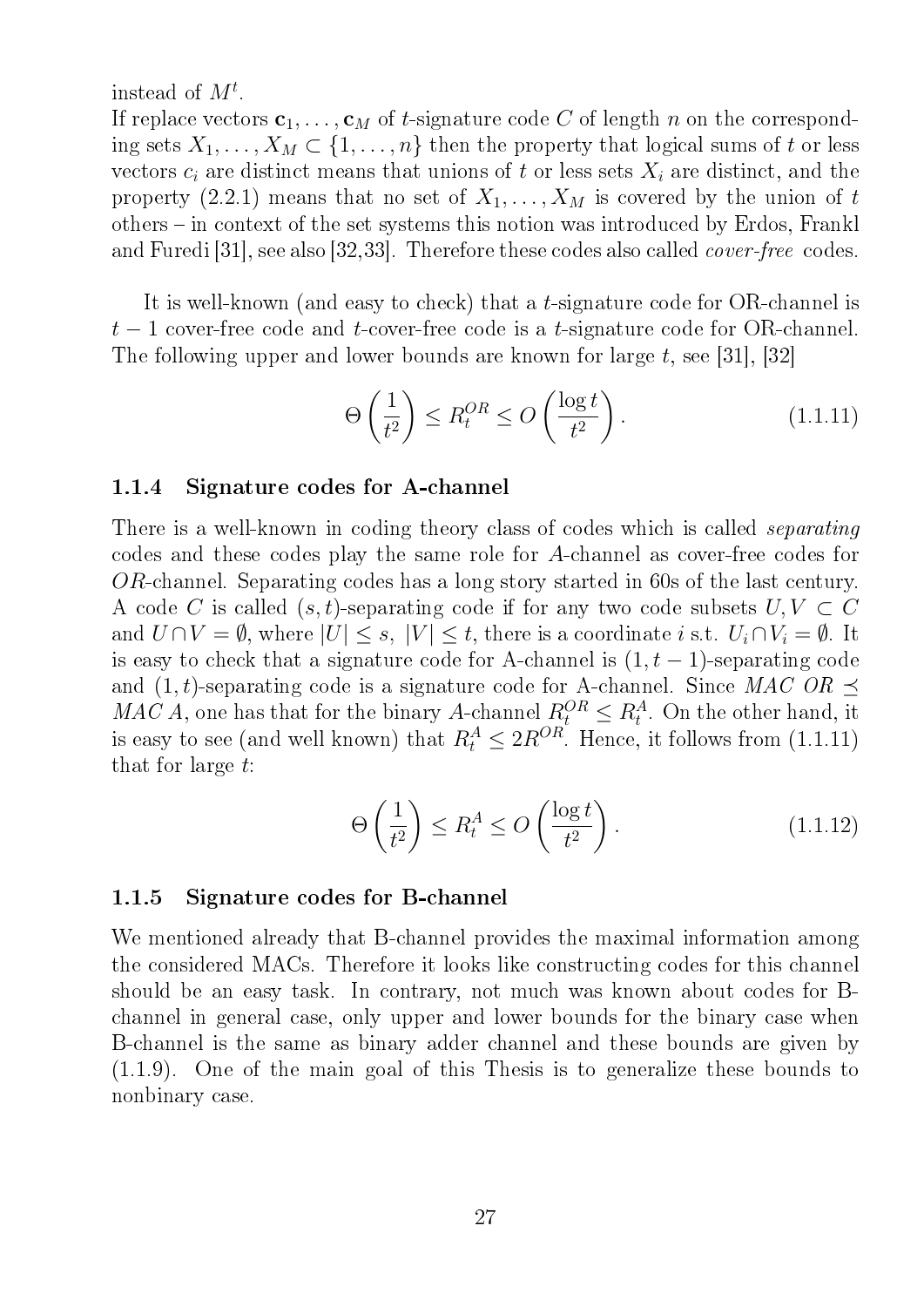### 1.1.6 Signature codes for adder by mod 2 channel

It is the most simple to analyze example of seven MACs. Indeed, a code  $C =$  ${c_1, \ldots, c_M}$  is a *t*-signature code for the adder by mod 2 channel, the property that different sums of t or less vectors are different is equivalent that any  $2t$ codevectors are linear independent over  $GF(2)$ . Then it is well known object, namely, these vectors are columns of a parity-check matrix of a binary linear code correcting t errors. Hence, at least for the case when t is fixed we know, thanks to Hamming bound and BCH-codes, that

$$
R_t^{\Sigma \oplus} = \frac{1}{t} + o(1). \tag{1.1.13}
$$

Note, that it is the only case of MAC when the asymptotical rate of the best signature codes is known. Moreover, even the case of adversarial noise can be solved, see [34].

#### 1.1.7 Signature codes for weighted adder channel

It's not difficult to check that a *binary* code  $C = \{c_1, \ldots, c_M\}$  is a *t*-signature code for this channel iff any 2t codevectors are linear independent over the field  $\mathbb R$ of real numbers. For binary vectors their linear independence over  $GF(2)$  implies that they are linear independent over R. Hence binary Goppa-BCH codes show that

$$
R_t^{wBAC} \ge t^{-1}.\tag{1.1.14}
$$

On the other hand, BAC is a particular case of wBAC, hence, the following upper bound is true

$$
R_t^{wBAC} \le O(t^{-1}\log t). \tag{1.1.15}
$$

Let us also note that signature codes for wBAC is almost the same as nonadaptive search of counterfeit coins if they may have different weights and weights are unknown, see [35]

### 1.2 Combinatorial group testing

Group testing is a combinatorial scheme developed for the purpose of efficient identification of defective elements in a given pool of subjects. The naive solution of the search of defective elements is to test each item separately, but group testing allows to conduct tests in more efficient way. The main idea is to test the samples in groups (subsets), rather than individually, which decreases the number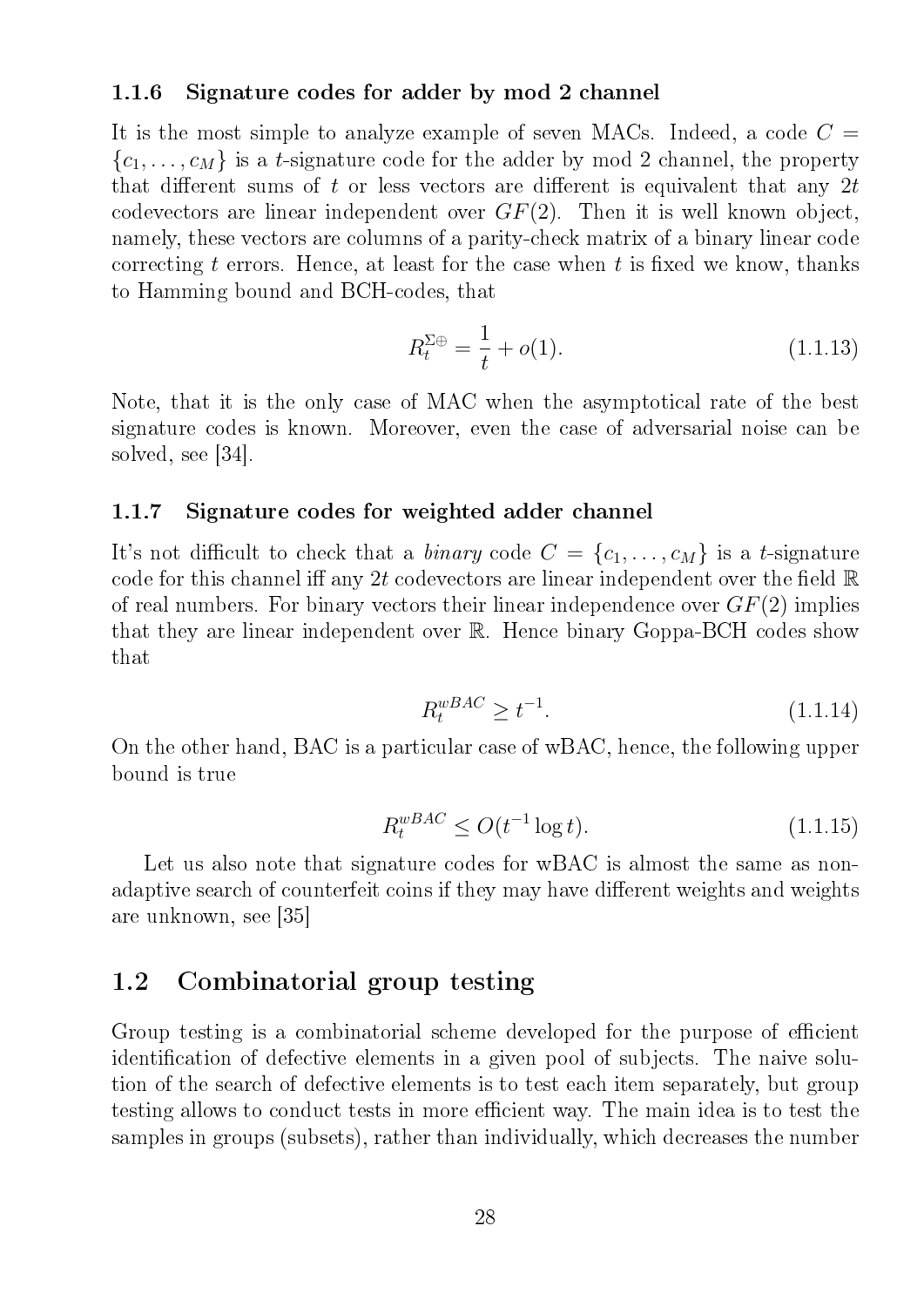of tests conducted.

The history of this problem starts with the work of Dorfman [14], where he formulated the problem in the context of the blood tests for the presence of the particular disease. In this case, blood samples of different persons were mixed and then tested. If at least one of the blood samples used in this test was "defective" then the answer was "yes". If all blood samples were "good" then the answer was " $no$ ".

This version of the problem was extensively studied in the literature and found many applications in computational molecular biology, chemical analysis and strong connections with algorithms, complexity theory, data compression, computational geometry and so on. For more detailed review of group testing applications see [36].

Mentioned applications also gave rise to many other versions of group testing problem. There are three main points of difference of such schemes. The first one is the strategy of the search. There are two possible cases: the so called adaptive and non-adaptive search. For the adaptive search questions/test are made in series in dependence of the answers for previous questions. For non-adaptive case all tests are conducted simultaneously, and based on all answer one decides about the set of defective elements. The second difference for group testing models is the answer-question model. For example, one can think of tests where each sample can participate only in a finite number of tests, and the number of samples in one test is also bounded; or one can think of threshold schemes, where one receives the answers "yes" only if the number of defective elements is bigger than some predefined amount  $[37]$ , etc. The third difference is the presence of noise. Noiseless and noisy cases are considered in the literature.

There are two main models of noise for group testing. The first one is probabilistic, where the error is designed using some probability distribution, see e.g. [38]. The second one is combinatorial model, also known as adversarial noise, this is exactly the type of errors that we consider in this thesis. Probably the most famous problem of group testing with combinatorisl noise is the so-called Ulam's problem on searching with a lie. Ulam asked in his book [39] what is the minimal number of yes-no queries needed to find an unknown integer between 1 and  $N = 10^6$  if one lie is allowed among answers (lie is equivalent to an error). In fact, this problem was first stated by A.Renyi in  $[40]$ , so it is more correctly to call Renyi-Ulam problem (or game).

The exact answer for adaptive search algorithms and arbitrary M was given by A.Pelc in [41], see also his review paper [42]. The corresponding asymptotic result is known for general case of L false answers, namely, for fixed L and growing  $M$ the minimal number of queries behaves asymptotically as  $\log_2 N + L \log_2 \log_2 N$ and it can be achieved by non-adaptive search.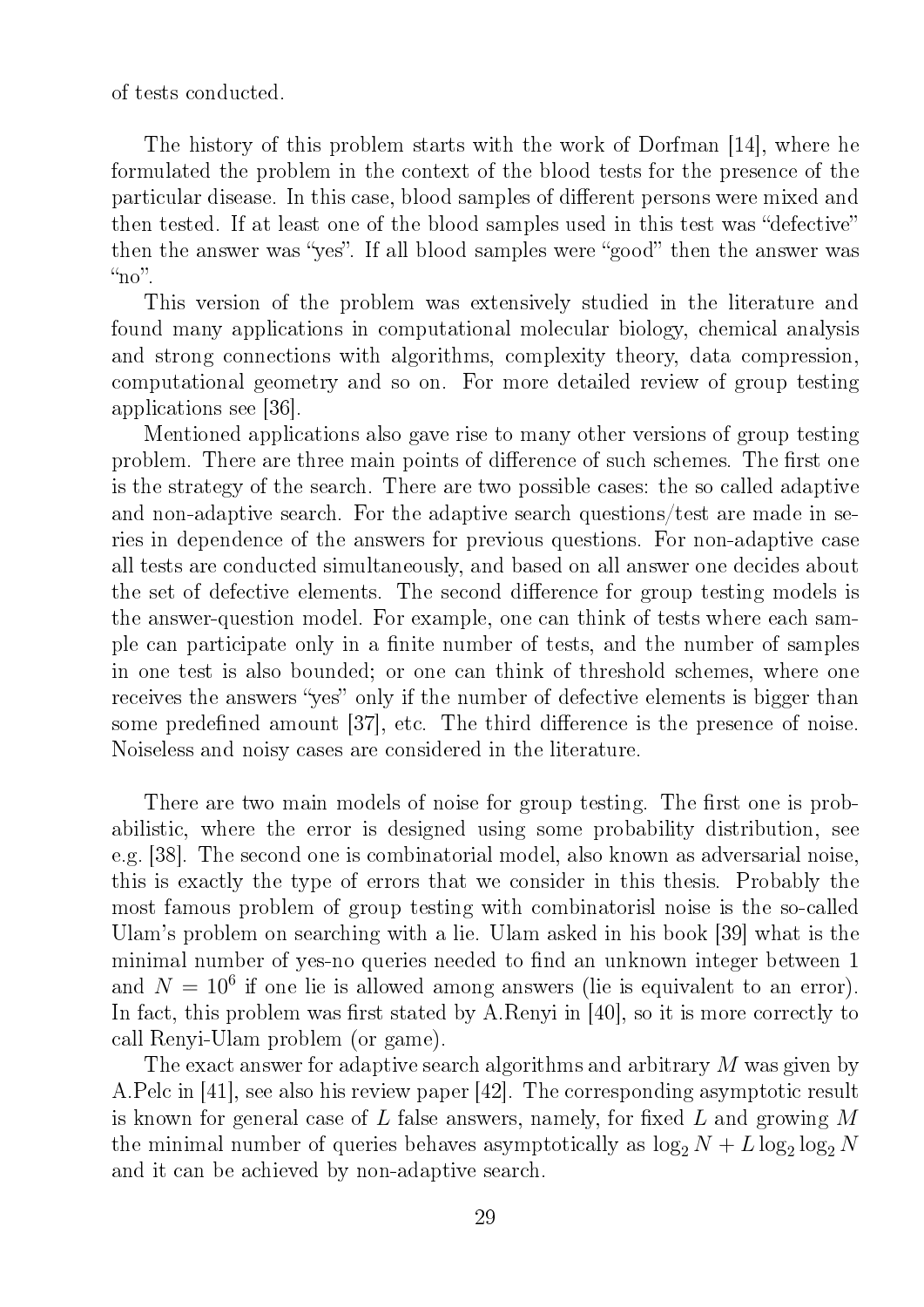In this Thesis we consider the modification of the ordinary group testing problem, namely, symmetric group testing (SGT). The use of SGT was originally motivated by applications in circuit testing and chemical component analysis [43]. As an example, consider the testing of N identically designed circuits using only serial and parallel component concatenation. In the serial testing mode, one can detect if all circuits are operational. In the parallel mode, one can detect if all circuits are non-operational. If at least one circuit is operational and one is non-operational, neither of the two concatenation schemes will be operational. Detecting efficiently which of the circuits are non-operational is exactly what symmetric group testing is aimed to.

More formally, consider the set  $X = [N]$  of all samples and let  $\mathcal{F} \subset X$ be a tested subset. In SGT the response on a test  $\mathcal F$  equals 0 iff no defective elements belong to  $\mathcal F$ , equals 1 iff all elements of  $\mathcal F$  are defective, and equals  $\{0,1\}$  otherwise. The goal is to create such family  $\{\mathcal{F}_1, ..., \mathcal{F}_n\}$  of subsets (tests) of X of minimal size n that the answers for such tests allow to uniquely identify the subset of defective elements, given that their number is upper bounded by some fixed parameter  $d$ . It is convenient to consider binary characteristic vectors of the sets, i.e., we map each test  $\mathcal{F} \subset X$  to the binary vector  $\mathbf{f} \in \{0,1\}^N$ , where  $f_i = 1$  if  $i \in \mathcal{F}$  and  $f_i = 0$  otherwise. Since we consider the non-adaptive version of symmetric group testing we can represent the family of tests in a form of  $n \times N$ matrix H where rows represent tests and, consequently, columns  $\{h^1, ..., h^N\} \subset$  $\{0,1\}^n$  represent "identifying" vectors for each sample from a pool. If an element  $h_j^i = 1, i \in [N], j \in [n]$ , it means that *i*-th sample from the pool participates in j-th test. The answer for such set of tests can be represented as a vector  $a \in \{\{0\}, \{1\}, \{0,1\}\}^n$ , where  $a_j$  is the answer for the j-th test. Then, the goal of SGT is to construct such matrix that gives for different subsets of defective elements the different answer vectors **a**.

### 1.3 Digital fingerprinting codes

With rapid development of multimedia technologies and the steady growth in the use of the Internet, a digital marketplace where a wide range of multimedia content (such as image, video, audio, speech...) is available, has become increasingly popular. However, the ease with which digital content can be accessed, retrieved and manipulated, poses the challenging task of devising methods for copyright protection and prevention of redistribution. One of the prominent techniques that is used to achieve that goal is called digital fingerprinting. The main idea consists in embedding in each copy of digital content a personalized and undetectable mark, called *digital watermark*. Note that the first examples of usage of the same method can be traced back to the XVIIth century. The creators-owners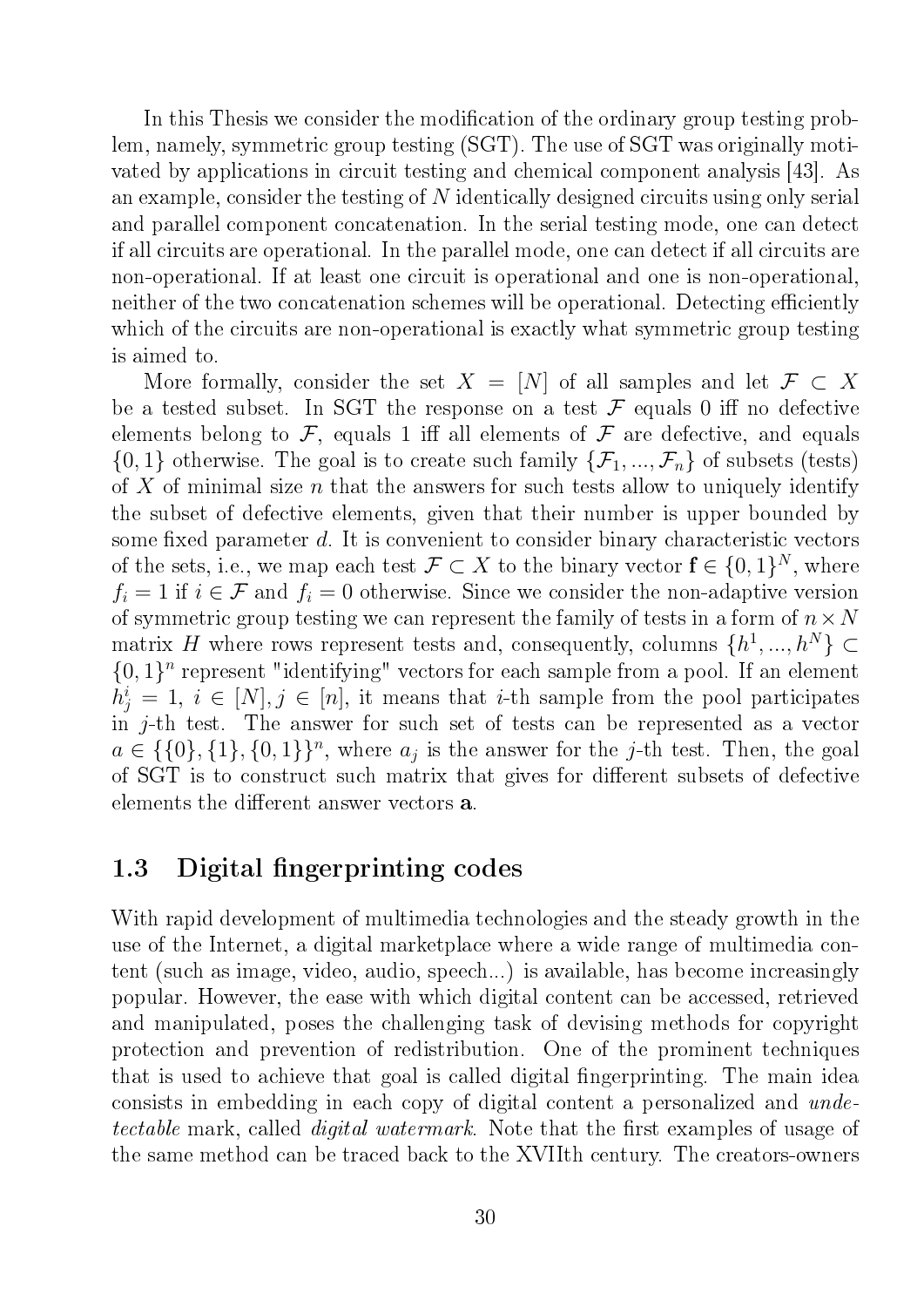of logarithm tables used to introduce tiny errors in the insignificant digits of  $\log x$ for few specific values of x. Had a user of a logarithmic table sold illegal copies of it, the errors in the table would have allowed to identify who was the owner. This is an example of a standard digital watermarking technique which is widely used nowadays. Embedding of different marks into copies of different users allows to recognize the cases when a single dishonest user produces an illegal copy of distributed content. There are also the cases when the users possessing different copies of the same content collude (forming a coalition) and produce a forged version of the content based on their copies (or a single user bought few copies). That type of attacks, known as collusion attacks, is of interest and requires the development of more sophisticated techniques, based on digital watermarking, that allow to maintain the security at due level. In this thesis we omit the mark embedding procedure and concentrate on the creation of the set of fingerprints resistant to collusion attacks.

There are many different ways of modeling the broadcasting. In this Thesis we consider two models: the continuous one, usually called *multimedia model*, in which a digital content x is represented as a vector over the field of real numbers (see [?]), and another model where a digital content x is a vector over some finite alphabet. The later model heavily exploits secret sharing schemes.

In the multimedia model the distributor, in order to create the set of fingerprints, chooses n orthonormal noise-like signals (vectors), which length (energy) is much smaller then the length of the host signal, and then set each fingerprint as a linear combination of these vectors. The coefficients of linear combination are from  $\{\pm 1\}$  or  $\{0,1\}$  and are different for different users. Thus, the vector of coefficients uniquely identify a particular user. As for embedding of the marks, the additive embedding procedure is used, i.e., the marked content is just a sum of original content vector and ngerprint vector. To create a forged copy the colluders calculate the linear combination of their copies where the sum of coef ficients (of weights) equals one, which is needed to maintain the proper level of energy of the signal. The fact that users are restricted to the linear attacks and cannot manipulate the individual (basis) signal constitutes the so called marking assumption for multimedia version. The main problem is the same: to create a set of vectors (of coefficients) of maximal possible cardinality in such a way that the distributor can reveal at least one participant of coalition of size  $\leq t$ . In overwhelming majority of cases the authors considered only the case of averaging type of the collusion attack, namely, the colluders have the same impact into the resulting forged vector, i.e., all the coefficients of linear combination are equal. But from the cryptography point of view the averaging attack is much weaker than the general linear attack since in this case the strategy of colluders is known to the distributor. In the Thesis we consider the case of arbitrary weights and we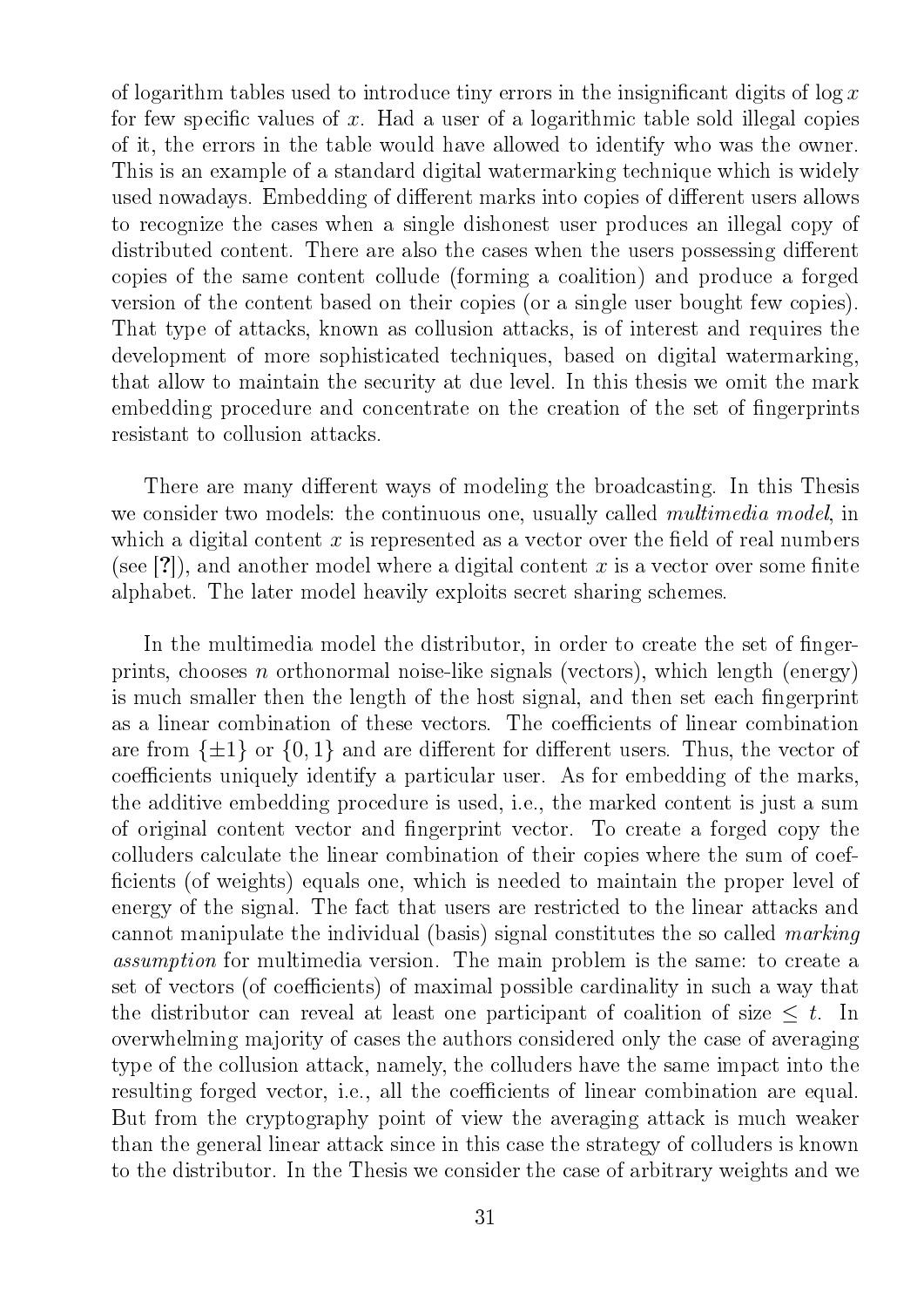derive more efficient results (codes) for the case of stronger attack. We establish teh relationship between this problem and signature codes for the corresponding multiple access channels and propose also a family of codes with an efficient algorithm for tracing colluders.

Another model, based on secret sharing schemes, was proposed in the beginning of nineties by Chor, Fiat and Naor in [44] where they invented a combinatorial scheme for broadcast encryption known today as traitor tracing scheme. Consider a distributor who has some digital content to broadcast and who wants to sell the access to this content only to authorized users, i.e., users who paid for the access. To prevent illegal redistribution of the data, the distributor encrypts the data blocks with session keys and gives to each authorized user the corresponding set of keys which we will also call decoders. These decoders are needed to decipher session key and then the original content. The main challenge of broadcast encryption schemes is to make them collusion resistant. Indeed, malicious users, in order to create a pirate version of the decoder and not to reveal completely their identities, can form a coalition and create a pirate version as a mixture of their decoders. In other words, the pirate version represents users from the coalition but only partially, so for the distributor it becomes harder to identify the participants of the coalition. Assuming that the cardinality of a possible coalition is not greater than some integer t, the desired property is that once a forged decoder is found, the distributor can trace it back to at least one traitor from the corresponding malicious coalition.

There are three particular cases of tracing traitors schemes known as *codes* with the identifiable parent property (IPP codes) [45], (binary) set systems with the identifiable parent property (IPP set systems) [46], [47] and non-binary IPP set systems [48]. The IPP codes were extensively studied in the literature, see e.g. [49], [50], [51], also a detailed overview can be found in [52], [53]. These codes (schemes) are based on a perfect  $(n, n)$ -threshold secret sharing scheme (see [54], [55]). As for the binary IPP set systems, it started with the papers [46], [47] and the most recent results can be found in [56], [57] and [58]. These schemes are based on a perfect  $(w, n)$ -threshold secret sharing scheme. A new, the most general type of IPP systems, called non-binary IPP set systems, was introduced in [48], and further developed in [59], [60]. Non-binary IPP set systems have IPP codes and binary set systems as its partial cases. Such scheme constitute the subject matter of the fourth chapter devoted to the applications of signature codes. In particular, we shall shown how codes for such scheme are connected with the so-called "malicious  $MAC$ ", when the output of a  $MAC$  is controlled by our opponent who can chooses the input symbol among accessible ones. Namely, we consider A-channel with additional property that the receiver (decoder) sees not all used elements of the input alphabet  $X$ , but only one of them, and this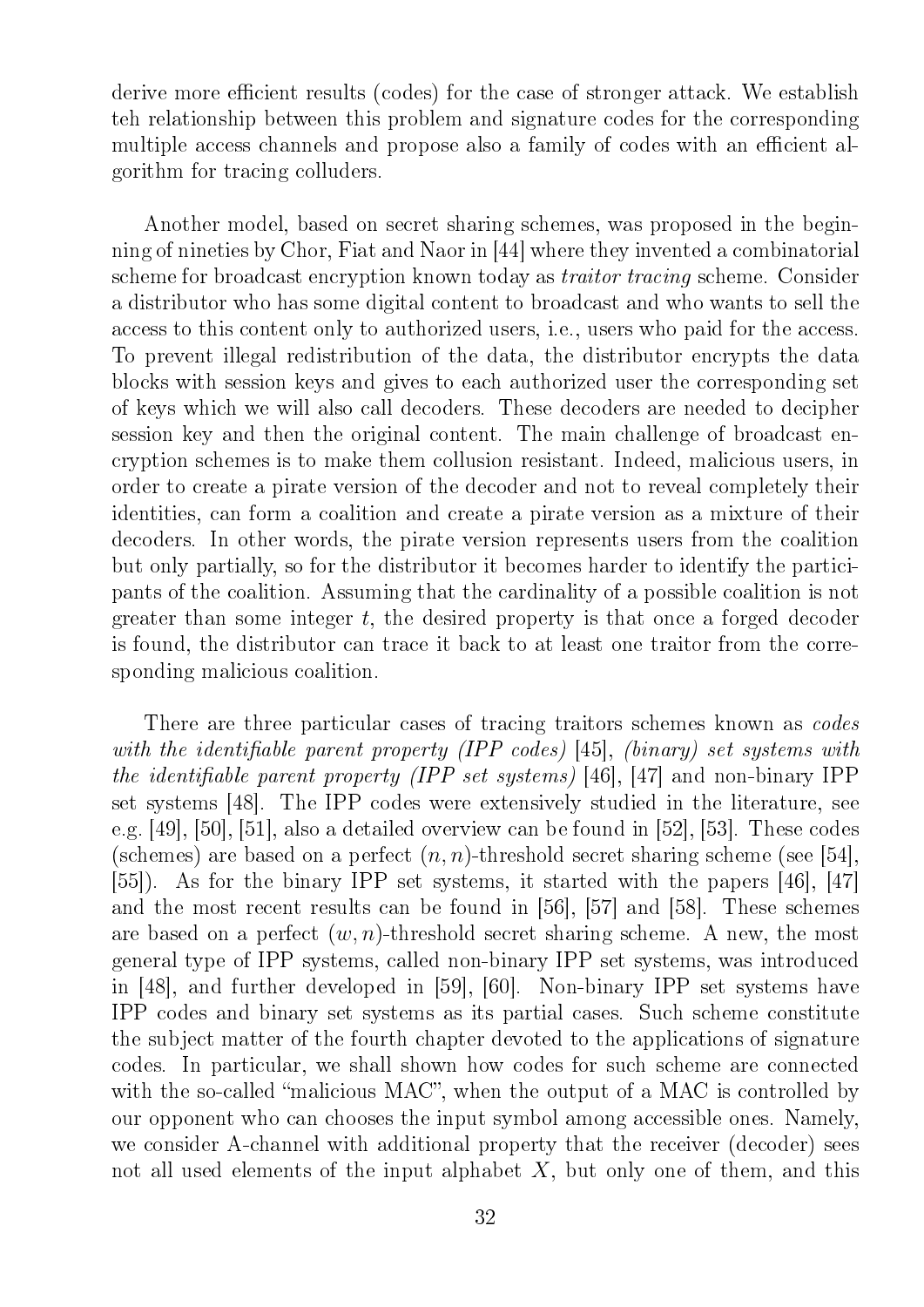element is chosen by dealer's opponent.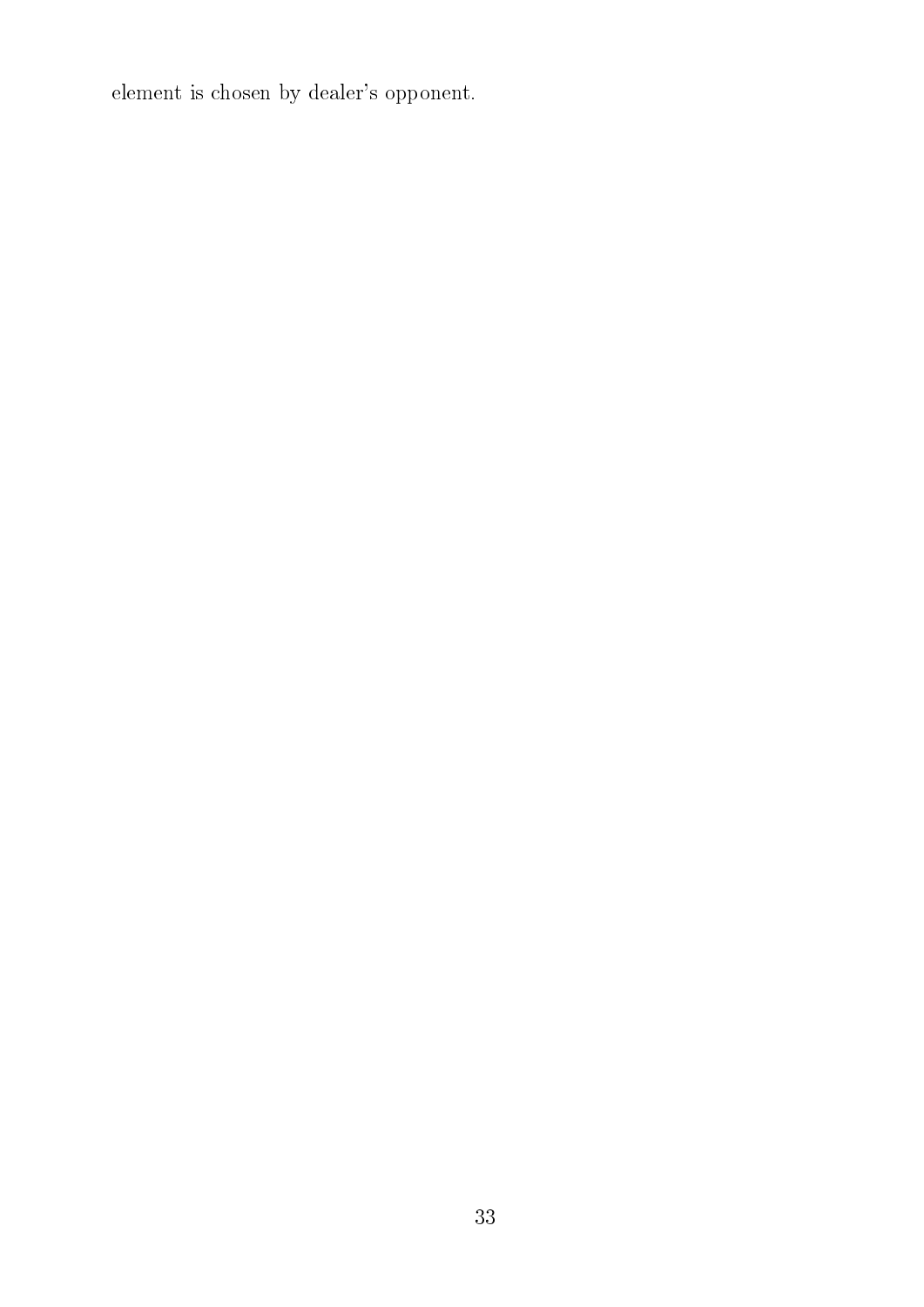## Chapter 2

## Signature codes for A-channel

### 2.1 Coding for multiple access A-channels

In [15] authors introduced a MAC model called  $q$ -frequency M-user multiple access channel without intensity information, or, simply, A-channel. Formally, this channel model can be described as follows. Consider a multiple access channel with M users, where every user can occupy one of q frequencies  $f_1, f_1, ..., f_q$  to transmit on at each time slot during a session. Each session consists of  $n$  time slots. For the A-channel, the output at each time slot is a symbol that represents the subset of frequencies occurred as inputs to the channel at that time slot. Now the name of the channel becomes clear  $-$  for A-channel only frequencies are known, but how many users used a particular frequency at a particular time slot is unknown, thus without intensity information. The channel for which this information is known is called B-channel and will be studied in the next chapter. The output of the entire session for A-channel consists of  $n$  such symbols, one symbol for one time slot. For simplicity, the input alphabet will be represented as  $A = \{1, 2, ..., q\}$  and output alphabet as a set of all binary vectors of length q. Indeed, for the A-channel the output symbol can be represented as a binary vector of length q for which the j-th coordinate  $(j \in [q] := \{1, \ldots, q\})$  equals 1 if and only if frequency  $f_i$  was used by at least one user at considered time slot. In the paper [15] authors considered the case of information transmission, i.e., when each user has a code  $C_i, i \in [M]$  that consists of signals corresponding to the messages. Signals are represented as  $q$ -ary vectors, each coordinate defines the frequency that is used for information transmission at the corresponding time slot. At each session user can transmit one of its signals (messages). The problem is to construct such set of codes for users that given the output of the A-channel it is possible to identify which message was sent by each user. The parameter that is studied for such systems is called the sum rate and is defined as

$$
R_{\text{sum}}^A = R_1^A + \dots + R_M^A,
$$

where  $R_i^A = n^{-1} \log |C_i|$ . In [15] both information-theoretic bounds on the achievable sum rate and constructive coding schemes were investigated.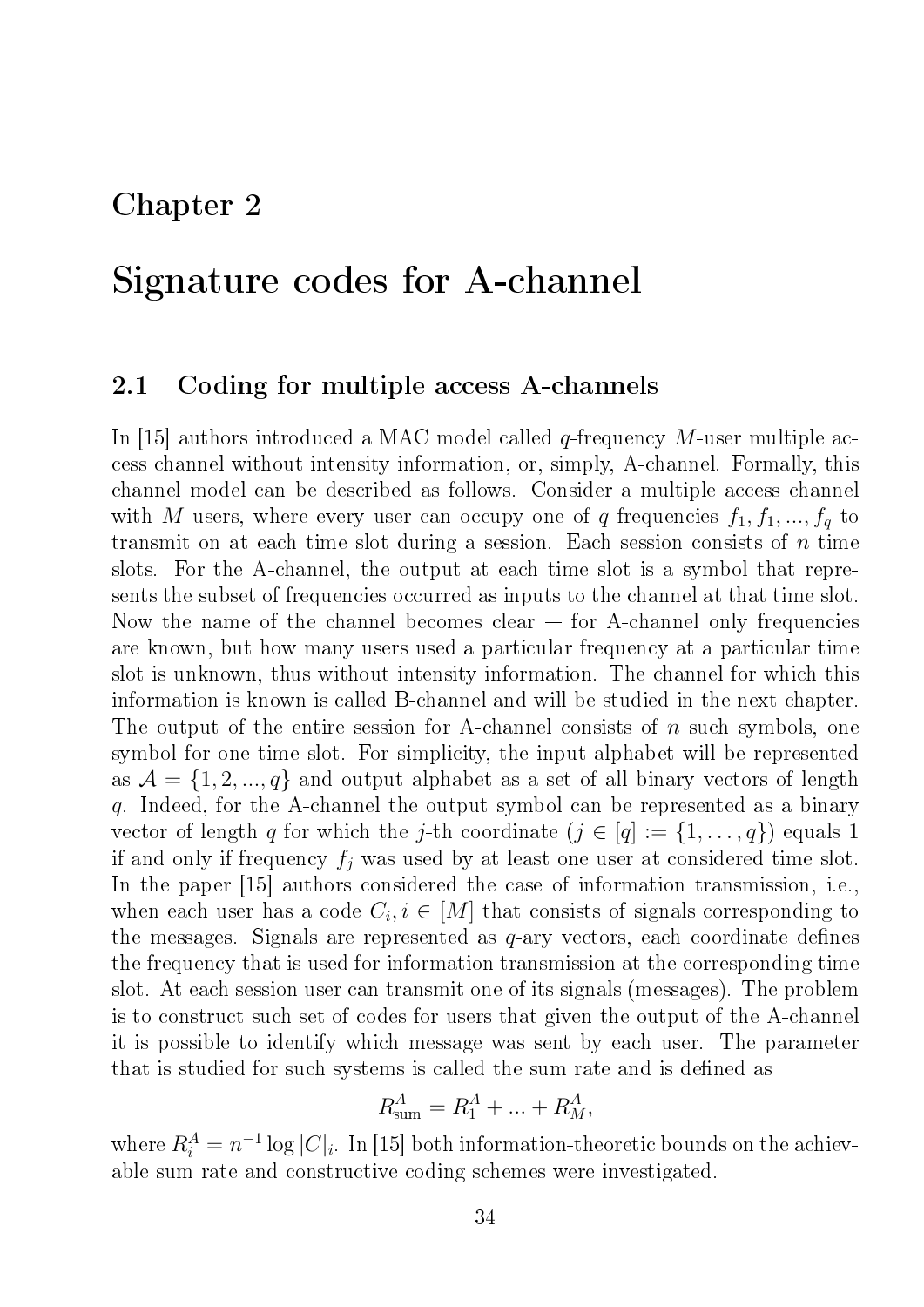In that chapter, we will say *signature code* to refer to signature codes for Achannel, since the whole chapter is devoted to the A-channel.

Formally, the output of the A-channel can be defined as follows. Consider a set  $C \subset \{0, 1, 2, ..., q-1\}^n$  consisting of some q-ary vectors of length n, each such vector represents one user. According to the described model of A-channel, the output can be formally described as the following transfer function  $S_A$  that maps a subset of  $C = \{c_1, ..., c_M\}$  to the binary matrix of size  $n \times q$ :

$$
S_A: C \to \{0, 1\}^{n \times q} \tag{2.1.1}
$$

according to the following rule : let  $U \subset C$  then  $S<sub>A</sub>(U)$  is a binary matrix of size  $n \times q$  such that the element

$$
S_A(U)_{ij} = 1 \text{ iff } \exists u \in U : u_i = j
$$

for  $i \in [n], j \in [q]$ . In other words, the output matrix describes the presence of each frequency (element of q-ary alphabet) at each time slot. So, following the general definition of  $t$ -signature code for multiple access channel (definition 1.1.1) a q-ary code  $C$  is called a t-signature code for adder channel if for any two different subsets  $U, V \subset C$  such that  $|U|, |V| \leq t$  it holds that

$$
S_A(U) \neq S_A(V). \tag{2.1.2}
$$

The binary case will be of a main interest in this chapter and it is convenient to consider the output  $S_A(U)$  as a vector of length n over a ternary alphabet  $\{0, 1, \{0, 1\}\}\.$  Note, that  $S_A(U)_i = 1$  iff all vectors  $u \in U$  have 1 at *i*-th position,  $S_A(U)_i = 0$  iff all vectors  $u \in U$  have 0 at *i*-th position, and  $S_A(U)_i = \{0,1\}$  iff there were both vectors with 0 and 1 at  $i$ -th position.

The main parameter that is studied in this chapter is the rate of the best t-signature code which is defined as

$$
R_t^A(n) := \max n^{-1} \log_2 |C|,\tag{2.1.3}
$$

where the maximum is taken over all *t*-signature codes  $C$  of length  $n$ . In the rest of this chapter we will consider the estimation of the rate of binary signature codes for noisy and noiseless cases and especially its asymptotic behavior as  $n \to \infty$ .

### 2.2 Upper and lower bounds via separating codes

Recovering the whole set of active users. We argue that the task of identifying all active users of a session can be solved by means of superimposed (cover-free)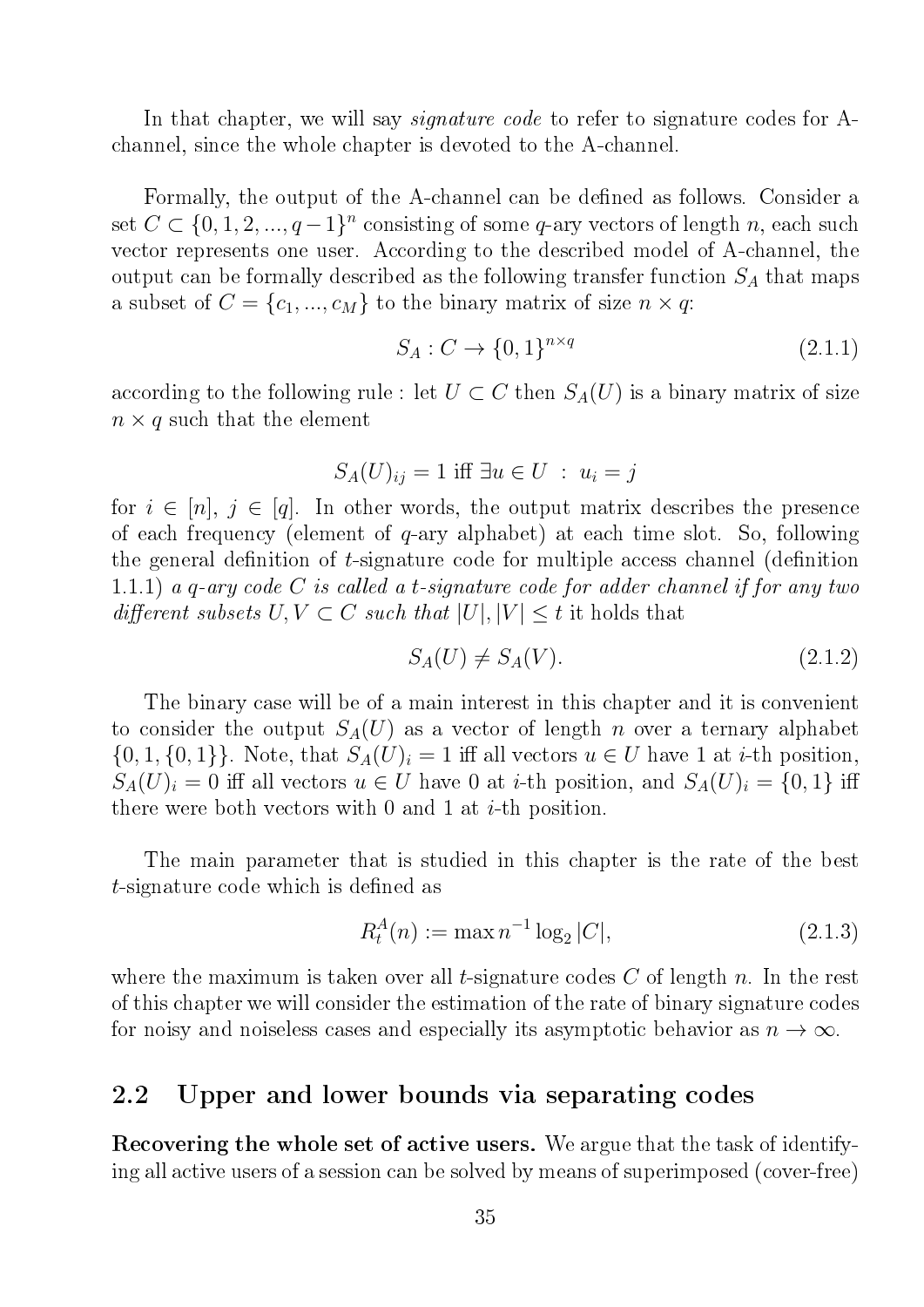codes, introduced in 1964 [2], and later investigated in [31,32,61], and separating codes, see [17]. Saying in other words, these two types of codes are at the same time t-signature codes for A-channel. In what follows we will give the necessary definitions and establish the connection of these notions with the specificity of the A-channel.

To get closer to the notions of superimposed and cover-free codes we start with another channel model known as OR-channel or disjunctive channel. The idea of the OR-channel is the same as the A-channel with the only difference in the outputs. As for binary A-channel, each user has its own binary vector, that is transmitted to mark the desire to be active. For OR-channel model the output of the channel for one time slot is 1 if at least one user from the set of active users has one, and 0 otherwise. Formally, we have the following definition of signature codes that can be used to recover the set of active users for OR-channel.

**Definition 2.2.1.** [2] A binary code C is called a t-signature code for OR-channel if for any two different subsets  $U, V \subset C$  such that  $|U|, |V| \leq t$ 

$$
\vee_{v\in V} \mathbf{v} \neq \vee_{u\in U} \mathbf{u},
$$

where  $\mathbf{a} \vee \mathbf{b}$  is the bitwise logical OR.

Signature codes for OR-channel appeared firstly in the literature under the names uniquely decipherable of order t or t-superimposed codes [2]. We will use all these names to refer to signature codes for OR-channel. Recall one more notion for OR-channel that will be useful also for A-channel.

**Definition 2.2.2.** A binary code  $C \subset \{0,1\}^n$  is called a *t-cover-free code* if for any  $U \subset C$ ,  $|U| \leq t$  and any  $z \in C \setminus U$  the following holds:

$$
(\vee_{u\in U}\mathbf{u})\vee\mathbf{z}\neq\vee_{u\in U}\mathbf{u}.\tag{2.2.1}
$$

In other words, a code C is t-cover-free if for any  $U \subset C$ ,  $|U| \leq t$  and any  $z \in C \setminus U$  there exists a coordinate  $k = k(U, z)$  such that  $u_k = \{0\}$  for all  $u \in U$ and  $z_k = 1$ . The name "cover-free" codes can be explained if we consider subsets instead of their characteristic vectors. Then, the described above property means that the family of subsets is a *t*-cover-free family if no set is covered by the union of t others. The notion was coined in the paper with the same name by Erdos et al.  $[31,61]$ , but firstly such codes appeared in  $[2]$  under the name of zero-false-drop of order t. More over, it is well known (and easy to check) that a t-cover-free code is also a t-signature code for the OR-channel. The advantage of cover-free codes over the signature codes in general is that cover-free codes allow more simple and faster identification of the set of active users, since instead of considering all possible subsets of  $t$  or less users, one can just consider code vectors that are "covered"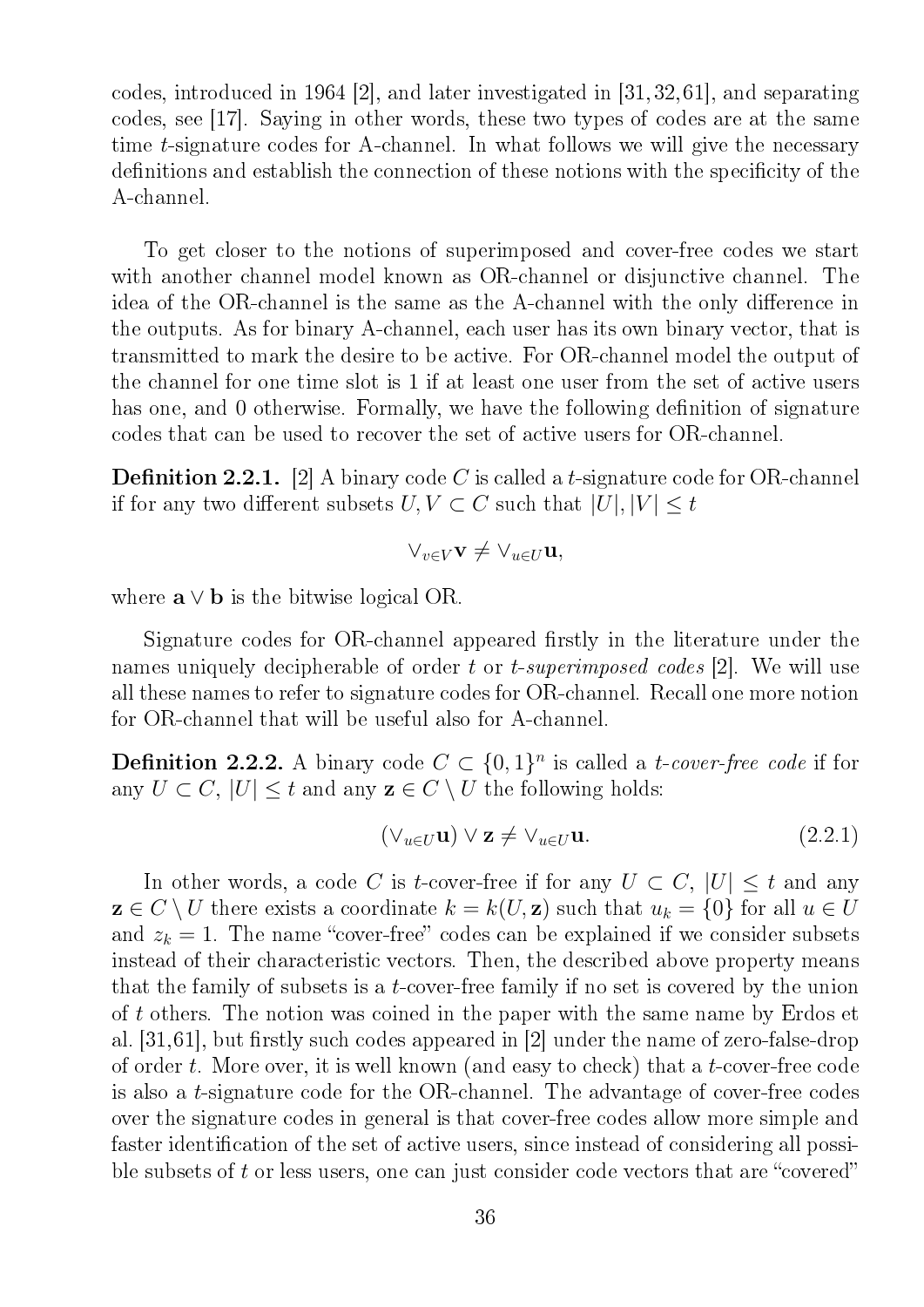by the output vector. That means that the complexity of decoding is decreased from  $O(M^t)$  to  $O(M)$ .

Since a t-cover-free code is also a t-signature code for the OR-channel and OR-channel  $\prec$  A-channel, then Proposition 1.1.1. gives the following useful fact that any t-cover-free code is also a t-signature code for A-channel.

As it was stated above, if C is a cover-free code then one can just check if the output "covers" the user's vector or not. Formally, the set of active users can be found as

$$
\hat{U} = \{ z \in C \; : \; z_i \in U_i, \; i = 1, \ldots, n \},
$$

where  $S(U) = (U_1, \ldots, U_n)$  is an output of the A-channel.

It is known [62], [31, 61] that the rate  $R_{t-cf}$  of the best t-cover-free code is at least  $\Theta(t^{-2})$ . Therefore we immediately conclude that for any fixed t there exist t-signature codes for A-channel with non-vanishing rate, i.e., good codes, which are capable of identifying the entire set of active users. But even though cover-free codes give an idea of how to construct good signature codes for the A-channel, there exists a more direct solution which employs the notion of separating systems.

**Definition 2.2.3.** [16] A q-ary code  $C \subset \{1, 1, ..., q\}^n$  is called  $(s, t)$ -separating code if for any two disjoint sets  $V, U \subset C$  such that  $|V| \leq s, |U| \leq t$  there exists at least one coordinate which separates them, i.e., there exists  $k \in [n]$  s.t.  $V_k \cap U_k = \emptyset.$ 

Note that  $(1, t)$ -separating and  $(t, t)$ -separating codes were rediscovered in [63] under the names of frameproof and secure frameproof codes respectively. For extensive describtion of results about separating codes see two excellent survey papers [17], [64]. And for recent results for the case  $q \to \infty$  see [65].

Let us note that  $(1, t)$ -separating codes play the same role for the A-channel as superimposed codes play for the OR-channel, in particular, any  $(1, t)$ -separating code is also a t-signature code for A-channel. Namely, if C is  $(1, t)$ -separating code, then the set U of active users can be uniquely recovered as

$$
\hat{U} := \{c \in C : c_i \in U_i, \ i = 1, \dots, n\},\tag{2.2.2}
$$

where  $S(U) = (U_1, \ldots, U_n)$  is the corresponding output of A-channel and  $U_i := \{u_i | u \in U\}$ . Indeed,  $U \subseteq \hat{U}$  since  $u_i \in U_i$  for any  $u \in U$  and all i. Let  $U \neq \hat{U}$  and  $z \in \hat{U} \setminus U$ , but then z cannot be separated from U what contradict to the  $(1, t)$ -separation property.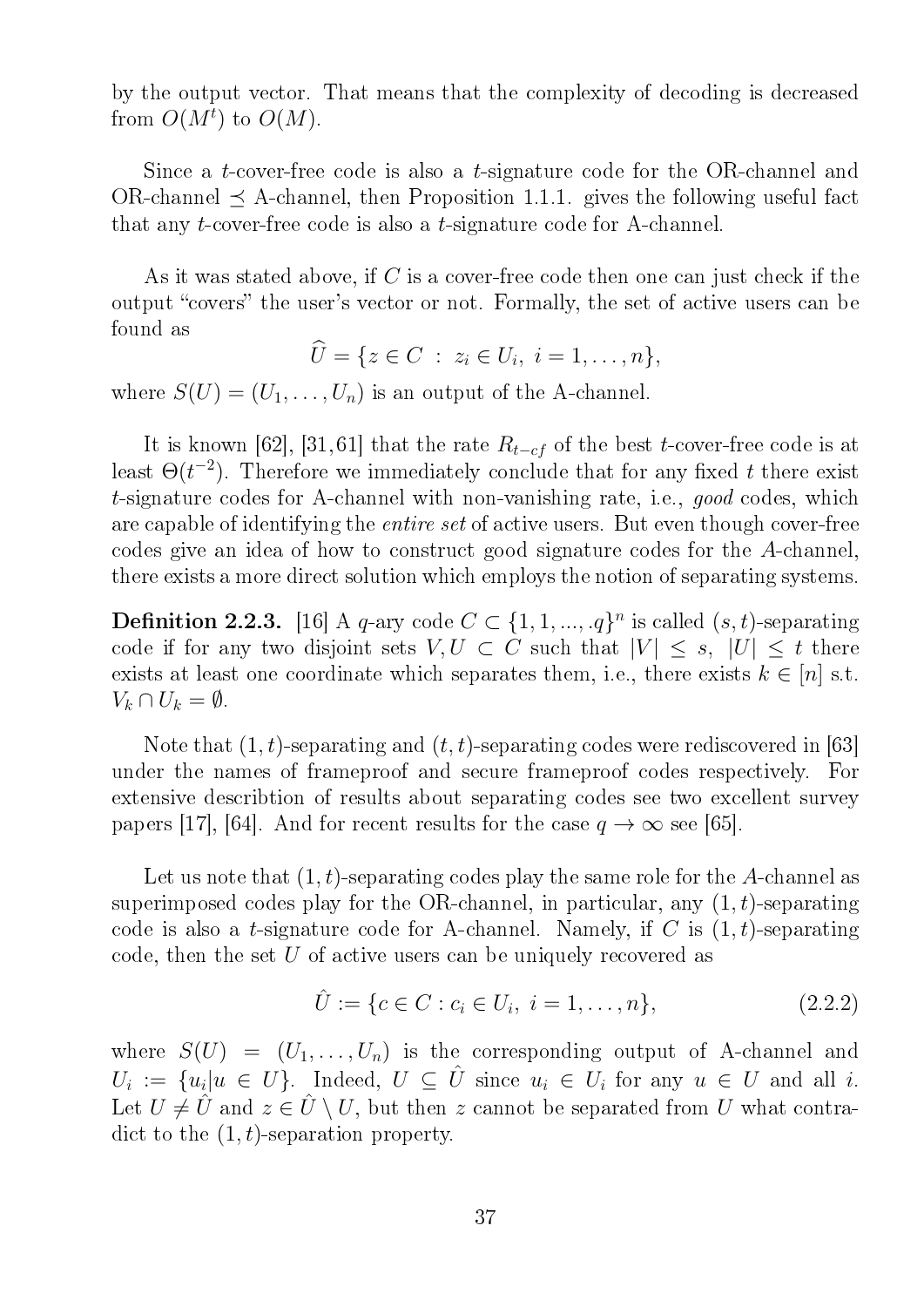Denote by  $R_{t-sep}$  the largest possible rate of binary  $(1, t)$ -separating codes and by  $R_{t-cf}$  the largest possible rate of t- cover-free codes. The following relationship between rates of best separating and best cover-free codes is rather obvious and long known, see [2]):

$$
R_{t-cf} \le R_{t-sep} \le 2R_{t-cf}.\tag{2.2.3}
$$

The best known results for  $R_{t-cf}$  have the following form for large t, see [62]:

$$
\frac{\ln 2}{t^2} (1 + o(1)) \le R_{t-cf} \le \frac{2 \log_2 t}{t^2} (1 + o(1)). \tag{2.2.4}
$$

Hence we now conclude that for large t:

$$
\Theta(t^{-2}) \le R_{t-sep} \le O\left(\frac{\log_2 t}{t^2}\right). \tag{2.2.5}
$$

Note that in binary separating codes we can use both types of  $(1, t)$ -separation, i.e., at a particular position all vectors from  $U, |U| \leq t$  have zero and vector z has one or the inverse  $-$  all vectors from U have one and vector z has zero. That fact describes the advantage of separating systems over cover-free families for which only one type of separation is allowed.

At the same time, the  $(1, t)$ -separation property is stronger than the tsignature property for the A-channel. Indeed, signature codes demand only that for different subsets of users the corresponding outputs are also different. In particular, let us note that  $(1, t)$ -separating codes afford a relatively simple decoding procedure with complexity of order M instead of the brute-force complexity  $M^t$ . Therefore, it is in principle possible that  $t$ -signature codes have rate that asymptotically exceeds (2.2.5). The following statement due to [4] (Lemma 4.6) shows that it is not true.

**Proposition 2.2.1.** Any t-signature code for A-channel is a  $(1, t-1)$ -separating code.

*Proof.* Let C be a t-signature code for A-channel. This means that for any two different subsets of users  $U \neq V$ ,  $|U| \leq t$ ,  $|V| \leq t$  their signature vectors  $S(U)$ and  $S(V)$  are different. Let V be any active subset of size  $t-1$  and let x be any vector not from V. Set  $U := V \cup x$ . Then  $S(U) = S(V \cup x) \neq S(V)$ , which implies that there exists a coordinate k such that  $x_k \notin V_k$ , i.e., the k-th coordinate separates  $x$  from  $V$ .  $\Box$ 

Denote by  $R_t^A$  the highest possible rate of binary t-signature codes for Achannel. Then finally we have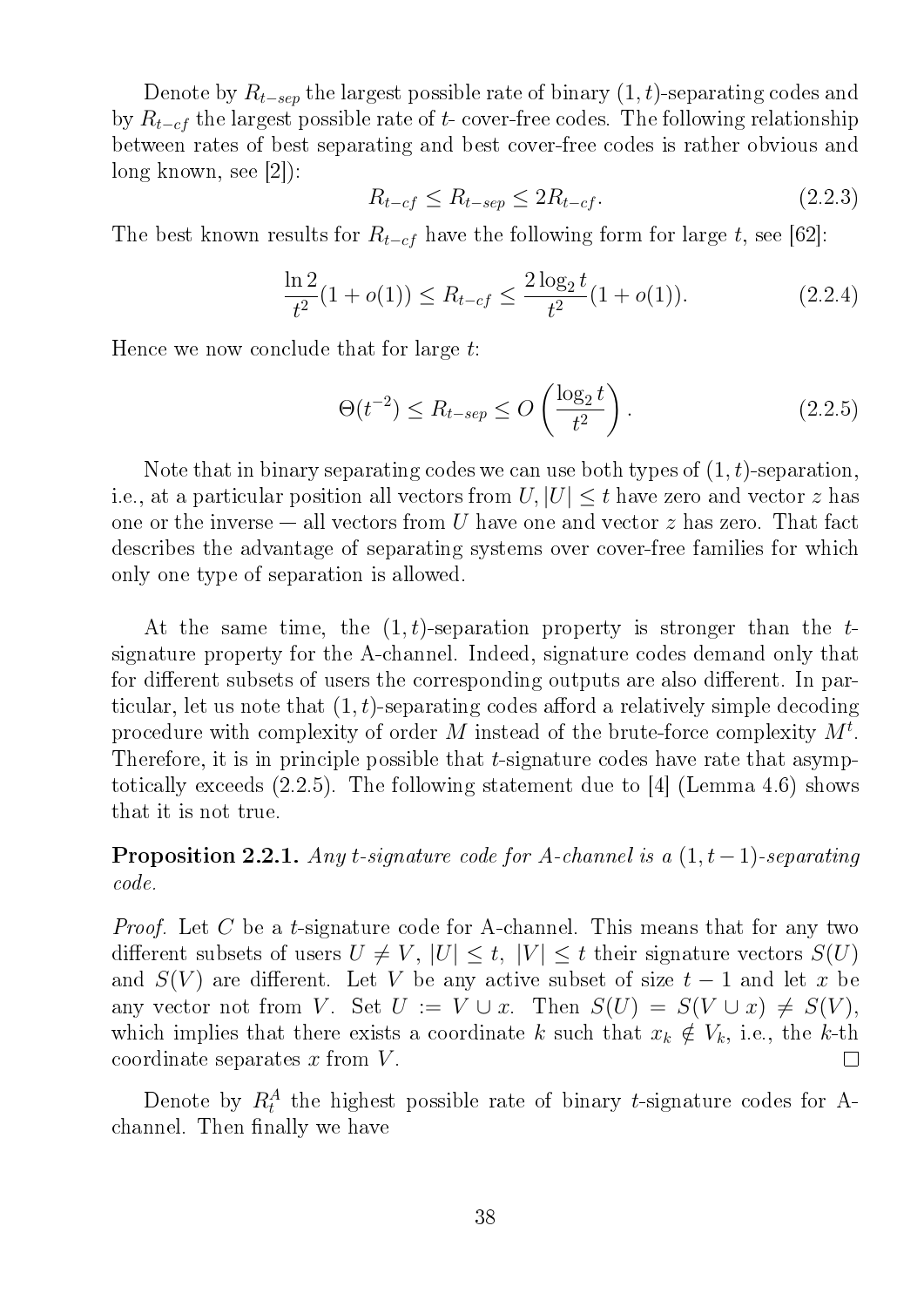Theorem 2.2.1. For large t

$$
\Theta(\frac{1}{t^2}) \le R_t^A \le O\left(\frac{\log t}{t^2}\right). \tag{2.2.6}
$$

Proof. According to 2.2.1 and application of the proposition 1.1.1 to the fact that  $OR$ -channel  $\prec$  A-channel, we have

$$
R_{t-sep} \le R_t^A \le R_{(t-1)-sep}.
$$

Also, according to (2.2.3)

$$
R_{t-cf} \le R_{t-sep} \le R_t^A \le R_{(t-1)-sep} \le 2R_{(t-1)-cf}.
$$

So, following (2.2.5) we can conclude that

$$
\Theta(t^{-2}) \le R_t^A \le \Theta\left(\frac{\log t}{t^2}\right).
$$

For small t there is a substantial difference between the rate  $R_t^A$  and the rate  $R_{t-sep}$  of  $(1, t)$ -separating codes. Consider as example the binary case with  $t = 2$ . For  $(1, t)$ -separating codes it is known, see [17], [64] that

$$
1 - \frac{\log_2 3}{2} = 0.207518 \le R_{2-sep} \le 0.5. \tag{2.2.7}
$$

It is interesting to note that the lower bound from (2.2.7) which is due to Gilbert-Varshamov type bound random coding technique was beaten by the means of algebraic geometry (AG) codes in [66]. So, the best known lower bound for today is

$$
R_{2-sep} \geq 0.207565.
$$

On the other hand, it is known and easy to check that A-channel with two frequencies is the same as the binary adder channel. The adder channel also consists of users who have binary vectors, and the output is modeled as the sum (over real numbers) of the vectors of active users. So, equivalence of these channels can be seen if we replace outputs of the A channel  $0, 1$  and  $\{0, 1\}$  on integers  $0$ , 2 and 1 correspondingly, see [13], [15]. As for the rate  $R_2$  of the best 2-signature codes for the adder channel the following bounds are known:

$$
0.5 \le R_2^{\Sigma} \le 0.5753,\tag{2.2.8}
$$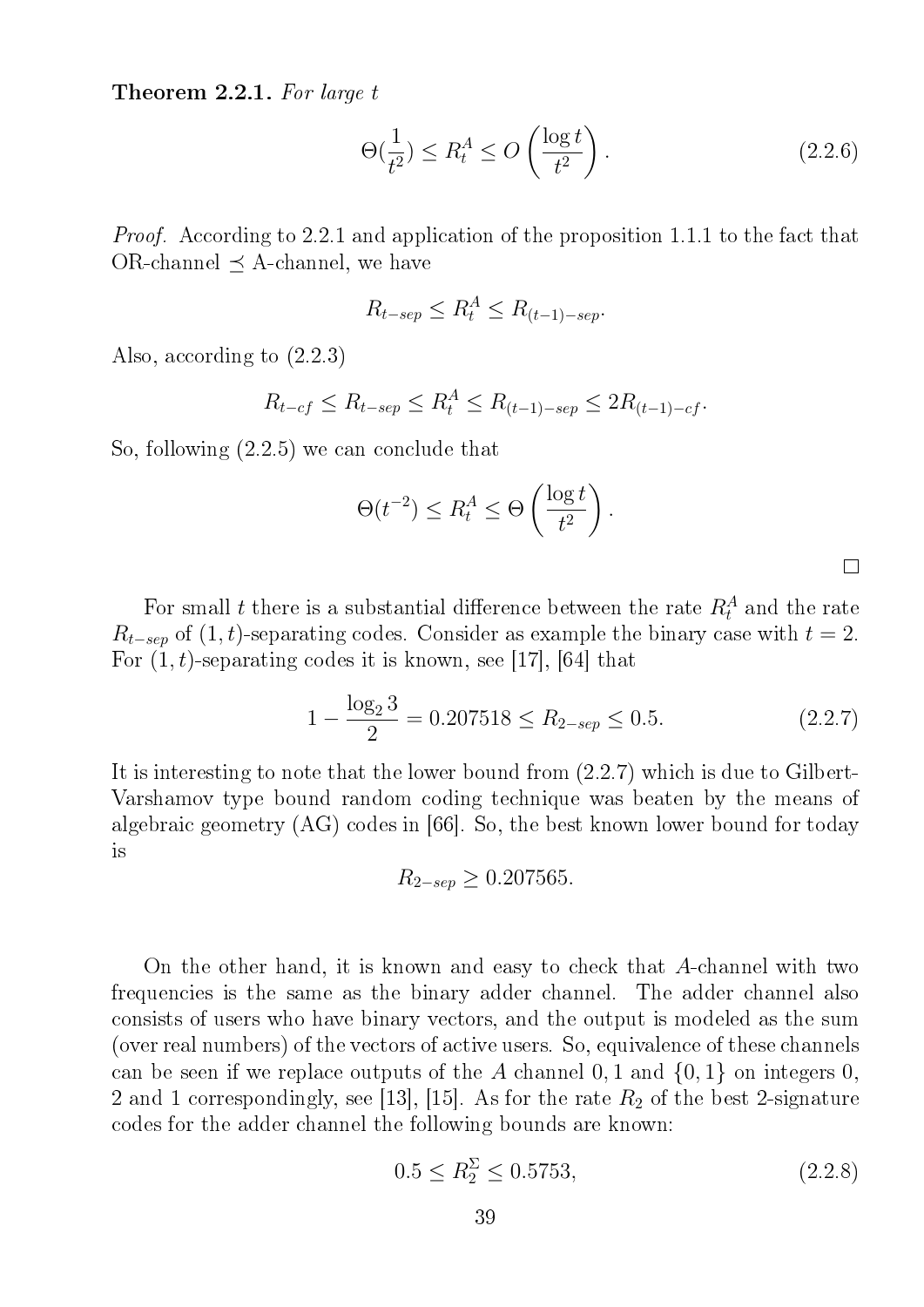where the lower bound was obtained in [25,27], and the upper one in [67]. So, for small t signature codes for the adder channel provide better rate than separating codes.

Note that we consider the asymptotic behavior when fixed channel's input alphabet is fixed but the code length  $n$  tends to infinity. There are papers, see the corresponding overview [68], where another type of asymptotic behavior is considered, namely, when the code length  $n$  is fixed but the size of the alphabet q goes to infinity. Our consideration is arguably more in line with other basic results of information theory which typically assume a fixed channel alphabet and increasing code length.

Recovering at least one active user. Without restricting ourselves to the complete identification of the set of active users, we can achieve even better code rates. The following definition was coined in  $|69|$ , where the idea of recovering one user instead of an entire set was inspired by the fingerprinting problem that we will discuss later.

**Definition 2.2.1.** A code  $C \subset \{0,1\}^n$  is  $t-single$  user tracing (SUT) if from the bitwise OR of words from any subset  $U \subset C$  such that  $|U| \leq t$  we can find out at least one word from U.

In other words, for any family of subsets  $C_1, ..., C_k \subset C$  such that  $|C_j| \leq t$ the equalities

$$
\bigvee_{c \in C_1} \{c\} = \dots = \bigvee_{c \in C_k} \{c\} \text{ imply } \bigcap_{j=1..k} C_j \neq \emptyset.
$$

**Lemma 2.2.1.** If the code C is  $t-SUT$  then this code can be used to recover from the output  $S(U)$  at least one active user participating in a particular time slot.

Proof. This fact follows immediately from the fact that t-signature codes for ORchannel can be used for A-channel.  $\Box$ 

According to [70], the rate  $R_{t-SUT} = n^{-1} \log_2 |C|$  for  $t-\text{SUT}$  is the following  $R \geq \frac{1}{20t} > 0$ . Later, in [71] authors improved the results of [70] by considering the identification of bigger number of uses. Namely, the following definition was introduced.

**Definition 2.2.2.** A code  $C \subset \{0,1\}^n$  is k-out-of-t user tracing(k, t-UT) if from the bitwise OR of any  $l \leq t$  words from C one can identify at least  $min(k; l)$  of these words.

Formally, for any family of subsets  $C_1, ..., C_k \subset C$  such that  $|C_j| \leq t$  the equations

$$
\bigvee_{c \in C_1} \{c\} = \dots = \bigvee_{c \in C_k} \{c\} \text{ imply } \bigcap_{j=1..k} C_j \ge k.
$$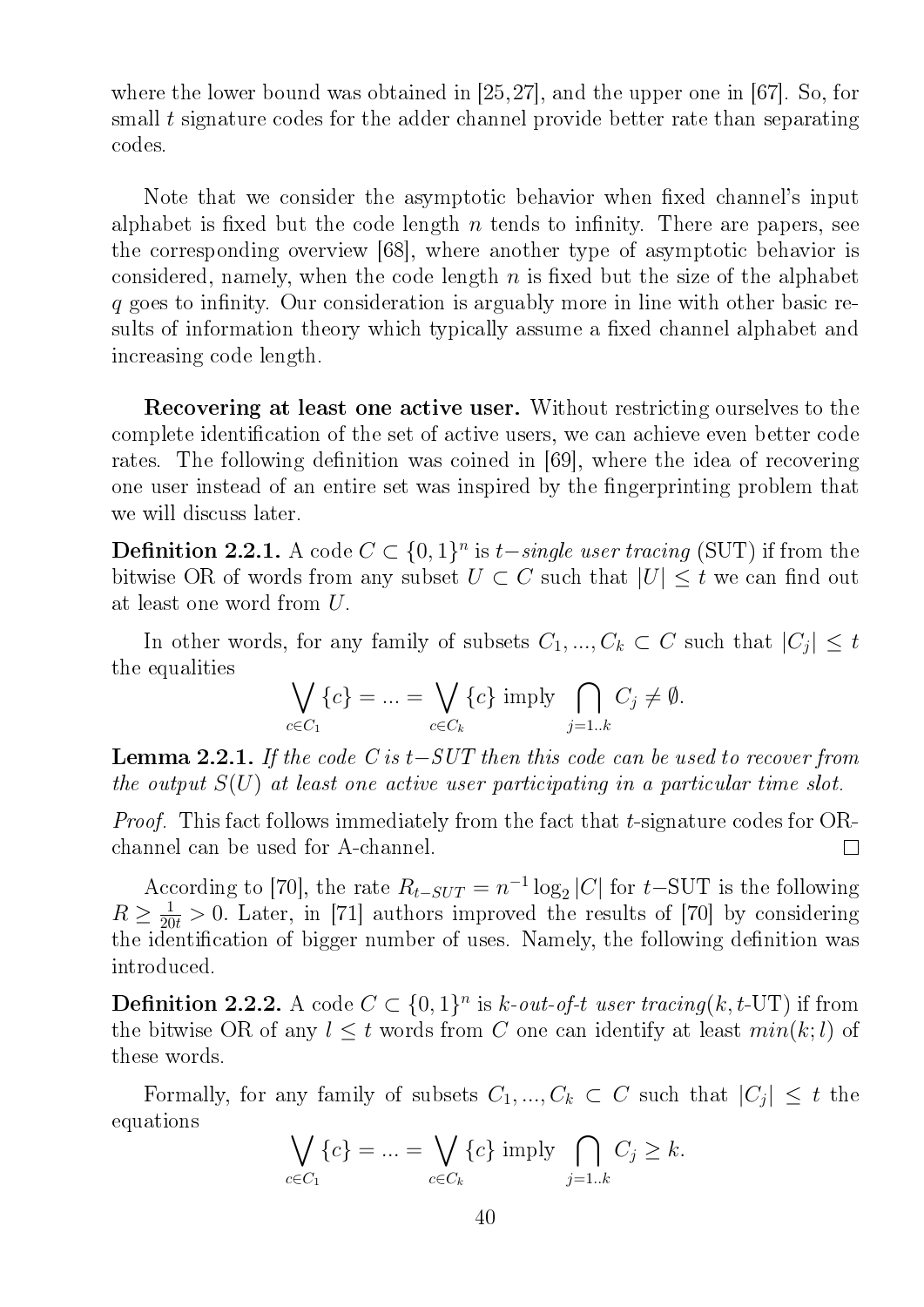In [71] it was proved that if  $k \leq$ √  $\overline{t}$  then the rate  $R_{k,t-UT} = n^{-1} \log_2 |C|$  of  $k$ -out-of-t user tracing code is of order

$$
R_{k,t-UT} = \Theta(t^{-1}).
$$

Which means that the order of the rate changes only by a constant factor while increasing the number of identifiable users. This result is more important for the multimedia digital fingerprinting codes (see section 4.2), rather than for multiple access channels.

## 2.3 Construction of signature codes with efficient decoding algorithm

As already remarked,  $(1, t)$ -separating codes afford a decoding complexity  $O(nM)$ which is lower than the complexity  $O(nM^t)$  of identifying active users in the general case of signature codes. At the same time, since the best t-signature codes for A-channel have non-vanishing rate, their cardinality M is an exponential function of the length n, and so the overall decoding complexity  $O(n2^{Rn})$  is still too high for practical applications.

In this section we take up the problem of constructing asymptotically good t-signature codes for A-channel with decoding complexity polynomial in the code length. We show that this is possible, although the rate that these codes attain is smaller than the best known o rate  $\Theta(t^{-2})$ . More formally we have the following

Theorem 2.3.1. There exist t-signature codes for A-channel with rate of order  $\Theta(t^{-3})$  and decoding complexity polynomial in the code length.

It the chapter 3, dedicated to applications, we will show how t-signature codes for A-channel are strongly related to digital fingerprinting codes, but for now, we will use the ideas presented in a series of works concerning digital fingerprinting. Namely, we rely on the ideas of  $[72]$  which was the first to construct digital fingerprinting codes with non-vanishing rate and polynomial-time decoding. One of the first papers where concatenation was applied for superimposed codes is [73] and the similar construction for separating codes was considered in [74].

In what follows, we will use the code construction known as concatenated codes [75]. To introduce reader to the notion we give a formal definition.

**Definition 2.3.1.** Let C be a  $q$ -ary code C of length n with the minimal code distance  $d$  and cardinality  $Q$ . And let  $V$  be a  $Q$ -ary code  $V$  of the cardinality  $M$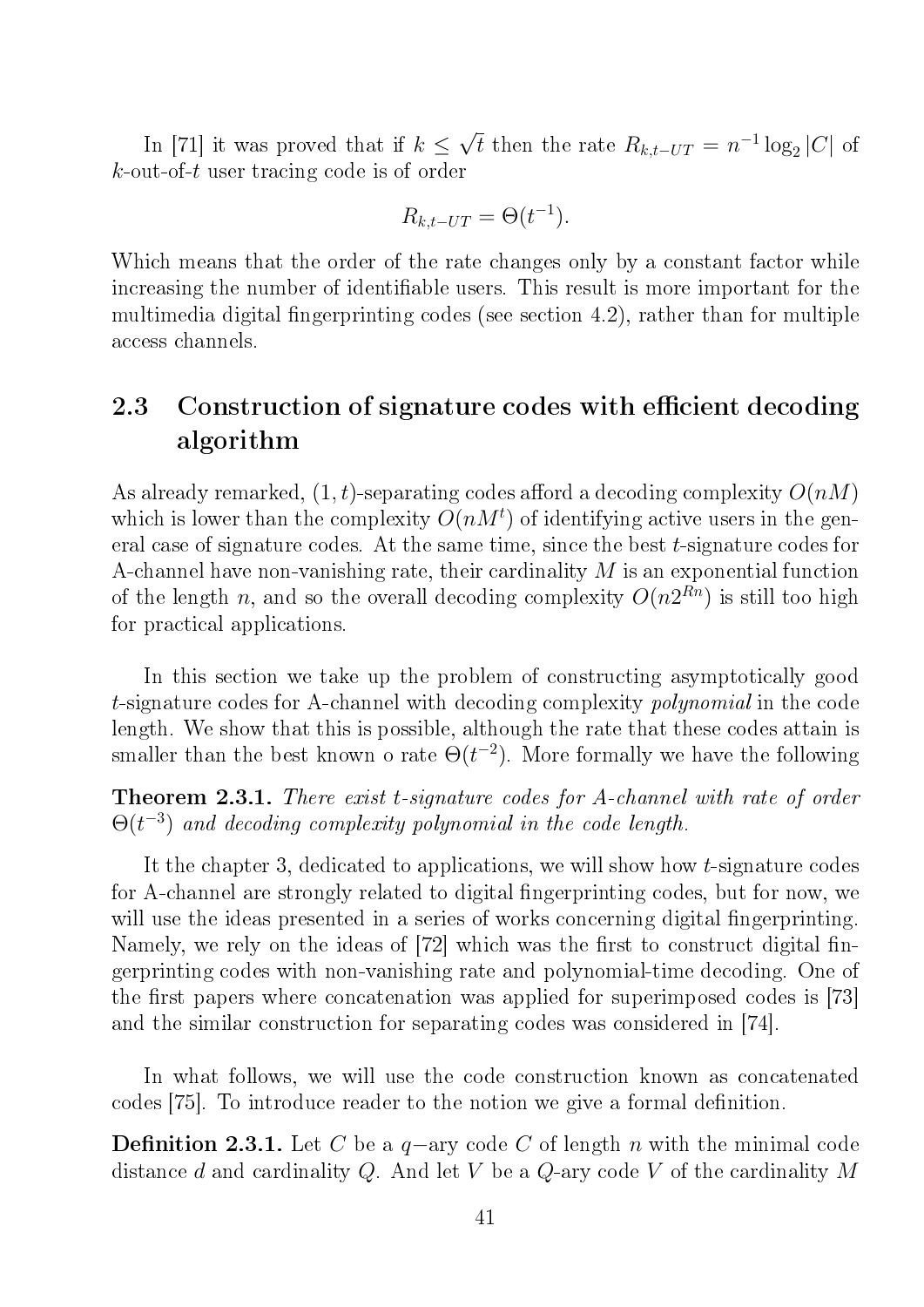and length N over an alphabet  $\mathcal{A}, |\mathcal{A}| = Q$ . Codes C and V are called inner and outer codes respectively. Let  $\rho$  be a bijection mapping

$$
\rho: \mathcal{A} \to C,
$$

which establish the 1-1 correspondence between codewords from  $C$  and elements from alphabet A. The q-ary code  $W = C \circ V$  of length nN and cardinality M with codewords constructed as follows

$$
W = \{(\rho(v_1)||...||\rho(v_N)): v = (v_1, ..., v_N) \in V\},\
$$

where  $\parallel$  denotes the concatenation of words, is called a *concatenated code* with inner code  $C$  and outer code  $V$ .

It is a basic fact about concatenated codes that the code distance of concatenated code satisfies  $d(W) \geq dD$ .

It is rather common and we will do the same, namely, to use Reed-Solomon code (RS code) as the outer code in our construction.

**Definition 2.3.2.** Let  $\mathbb{F}_q = {\alpha_0, ..., \alpha_{q-1}}$  be a finite field,

$$
RS = \{c = (f(\alpha_{i_1}), ..., f(\alpha_{i_n})) \mid f \in \mathbb{F}_q[x], \deg(f) < k\}.
$$

It is a linear code of dimension k and code distance  $d(RS) = n - k + 1$ .

As in [72], we employ the idea of code concatenation with random inner codes and Reed-Solomon codes with large distance as an outer codes. Choose the binary inner code  $C_{inn}$  to be a  $(1, t)$ -separating code of length m and cardinality  $q = 2^{\lfloor \mu m \rfloor}$ , where we can take  $\mu = -t^{-1} \log_2(1 - (et)^{-1})$ , and hence  $\mu \geq (et^2 \ln 2)^{-1}$ . Such codes can be shown to exist by constructing random codes with independent coordinates and with probability of one equal to  $p_1 = 1/t$ . Let the outer code be a  $q$ -ary Reed-Solomon code W of length  $N = q$  and rate  $R_{out} = t^{-1}$  over the finite field  $GF(q)$ .

The codewords of the resulting concatenated code have the form

$$
(\varphi(\alpha_1), \ldots, \varphi(\alpha_N)),
$$
 where  $(\alpha_1, \ldots, \alpha_N) \in W$ 

and

$$
\varphi: GF(q) \to C_{inn}
$$

is a one-to-one map from the field  $GF(q)$  onto the inner code  $C_{inn}$ . This construction affords the following decoding algorithm, similar to Algorithm  $1'$  in [72]. Let

$$
\mathbf{S} = (s_{11},\ldots,s_{1m},s_{21},\ldots,s_{2m},\ldots,s_{q1},\ldots,s_{qm}) = (\mathbf{s}_1,\ldots,\mathbf{s}_q)
$$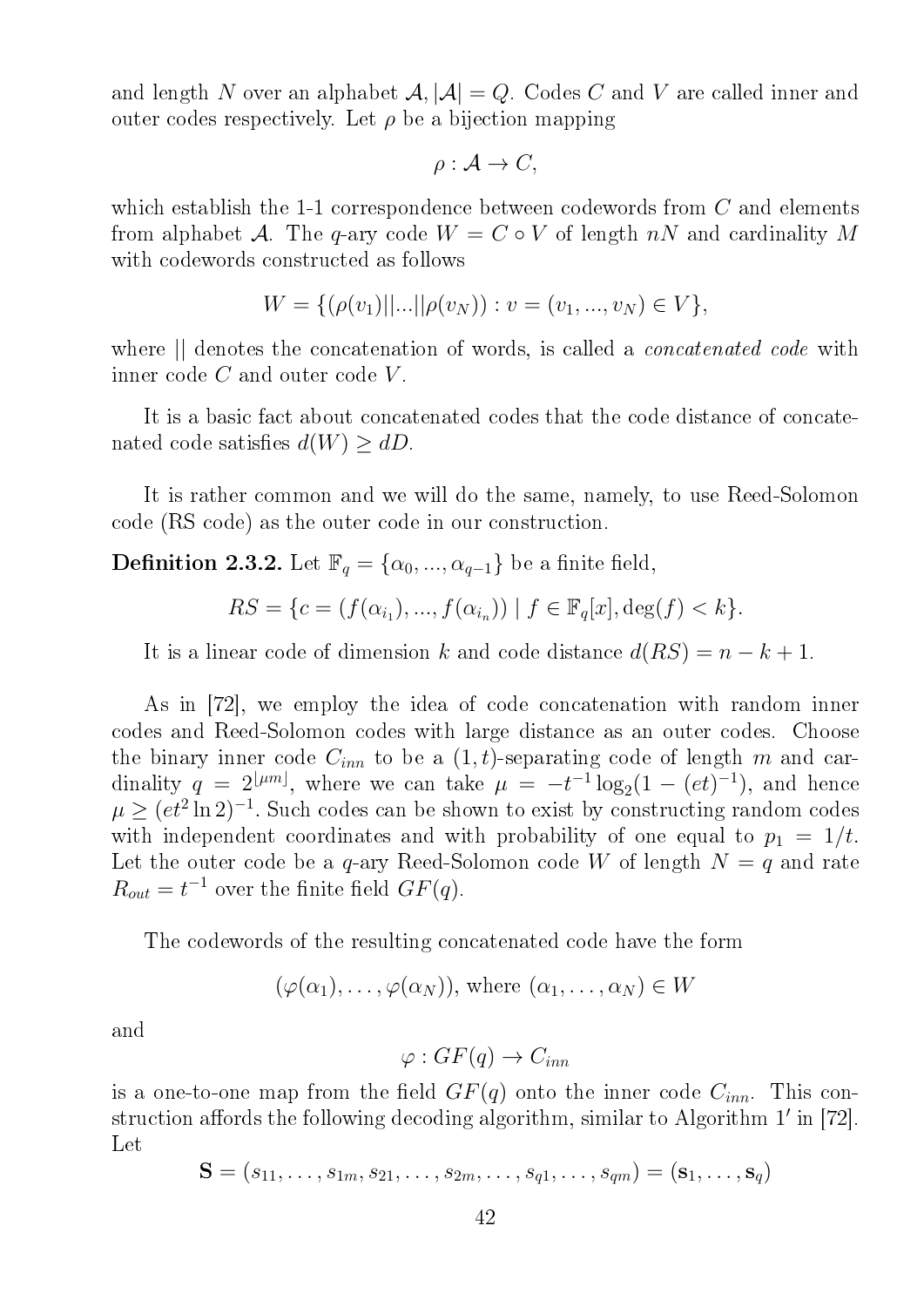be an output of the A-channel. The decoding procedure is performed in two stages and heavily relies on the famous Guruswami-Sudan list decoding algorithm [76].

#### Algorithm 2.3.1. Decoding procedure.

1. In the first stage, we use a brute-force tracing algorithm for the inner code  $C_{inn}$  to decode vectors  $\mathbf{s}_1, \ldots, \mathbf{s}_q$  as output vectors of A-channel.

Let  $U^{(1)}, \ldots, U^{(q)}$  be the corresponding subsets of  $C_{inn}$ , where  $|U^{(i)}| \leq t$ and let  $H_i := \varphi^{-1}(U^{(i)}) \subset GF(q)$ .

2. In the second stage of the tracing algorithm, we use a soft-decoding version of the Guruswami-Sudan list decoding algorithm [76] which returns all codewords  $\mathbf{w} \in W$  that satisfy the inequality

$$
r(\mathbf{w}) := \sum_{i=1}^{N} r_{w_i, i} \ge \sqrt{N R_{out} \sum_{i,j} r_{ji}^2},
$$
\n(2.3.1)

where  $r_{ii}$  are some non-negative weights assigned to the alphabet symbols. In our case we take  $r_{ji} = 1$  if  $j \in H_i$  and  $r_{ji} = 0$  otherwise. It is easy to check that we need to find all codewords  $\mathbf{w} \in W$  such that  $r(\mathbf{w}) = N$ .

Since the length of the inner code is logarithmic in the length of the entire concatenated codeword, the brute-force search has complexity polynomial in  $\sum_{i,j} r_{ji}^2 = \sum_i |H_i| \leq Nt$  and  $R_{out} = 1/t$ , the list decoder returns a polynomialthe code length  $n = mq$ . Also, note that with the chosen parameters, namely, size list that may contain some excess codewords but they can be easily sorted out.

## 2.4 Noise-resistant signature codes for A-channel

In this section we consider the case of noisy outputs of the A-channel and adress the question of existance of good codes resistsnt to errors. As it was stated in the previous section, the signature codes for the A-channel are strongly connected with the cover-free codes for OR-channel. The cover-free codes that can deal with the presence of noise is already a well studied subject, the most valuable results can be found in [77], [78], [79]. As for the signature codes for A-channel, there are only few works that study the noisy case, see, for example, [80] where the probabilistic model of noise in the context of symmetric group testing was considered.

In this thesis we consider the model of adversarial errors. We assume that the output vector might be erroneous in no more than L positions, i.e., no more than L coordinates are incorrect. Nevertheless, the receiver should be able to reveal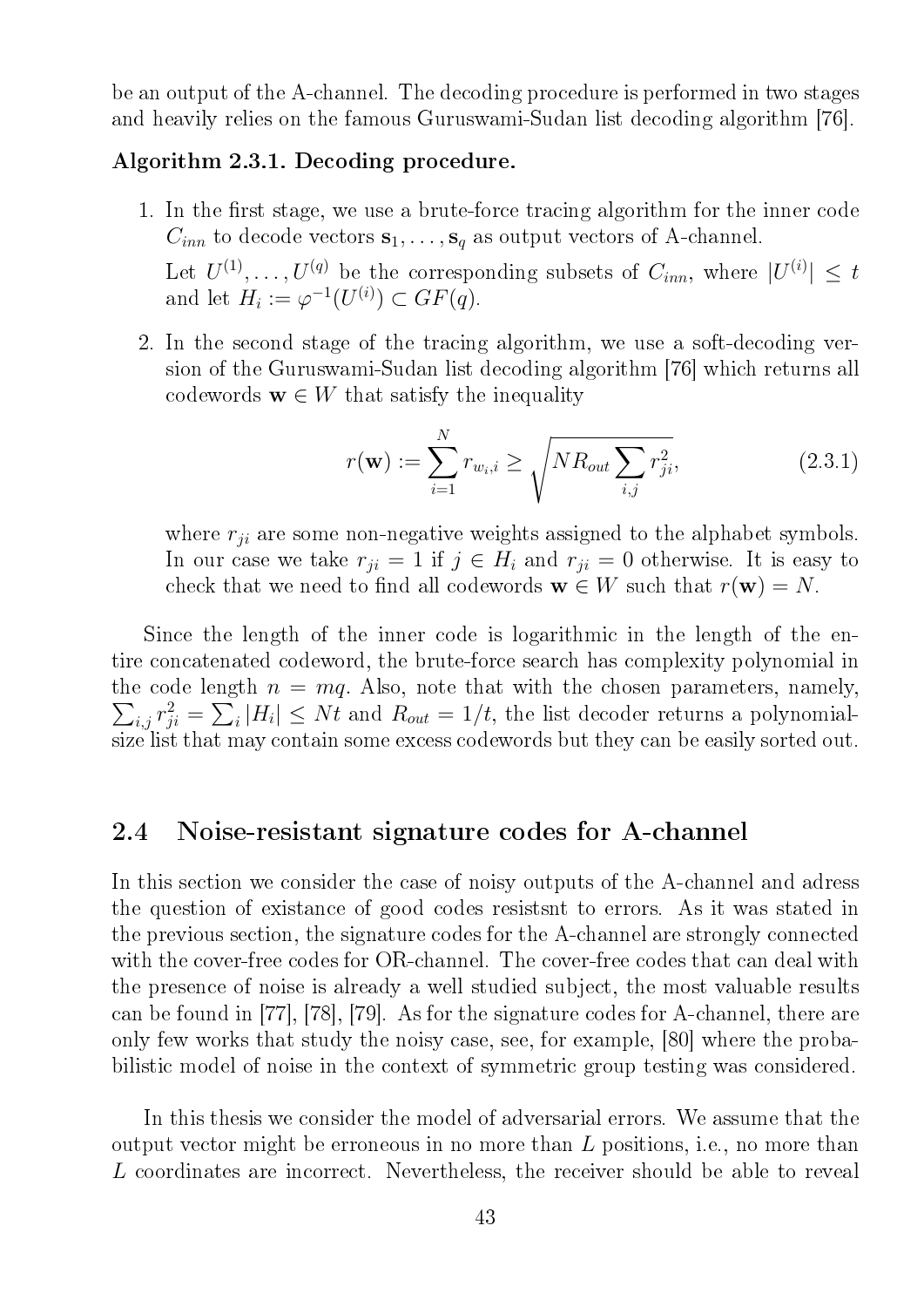all active users. Note, that errors might be of any type, i.e., even if the correct value is, for example, 1, the erroneous output might be both  $\{0, 1\}$  or 0, but the number of such errors is upper bounded by L. The goal is the same, i.e., for the given output vector to recover the set of active users even in the presence of noise. Formally it can be stated as follows:

**Definition 2.4.1.** A t-signature code C is said to correct up to L errors, or  $(t, L)$ signature code for short, if for any  $U, V \subset C$  such that  $|U|, |V| \leq t$  and  $U \neq V$ and any  $S \in \{0, 1, \{0, 1\}\}^n$  such that

$$
d_H(S(U), S) \le L \text{ and } d_H(S(V), S) \le L
$$

the equation  $U = V$  holds.

Equivalently, a t-signature code  $C$  is said to correct up to  $L$  errors if the outputs of the channel differ in at least  $D = 2L + 1$  positions. Formally, if for any  $U, V \subset C$  such that  $|U|, |V| \leq t$  and  $U \neq V$  then  $d_H(S(U), S(V)) \geq 2L + 1$ , where  $d_H$  denotes the ordinary Hamming distance (here between two ternary vectors). In this section we are interested in the estimation of the rate  $R_t^A(\delta)$  of  $(t, L)$ -signature codes with  $\delta = \frac{2L+1}{n}$  $\frac{a+1}{n}$ . In what follows we will prove the following lower and upper bound in the rate of  $(t, L)$ -signature codes. As for the lower bound, we show that for any  $\delta < \delta_{crit} = t^{-1}(1-t^{-1})^t$  the following holds

$$
R_t^A(\delta) \ge \frac{2\log_2 e}{t} (\delta_{crit} - \delta)^2. \tag{2.4.1}
$$

Then, we prove the following upper bound was proved:

$$
R_t^A(\delta) \le \frac{1}{t-1}R(\delta),
$$

where  $R(\delta)$  denotes the asymptotic maximal possible rate of a code in the Hamming space with relative distance  $\delta$ .

Let's firstly introduce the notion of *separating distance*. Consider the function  $\Delta(a, B)$  for  $a \in \{0, 1\}, B \in \{0, 1, \{0, 1\}\}\$  defined as  $\Delta(a, B) = 0$  if  $a \in B$  and 1 otherwise.

**Definition 2.4.2.** Separating distance  $d_{sep}$  between a binary vector  $c \in \{0,1\}^n$ and a ternary vector  $S \in \{0, 1, \{0, 1\}\}^n$  defines as

$$
d_{sep}(c, S) := \sum_{i=1}^{n} \Delta(c_i, S_i) = n - |\{i \mid c_i \in S_i\}|.
$$

Now we can move to the definition of  $t$ -cover-free signature code for A-channel with particular separating distance.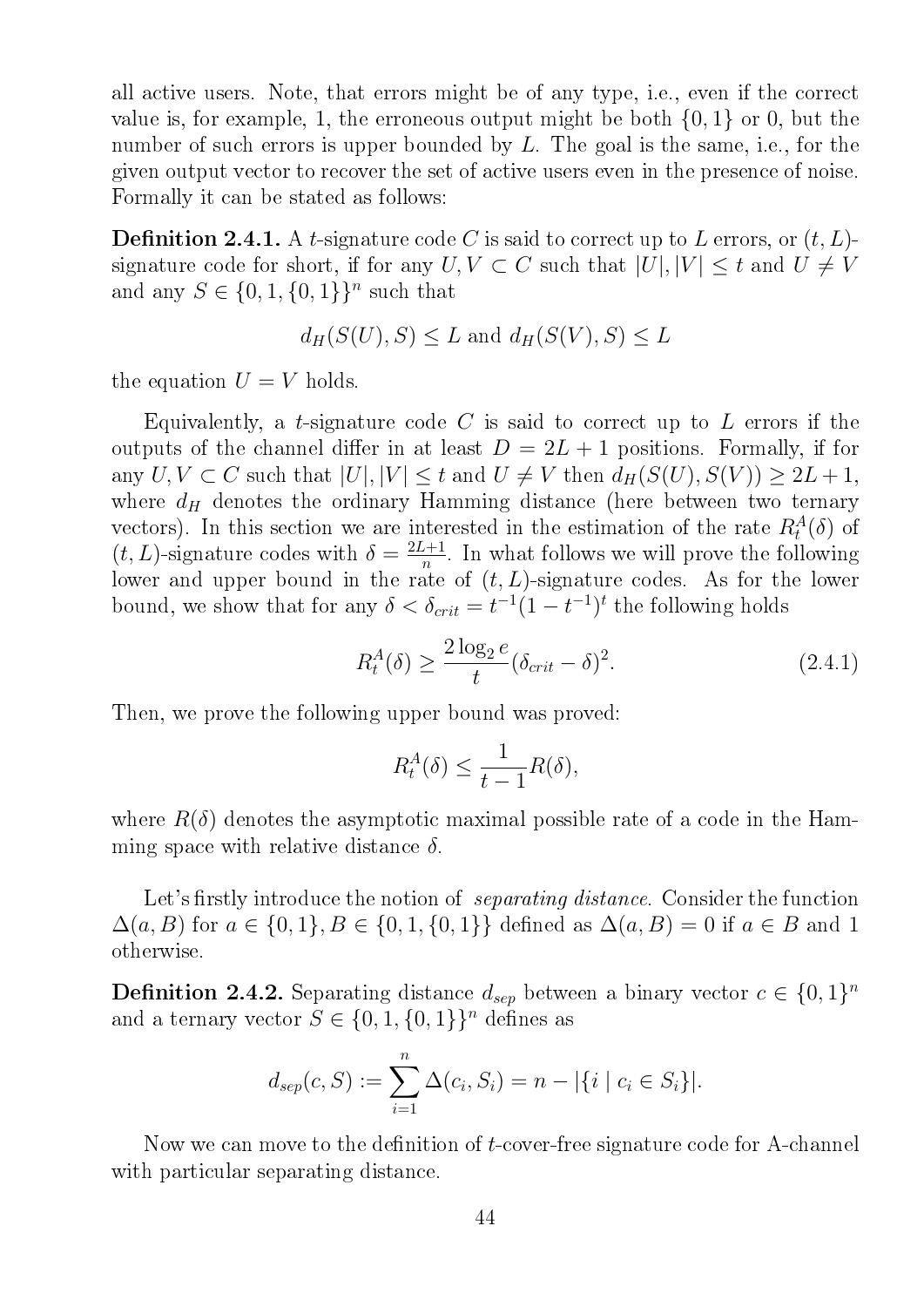**Definition 2.4.3.** A binary code C of length n is called a t-cover-free signature code with separating distance D if for any subset  $U \subset C$  such that  $|U| \leq t$  and any code vector z out of U, i.e.,  $z \in C \setminus U$ , there is at least D positions in which ternary vector  $S(U)$  and binary vector z are separated, i.e.,  $d_{sep}(z, S(U)) \geq D$ .

Informally, this definition means that the output of the channel differs from any vector out of the set of active users in at least D position. As it was done for the noiseless case, we can establish the connection between introduced notions.

**Proposition 2.4.1.** If  $C$  is a t-cover-free signature code with separating distance D then C is also a  $(t, L)$ -signature code where  $L = \lfloor \frac{D-1}{2} \rfloor$  $\frac{1}{2}$ .

*Proof.* Consider the inverse, then there exist two different subsets  $U, V$  s.t.  $|U|, |V| \leq t$  and  $d_H(S(U), S(V)) \leq D - 1$ . The following relation is true for any  $x \in U \setminus V$ :

$$
d_{sep}(x, S(V)) \le d_H(S(U), S(V)) < D
$$

which contradicts the cover-free property.

As it was shown for the noiseless case, the cover-free property provides the efficient recovery of the set of active users. The same thing is true for the noisy case. Indeed, consider the output vector  $\hat{S}$  which may differ from  $S(U)$  in at most L positions. Then, the set of active users can be recovered as

$$
\hat{B} := \{c \in C; d_{sep}(c, \hat{S}) \le L\}
$$
\n(2.4.2)

which is exactly the set of active users from  $U$ . Moreover, it is not difficult to check that a  $(t, L)$ -signature code is  $(t - 1)$ -cover-free signature code with separating distance  $D = 2L + 1$ .

**Proposition 2.4.2.** If C is a  $(t, L)$ -signature code where  $L = \lfloor \frac{D-1}{2} \rfloor$  $\frac{C-1}{2}$  then C is also a  $(t-1)$ -cover-free signature code with separating distance  $D$ .

*Proof.* Consider the inverse, i.e., there exist a vector  $x \in C$  and a set  $U \subset$  $C, |U| \leq t$  such that  $d_{sep}(x, U) < D$ . Consider two subsets of active users: U and  $V := U \cup \{x\}$ , then

$$
d_H(U, V) = d_{sep}(x, U) < D
$$

which contradicts with the ability of correcting L errors.

#### 2.4.1 Lower bound on the rate of error-resistant signature code

The lower bound on the rate of t-signature code that is able to correct up to L errors can be established using the known results for the t-signature codes for ORchannel resistant to noise. As it was done for the noiseless case, we will use the notion of cover-free codes, or signature codes for OR-channel, but in the context where errors are present. The property of error-resistance for cover-free codes can be formulated in the following way [77].

 $\Box$ 

 $\Box$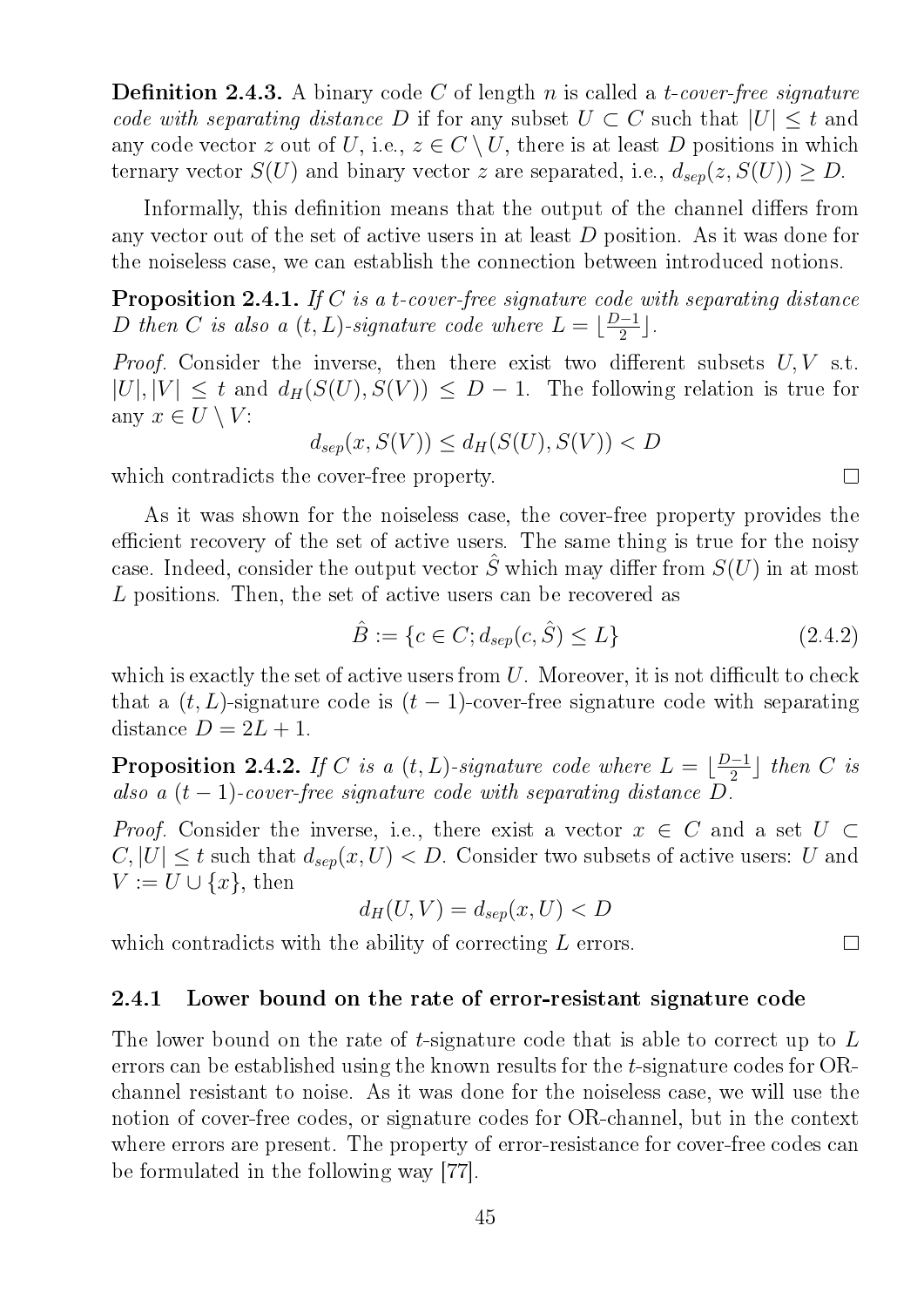**Definition 2.4.1.** Superimposed "distance"  $d_{\text{sup}}$  between two binary vectors  $x, y \in \{0, 1\}^n$  is defined as

$$
d_{\sup}(x, y) = |\{i : y_i = 0, x_i = 1\}|.
$$

**Remark**. Superimposed "distance" is not an ordinary distance because obviously it is not symmetric in general.

**Definition 2.4.4.** A binary code C is called a *t*-cover-free code with superimposed distance D if for any  $U \subset C$ ,  $|U| \leq t$  and any  $\mathbf{c} \in C \setminus U$ 

$$
d_{\sup}(c, \bigvee_{u \in U} u) \ge D
$$

or, equivalently, there exists at least D coordinates in which  $U_k = \{0\}$  and  $c_k = 1$ .

The additional condition about the superimposed distance D provides the error-tolerant property to the cover-free codes. Indeed, it can be easily checked that if a code has superimposed distance D, then  $\frac{D-1}{2}$  $\frac{(-1)}{2}$  errors can be corrected. Moreover, we have the following obvious relationship between t-cover-free code with superimposed distance  $D$  and  $t$ -cover-free signature codes with separating distance D.

**Proposition 2.4.3.** If a code C is t-cover-free code with superimposed distance D then it is also a t-cover-free signature codes with separating distance D.

So, this fact means that we can use the known lower bounds on the rate  $R_{t,D-cf}$ of cover-free code with superimposed distance D to estimate the lower bound on the rate of t-cover-free signature codes with separating distance D. The best known result on the estimation of the asymptotic lower bound of  $R_{t,D-cf}$  is due to Dyachkov, Rykov, and Rashad [77]. A bit weaker result but in a signicantly simpler form was obtained in [20].

**Theorem 2.4.1.** For any  $0 < \varepsilon < \delta_{crit} = t^{-1}(1-t^{-1})^t$  and any natural number n there exists a binary code C of length n and rate  $R \geq 2t^{-1} \varepsilon^2 \log_2 e$  such that for any t-subset  $B \subset C$  and any codeword  $c \notin B$  there are at least  $(\delta_{crit} - \varepsilon)n$ coordinates i in which  $c_i = 1$  and  $b_i = 0$  for all  $b \in B$ .

*Proof.* We use random coding technique with expurgation for proof. Let us generate a binary random code C of length n and cardinality  $M$  by choosing every coordinate of a codevector equals 1 with probability  $t^{-1}$  and equals 0 with probability  $1-t^{-1}$  independently for different coordinates and different vectors. For a given vector **c** and a subset B we call a coordinate i "good" if  $c_i = 1$  and  $b_i = 0$ for all  $b \in B$ . Let  $\chi_i$  be a random variable which equals 1 if i is "good" and equals 0 otherwise. Then the probability

$$
p = \Pr(\chi_i = 1) = t^{-1}(1 - t^{-1})^t = \delta_{crit}
$$
\n(2.4.3)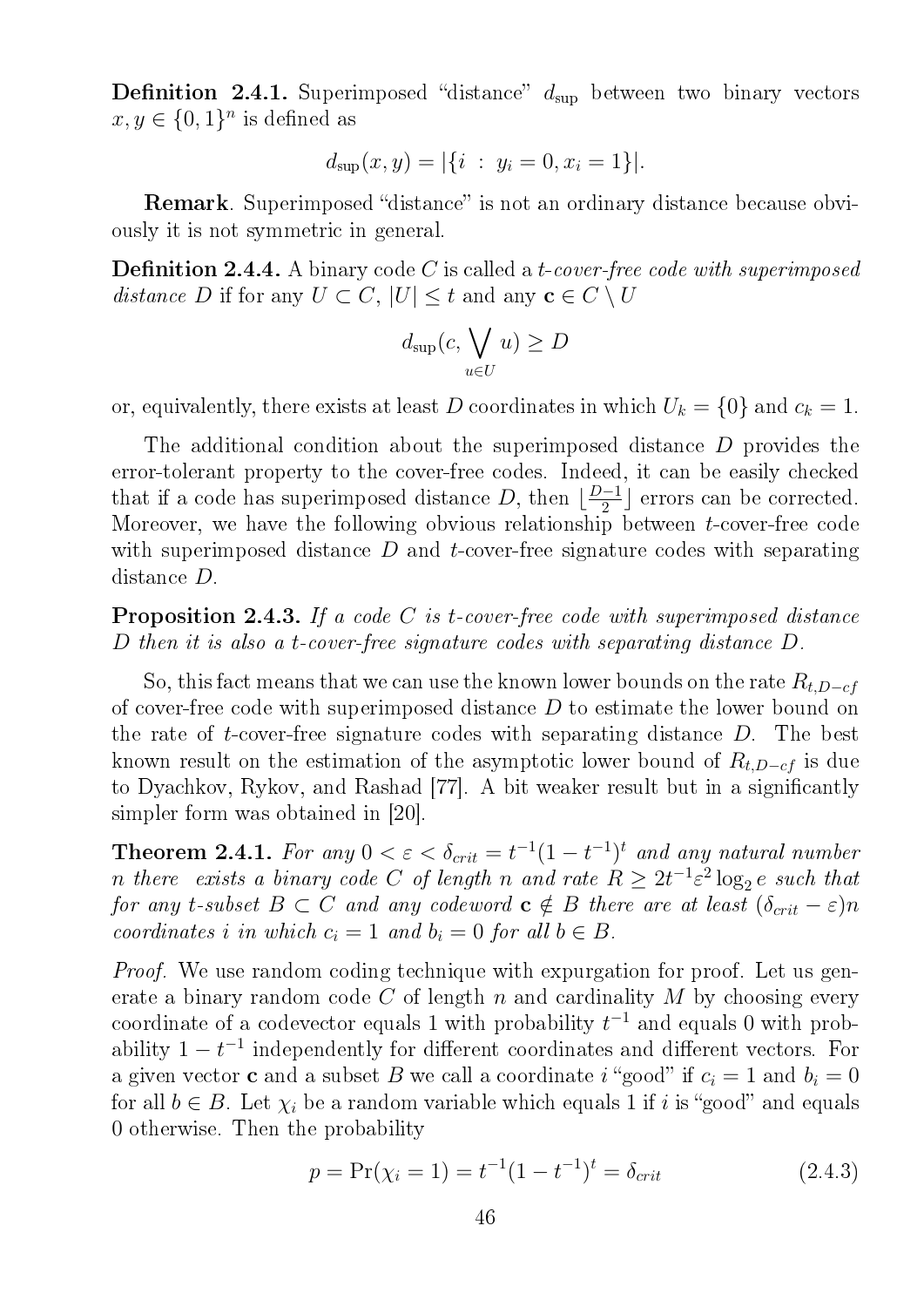and the expected number of "good" coordinates

$$
E(\sum_{i=1}^{n} \chi_i = 1) = np = n\delta_{crit}.
$$
 (2.4.4)

Let us call a codevector **c** and *t*-subset  $B \subset C$ , where  $c \notin B$ , an " $\varepsilon$ -good couple" if the number of corresponding good coordinates is at least  $n(p - \varepsilon)$ , and call a couple  $(c, B)$  an " $\varepsilon$ -bad couple" otherwise. The probability that a couple is bad equals to  $P_{bad} = Pr(\sum_{i=1}^{n} \chi_i = 1 \langle n(p-\varepsilon) \rangle)$  and according to the Hoeffding inequality [81]

$$
P_{bad} \le e^{-2n\varepsilon^2}.\tag{2.4.5}
$$

Hence the expected number of bad couples is  $MC_{M-1}^tP_{bad}$  what is less than  $\frac{M^{t+1}}{t!}P_{bad}$ . Then we expurgate from every bad couple one element (for instance, c) and the rest vectors of  $C$  will be a code with no bad couples. Choose maximal M in such a way that  $P_{bad}M^{t+1}t! \leq M/2$ , i.e.,  $M = \sqrt[t]{t!P_{bad}^{-1}/2}$ . Therefore the resulting code without bad couples has cardinality at least  $\sqrt[t]{t!P_{bad}^{-1}/2}/2$ and its rate

$$
R \ge \frac{2\varepsilon^2}{t\ln 2}.\tag{2.4.6}
$$

Let  $M_t^*(n, L)$  denotes the maximum possible cardinality of the t-signature code that is able to correct up to L errors. Then let  $R_t^A(n, \delta n) := n^{-1} \log_2 M_t^*(n, n\delta/2)$ denote the maximum possible rate of the  $(t, L)$ -signature code with  $2L + 1 = \delta n$ and let  $R_t^A(\delta) := \limsup_{n \to \infty} R_t(n, \delta n)$ . Then for any  $\delta < \delta_{crit} = t^{-1}(1 - t^{-1})^t$ the following holds

$$
R_t^A(\delta) \ge \frac{2\log_2 e}{t} \left(\delta_{crit} - \delta\right)^2. \tag{2.4.7}
$$

**Remark**. It is worthy to note that  $\delta_{crit} = t^{-1}(1-t^{-1})^t < (et)^{-1}$  and the Theorem remains valid if to replace  $\delta_{crit}$  on  $(e_t)^{-1}$ .

#### 2.4.2 Upper bound on the rate of error-resistant signature code

In this section we will prove the upper bound on the rate of error-resistant signature code for A-channel. The theorem 2.4.2 states the upper bound on the cardinality of a *t*-signature code that is able to correct up to L errors. Let  $A(n', d')$ denote the maximal cardinality of a code in Hamming space of length  $n'$  and distance  $d'$ , then we have the following estimation

Theorem 2.4.2.

$$
M_t^*(n, L) \le (t - 1)A\left(\frac{n}{t - 1}, \left\lfloor \frac{2L}{t - 1} \right\rfloor + 1\right).
$$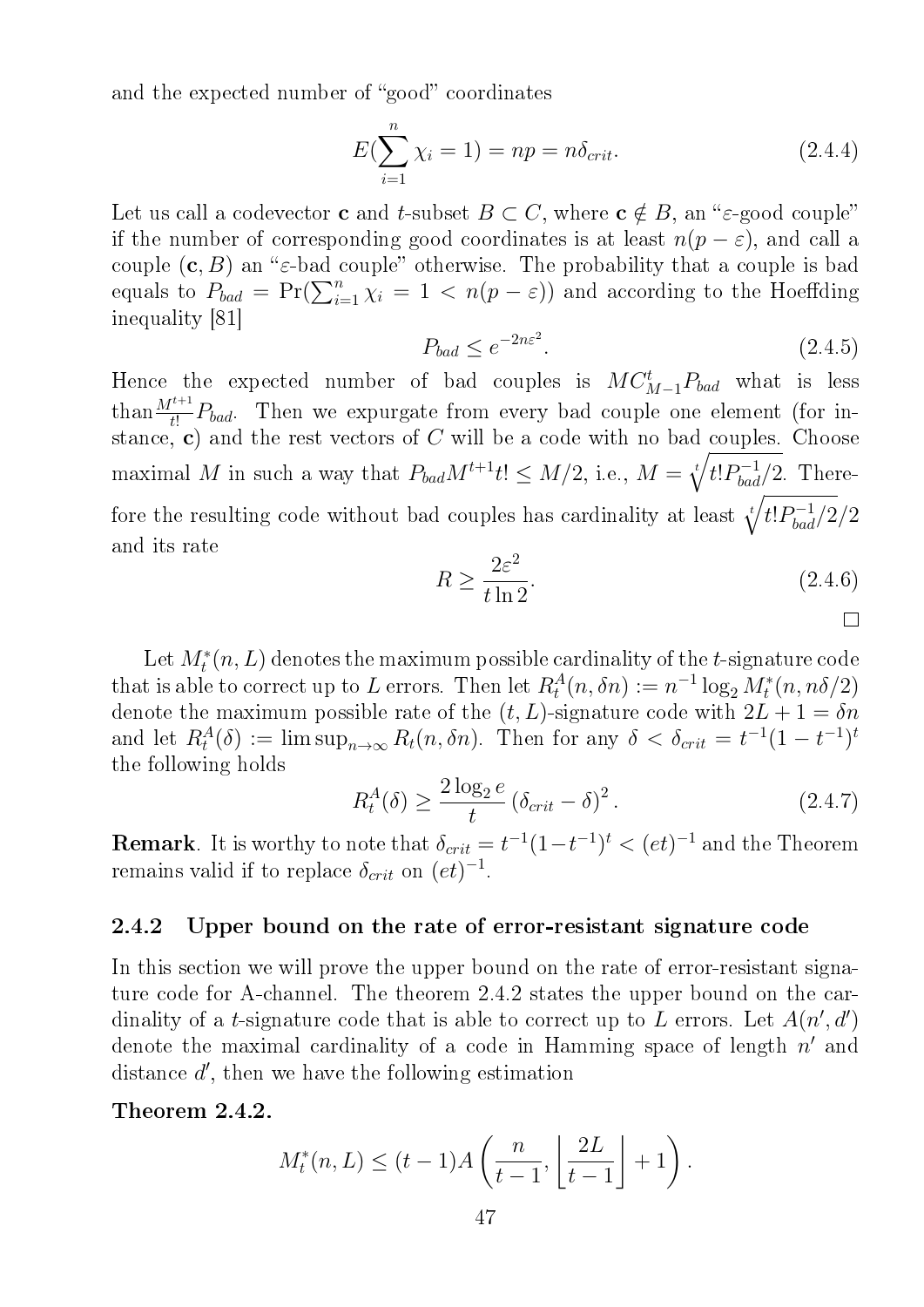Before proving the theorem, we shall prove the following lemma.

**Lemma 2.4.1.** Consider a binary code  $C$  of length n and the splitting of the coordinates of the code in t-1 sections  $I_1, ..., I_{t-1} \subset \{1, ..., n\}$  of size  $\frac{n}{t-1}$ . If a code C is  $(t, L)$ -signature code then for any  $c \in C$  there is an index  $i \in \{1, ..., t-1\}$ such that  $d_H(c|_{I_i}, a|_{I_i}) \geq \lfloor \frac{2L}{t-1} \rfloor + 1$  for any  $a \in C, a \neq c$ , where  $a|_{I_i}$  denotes the restriction of the vector  $a$  to the positions corresponding to the indexes from  $I_i$ .

*Proof.* Let's assume the opposite, i.e., there exists  $c \in C$  such that for each  $i \in [t-\delta]$ 1] there exist a codeword  $c^i \in C$  such that  $d_H(c|_{I_i}, c^i|_{I_i}) \leq \lfloor \frac{2L}{t-1} \rfloor$ . Then, consider two different subsets of active users  $U = \{c^1, ..., c^{t-1}\}$  and  $V = \{c^1, ..., c^{t-1}\} \cup \{c\}$ , consider also the characteristic vectors  $u$  and  $v$  corresponding to the sets  $U$  and V. The distance  $d_H(S(U), S(V)) \leq \lfloor \frac{2L}{t-1} \rfloor (t-1) = 2L$  which contradicts the fact that C is  $(t, L)$ -signature code. That concludes the proof of the lemma.

Now, we can move to the proof of the Theorem 2.4.2.

*Proof.* Let's make the same splitting of the coordinates of the code in  $t-1$  sections  $I_1, ..., I_{t-1} \subset \{1, ..., n\}$  of size  $\frac{n}{t-1}$ . Among all submatrices that correspond to the defined partitioning let's take the submatrix that contains the maximum number of (sub)words with respect to the condition of the lemma. The number of such words is at least  $\frac{N}{t-1}$ . We know that all such words are different from each other in at least  $\lfloor \frac{2L}{t-1} \rfloor$  $\frac{2L}{t-1}$  + 1 positions, so we can estimate  $\frac{N}{t-1}$  as

$$
\frac{N}{t-1} \le A\left(\frac{n}{t-1}, \left\lfloor \frac{2L}{t-1} \right\rfloor + 1\right).
$$

 $\Box$ 

The following statement reformulates the theorem in terms of the code rate. Recall that  $R(\delta)$  denotes, as usual, the asymptotic maximal possible rate of a code in the Hamming space with relative distance  $\delta$ . Then we have the following bound

#### Corollary 2.4.1.

$$
R_t(\delta) \leq \frac{1}{t-1}R(\delta).
$$

Proof of the corollary. From the theorem

$$
\frac{N}{t-1} \le A\left(\frac{n}{t-1}, \left\lfloor \frac{2L}{t-1} \right\rfloor + 1\right),\,
$$

$$
\frac{\log_2 N}{n} \le \frac{\log_2 A\left(\frac{n}{t-1}, \left\lfloor \frac{2L}{t-1} \right\rfloor + 1\right)}{n} + \frac{\log_2 (t-1)}{n}.
$$

so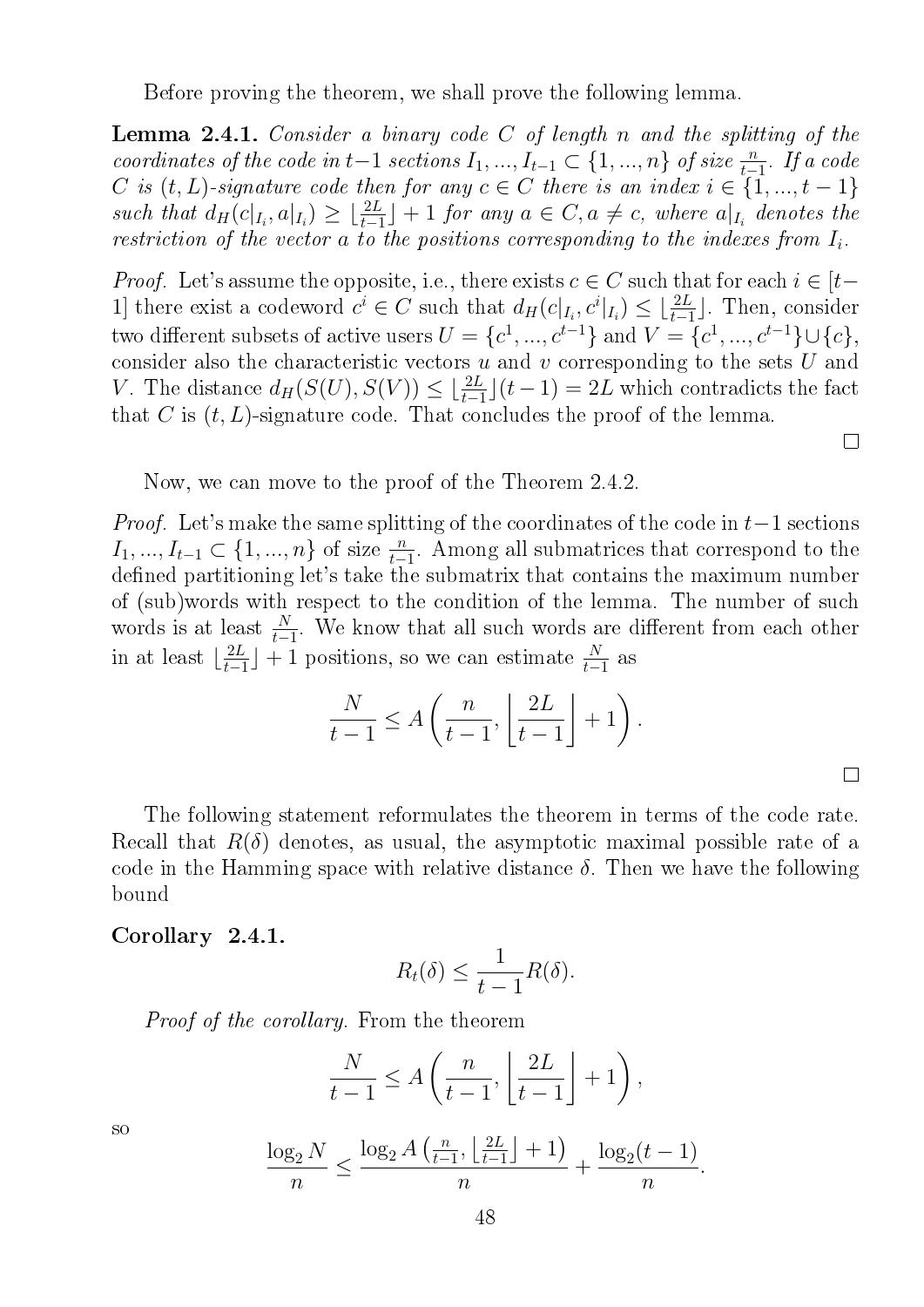As  $n \to \infty$ , it can be rewritten as

$$
R_t(\delta) \le \frac{R(\delta)\frac{n}{t-1}}{n} = \frac{R(\delta)}{t-1},
$$

where  $\delta = \frac{2L+1}{n}$  $\frac{n+1}{n}$ .

We mentioned in the previous section that any lower bound on the rate of the best  $t$ -cover-free code capable to correct  $L$  errors is valid for the best  $t$ -signature code correcting up to L errors. But for upper bounds the situation is converse. Namely, the same bound was proved in [77] and its proof is very simple, based just on counting arguments. We proved stronger result from which the result of [77] follows immediately.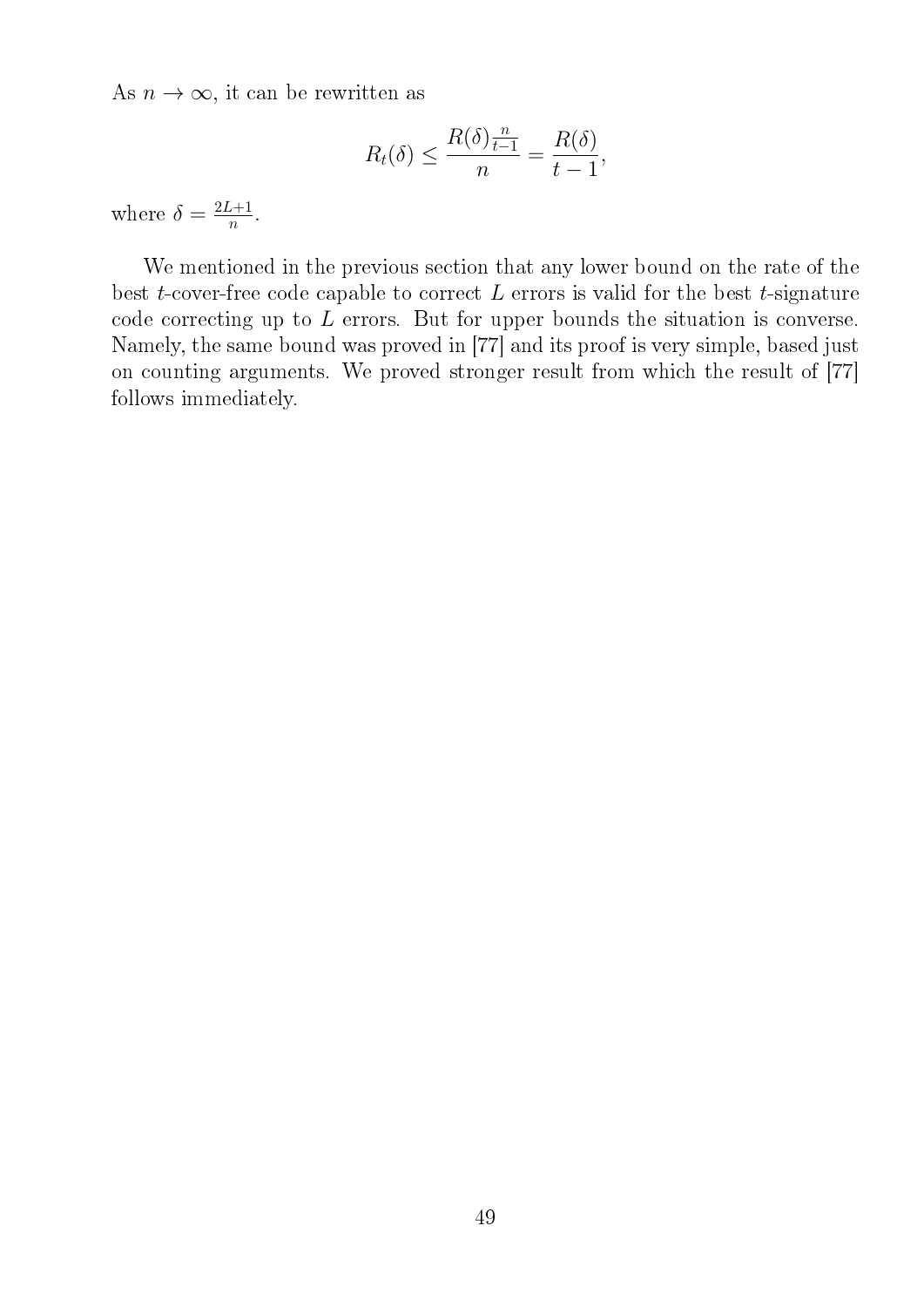## Chapter 3

# Signature codes for B-channel

### 3.1 Problem statement

In [15] in addition to A-channel authors also introduced a channel model called  $q$ -frequency M-user multiple access channel with intensity information, or, simply, B-channel. Formally, this channel model can be described as follows. Consider a multiple access channel with M users, where every user can use one of  $q$  frequencies  $f_1, f_1, ..., f_q$  to transmit on at each time slot during a session. For the B-channel, the output is modeled determetistically, see Figure 2. Output at each time slot is a symbol that represents the subset of frequencies occurred as inputs to the channel at that time slot and the number of times that each frequency was used. This output model is stated in the name of the channel  $-$  for B-channel both the subset of used frequencies and how many users used a particular frequency at a particular time slot are known (intensity information). The output of the entire session for B-channel consists of  $n$  such symbols, one symbol for one time slot. For simplicity, the input alphabet will be represented as  $\mathcal{A} = \{1, 2, ..., q\}$ and output alphabet as a set of all M-ary vectors of length  $q$ . Indeed, for the B-channel the output symbol can be represented as an  $M$ -ary vector of length q for which the j-th coordinate  $(j \in [q])$  equals the number of times the frequency  $f_i$  was used by active users at considered time slot. In [15] the case of information transmission as well as the corresponding capacity region was considered. In this thesis we consider only the case of partial activity with activeness status, i.e., each user transmits as information its own status only: whether it is active or not. So, mathematically we have the following problem.

Consider an M-user multiple access channel with partial activity, where each of the users has one  $q$ -ary vector of length n to transmit, but at any time at most t users may transmit simultaneously. If the channel input is a set  $U = \{$ **u**<sup>(j)</sup> =  $(u_1^{(j)}$  $\{a_1^{(j)},\ldots,a_n^{(j)})\mid j=1,\ldots,\ell\}\subset \mathcal{A}^n$  of  $q$ -ary words where  $|U|=\ell\leq t,$  then its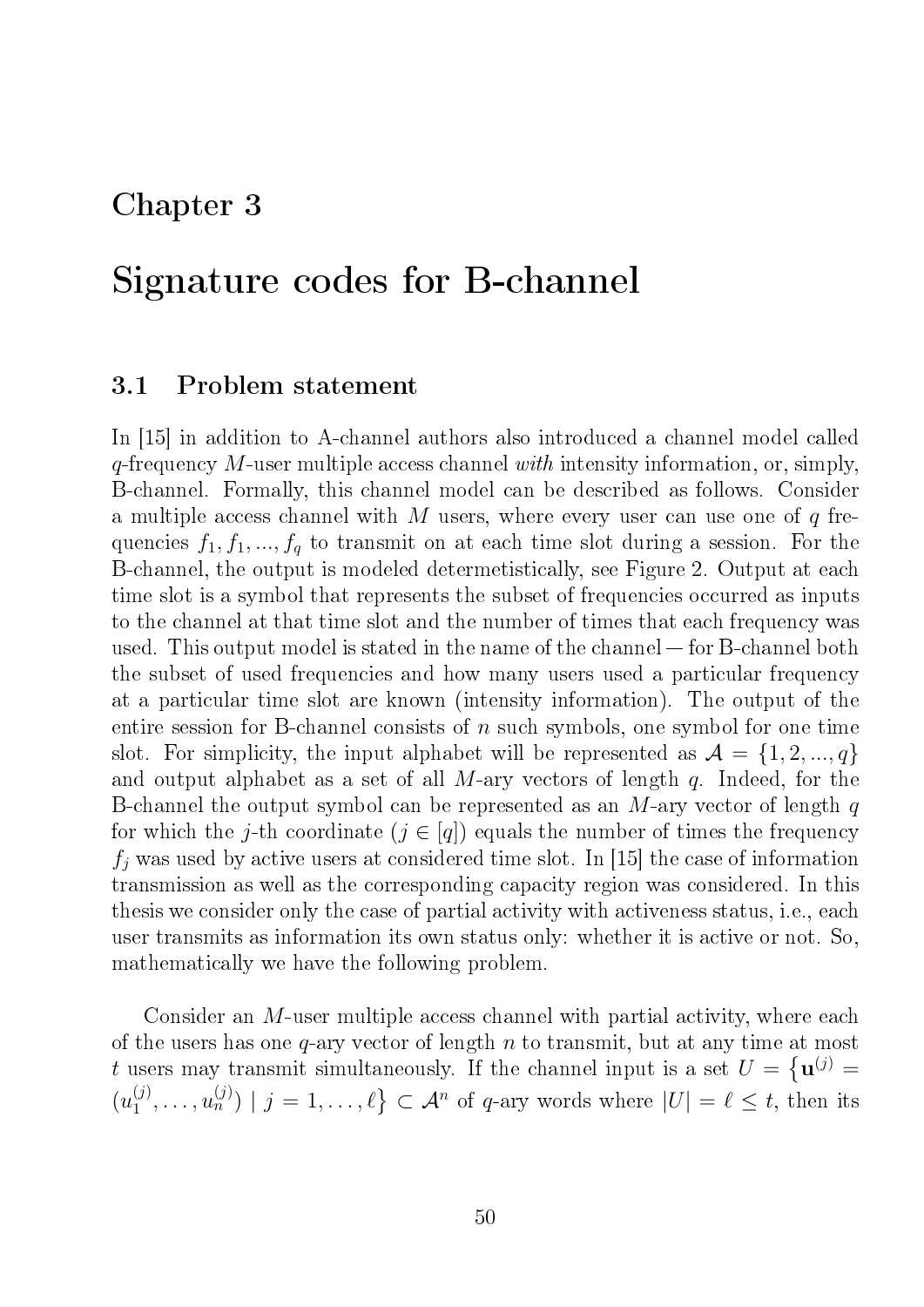output is an  $n \times q$  matrix

$$
S(U) = \begin{pmatrix} \text{comp}(u_1^{(1)}, \dots, u_1^{(\ell)}) \\ \vdots \\ \text{comp}(u_n^{(1)}, \dots, u_n^{(\ell)}) \end{pmatrix},
$$

where  $comp(\cdot)$  is defined as follows.

**Definition 3.1.1.** The composition of a vector  $\mathbf{y} = (y_1, \ldots, y_\ell) \in \mathcal{A}^\ell$  is a sequence comp(y) =  $(w_1, \ldots, w_q)$  where  $w_a$  is the number of occurrences of a symbol  $a \in \mathcal{A}$  in y.

Thus, an entry  $S(U)_{ij}$  of  $S(U)$  is the number of elements  $j \in \mathcal{A}$  occurring in the *i*th coordinate of vectors in U. Clearly,  $w_1 + \ldots + w_q = \ell$ , and the number of different compositions for fixed q and  $\ell$  is  $\binom{\ell+q-1}{\ell+q-1}$  $q-1$ ). In what follows, by  $S(U)_i$ we denote the *i*<sup>th</sup> row of  $S(U)$ .

**Example 3.1.1.** Let  $\mathcal{A} = \{1, 2, 3\}$ ,  $n = 4$ , and  $U =$  $\sqrt{ }$  $\int$  $\overline{\mathcal{L}}$  $\sqrt{ }$  $\vert$ 1 2 3 1  $\setminus$  $\cdot \cdot$  $\sqrt{ }$  $\overline{\phantom{a}}$ 2 2 3 1  $\setminus$  $\cdot \cdot$  $\sqrt{ }$  $\vert$ 3 1 3 1  $\setminus$  $\left| \right|$  $\sqrt{ }$  $\vert$ 3 2 3 2  $\setminus$  $\overline{\phantom{a}}$  $\mathcal{L}$  $\overline{\mathcal{L}}$  $\int$ ;  $\sqrt{ }$ 1 1 2  $\setminus$ 

then  $S(U)$  =  $\overline{\phantom{a}}$ 1 3 0 0 0 4 3 1 0 . Here, for example, the matrix entry  $S(U)_{22} = 3$ , since

the element 2 occurs in the second coordinate of words in U exactly three times.

In what follows we refer to such a channel as a *compositional* channel or Bchannel. For partial activity channels the problem is to construct such set of vectors that, given a channel output, one could correctly identify the set of active users. This requirement for B-channel can be formalized as follows.

**Definition 3.1.2.** A code  $C \subseteq \mathcal{A}^n$  is said to be *t*-signature for B-channel if compositions of any  $t$  distinct vectors (codewords) of  $C$  or less are distinct, i.e.,  $S(U) \neq S(V)$  for any  $U, V \subseteq C, U \neq V, |U|, |V| \leq t$ .

In this thesis we study the asymptotic behavior of the rate of the best  $t$ signature codes. Denote by  $M_q(n, t)$  the maximum possible size of a q-ary tsignature code of length n, and by  $R_q^B(n,t) = n^{-1} \log_q(M_q(n,t))$ , the maximum possible rate of such a code. We are mostly interested in the behavior of the functions

$$
\underline{R_q^B(t)} := \liminf_{n \to \infty} R_q^B(n, t) \quad \text{and} \quad \overline{R_q^B(t)} := \limsup_{n \to \infty} R_q^B(n, t).
$$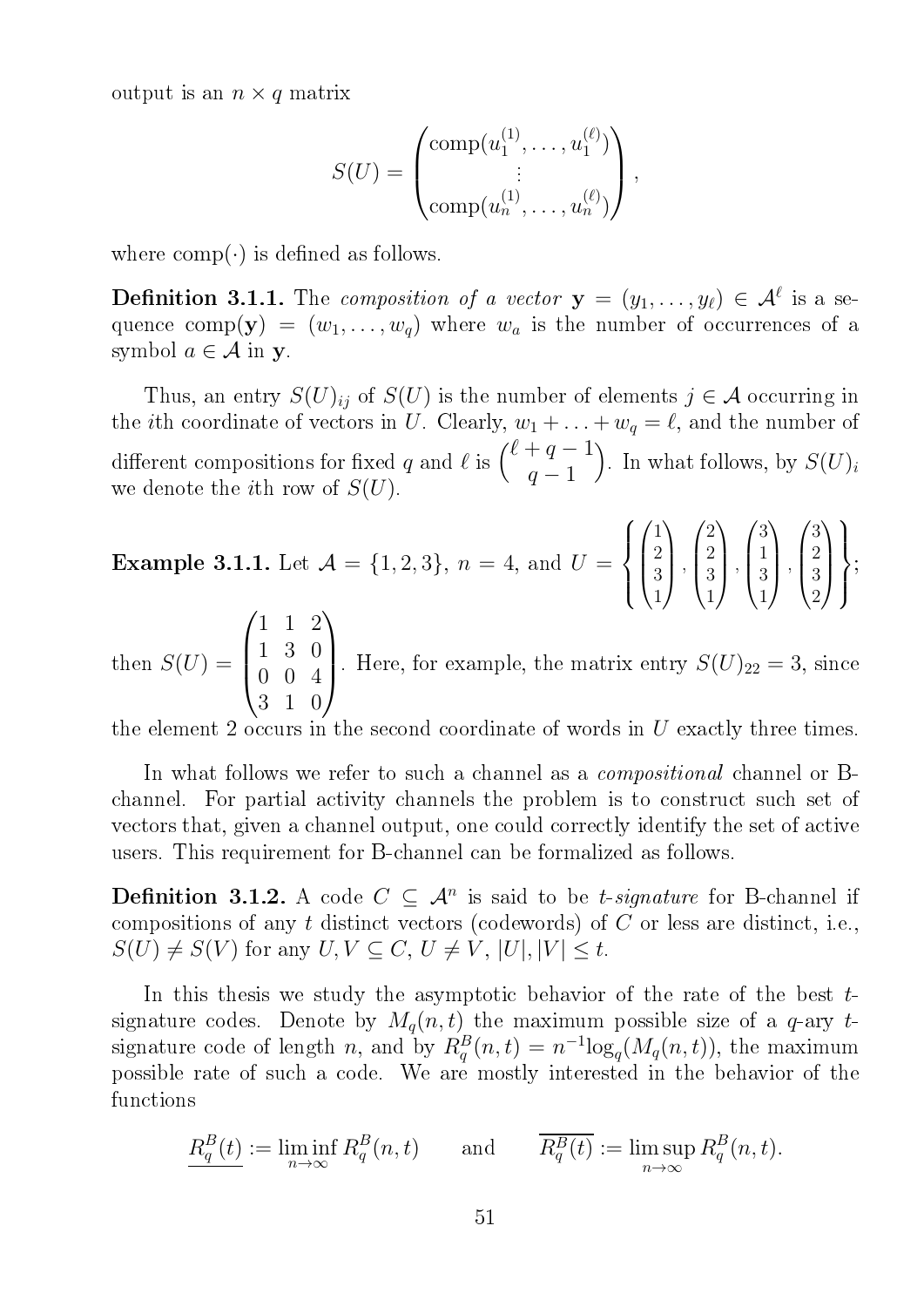The main result of the chapter is proving that for t large enough we have the following inequalities:

$$
(q-1)\frac{\log_q t}{4t} - \frac{c_1}{4t} \le \frac{R_q^B(t)}{4t} \le \overline{R_q^B(t)} \le 2\left((q-1)\frac{\log_q t}{4t} + \frac{c_2}{4t}\right),
$$

where  $c_1 = c_1(q) = q(1 - \log_q(2\pi)) + 2\log_q e$  and  $c_2 = c_2(q) = q(-1 + 4\log_q e)$ . In what follows, log is understood to be the logarithm to the base  $q$ , unless otherwise specified.

## 3.2 Lower Bound

The main result of this section is as follows.

**Theorem 3.2.1.** There exists a number  $t^* = t^*(q)$  such that for any  $t \geq t^*$  we have the inequality

$$
\frac{R_q^B(t)}{4t} \ge \frac{(q-1)}{4t} \log t - \frac{q \log(\frac{q}{2\pi}) + 2 \log e}{4t}.
$$
\n(3.2.1)

Before proving the main result, we prove the following auxiliary lemma.

**Lemma 3.2.1.** For any  $k \geq 1$  we have

$$
\sum_{\substack{k_1,\ldots,k_q\\k_1+\ldots+k_q=k}} \left(\frac{k!}{k_1!\ldots k_q!}\right)^2 \le (2\pi)^{-q/2}eq^{2k+q/2}k^{\frac{1-q}{2}}.
$$

Proof. Clearly,

$$
\sum_{\substack{k_1,\ldots,k_q\\k_1+\ldots+k_q=k}} \left(\frac{k!}{k_1!\ldots k_q!}\right)^2 \le \left(\sum_{\substack{k_1,\ldots,k_q\\k_1+\ldots+k_q=k}} \left(\frac{k!}{k_1!\ldots k_q!}\right)\right) \left(\max_{\substack{k_1,\ldots,k_q\\k_1+\ldots+k_q=k}} \left(\frac{k!}{k_1!\ldots k_q!}\right)\right)
$$

$$
= q^k \left(\max_{\substack{k_1,\ldots,k_q\\k_1+\ldots+k_q=k}} \left(\frac{k!}{k_1!\ldots k_q!}\right)\right).
$$

Note that the multinomial coefficient attains its maximum at values of  $k_1, \ldots, k_q$ close to  $k/q$ ; therefore, without loss of generality, we will assume that  $k_1 = \ldots =$  $k_q = k/q$  and replace the factorial with the gamma function if necessary. We obtain

$$
\sum_{\substack{k_1,\ldots,k_q\\k_1+\ldots+k_q=k}}\left(\frac{k!}{k_1!\ldots k_q!}\right)^2\le q^k\frac{k!}{\left(\left(\frac{k}{q}\right)!\right)^q}.
$$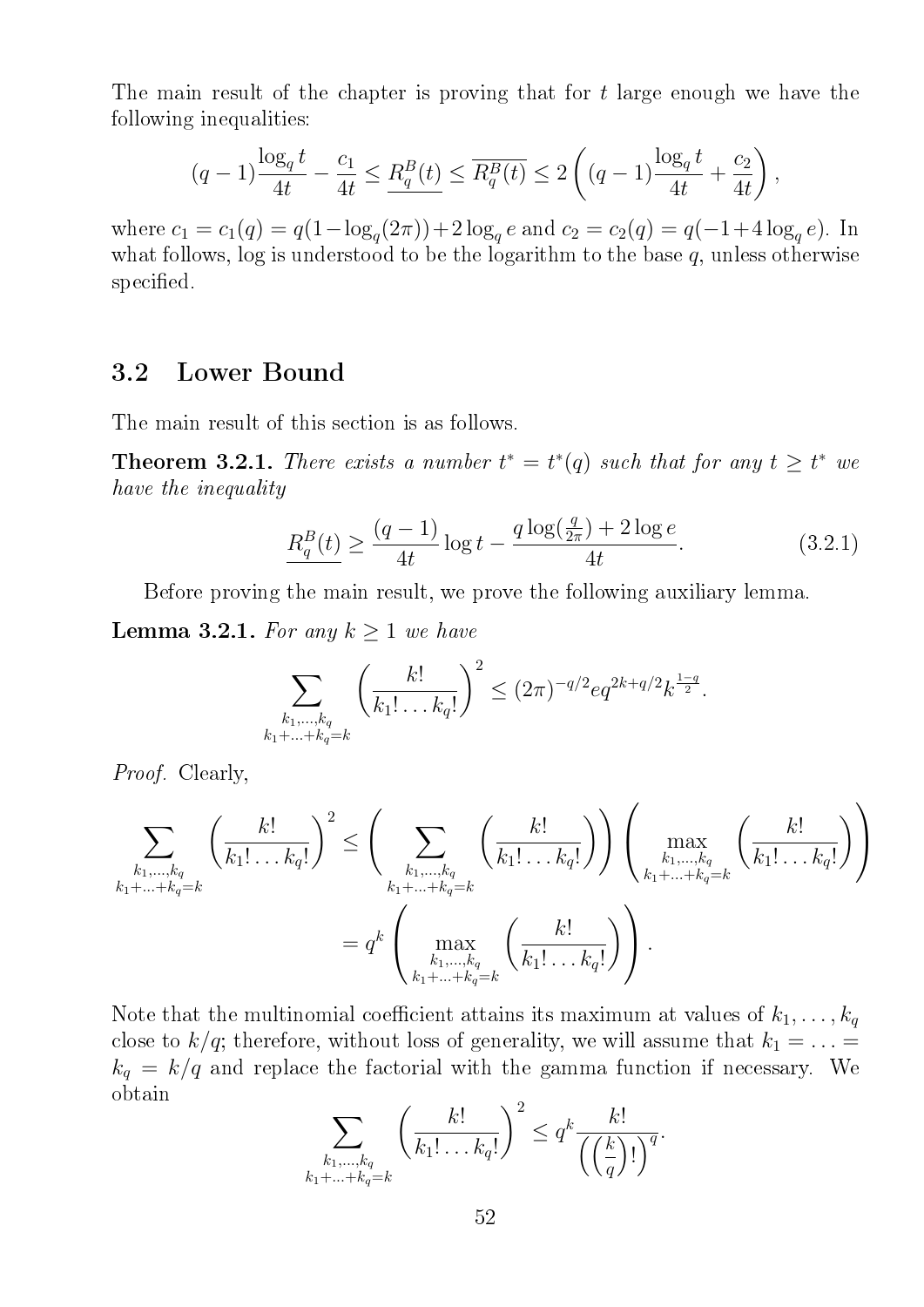By Stirling's formula,

$$
\sqrt{2\pi n} \left(\frac{n}{e}\right)^n e^{\frac{1}{12n+1}} \le n! \le \sqrt{2\pi n} \left(\frac{n}{e}\right)^n e^{\frac{1}{12n}}
$$

for any  $n \geq 1$ . We use a weak version of this inequality, namely

$$
\sqrt{2\pi n} \left(\frac{n}{e}\right)^n \le n! \le e\sqrt{n} \left(\frac{n}{e}\right)^n.
$$

The simplification of the upper bound follows from the fact that  $\sqrt{2\pi}e^{\frac{1}{12n}} < e$  for  $n \geq 2$ , while for  $n = 1$  we have e √  $\overline{n}$  $\left(\frac{n}{2}\right)$ e  $n = 1! = 1$ . It is known that

$$
\Gamma(n+1) \ge n^n e^{-n} \sqrt{2\pi(n+1/6)} > n^n e^{-n} \sqrt{2\pi n}
$$

for any real  $n \geq 1$  (see [82]). For  $n \in (0,1]$  it is known from [82] that

$$
\Gamma(n+1) \ge \sqrt{2e} \left(\frac{n+0.5}{e}\right)^{n+0.5}
$$

.

One can easily show that

$$
\sqrt{2e} \left(\frac{n+0.5}{e}\right)^{n+0.5} > n^n e^{-n} \sqrt{2\pi n}.
$$

Indeed, the function  $f(n) = \left(\frac{n}{n+1}\right)^n$  $n + 0.5$  $\bigg\}^{n+0.5}$  $\overline{\pi}$  increases for  $n \in (0,1]$ . Hence, the maximum is attained at  $n = 1$ , but

$$
\left(\frac{1}{1.5}\right)^{1.5} \sqrt{\pi} \approx 0.964\ldots < 1.
$$

Therefore,  $\Gamma(n+1) > n^n e^{-n} \sqrt{\frac{n!}{n}}$  $2\pi n$  for any positive real n.

Turning back to estimating the sum of squared multinomial coefficients, we obtain

$$
\sum_{\substack{k_1,\dots,k_q\\k_1+\dots+k_q=k}} \left(\frac{k!}{k_1!\dots k_q!}\right)^2 \le q^k \frac{k!}{\left(\Gamma\left(\frac{k}{q}+1\right)\right)^q} \le \frac{q^k e^{\sqrt{k}\left(\frac{k}{e}\right)^k}}{\left(e^{-k/q}\sqrt{2\pi k/q}\left(\frac{k}{q}\right)^{k/q}\right)^q}
$$

$$
= \frac{eq^{2k+q/2}}{(2\pi)^{q/2}k^{q/2-1/2}} = (2\pi)^{-q/2}eq^{2k+q/2}k^{\frac{1-q}{2}}.
$$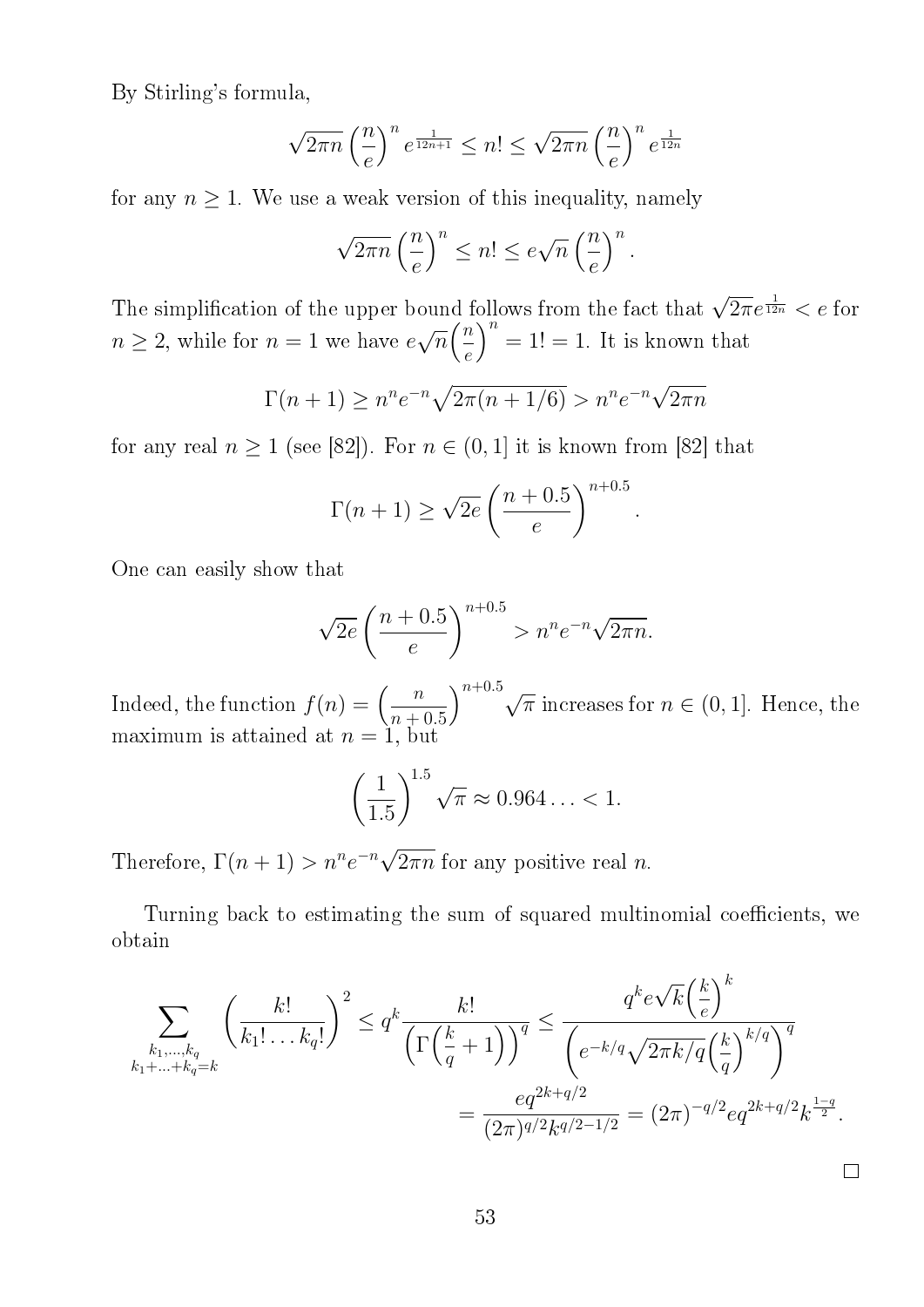Now we come back to the proof of the theorem.

*Proof.* We use the random coding method. Consider a random code  $C =$  ${c_1, \ldots, c_M}$  with symbols chosen from a *q*-ary alphabet independently and equiprobably. Let us upper estimate the probability  $Pr(*)$  of the following event: the random code  $C$  is not t-signature.

Note that the equality  $S(U) = S(V)$  implies  $S(U \setminus V) = S(V \setminus U)$ . Also, note that for any  $U \subseteq C$  sums of entries in all rows of  $S(U)$  are the same and equal the cardinality of the subset  $U$ . Thus, to check whether a code is  $t$ -signature, it suffices to consider only disjoint sets of the same cardinality no greater than t. Thus, a code is not t-signature if and only if there exist at least two disjoint subsets  $U, V \subseteq C$  of cardinality  $k \leq t$  with  $S(U) = S(V)$ . The union bound yields

$$
\Pr(\mathcal{F}) \leq \sum_{\substack{U,V \subseteq C \\ |U| = |V| \leq t \\ U \cap V = \emptyset}} \Pr(S(U) = S(V)) = \sum_{k=1}^t \left( \sum_{\substack{U,V \subseteq C \\ |U| = |V| = k \\ U \cap V = \emptyset}} \Pr(S(U) = S(V)) \right).
$$

Note that  $Pr(S(U) = S(V)) = \prod$ n  $i=1$  $Pr(S(U)_i = S(V)_i)$ . Since  $Pr(S(U)_i = S(V)_i)$ is independent of *i*, i.e.,  $Pr(S(\overline{U})_1 = S(V)_1) = ... = Pr(S(U)_n = S(V)_n)$ , we have  $Pr(S(U) = S(V)) = (p(k))^n$ , where  $k = |U| = |V|$  and where  $p(k)$  is the probability for compositions of two q-ary k-tuples with symbols chosen from a q-ary alphabet independently and equiprobably to coincide. Thus, we have the following inequality:

$$
\Pr(*) \le \sum_{k=1}^{t} \binom{M}{k} \binom{M-k}{k} (p(k))^n \le \sum_{k=1}^{t} M^{2k} (p(k))^n. \tag{3.2.2}
$$

Since the number of  $q$ -ary sequences of length  $k$  with a given composition  $(k_1, ..., k_q)$  is  $\frac{k!}{k_1!...k_q!}$ , we can represent  $p(k)$  explicitly:

$$
p(k) = \sum_{\substack{k_1,\ldots,k_q\\k_1+\ldots+k_q=k}} \left(\frac{k!}{k_1!\ldots k_q!}\right) \frac{1}{q^k} \cdot \left(\frac{k!}{k_1!\ldots k_q!}\right) \frac{1}{q^k}.
$$

In what follows we will need the fact that for any  $k \geq 1$  we have

$$
p(k) \le (2\pi)^{-q/2} e q^{q/2} k^{\frac{1-q}{2}}.
$$
\n(3.2.3)

As it was stated in the lemma 3.2.1 for any  $k \geq 1$  we have

$$
\sum_{\substack{k_1,\ldots,k_q\\k_1+\ldots+k_q=k}} \left(\frac{k!}{k_1!\ldots k_q!}\right)^2 \le (2\pi)^{-q/2}eq^{2k+q/2}k^{\frac{1-q}{2}}.
$$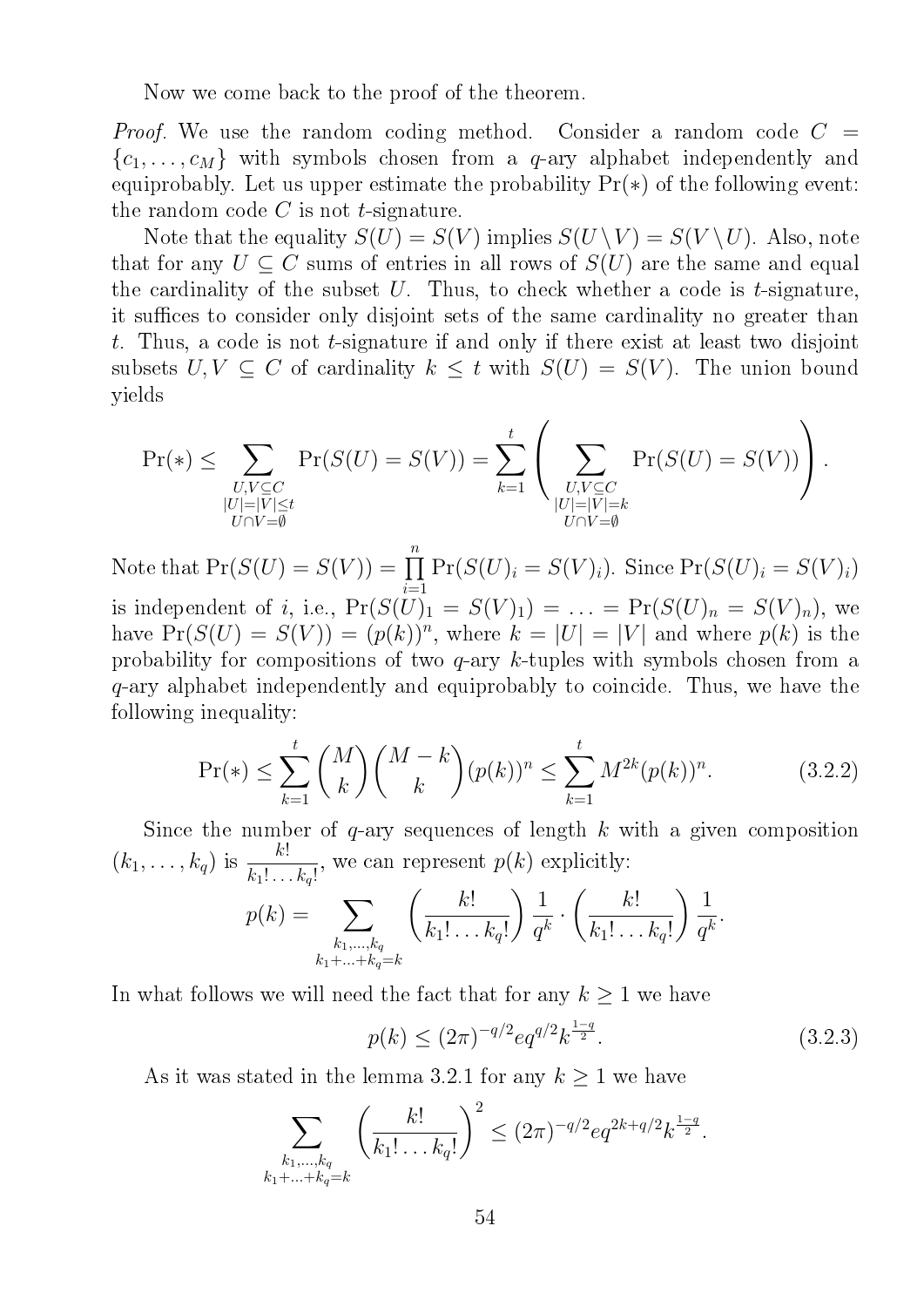Then, clearly, we have that for any  $k \geq 1$  we have

$$
p(k) \le (2\pi)^{-q/2} e q^{q/2} k^{\frac{1-q}{2}}.
$$

Hence, it follows from (3.2.2) and (3.2.3) that for any  $k_0$ ,  $1 \leq k_0 \leq s$ , we have

$$
\Pr(*) \le \sum_{k=1}^{k_0} M^{2k} p(k)^n + \sum_{k=k_0+1}^t M^{2k} \left( e \left( \frac{q}{2\pi} \right)^{q/2} k^{\frac{1-q}{2}} \right)^n, \tag{3.2.4}
$$

and the claim of the theorem is valid if the right-hand side of (3.2.4) is strictly less than 1. To this end, it suffices to show that every term in each of the two sums is less than  $1/t$ . Let us begin with the terms of the second sum; for them, we have the following chain of equivalent inequalities:

$$
M^{2k} \left( e \left( \frac{q}{2\pi} \right)^{q/2} k^{\frac{1-q}{2}} \right)^n < 1/t,
$$
  
\n
$$
2k \log M + \log((2\pi)^{-nq/2} e^n q^{qn/2}) + \frac{n(1-q)}{2} \log k < \log(1/t),
$$
  
\n
$$
2k \frac{\log M}{2nk} + \frac{\log((2\pi)^{-q/2} e q^{q/2})}{2k} + \frac{n(1-q) \log k}{2} \frac{\log(1/t)}{2nk},
$$

whence it follows that it suffices that the code rate satisfies the condition

$$
R = \frac{\log M}{n} < F_q(k) - \frac{\log t}{2nk}, \quad \text{where} \quad F_q(k) = \frac{(q-1)}{4k} \log k - \frac{q \log \left(\frac{q}{2\pi}\right) + 2 \log e}{4k}.
$$

Let us check the function  $F_q(k)$  for monotonicity. Since

$$
\frac{d}{dk}F_q(k) = (4k^2 \ln q)^{-1} \left( q \ln \frac{q}{2\pi} + q + 1 - (q - 1) \ln k \right),
$$

the function  $F_q(k)$  strictly decreases for  $k > \hat{k}$ , where

$$
\hat{k} = \left(\frac{q}{2\pi}\right)^{\frac{q}{q-1}} e^{\frac{q+1}{q-1}}.
$$

Let  $k_0 = \lceil q^{3/2} \rceil$ . Since  $\hat{k} < k_0$  for  $q \geq 2$ , the function  $F_q(k)$  thereby strictly decreases for  $k \geq k_0$ . Hence, if  $R < F_q(t)$ , then

$$
R < F_q(k) - \frac{\log t}{2nk}
$$

for all  $k \in [k_0, t]$  and n large enough, and therefore, as was noted above, each term of the second sum is strictly less than  $1/t$ .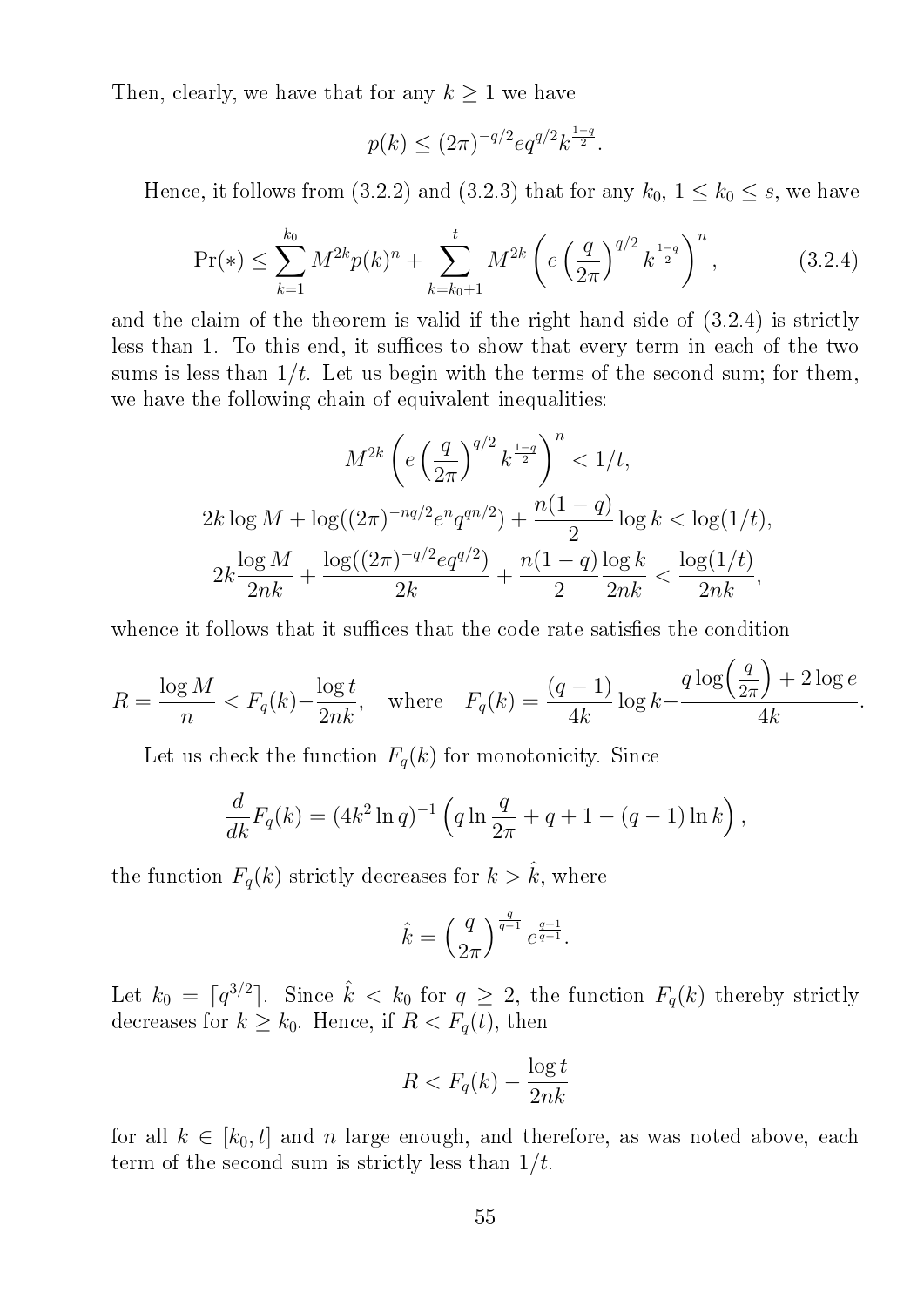Now we consider the first term and require that  $M^{2k}p(k)^n < 1/t$  for any  $k \in [1, k_0]$ , i.e.,  $2k \log M + n \log p(k) < -\log t$ , or equivalently,

$$
R < \hat{F}(k) - \frac{\log t}{2kn}, \quad \text{where} \quad \hat{F}(k) = \frac{\log(1/p(k))}{2k}.
$$

Similarly to the above, we obtain that if  $R < R_1$ , where  $R_1$  $\min{\{\hat{F}(1),\ldots,\hat{F}(k_0)\}}$ , then for *n* large enough each term of the first sum in (3.2.4) is less than  $1/t$ . Hence,  $R_q^B(t) \ge \min\{F_q(t), R_1\}$ .

Since  $F_q(t)$  tends to zero (monotonically for  $t \geq k_0$ ), there exists  $t^*$  such that  $F_q(t) \leq R_1$  for  $t \geq t^*$ .  $\Box$ 

## 3.3 Upper Bound

**Theorem 3.3.1.** Let t and q be constants with  $t \ge q \ge 2$ ; then

$$
\overline{R_q^B(t)} \le (q-1)\frac{\log t}{2t} + q\frac{-1+4\log e}{2t}.
$$

*Proof.* Consider an arbitrary q-ary t-signature code C of length n and size M. Denote by U a discrete random variable uniformly distributed on the set of  $t$ element subsets of C:

$$
\Pr(U = A) = \begin{cases} {M \choose t}^{-1} & \text{if } A \subseteq C, |A| = t, \\ 0 & \text{otherwise.} \end{cases}
$$

The main idea of the proof, inspired by [83, 84], is estimating from above and below the entropy of the random variable  $S(U)$ . These estimates will give an upper bound on the rate of an s-compositional code.

1. Let us estimate  $\mathbf{H}(S(U)) = \mathbf{H}_q(S(U))$  from below. Since the code is tsignature, values of  $S(U)$  for different values of U are also different, which implies that  $\mathbf{H}(S(U)) = \mathbf{H}(U)$ . Since U is uniformly distributed on t-element subsets A of  $C$ , we have

$$
\mathbf{H}(U) = -\sum_{A:\,|A|=t} \Pr(U = A) \log(\Pr(U = A)) = \log \binom{M}{t} \ge s \log \frac{M}{t} (1 + o(1)).
$$

2. Now we estimate  $\mathbf{H}(S(U))$  from above. In this case the main idea consists in estimating the entropy of entries of the matrix  $S(U)$  and applying the entropy property

$$
\boldsymbol{H}(X_1,\ldots,X_n)\leq \sum_{i=1}^n \boldsymbol{H}(X_i).
$$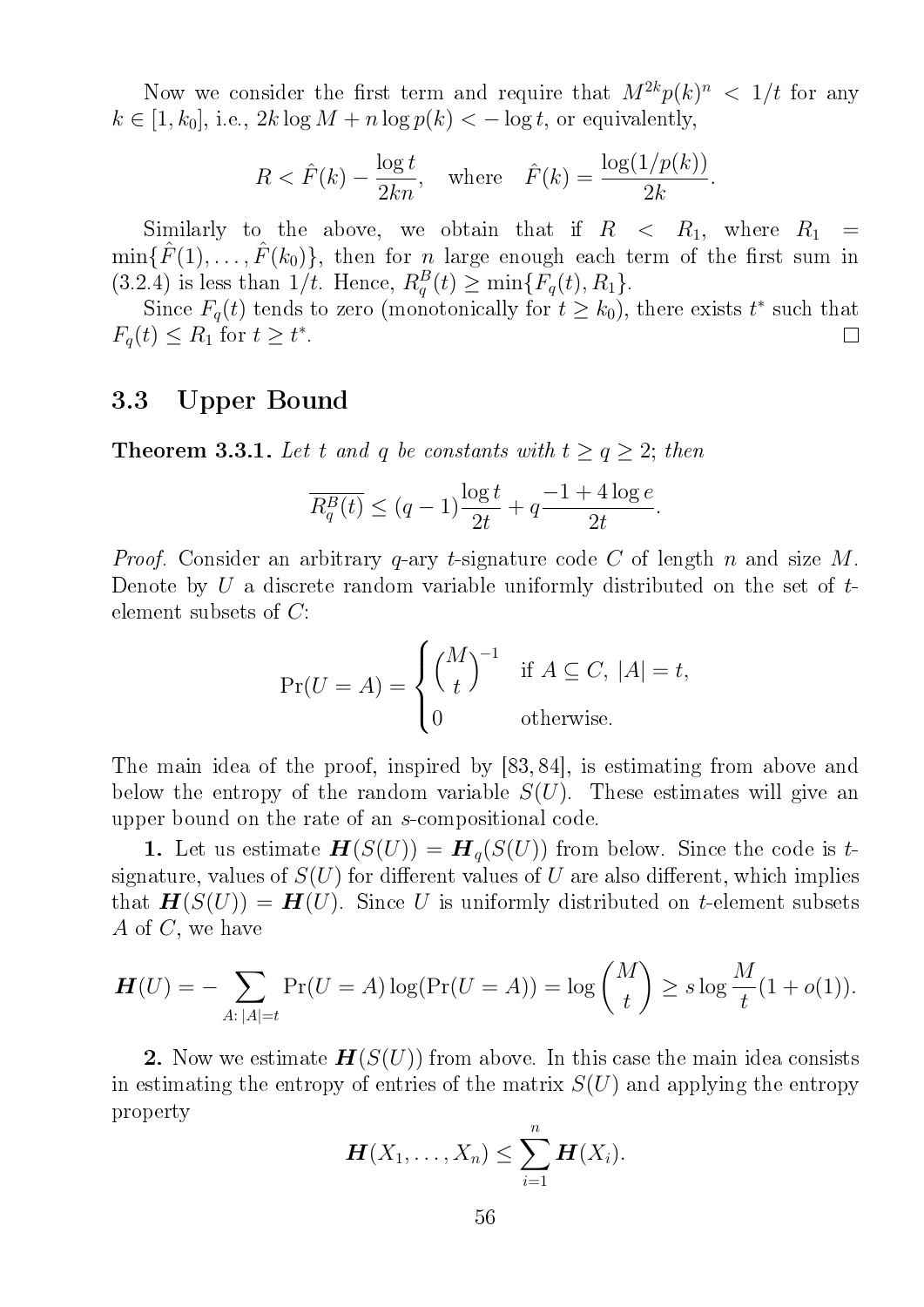To simplify the notation, introduce vectors  $\boldsymbol{w}(i) = (w_i^1)$  $i^1, \ldots, w_i^q$  $i^q$ ), where  $w_i^j$  $\frac{j}{i}$  is the number of codewords with an element  $j \in Q$  in the *i*th coordinate, and a vector  $\mathbf{k} = (k_1, \ldots, k_q)$ ; i.e.,  $k_j \geq 0$  for all j, and  $k_1 + \ldots + k_q = t$ . Then

$$
\Pr(S(U)_i = \mathbf{k}) = p(\mathbf{k}, \mathbf{w}(i)) = \frac{\binom{w_i^1}{k_1}\binom{w_i^2}{k_2}\cdots\binom{w_i^q}{k_q}}{\binom{M}{s}}.
$$

Hence, for all  $i = 1, \ldots, n$ , the random vector  $S(U)_i$  has a multivariate hypergeometric distribution, and

$$
\mathbf{H}(S(U)_i) = \mathbf{H}(\mathrm{Hyp}(M, t, \mathbf{w}(i))) = -\sum_{\mathbf{k}: \, k_1 + \ldots + k_q = t} p(\mathbf{k}, \mathbf{w}(i)) \log(p(\mathbf{k}, \mathbf{w}(i))).
$$
  
Put  $p_j = \frac{w_i^j}{M}$ .

**Lemma 3.3.1.** For a fixed t and  $M \to \infty$ , for any **k** and  $w(i)$  we have the inequality

$$
-p(\boldsymbol{k},\boldsymbol{w}(i))\log(p(\boldsymbol{k},\boldsymbol{w}(i)))\leq \frac{t!}{k_1!\ldots k_q!}p_1^{k_1}\ldots p_q^{k_q}\log\frac{k_1!\ldots k_q!}{t!(p_1)^{k_1}\ldots (p_q)^{k_q}}\left(1+O\!\left(\frac{1}{M}\right)\right)
$$

Proof. Note that

$$
p(\mathbf{k}, \mathbf{w}(i)) = \frac{\binom{w_i^1}{k_1} \binom{w_i^2}{k_2} \cdots \binom{w_i^q}{k_q}}{\binom{M}{t}} \le \frac{(w_i^1)^{k_1} \cdots (w_i^q)^{k_q}}{k_1! \cdots k_q!} \frac{t!}{M^t} \left(\frac{M}{M-t}\right)^t,
$$

i.e.,

$$
p(\mathbf{k}, \mathbf{w}(i)) \le \frac{s!}{k_1! \dots k_q!} p_1^{k_1} \dots p_q^{k_q} \left( 1 + \frac{t}{M - t} \right)^t
$$
  
= 
$$
\frac{t!}{k_1! \dots k_q!} p_1^{k_1} \dots p_q^{k_q} \left( 1 + O\left(\frac{1}{M}\right) \right).
$$
 (3.3.1)

Since the function  $-x \log x$  is strictly increasing in the interval  $[0, e^{-1}]$ , the claim of the lemma is valid if

$$
\frac{s!}{k_1! \dots k_q!} p_1^{k_1} \dots p_q^{k_q} (1 + O(1/M)) < e^{-1}.
$$

If  $t!(k_1!\ldots k_q!)^{-1}p_1^{k_1}$  $i_1^{k_1} \ldots p_q^{k_q} (1+O(1/M)) \ge e^{-1}$ , then for all j with  $k_j > 0$  we have

$$
p_j \ge p_j^{k_j} \ge p_1^{k_1} \dots p_q^{k_q} \ge (et!(1 + O(1/M)))^{-1} \ge c > 0,
$$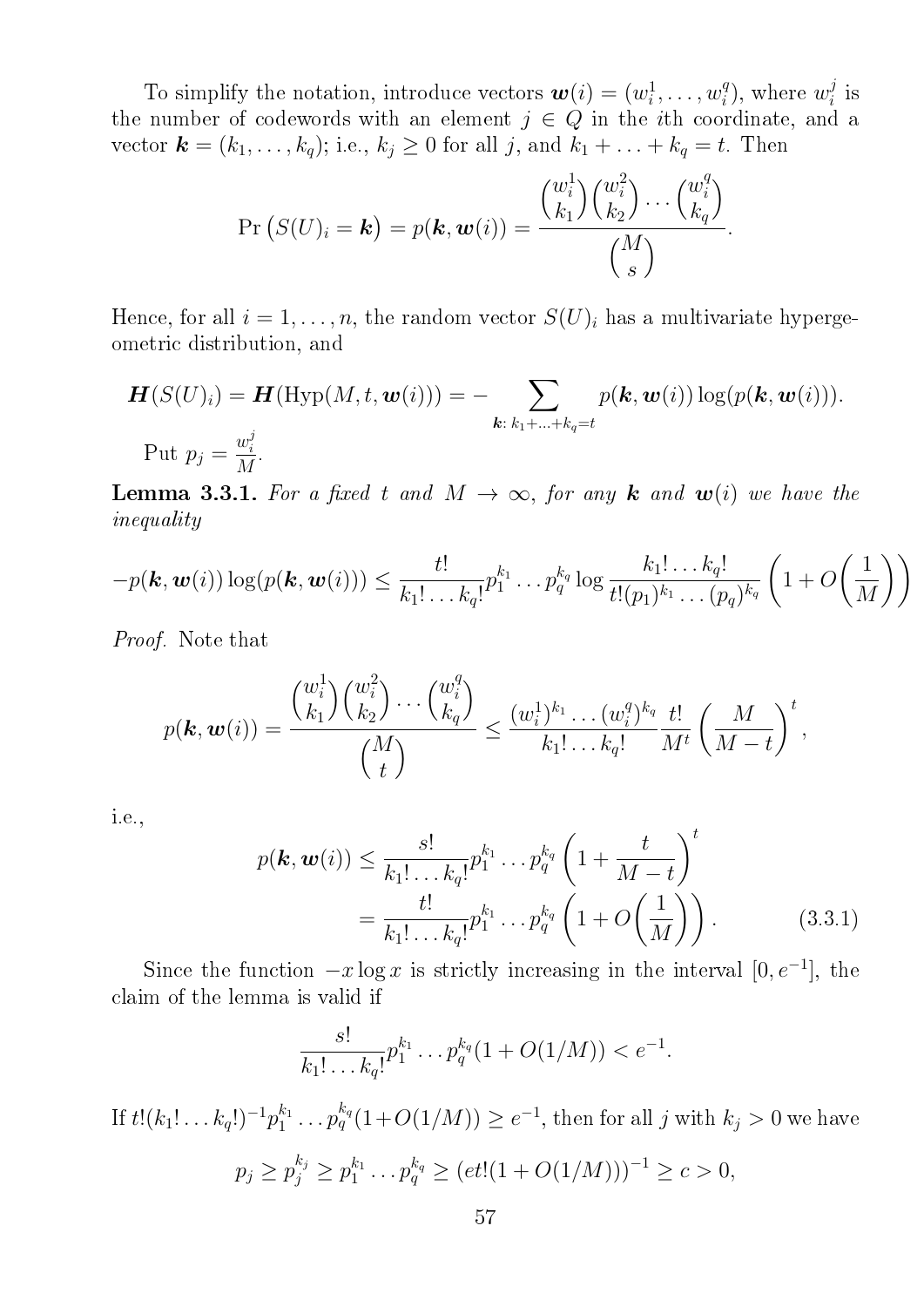where c is a positive constant. Thus, for any j, either  $k_j$  is zero or  $w_i^j \ge cM$ . Then

$$
p(\mathbf{k}, \mathbf{w}(i)) \geq \frac{\prod\limits_{j: k_j > 0} (w_i^j - k_j + 1)^{k_j}}{k_1! \dots k_q!} \frac{s!}{M^t} \geq \frac{t!}{k_1! \dots k_q!} p_1^{k_1} \dots p_q^{k_q} \left(1 - \frac{t}{cM}\right)^t.
$$

The obtained inequality and inequality (3.3.1) imply that in the considered case we have  $p(\mathbf{k}, \mathbf{w}(i)) = \frac{t!}{t!}$  $i_1^{k_1} \ldots p_q^{k_q} (1 + O(1/M))$ . Since the derivative  $p_1^{k_1}$  $k_1! \ldots k_q!$ of  $-x \log x$  is bounded in the interval  $[e^{-1}, 1]$ , the claim of the lemma holds in this case with equality, which completes the proof of the lemma.  $\Box$ 

The lemma implies

$$
\lim_{M\to\infty}\mathbf{H}(\mathrm{Hyp}(M,t,\mathbf{w}(i)))\leq \sum_{k_1+\ldots+k_q=t}\frac{s!}{k_1!\ldots k_q!}p_1^{k_1}\ldots p_q^{k_q}\log\frac{k_1!\ldots k_q!}{t!p_1^{k_1}\ldots p_q^{k_q}}
$$
\n
$$
=\mathbf{H}(\mathrm{Mult}(t,p_1,\ldots,p_q)).
$$

It was proved in [85] that the entropy of the polynomial distribution attains its maximum at  $p_1 = \ldots = p_q = \frac{1}{q}$  $\frac{1}{q}$ , which implies

lim  $\lim_{M\to\infty}$   $\boldsymbol{H}(S(U)_i) \leq \boldsymbol{H}(\text{Mult}(t,1/q,\ldots,1/q)).$ 

Now the problem reduces to estimating the entropy of the polynomial distribution at the point  $(1/q, \ldots, 1/q)$ . It [86] there was proved an upper bound on the entropy of the polynomial distribution in the general case. Namely, it was proved that for any admissible values of the parameters  $q$  and  $t$  one has

$$
\mathbf{H}(\text{Mult}(t, p_1, \dots, p_q)) \leq \frac{1}{2} \log ((2\pi e t)^{q-1} p_1 \dots p_q) - \frac{q}{2} \log (2\pi)
$$
  
+ 
$$
\left(\frac{3}{2} \sum_{i=1}^q \frac{p_i}{q_i} + (t-1) \sum_{i=1}^q \frac{p_i^2}{q_i} - t + \frac{1}{2}\right) \log e
$$
  
- 
$$
\sum_{i=1}^q \left(tp_i + \frac{1}{2}\right) \log \frac{p_i}{q_i} - \frac{1}{2} \sum_{i=1}^q (1-p_i)^t \log t e q_i,
$$

where  $q_i = \max\left\{\frac{1}{t}\right\}$  $\frac{1}{t}, p_i\bigg\}$ .

In our case,  $t \geq q$ ; therefore,  $p_1 = \ldots = p_q = q_1 = \ldots = q_q = 1/q$  and

$$
\mathbf{H}(\text{Mult}(t, 1/q, \dots, 1/q)) \le \frac{1}{2} \log ((2\pi e t)^{q-1} q^{-q}) - \frac{q}{2} \log (2\pi) + \left(\frac{3}{2}q - \frac{1}{2}\right) \log e
$$

$$
- \frac{1}{2} \sum_{i=1}^{q} \left(1 - \frac{1}{q}\right)^t \log t e \frac{1}{q} \le \frac{q-1}{2} \log t + \frac{q}{2} \log(e^4 q^{-1}).
$$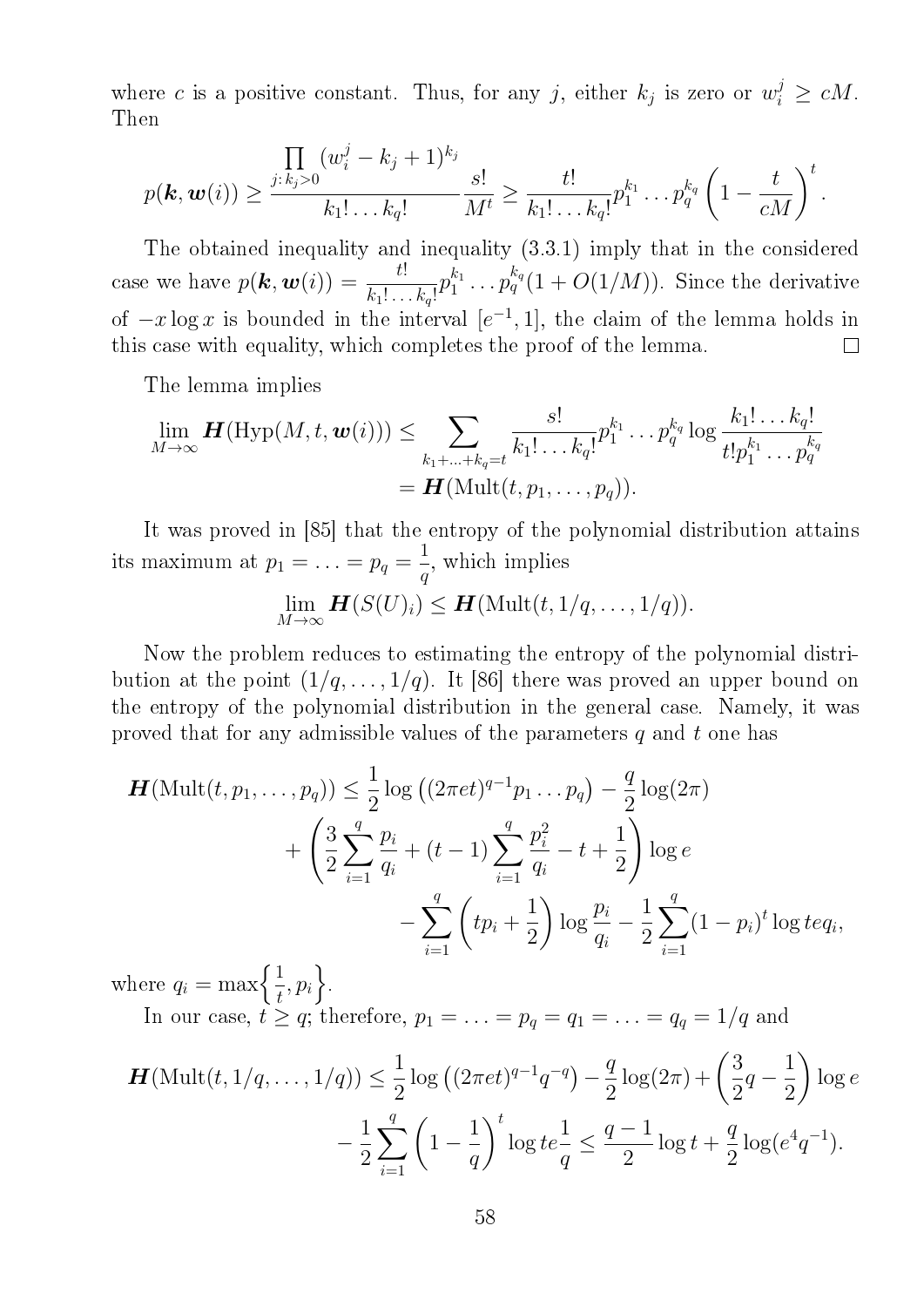Combining the upper and lower bounds and using the sub-additivity property of the entropy,  $\boldsymbol{H}(X_1,\ldots,X_n) \leq \sum$ n  $i=1$  $\boldsymbol{H}(X_i)$ , we conclude that, as  $M \to \infty$ , we have

$$
t \log \frac{M}{t} \le \mathbf{H}(S(U)) \le n \left(\frac{q-1}{2}\log t + \frac{c_2}{2}\right) (1 + o(1)),
$$

where  $c_2 = q \log \left( \frac{e^4}{q} \right)$ q ). Since the code rate is  $R = \frac{\log M}{\log M}$  $\frac{1}{n}$ , these inequalities imply

$$
R \le \frac{(q-1)\log t + c_2}{2t} (1 + o(1)) + \frac{t\log t}{n};
$$

therefore, as  $n \to \infty$  and  $M \to \infty$  with t fixed, we obtain the following upper bound on the asymptotic rate of  $q$ -ary  $t$ -signature codes:

$$
\overline{R_q^B(t)} \le (q-1)\frac{\log t}{2t} + \frac{c_2}{2t}.
$$

 $\Box$ 

The theorem is proved.

## 3.4 Binary adder and B-channels, and their generalizations

It is clear that in the binary case B-channel and adder channel coincide (almost, see remark below), and one of natural questions is how to generalize them to the non-binary case. The most interesting generalization is introduced by us the weighted adder channel which is of independent interest, and will be applied in Chapter 4 to construction of multimedia digital fingerprinting codes.

**Remark**. Let us remind that for binary adder channel its  $i$ -th output symbol is just the number of ones at the  $i$ -th position of vectors of active users. And for binary B-channel its *i*-th output symbol is the number of zeros and ones. It looks like that B-channel provides more information. The difference is actually not so important, because it is possible to receive the same amount of information from the adder channel by increasing the code length by one. Indeed, let us add extra coordinate to user's vector and set its value equals to one. Then, the value at this position of the output vector will be equal to the number of active users. Asymptotically, this additional coordinate will not make any changes for the rate of corresponding signature codes, which means that these models of channels are equivalent.

Let us continue with an unexpected observation that non-binary B-channel investigated in previous sections is not, in fact, so much nonbinary. Namely, consider q-ary B-channel in the corresponding binary form where a symbol  $i \in$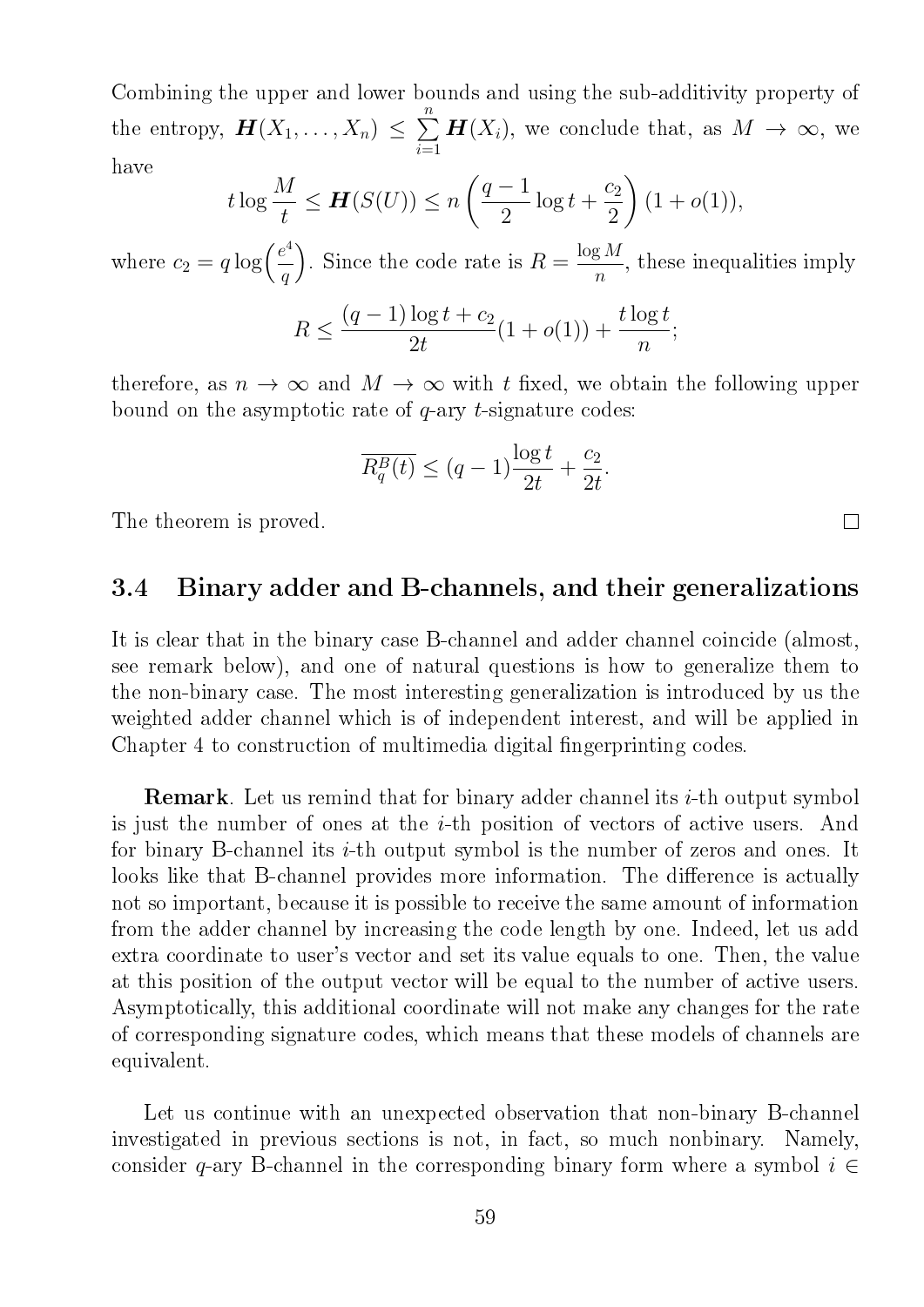$\{1,\ldots,q\}$  corresponds to a binary vector of length q with 1 in the *i*-th position, and all other symbols equal to zero. Thus, a  $q$ -ary signature code of length n and the cardinality M becomes binary, its size is still  $M$ , and the length of binary codewords is  $n_2 = qn$ , i.e., becomes q times as large. Coming back to the original problem setting of communication channels with multiple frequency modulation let us asume now that users are allowed to employ not a single but any number of frequencies, i.e. they can transmit arbitrary binary vectors. Then transmission over a q-ary B-channel turns into transmission over a binary adder or B-channel. Therefore, according to [30,83], we have the following upper and lower bounds on the best possible rate  $R_2$  of an *arbitrary* binary code:

$$
\frac{\log_q t}{4t \log_q 2} = \frac{\log_2 t}{4t} \lesssim R_2 = \frac{\log_2 M}{n_2} \lesssim \frac{\log_2 t}{2t} = \frac{\log_q t}{2t \log_q 2},\tag{3.4.1}
$$

whence for the best possible rate  $R_q$  (recalculated to the base q) follows

$$
\frac{q \log_q t}{4t} \lesssim R_q = \frac{\log_q M}{n} \lesssim \frac{q \log_q t}{2t}.\tag{3.4.2}
$$

Thus, first, we obtain a more general upper bound, which is only in  $\frac{q}{q-1}$  times bigger than the upper bound of Theorem 3.3.1. Second, the more intriguing is our lower bound of Theorem 3.2.1, since we consider only q different "signals" instead of 2<sup>q</sup> ones allowed in (3.4.1), whereas the obtained rate is worse by a factor of  $\frac{q}{q-1}$ only.

Now let us consider possible generalizations of the binary adder channel. First generalization is rather obvious, namely, to consider nonbinary input alphabet. Note, that a choice of the corresponding set of integers is not unique even for  $q = 3$ . Indeed, one can chose  $X = \{0, 1, 2\}$ , but other can chose  $X = \{0, 1, 3\}$ and these channels as well as signature codes to them clearly not equivalent. Some recent results on signature codes for nonbinary adder channel, with or without noise, can be found in [87].

Here we pay attention to more interesting from our point of view generalization of binary adder channel, which was introduced in the Thesis under the name weighted binary adder channel, see section 1.1.7. and [88]. The generalization consists in adding "weights" to the active users. Indeed, in all previous formulation we considered only the fact of being active which was modeled as (specifically defined) multiplication of the corresponding vector by 1 if user is active or by 0 if user is inactive. The natural step towards the generalization of such model would be to consider the arbitrary weights for vectors of active users. As a motivation of such definition one can consider a wireless (mobile) network where the energy of received signals is dependent on how far these users are from the receiver, aka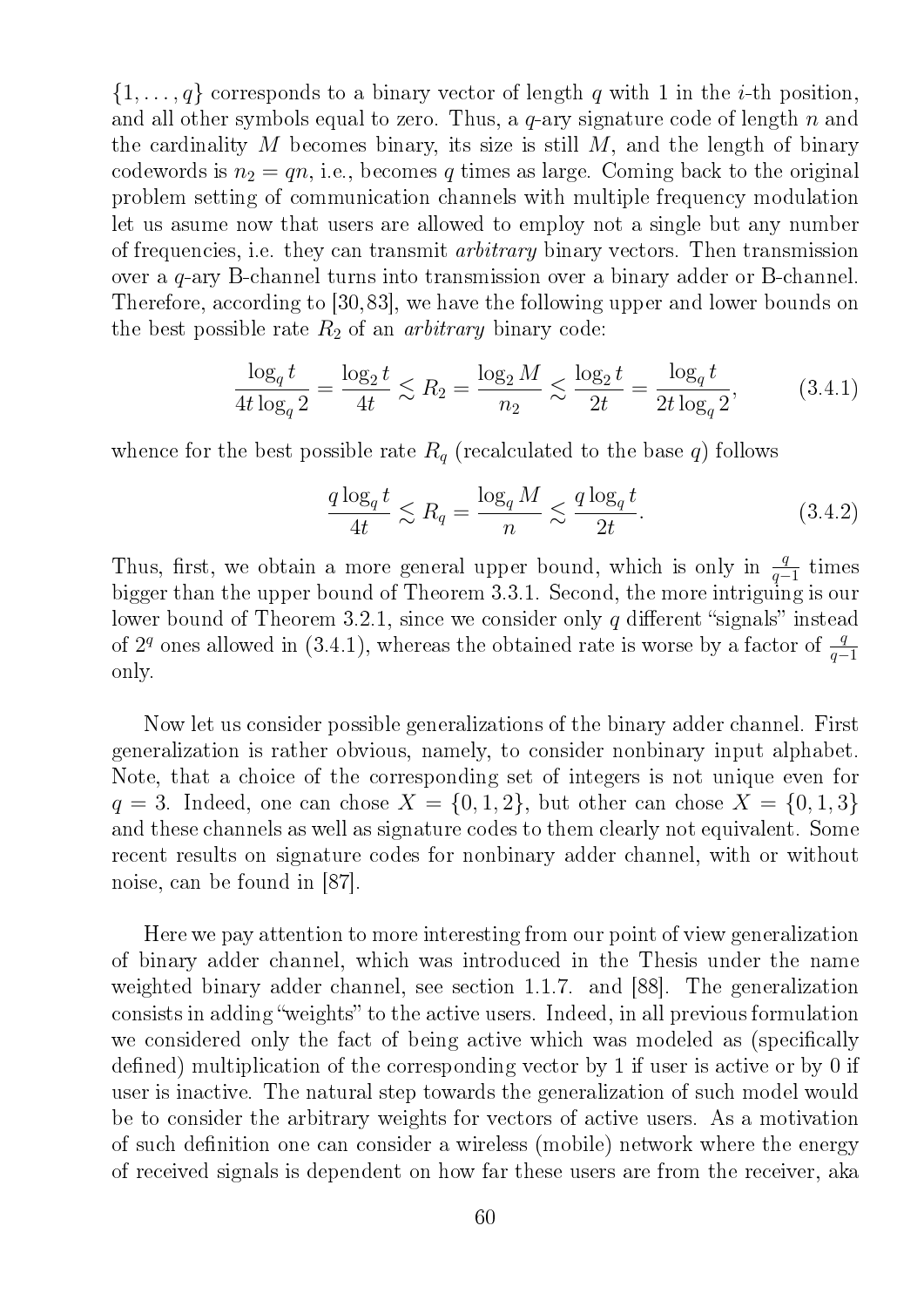base station. More formally, the output  $y$  for such channel, called weighted binary adder channel, is defined in the following way is modeled as the most general case of adder channel, namely,

$$
y = \sum_{j \in J} \lambda_j x_j,\tag{3.4.3}
$$

where J denotes the set of active users with  $|J| \leq t$ . The coefficients  $\lambda_j$ , called weights or gains, are any positive real numbers. The problem is to construct a set of M code words (vectors) such that the sum of code words of any set of t or less active users is uniquely decodable, i.e., subsets of active users and corresponding outputs are in 1-1 correspondence. Note, that the case when all  $\lambda$ -s equal 1 is the standard formulation of adder channel with partial activity.

Formally a signature code for the weighted binary adder channel (wBAC) can be formulated as follows.

**Definition 3.4.1.** The set of *n*-dimensional binary vectors  $h_j = (h_{1j}, ..., h_{nj}) \in$  $\{0,1\}$ <sup>n</sup> is called a t-signature code of length n for wBAC iff for any subsets  $J, J' \subset \{1, ..., M\}$  such that  $|J|, |J'| \leq t$  the following equality

$$
\sum_{j \in J} \lambda_j h_j = \sum_{j \in J'} \lambda'_j h_j \tag{3.4.4}
$$

implies that  $J = J'$  (and  $\lambda_j = \lambda'_j$  $'_{j}$  for all  $j$ ).

Denote by  $M(n, t)$  the maximal possible cardinality of a binary t-signature code of length  $n$  for wBAC., i.e., the maximal cardinality of a set of binary vectors in n-dimensional Euclidean space for which the condition (3.4.4) holds.

#### Theorem 3.4.1.

$$
M(n,t) \ge 2^{\lfloor n/t \rfloor}.
$$

Proof. It is easy to see that (3.4.4) is equivalent to the linear independence (over  $\mathop{\mathrm{real\, numbers}}\nolimits)$  of any  $2t$  vectors  $h_j$  . In order to construct such a set let us consider an irreducible binary Goppa code of length  $2^m$  with  $r \leq tm$  redundancy symbols which corrects  $t$  errors. Then, all  $2<sup>m</sup>$  columns of a parity-check matrix of this code forms the desired binary *t*-signature code of length  $r$  for wBAC. Indeed, any 2t columns are linear independent over the field of residues by module 2, and hence they are linear independent over the field of rational numbers and also over the real numbers since in all cases dependency means that the determinant of the corresponding  $t \times t$  minor equals to 0.

So, in terms of the rate  $R_t^{wBAC} := n^{-1} \log_2 M(n, t)$ , the theorem 3.4.1 give the following result:

$$
R_t^{wBAC} \ge t^{-1}(1 + o(1)).\tag{3.4.5}
$$

 $\Box$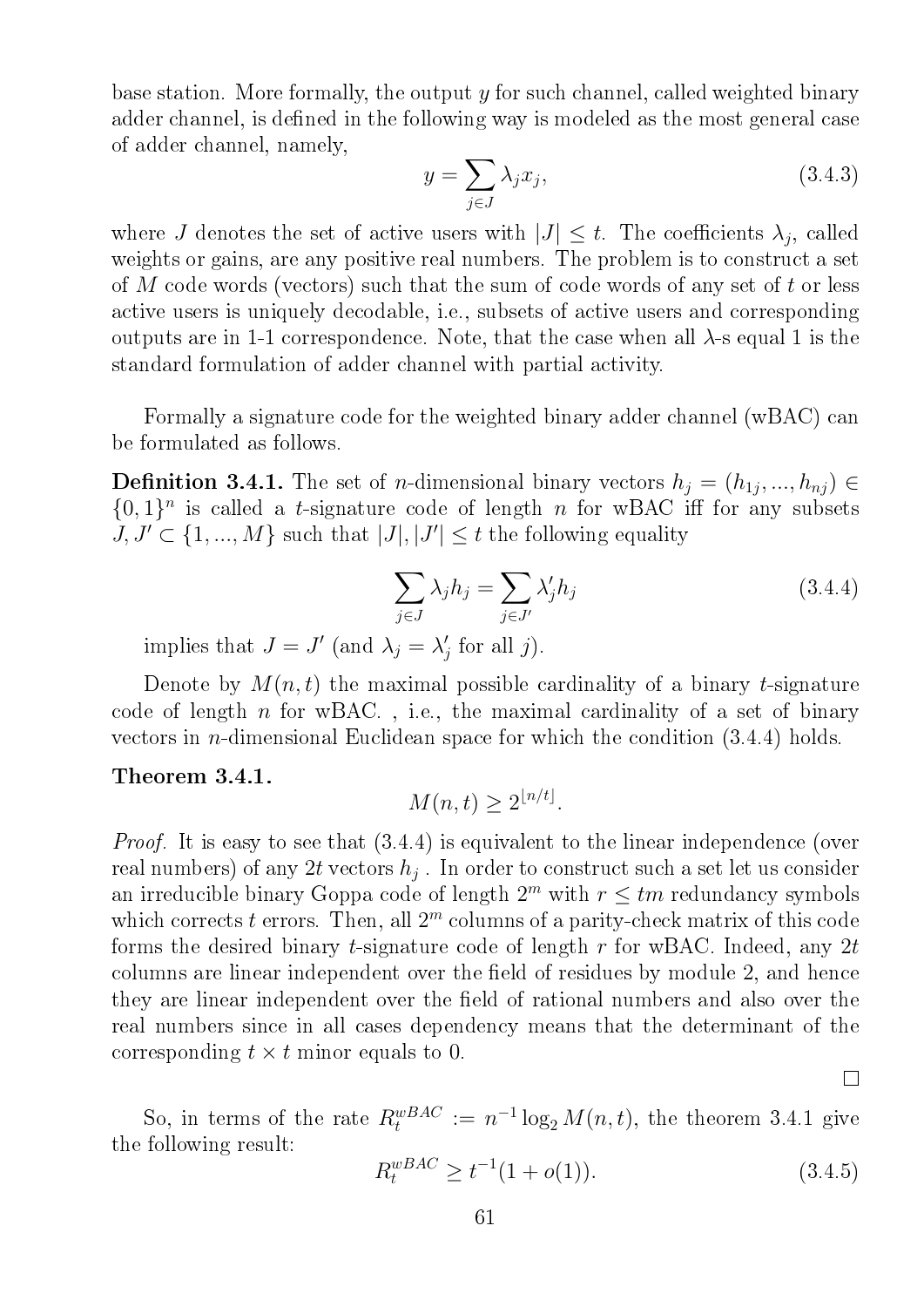Let us also denote by  $n(M, t)$  the minimal possible dimension n such that  $M(n, t) \geq M$ , i.e., the minimal dimension in which there exists a code of the cardinality M with any 2t code vectors are linear independent, or equivalently, there is a *t*-signature code for wBAC with M code vectors. Now Theorem 3.4.1 can be rewritten in the following way:

$$
n(M, t) \le t \lceil \log_2 M \rceil. \tag{3.4.6}
$$

Now let us show how signature codes for wBAC are related to the non-adaptive search of counterfeit coins on a precision scale. Recall the statement of this problem. There are M coins. Let us enumerate them and let  $x_1, \ldots, x_M$  be their weights with at least  $M - t$  of them being of equal weight, say a. Denote  $I = \{i : x_i = a\}$  and  $J = [n] \setminus I$ , with  $|J| \leq t$ . There is a precision scale that allows to know the exact weight of any subset of coins. Any non-adaptive search with *n* weightings is uniquely defined by its  $n \times M$  binary search matrix H which  $i$ -th row is the characteristic vector of the  $i$ -th weighted subset of coins. The property that a given non-adaptive search defined by  $H$  can find all weights is equivalent to the property that if  $H\mathbf{x}^T = H\mathbf{y}^T$  then  $\mathbf{x} = \mathbf{y}$ .

Denote by  $Q(M, t)$  the minimal number n of non-adaptive weightings which allows to find weights for all coins.

The next result can be found implicitly in [35]

Proposition 3.4.1.  $n(M, t) \le Q(M, t) \le 2t + 1 + n(M, t)$ 

Let us prove that any 2t columns of H are linear independent over  $\mathbb R$  and hence  $Q(n, t) \geq n(M, t)$ . Indeed, let assume the inverse. Consider 2t columns which are linear dependent, i.e.,

$$
\sum_{k=1}^{2t} \lambda_k \mathbf{h}_{i_k} = 0,
$$

where  $\mathbf{h}_j$  is the j-th column of H. Then  $H\mathbf{x}^T = H\mathbf{y}^T$ , where  $x_{i_k} = \lambda_k$  for  $k = 1, \ldots, t$  and the rest  $x_i = 0$ , versus  $y_{i_k} = \lambda_k$  for  $k = t + 1, \ldots, 2t$  and the rest  $y_i = 0.$ 

Now let us show that  $Q(M, t) \leq 2t + 1 + n(M, t)$ . Let  $H_0$  be  $n(M, t) \times M$ matrix, in which any 2t columns are linear independent, and let  $I_m$  be  $m \times m$ unit matrix. Construct a matrix

$$
H = \left(\begin{array}{c|c} I_{2t+1} & \mathbf{0} \\ \hline H_0 & \end{array}\right)
$$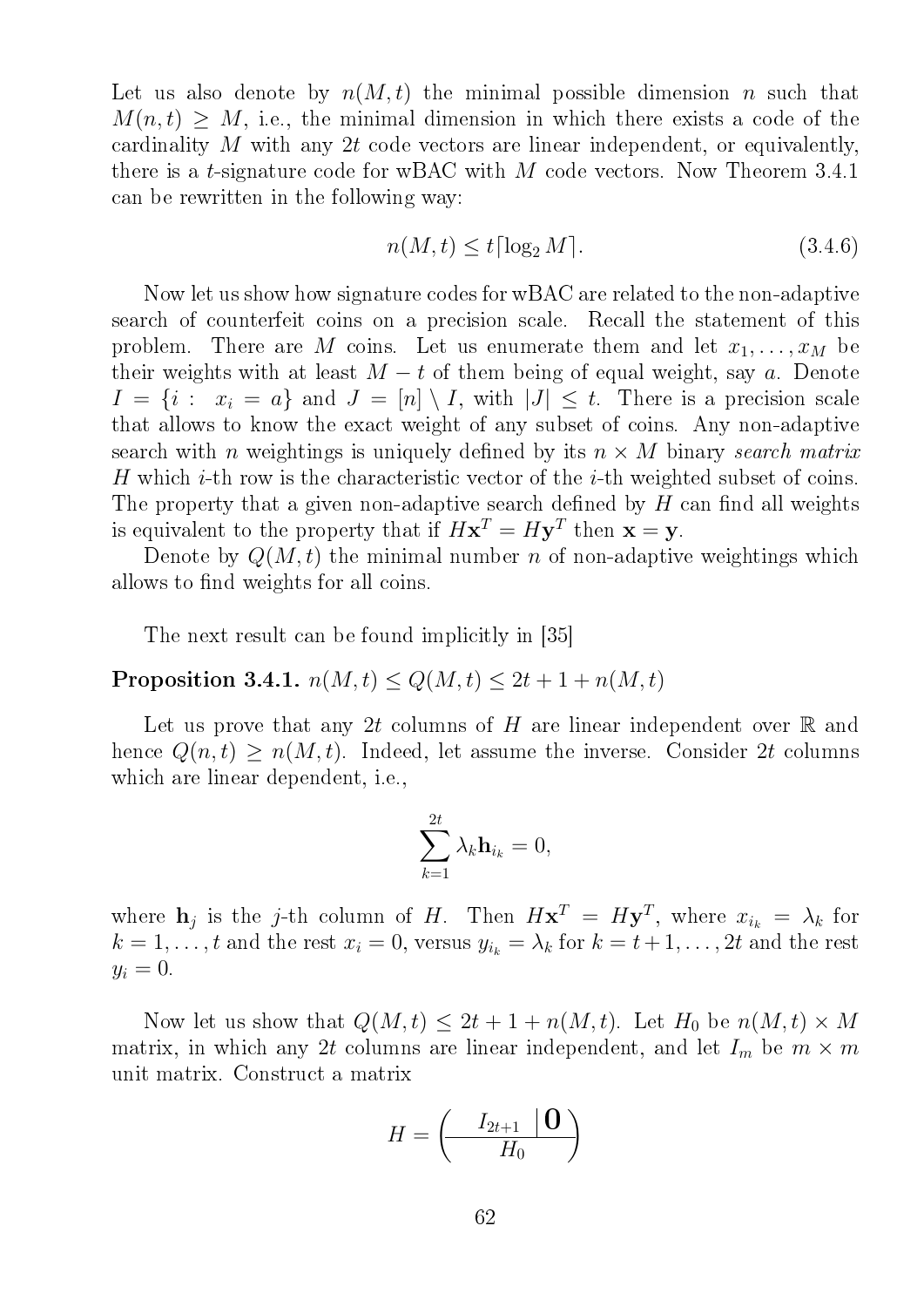Let  $\mathbf{s} = (s_1, \dots, s_n) = H\mathbf{x}^T$ . The following algorithm finds **x**.

First of all,  $a := maj\{s_1, \ldots, s_{2t+1}\} = maj\{x_1, \ldots, x_{2t+1}\}.$  This the point which differs signature codes for wBAC and the considered problem, because wBAC corresponds to the case when  $a$  is known and equals to zero!

Then choose a subset  $L \subset [M]$  s.t.  $|L| = t$  and solve (if possible) the following system of linear equations  $H_0 \mathbf{x}^T = \mathbf{s}_0$ , where  $\mathbf{s}_0 = (s_{2t+2}, \ldots, s_n)$ ,  $x_j : j \in L$ are unknown variables and  $x_i = a$  for all  $i \notin L$ . For  $L = J$  this system has the solution and any two solutions will give a linear dependence between at most 2t columns of  $H_0$  what contradicts to the choice of  $H_0$ .

It follows from Proposition 3.4.1 and Theorem 3.4.1 that

$$
Q(n,t) \le 2t + 1 + n(M,t) \le t \log_2 n(1 + o(1)).
$$
\n(3.4.7)

It was previously known that  $Q(n, t) = O(t \ln n)$  [35]. The best known lower bound

$$
Q(n,t) \ge 2\frac{t}{\log_2 t} \log_2 n(1 + o(1))
$$

follows from the known upper bound on the cardinality of t-signature codes for the binary adder channel, see [30, 83].

There are at least three open questions:

- 1. what is  $Q(n, t)$  for  $t = fixed$  and  $n \to \infty$ ?
- 2. what is  $Q(n, t)$  for  $t = \lambda n$  and  $n \to \infty$ ?
- 3. to develop "decoding" algorithm which finds weights for all coins with low polynomial complexity for  $t = fixed$ .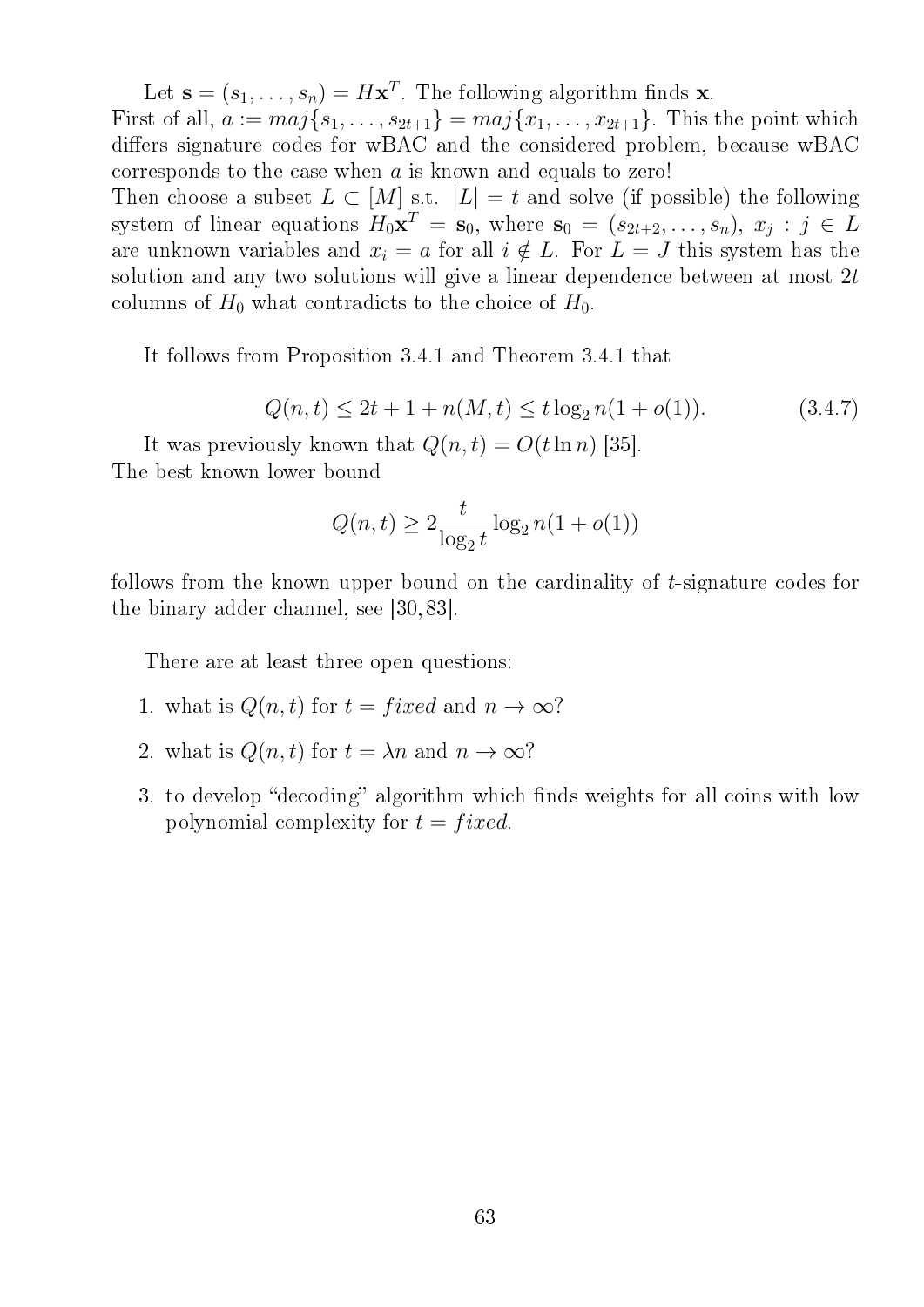# Chapter 4

# Applications

In this chapter we present three possible practical applications of signature codes. The first two applications come from the digital right management technologies, and are known as multimedia digital fingerprinting codes and digital fingerprinting codes with traceability property. Such codes represent the base of the technology that is aimed to ease the search of the illegal redistribution in the case of collusion attacks, i.e., when a group of users collude to produce a forged copy of the content. The last application is the so-called symmetric group testing problem  $$ modification of general group testing problem characterized by more information as the answer. In what follows we give all necessary definitions and explanations that are needed to show the relationship of these problems to the construction of signature codes for A& B-channels.

## 4.1 Multimedia digital fingerprinting codes

We start with the multimedia digital fingerprinting (MDF) codes. In this section we will show how different reformulations of such problem can be reduced to the problem of constructing signature codes for binary A-channel and for weighted adder channel.

It is not a secret, that with the rapid development of multimedia technologies and the steady growth in the use of the Internet, a digital marketplace where a wide range of multimedia content (such as image, video, audio, speech...) is available, has become increasingly popular. However, the ease with which digital content can be accessed, retrieved and manipulated, poses the challenging task of devising methods for copyright protection and prevention of redistribution. One of the prominent techniques that is used to achieve that goal is called digital fingerprinting. The main idea consists in embedding in each copy of digital content a personalized mark, also called *fingerprint* or *watermark*. In what follows we will use both names. Although, today this type of techniques is in popular demand, the first examples of usage of same method can be found even in XVII century. A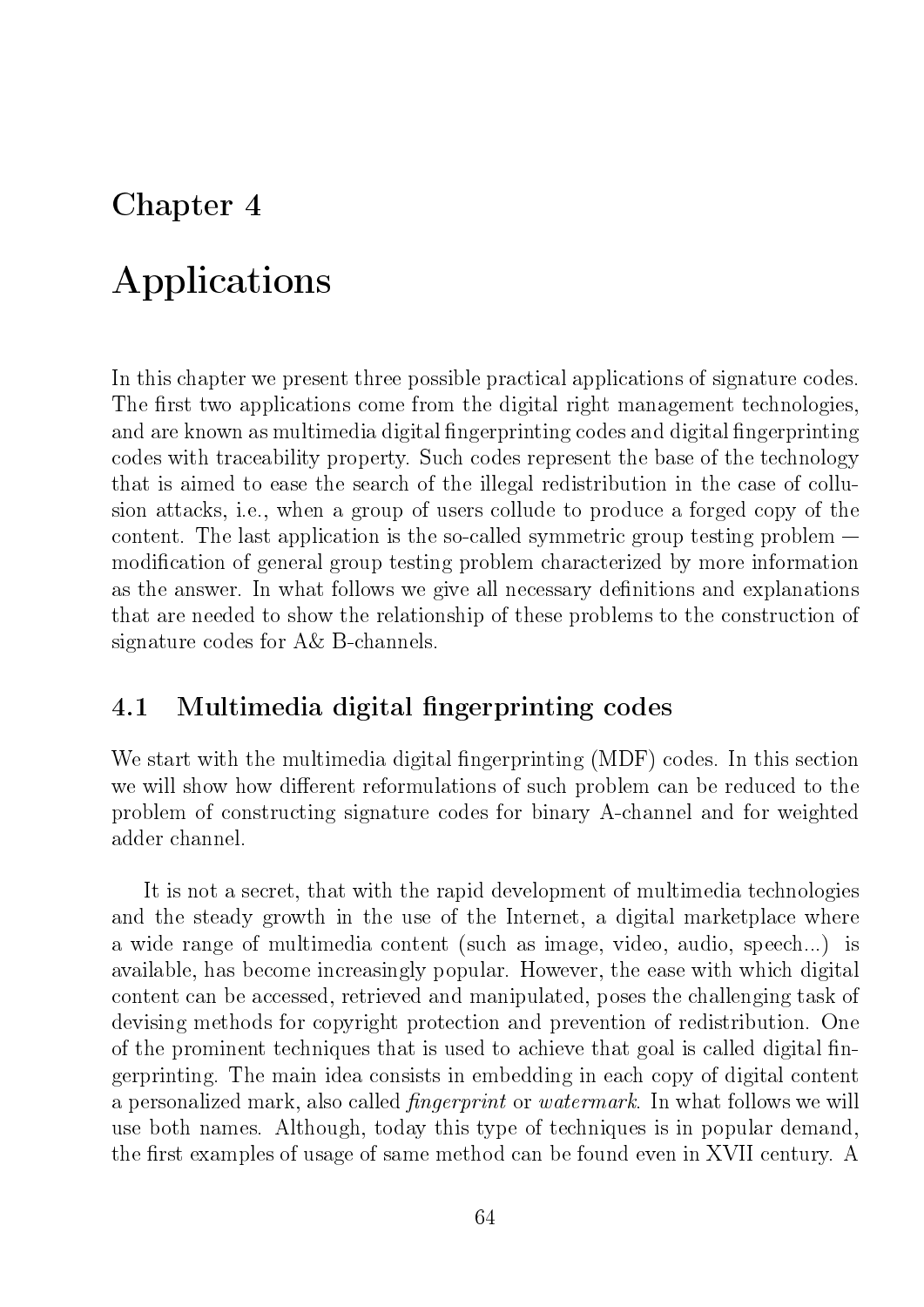creator-owner of logarithm tables used to introduce tiny errors in the insignicant digits of  $\log x$  for few specific values of x. Had a malicious user of a logarithmic table sold illegal copies of it, the errors in the table would have allowed to identify who was the owner. This is an example of a standard digital watermarking technique which is widely used nowadays. Embedding of different marks into copies of different users allows to recognize the cases when a single dishonest user produces an illegal copy of distributed content. There are also the cases when the users possessing different copies of the same content collude (forming a coalition) and produce a forged version of the content based on their copies. Such type of attacks, also known as collusion attacks, is of interest and requires the development of more sophisticated techniques that allow to maintain the security at due level. In this chapter we omit the mark embedding procedure and concentrate on the creation of the set of ngerprints resistant to collusion attacks.

There are many different ways of modeling the broadcasting, in this thesis we consider the continuous model, usually called multimedia model, when the digital content x is represented by a vector over the field of real numbers (often called as host signal). The continuous model was firstly considered in the papers  $[89,90]$ in the beginning of this century. In order to create the set of fingerprints, the distributor chooses n orthonormal noise-like signals (vectors) with small energy compare to the host signal, and forms fingerprints as linear combinations of these vectors. The coefficients of linear combination are from  $\{-1, +1\}$  or  $\{0, 1\}$  and are different for different users. Thus, the vector of coefficients uniquely identify a particular user. As for embedding of the marks, the additive embedding procedure is used, i.e., the marked content is just a sum of original content vector and fingerprint vector. To create a forged copy the colluders calculate the linear combination of their copies where the sum of coefficients (of weights) equals one, which is needed to be sure that the host signal was not changed during fingerprint embedding. The fact that users are restricted to the linear attacks and cannot manipulate the individual (basis) signal constitutes the so-called marking assumption for multimedia model. Assuming that the size of the coalitions is at most  $t$  the main problem is to create a set of vectors (of coefficients) of maximal possible cardinality in such a way that the distributor can reveal with zero-error of identification at least one participant of the malicious coalition or maybe the whole coalition.

Formally, suppose that the multimedia content is represented as a real-valued vector  $\mathbf{x} \in R^m$ , see [4, 89–91]. To prevent unauthorized redistribution of  $\mathbf{x}$ , the dealer constructs a set of watermarks using a linear modulation scheme that employs orthonormal vectors  $\{\mathbf{f}_i \in R^m \mid i = 1, \ldots, n, n \leq m\}$  of noise-like signals. The fingerprint  $\mathbf{w}_i$  of the j−th user  $(j \in \{1, ..., M\})$  is represented as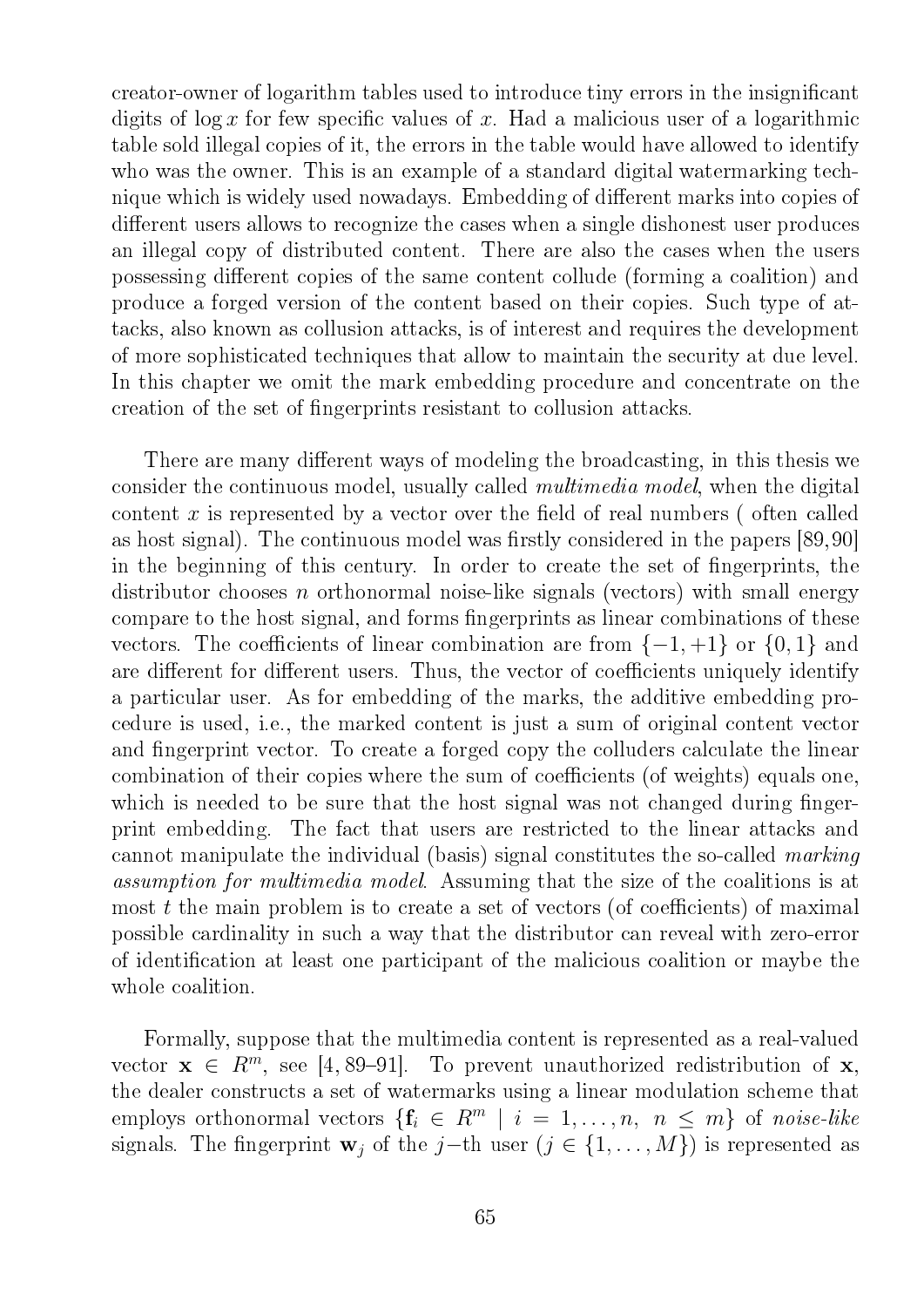follows:

$$
\mathbf{w}_j = \sum_{i=1}^n h_{ij} \mathbf{f}_i, \tag{(4.1.1)}
$$

where  $h_{ij} \in \{+1, -1\}$  is used for antipodal signals and  $h_{ij} \in \{0, 1\}$  for on-off keying type of modulation. The  $i$ -th user receives the vector

$$
\mathbf{y}_j = \mathbf{x} + \mathbf{w}_j,
$$

where it is assumed that  $\|\mathbf{x}\|_2 \gg \|\mathbf{w}_i\|_2$  in order that the watermarking scheme do not introduce signicant changes in the host signal. A group of users, called colluders or traitors, aims to create an unauthorized copy of the content such that the problem of tracing back to the source of leakage becomes a difficult task for a distributor. An important concept in digital fingerprinting, the Marking Assumption of [63], in the context of multimedia fingerprinting can be expressed in the following way: we assume that the members of the pirate coalition  $J \subset$  $\{1, \ldots, M\}$  cannot manipulate individual signals  $f_j$ , and are limited to *linear* attacks. By a linear attack we mean that in order to generate a forged copy  $\hat{y}$  of the host content the pirates compute a linear combination of their copies  $y_j$  with some coefficients  $\lambda_i$ 

$$
\hat{\mathbf{y}} = \sum_{j \in J} \lambda_j \mathbf{y}_j,\tag{4.1.2}
$$

where  $\lambda_j > 0$  for all j and  $\sum_{j \in J} \lambda_j = 1$ . Using these assumptions, we see that the copy of the signal that they form

$$
\hat{\mathbf{y}} = \mathbf{x} + \sum_{j \in J} \lambda_j \mathbf{w}_j \tag{4.1.3}
$$

is still a usable copy of the host signal  $x$ . The task of the dealer is to find the entire coalition J or at least one of its members based on the knowledge of the vector  $\mathbf{T} = \mathbf{T}(J, \{\lambda_i\}) = (\tau_1, \ldots, \tau_n)$ , where

$$
\tau_k = (\widehat{\mathbf{y}} - \mathbf{x}, \mathbf{f}_k) = \left\langle \sum_{i=1}^n \sum_{j \in J} \lambda_j h_{ij} \mathbf{f}_i, \mathbf{f}_k \right\rangle = \sum_{j \in J} \lambda_j h_{kj} \tag{4.1.4}
$$

and  $\langle \cdot, \cdot \rangle$  denotes the inner product. Equivalently,

$$
\mathbf{T} = \sum_{j \in J} \lambda_j \mathbf{h}_j,\tag{4.1.5}
$$

where  $\mathbf{h}_j = (h_{1j}, \dots, h_{nj})$  is a vector of coefficients used to create fingerprint for j-th user via linear combination.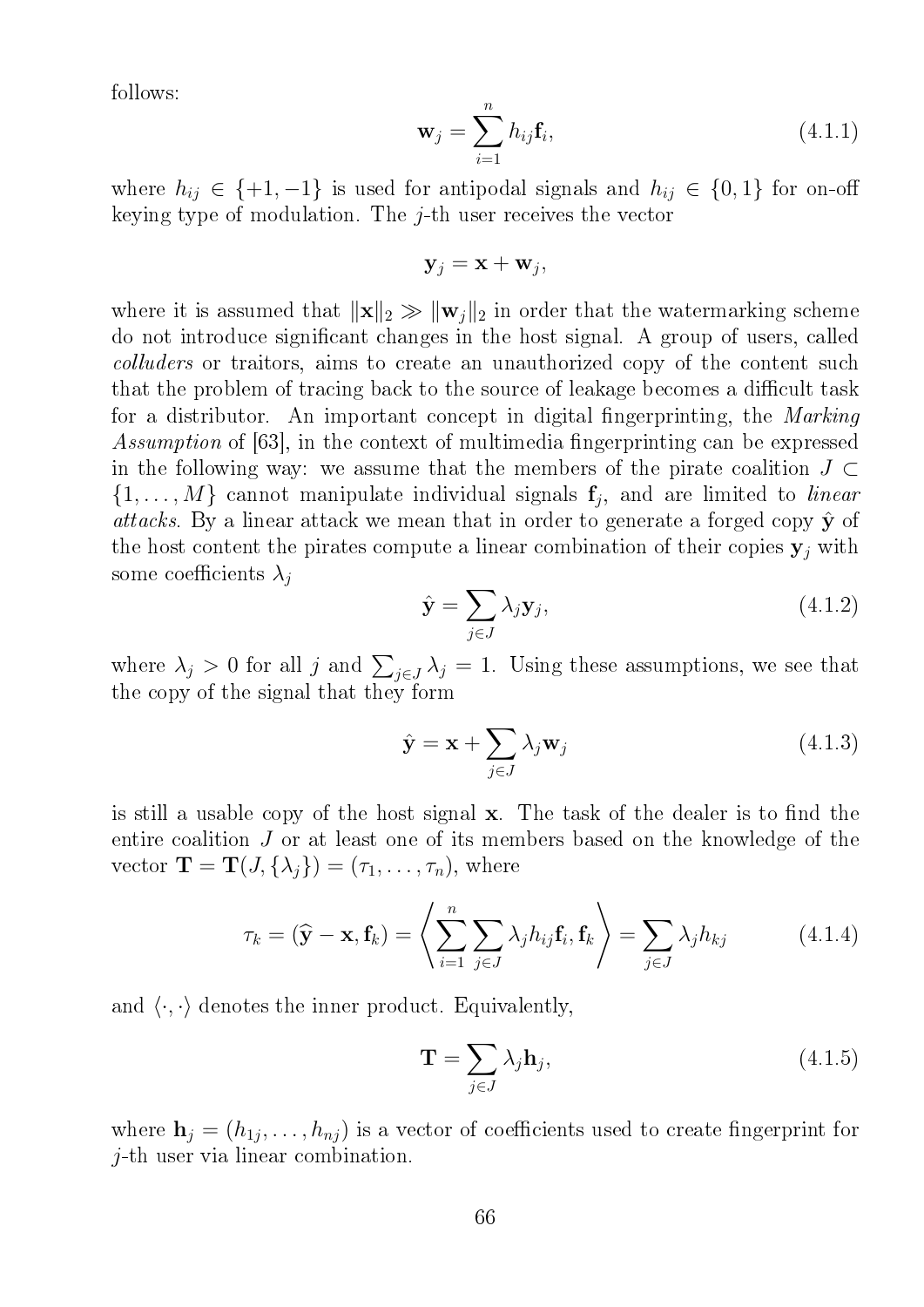**Definition 4.1.1.** A binary code  $C = {\mathbf{h}_1, ..., \mathbf{h}_M} \subset {\mathbf{0}, \mathbf{1}}^n$  is called t-MDF code if for any coalition  $J \subset [M], |J| \leq t$  it is possible to identify at least one user from J given  $\mathbf{T} = \sum_{j\in J} \lambda_j \mathbf{h}_j$  for any choice of  $\lambda$ -s s.t.  $\lambda_j > 0, j \in J$  and  $\sum_{j\in J}\lambda_j=1.$ 

Very often we need stronger property, namely, that a code can reveal the whole coalition.

**Definition 4.1.2.** A binary code  $C = {\mathbf{h}_1, ..., \mathbf{h}_M} \subset {\mathbf{0}, \mathbf{1}}^n$  is called *strong* t-MDF code if for any coalition  $J \subset [M], |J| \leq t$  it is possible to identify the whole coalition J given  $\mathbf{T} = \sum_{j \in J} \lambda_j \mathbf{h}_j$  for any choice of  $\lambda$ -s s.t.  $\lambda_j > 0, j \in J$ and  $\sum_{j\in J}\lambda_j=1$ .

In overwhelming majority of works devoted to multimedia fingerprinting. starting from [89] were limited to the averaging attack of traitors, i.e., all the coef ficients of linear combination are equal, or, equivalently, an attack with  $\lambda_j = |J|^{-1}$ under the premise that this choice is the most powerful available attack. From cryptography point of view the averaging attack assumption is incorrect since in this case the coalition's strategy is known to the distributor which contradicts to the basic principles of cryptography. In other words, identifying the pirates under attacks with unknown  $\lambda$ -s is a priory much stronger task comparing with the case when all  $\lambda$ -s are known. Hence, in the Thesis we consider the case of positive arbitrary weights and propose more efficient results comparing to the existing results for stronger case (with averaging attack assumption). Moreover, even under this (oversimplified) assumption, all the families of multimedia fingerprinting codes known in the literature have code rate that tends to zero as the code length approaches infinity  $|4|, |90|$ .

In what follows we will show that the idea of using separating codes that was explained in the first chapter allows to prove the existence of good, i.e., positiverate multimedia fingerprinting codes. Namely, it turned out that the quantization of the MDF problem allows to prove that the rate of the best codes is at least  $\Theta(t^{-2})$ , where t is the size of the traitor coalition. Moreover, we will show that these codes have a much stronger property than usual MDF codes, namely, they reveal the whole coalition rather than just a single pirate. For this reason we call them *strong* multimedia codes, see definition 4.1.2. It can be shown that the general case, i.e., without quantization, is equivalent to the signature codes for weighted binary adder channel. So, the lower bounds on the size of such families allow to receive even better results for the rate of strong MDF codes.

**Quantized version.** As earlier, the dealer attempts to find the coalition  $J$ via the vector  $\mathbf{T} = (\tau_1, \ldots, \tau_n)$ , see (4.1.4) and (4.1.5). Let  $h_{ij} \in \{0, 1\}$ , i.e.,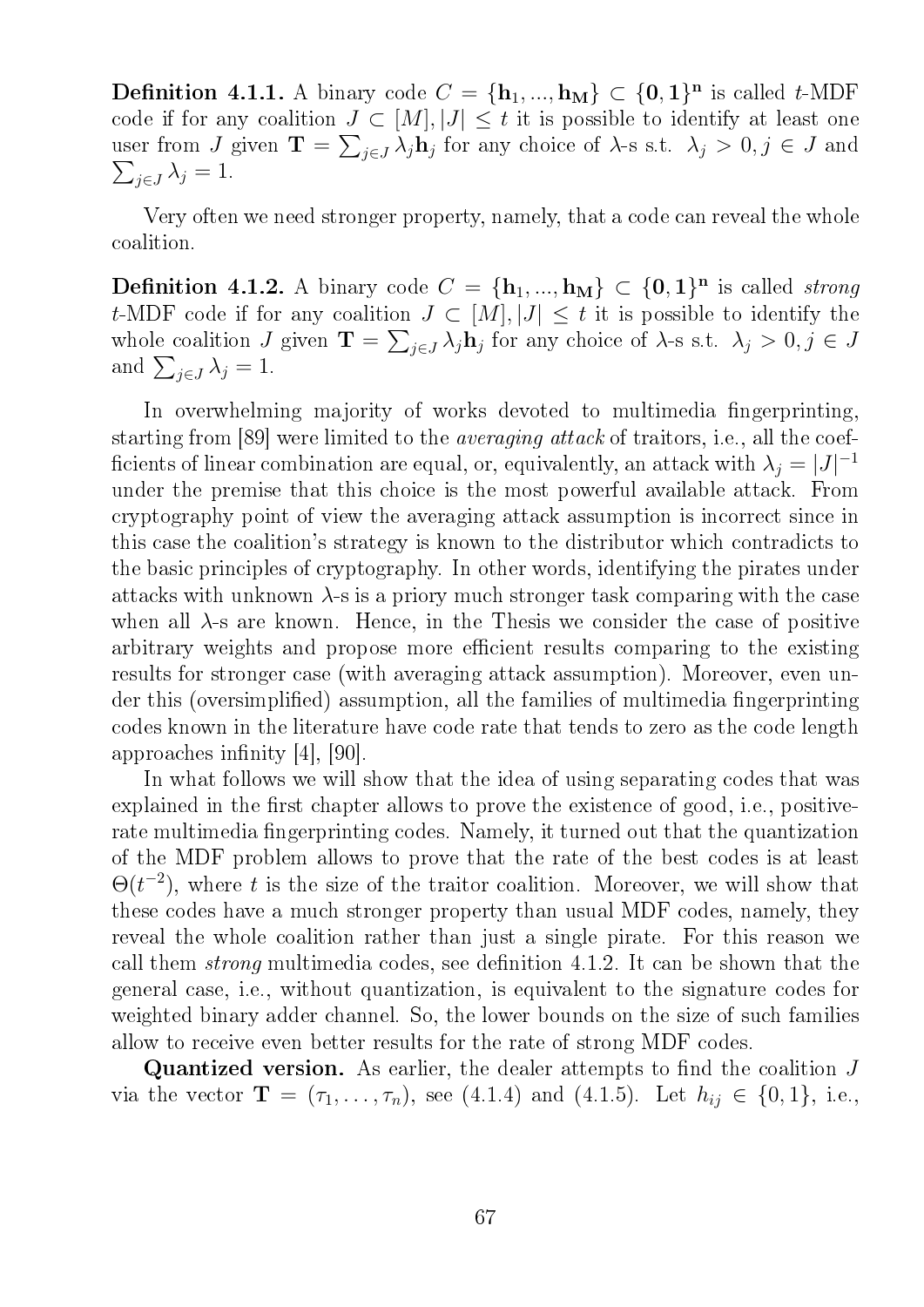assume an on-off keying code modulation. Then  $\tau_k \in [0, 1]$ , where

$$
\tau_k = 0 \text{ iff } h_{kj} = 0 \text{ for all } j \in J,
$$
  

$$
\tau_k = 1 \text{ iff } h_{kj} = 1 \text{ for all } j \in J,
$$
  

$$
0 < \tau_k < 1 \text{ otherwise.}
$$

It was suggested in [4, 89] to consider the following reduced discrete/ quaintized model when the dealer knows only whether  $\tau_k = 0$ , or  $\tau_k = 1$ , or that  $0 < \tau_k < 1$ , but does not know the exact value of  $\tau_k$  in the last case. Denote by  $F(.)$  the following mapping of the segment [0, 1] onto the ternary alphabet consisting of the elements  $0, 1$  and  $\{0, 1\}$ :

$$
F(\tau) = \begin{cases} \tau & \text{if } \tau \in \{0, 1\}, \\ \{0, 1\} & \text{if } 0 < \tau < 1. \end{cases}
$$

The task of the dealer is to identify the coalition J or at least a part of it based on the knowledge of the following vector

$$
S = F(\mathbf{T}) = (F(\tau_1), \dots, F(\tau_n)). \tag{4.1.6}
$$

To accomplish this, the dealer should construct a binary code  $C = {\bf h}_1, ..., {\bf h}_M$ of cardinality M and length n. Given a coalition  $J$ , we refer to the corresponding set of codevectors  $U = \{ \mathbf{h}_j : j \in J \} \subset C$  also as a coalition. Let denote by

$$
U_k = \{u_k : \mathbf{u} \in U\}
$$

the set of values at the k-th coordinate of the vectors  $\mathbf{u} \in U$ . Then, the coalition U creates the following *unique* forged multimedia fingerprint whose coordinates are from ternary alphabet  $\{0, 1, \{0, 1\}\}\$  which is exactly the vector

$$
S(U) = F(\mathbf{T}) = (U_1, \dots, U_n).
$$
 (4.1.7)

We call the vector  $S(U)$  the *signature* of the coalition U. The goal of the dealer is to construct a code C such that any coalition  $U, |U| \leq t$  can be uniquely recovered from its signature  $S(U)$ .

Now it is easy to see that constructing such code is equivalent to constructing a t-signature code for A-channel of [15] with the number of "frequencies"  $q = 2$ .

Let us recall some concepts from the theory of fingerprinting codes, see [45, 49, 63, 72]. Suppose that the set of possible forgeries that can be created by a coalition  $U$  is given by

$$
D(U) = \{ \mathbf{x} = (x_1, \dots, x_n) : x_k \in U_k, \ k = 1, \dots, n \}. \tag{4.1.8}
$$

The set  $D(U)$  is called the descendant set of the coalition.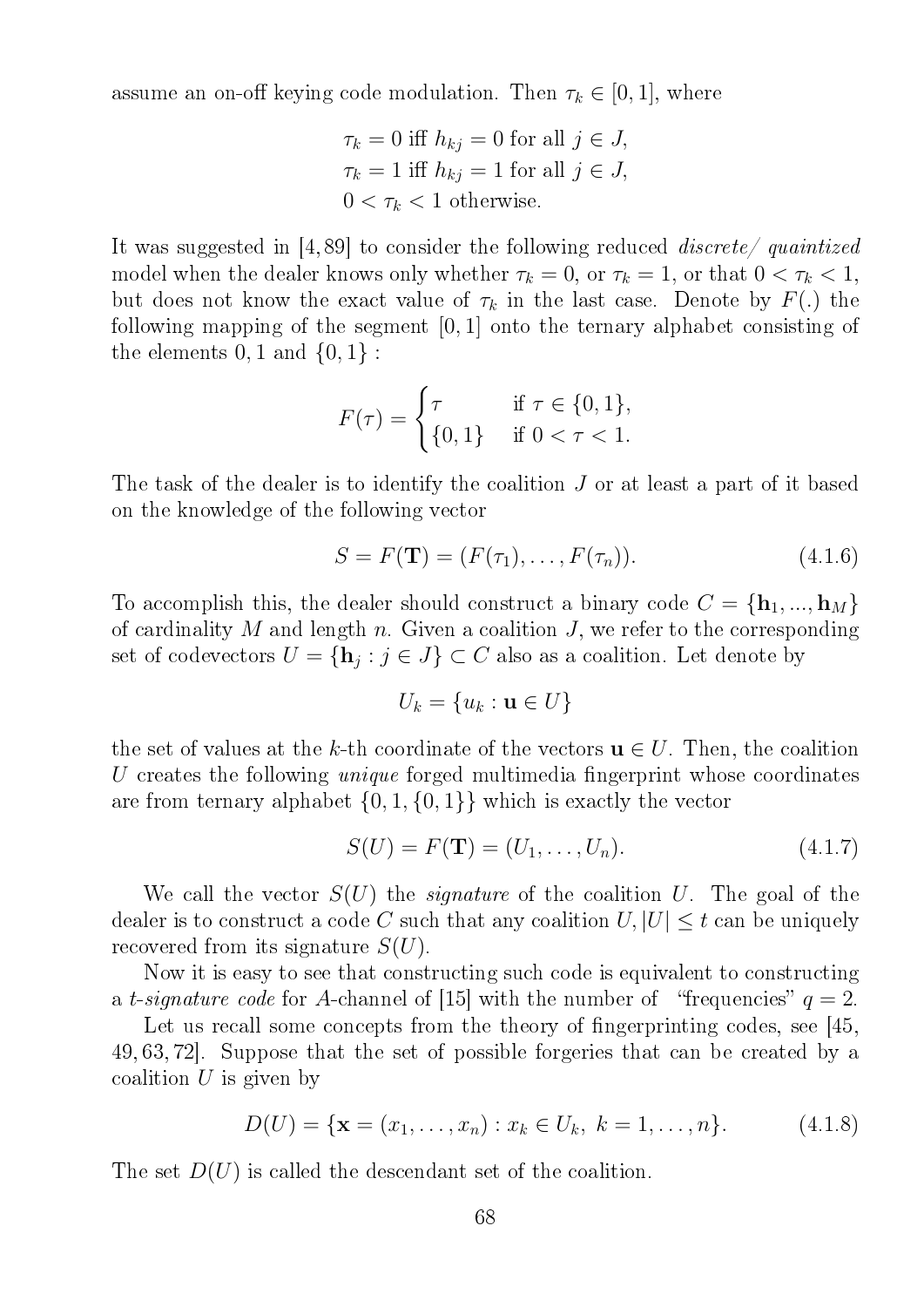**Definition 4.1.3.** [45] The code C is a code with the *t*-identifiable parent property, or a  $t$ -IPP code for short, if for any  $x$  either

$$
\bigcap_{U:x\in D(U),\;|U|\leq t} U\neq\emptyset,\tag{4.1.9}
$$

or there is no coalition  $U \subset C, |U| \leq t$  such that **x** is one of its descendants, i.e.,  $\mathbf{x} \notin D(U)$  for any  $U \subset C$ ,  $|U| \leq t$ .

A significant difference between these (traditional) IPP codes and multimedia fingerprinting codes is that in multimedia fingerprinting a coalition can create only a single forged fingerprint, contrary to the large set of descendants in the case of IPP-codes. In other words, the model of multimedia fingerprinting assigns the label {0, 1} to the positions of the forgery in which the IPP model allows inserting any binary element as long as it follows the Marking Assumption. Therefore, in multimedia the dealer's goal can be much more ambitious, namely, he attempts to identify all the members of the coalition instead of finding at least one of its members which is the task for the IPP-code problem (note that binary  $t$ -IPP codes of cardinality more than 2 do not exist).

**Definition 4.1.4.** [4,92]. A binary code C is a multimedia code with a strong  $t$ -IPP property, or a strong  $t$ -MDF code for short, if for any two distinct coalitions  $U, V \subset C, |U| \leq t, |V| \leq t$  their signatures are different:

$$
S(U) = (U_1, \dots, U_n) \neq S(V) = (V_1, \dots, V_n). \tag{4.1.10}
$$

Strong  $t$ -MDF codes were defined in [4], Definition 4.1, where they are called t-separable codes. But, actually, this definition coincides with the general definition 2 for signature codes for A-channel. Another definition of strongly separable codes was given in [93].

Now we can use the results received for the signature codes for A-channel to establish new results for the MDF codes. According to the theorem 2.2.1 and  $(2.2.6)$  we have the following best known bound on the rate of t-signature codes for A-channel or, equivalently, strong t-MDF code:

$$
\Theta(t^{-2}) \le R_{t-MDF}^* \le O\left(\frac{\log t}{t^2}\right). \tag{4.1.11}
$$

Note, that the equivalence to MAC problem allowed not only to improve the estimation of the rate of corresponding codes but also to consider more general strategies of the coalitions, where we did not make any restrictions on the used weights. Also, the construction of signature codes and the algorithm of finding the set of active users proposed in the first chapter can be used for the MDF model.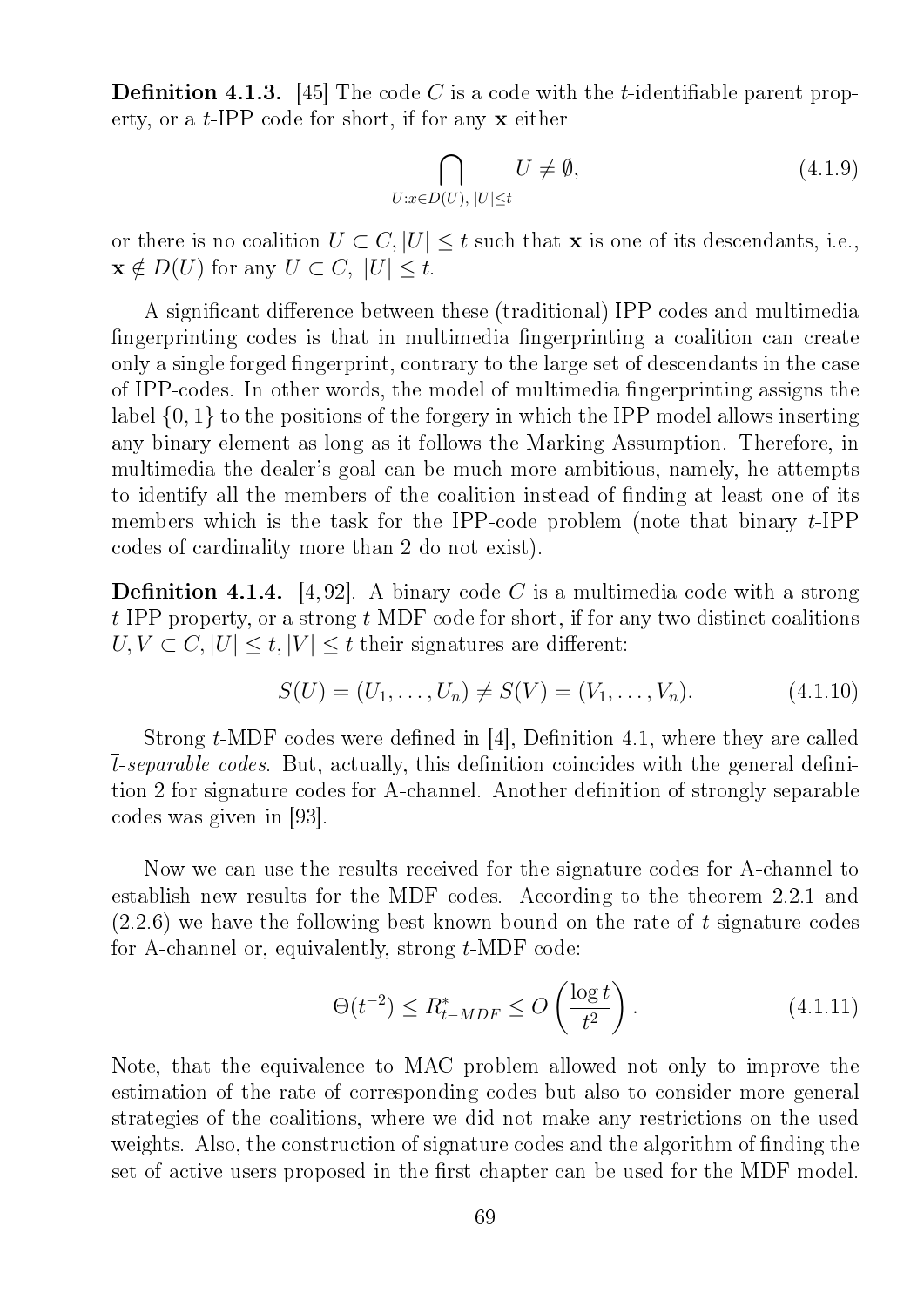So, the result achieved in the first chapter can be reformulated for MDF codes in the following way: there is a construction of strong  $t$ -MDF codes with the rate of order at lest  $t^{-3}$  and with decoding complexity polynomial in the length of the code.

If we don't restrict ourselves to the complete identification of the participants of malicious coalitions than we also can use the results about the recovery of at least one user which goes perfectly along with the initial tracing traitor problem from [44] and [45] where IPP codes were introduced. Indeed, as it was introduced in the definition 4.1.9, usually the recovery of at least one user is demanded. So, if we go back to single user tracing codes for OR channel, we can see that they provide exactly the solution for quantized MDF problem with partial recovery. That means that in such case we can attain much bigger rate, namely of order  $t^{-1}$ .

Another important improvement that we can get from the results for MAC is the noisy case. Indeed, in the first chapter we considered the case of erroneous output vector which in MDF model correspond to the signature of the coalition. The presence of noise makes MDF problem more realistic, since there are at least three sources of errors: due to transmission, to calculation of  $T$ , or adversarial noise.

#### Without quantization

Let us come back to the general formulation of MDF codes in definition 4.1.1 when the dealer tries to reveal a malicious coalition or at least one of its members from the knowledge of vector  $T$ . In fact this problem is equivalent to the problem of constructing signature codes for weighted binary adder channel. Indeed, the problem of signature codes for WbAC is to construct a subset of binary vectors such that all possible linear combinations of  $t$  or less vectors are different. The MDF problem is the same, since we consider the most general strategy of the coalition without any restrictions on the value of coefficients. It was shown in Theorem 3.4.1 that columns of a parity-check matrix of Goppa or BCH codes, correcting t errors, form a t-signature code for weighted binary adder channel, hence, they form a t-strong MDF code what results in the following lower bound on the rate of t-strong MDF codes

$$
R_{t-MDF} \geq \frac{1}{t}(1+o(1)).
$$

This solution improves the best known bound for quantized/ hard decoding reformulation stated in (4.1.11).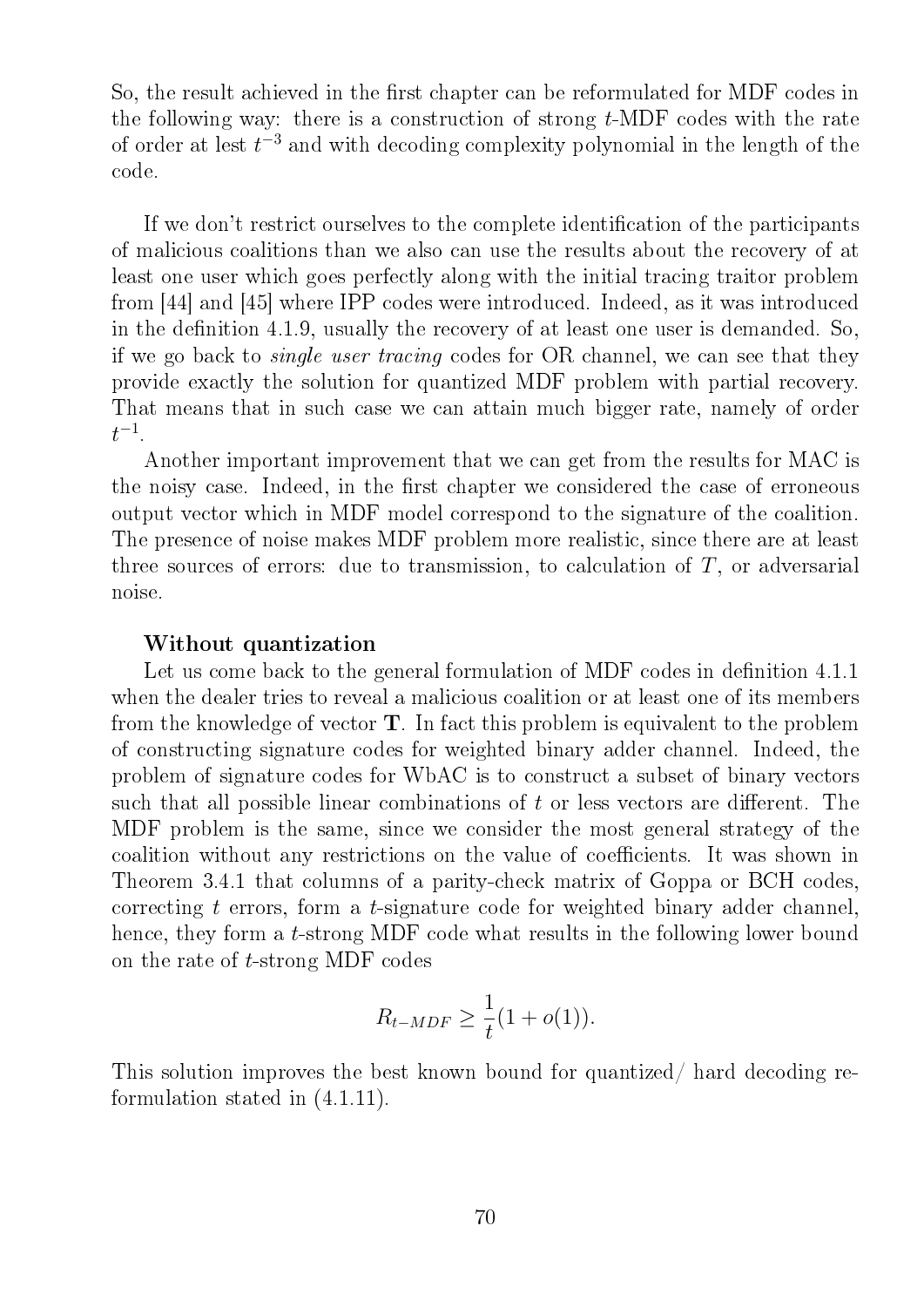## 4.2 Constant weight IPP codes

In this section we consider another model of data redistribution with protection from illegal redistribution. Namely, we present a new approach to broadcast encryption and the corresponding "fingerprinting" codes and show how they generalize (in some sense) the idea of signature codes for multiple access channels.

Consider a distribution model where a dealer uses a broadcast channel to transmit some digital content to a wide audience. In order to restrict the access to the distributed content only for the authorized users (who paid for the access) the distributor should use broadcast encryption schemes. For the first time such schemes were considered in [94]. In what follows we will be interested in broadcast encryption schemes resistant to the so-called *collusion attacks* [44]. Such type of attacks can be described as follows.

To prevent unauthorized users from accessing the data, the distributor encrypts the data blocks with session keys and gives each authorized user the corresponding personal decoder, consisting of the personal set of keys needed to decrypt the data. Note that different users receive different decoders. Malicious users, who want to resell the access to the distributed content without revealing their identities, can form a group (coalition of traitors) and, based on their common knowledge (present keys and decoders), create a forged decoder. This type of forgery constitutes the main idea of a collusion attack. So, assuming that the cardinality of a possible coalition is not grater than some integer  $t$ , the main problem is to construct such set of decoders (for authorized users) that for a given unauthorized decoder (pirate version), the distributor will be able to identify at least one of the sources of the leakage even if this unauthorized copy was produced by a coalition.

The problem of data protection against such collusion attacks has given rise to the well known concept of tracing traitors (TT) [44]. As a base of TT-schemes, in [44] it was proposed to use different types of perfect secret sharing schemes (SSS, for short), which were discovered in [54, 55]. For the moment three main tracing traitor schemes are known. Historically the first scheme is known as *codes with the identifiable parent property (IPP codes)*. Such scheme is based on the simplest  $(n, n)$ -threshold SSS and was proposed in [44], then, it was further developed in  $[45, 49-51]$ ; interested reader may address to the detailed overviews  $[52, 95, 96]$ . Another known scheme, based on arbitrary  $(w, n)$ -threshold SSS, was proposed in  $[46, 47]$  and is known under the name of set systems with the identifiable parent property (IPP set systems). The most recent results can be found in  $[56-58,97,98]$ . The generalization of these two schemes was proposed in [60]. It is also based on  $(w, n)$ -threshold SSS as for IPP set systems but uses an encryption process similar to one used for IPP codes. In this section we shall call this generalized scheme as non-binary IPP set systems.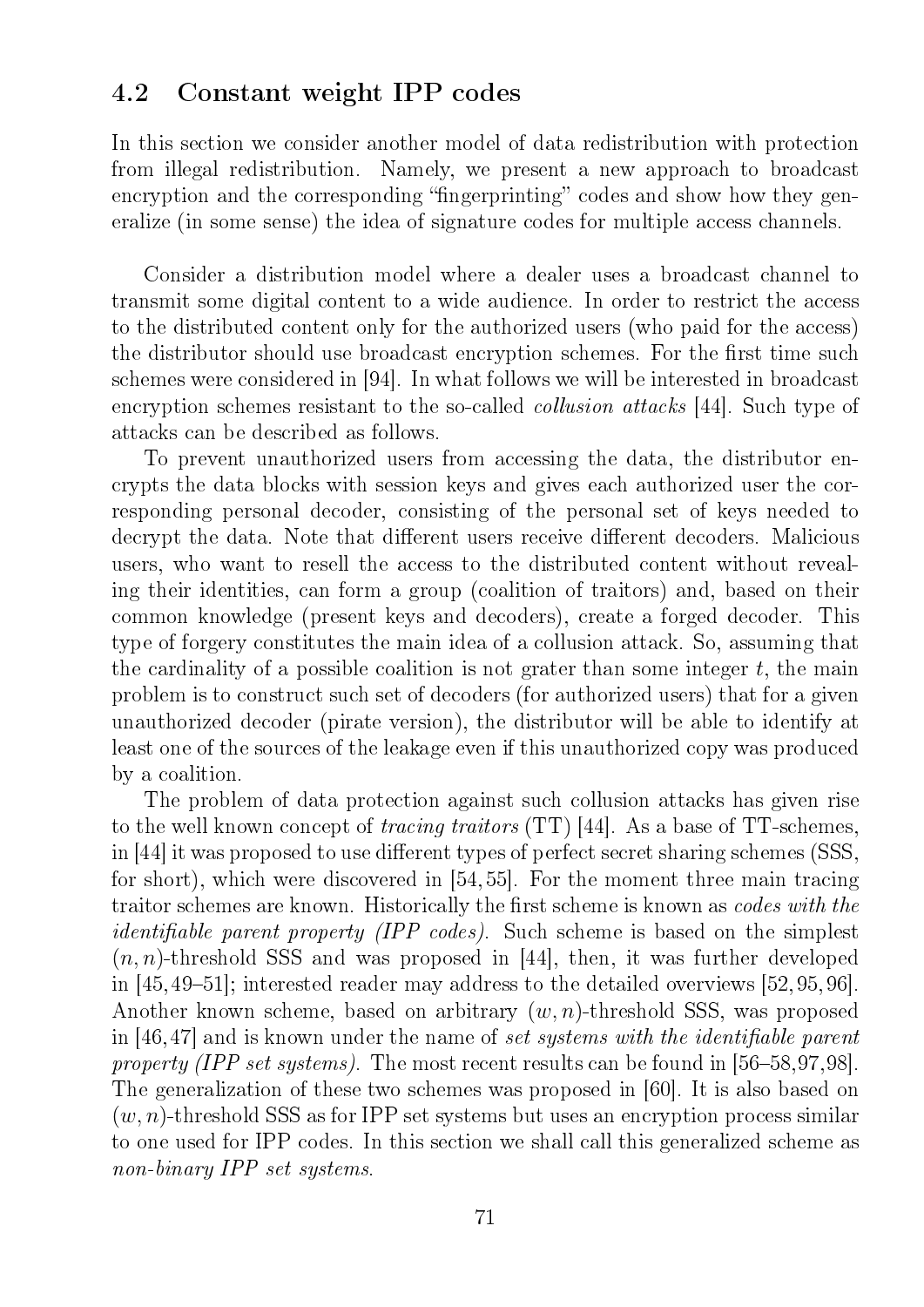In this section we investigate the particular case of IPP-type schemes, known as tracing traitors schemes with traceability property or traceability schemes, for short. The main idea of traceability schemes is to create such set of decoders that a malicious user (participant of the coalition) can be found as the "nearest" decoder to the forged one. In fact, the first tracing traitors schemes constructed in [44] have the traceability property, namely, the malicious users can be recovered as the nearest in Hamming metric codevector to the forged vector (decoder). They were further studied in [99,100]. The systematic study of traceability set systems has been started in [47,101]. An original approach to construction of traceability set systems via constant-weight codes was proposed in [102]. Unfortunately there were some mistakes in evaluation of error-correcting codes parameters, which led to wrong results as it was remarked in [103]. The correct version of constructing traceability set systems via binary constant-weight codes was given in [56].

The non-binary IPP set systems with traceability constitutes the subject matter of this section. Our main result is the existence of such schemes with nonvanishing rate. In thi section we provide a short reminder of the basics of nonbinary IPP set systems, namely, we show how  $(w, n)$ -SSS is incorporated in it and explain the traceability paradigm for such scheme. Then, we prove GV-bound for non-binary IPP set systems with traceability and, finally, we define the effective rate of IPP-schemes what allows to compare different schemes with traceability property. As a concluding remark for the section we formulate the related open problem and explain the connection with signature codes.

#### Non-binary IPP set systems

Consider the following broadcasting scenario where the distributor delivers some digital content x to M users. In order to prevent illegal redistribution, the distributor transmits the content x in an encrypted form  $z = \varphi(x, \sigma)$  obtained by using some secret key  $\sigma \in K$ , which serves as a session key and should be changed for distributing another portion of digital content. Firstly the key  $\sigma$  is matched with the set of shares  $s_1, \ldots, s_n$  according to perfect  $(w, n)$ -threshold Secret Sharing Scheme [54, 55]. Let us recall that a secret sharing scheme is called a *perfect*  $(w, n)$ -threshold secret sharing scheme if any w shares out of n are enough to recover the secret  $\sigma$  and any less number of shares provides no a posteriori information about the secret. Initially, in [44] authors proposed to use perfect  $(n, n)$ -SSS and then encrypt each share on q different keys. Different shares are encrypted on different sets consisting of q keys, i.e., overall there are  $nq$ encrypted shares and q encrypted versions of each share. This idea gave rise to a notion of IPP codes [45]. Then, general case of w-out-of-n threshold perfect SSS was used in [46, 47] for constructing IPP set systems. For such model each share is encrypted using only a single key. Different shares are encrypted on different keys, so, overall, there are  $n$  encrypted shares.

In [60] it was proposed to combine the main ideas of these two schemes. More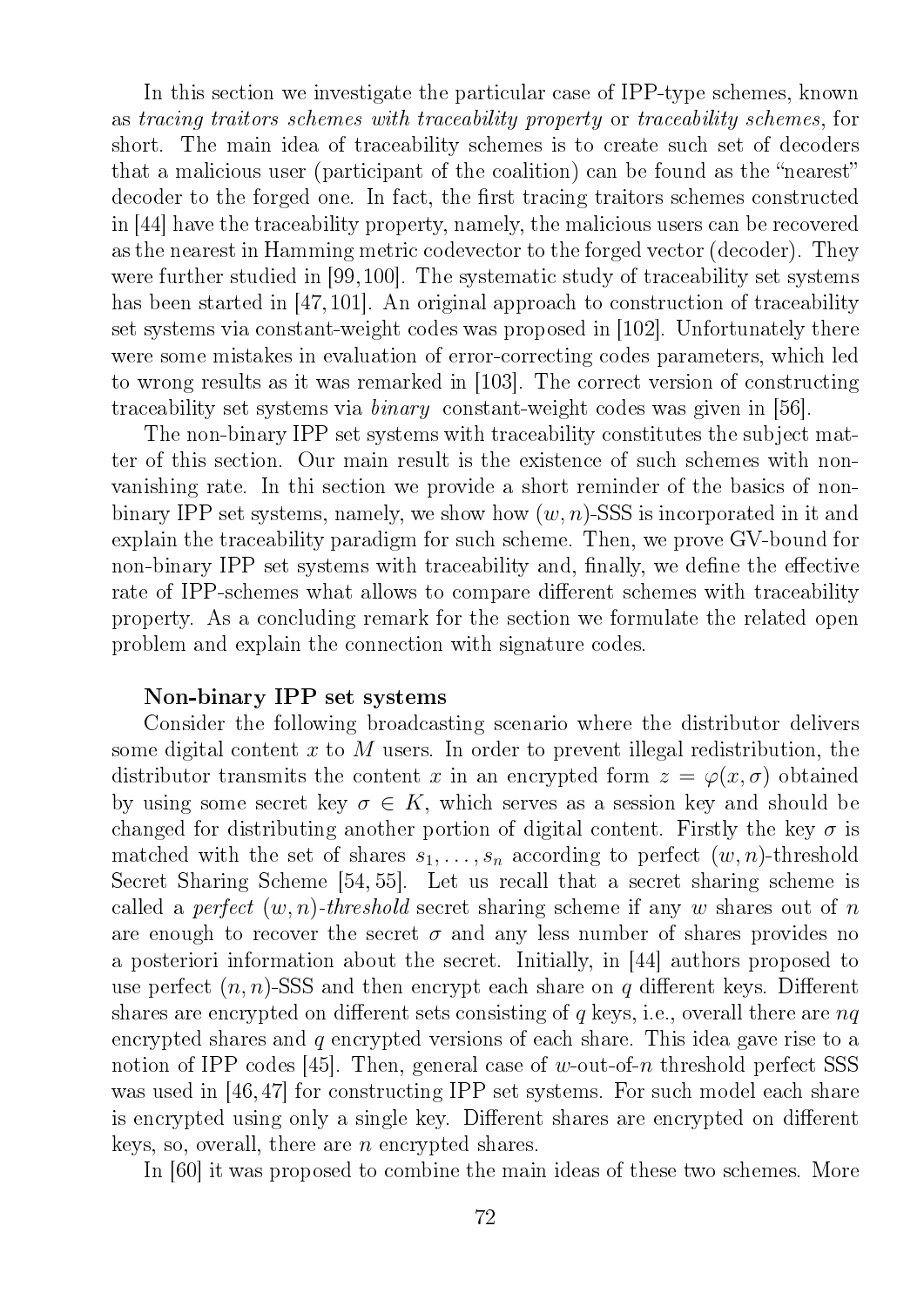precisely, it was proposed to use w-out-of-n threshold perfect SSS and encrypt each share on q different keys as it was done in [44]. Formally, the share  $s_i$ is encrypted q times on the keys from the set  $\mathcal{A}_i = \{ \alpha_i^1 \}$  $i^1, ..., \alpha_i^q$  $i$ <sup>q</sup>}. Encrypted version of shares are transmitted along with the encrypted content z. During the initial stage (before the transmission) the  $j$ -th user receives the set consisting of w decryption keys that are then used to decrypt  $w$  shares and, so, to decrypt the secret key  $\sigma$  (according to the chosen SSS). Formally, j-th user receives the subset  $\mathcal{D}_j\subset\bigcup_{i\in[n]}\mathcal{A}_i$  consisting of  $w$  different keys needed to decrypt  $w$  different shares, i.e.,  $|\mathcal{D}_j| = w$  and  $|\mathcal{D}_j \cap \mathcal{A}_i| \leq 1$  for all  $i \in [n]$ .

In what follows we will move from subset representation of users' decoders to vector representation. Indeed, consider some ordering of keys for each set  $\mathcal{A}_i$ and map each key to a symbol of q-ary alphabet  $\mathbf{A}_q^* = \{1, 2, ..., q\}$ , for example by mapping  $\alpha_i^k$  $i<sup>k</sup>$  to  $k \in \mathbf{A}^*_q$  for all  $i \in [n]$ . Define also the  $(q + 1)$ -ary alphabet  $\mathbf{A}_q = \{0, 1, ..., q\}$ . Then, instead of considering the subset  $\mathcal{D}_j$  we will consider the corresponding characteristic vector  $c^{(j)} \in A_q^n$  such that its *i*-th coordinate  $c_i^{(j)} = k$  if  $\alpha_i^k \in \mathcal{D}_j$  and  $c_i^{(j)} = 0$  if  $\mathcal{D}_j \cap \mathcal{A}_i = \emptyset$  (absence of the key for *i*-th share). Note that the resulting vector  $c^{(j)}$  has exactly w non-zero coordinates, i.e., it has weight  $wt(\mathbf{c}^{(j)}) = w$  over  $q + 1$ -ary alphabet  $\mathbf{A}_q$ .

For this model the collusion attack proceeds in the following way. A malicious coalition  $U \subset \mathbf{A}_q^n$  in order to create a working forged "decoder" has to collect at least  $w$  different keys that can decrypt  $w$  different shares. The participant of the coalition can do so by taking at least  $w$  different keys among those keys that belong to them. Thus, the set of all forged decoders that the coalition  $U$  can create equals to

$$
\langle U \rangle_w = \{ \mathbf{y} \in P_1^*(U) \times \dots \times P_n^*(U) \; : \; wt(\mathbf{y}) \ge w \},\tag{4.2.1}
$$

where

$$
P_i^*(U) = \{u_i : \mathbf{u} \in U\} \cup \{0\}
$$
 (4.2.2)

is the *i*-th "projection" of the coalition  $U$ . Informally, it means that the participants of the coalition can take one of the keys among those that they have for any given share. If no one has a key for a particular share, then we assume that they cannot guess the possible key.

#### Set systems with identifiable parent property

Now we are ready to formulate the identifiable parent property for such scheme.

**Definition 4.2.1.** [60] A  $(q + 1)$ -ary constant-weight code  $C \subset \mathbf{A}_q^n$  of weight w is  $(t, w, q)$ -IPP code if for any vector  $y \in A_q^n$  s.t.  $wt(y) \geq w$  either

$$
\bigcap_{U \subset C: \mathbf{y} \in \langle U \rangle_w, \; |U| \le t} U \ne \emptyset,
$$
\n(4.2.3)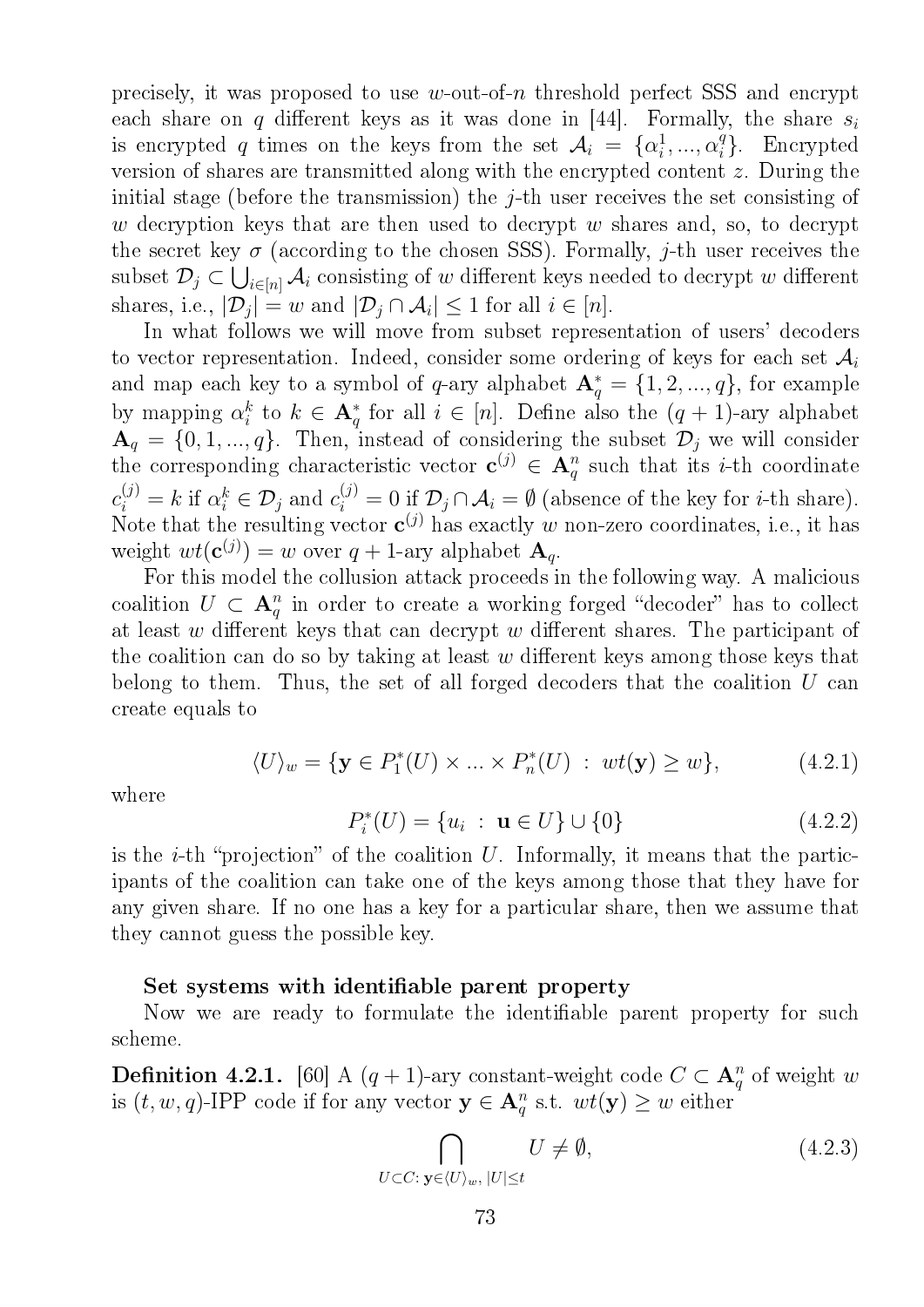or there is no  $U \subset C$  such that  $|U| \leq t$  and  $y \in \langle U \rangle_w$ .

Such property guarantees that at least one malicious user will be identified correctly. Note that if  $w = n$  then the definition 4.2.1 transforms to a definition of t-IPP codes [45], and for the case  $q = 1$  it transforms to  $(t, w)$ -IPP set systems [46].

#### Set systems with traceability property

In order to formulate the traceability concept for the new type of tracing traitors schemes, i.e.,  $q$ -ary IPP set systems, we need the following "proximity" measure"  $S(\mathbf{x}, \mathbf{y})$  between two vectors  $\mathbf{x}, \mathbf{y} \in \mathbf{A}_q^n$  defined as

$$
S(\mathbf{x}, \mathbf{y}) = |\{i \mid \mathbf{x}(i) = \mathbf{y}(i) \neq 0\}|,
$$
\n(4.2.4)

i.e.,  $S(\mathbf{x}, \mathbf{y})$  is the number of coinciding non-zero coordinates. The function  $S(\mathbf{x}, \mathbf{y})$  is obviously related to the Hamming distance  $d_H(\mathbf{x}, \mathbf{y})$ , namely,

$$
d_H(\mathbf{x}, \mathbf{y}) = wt(\mathbf{x}) + wt(\mathbf{y}) - 2S(\mathbf{x}, \mathbf{y}) - J(\mathbf{x}, \mathbf{y}),
$$
(4.2.5)

where  $J(\mathbf{x}, \mathbf{y}) = \{l : x_l \neq 0, y_l \neq 0, x_l \neq y_l\}.$ 

The traceability property can be formulated as follows.

**Definition 4.2.2.** A  $(q + 1)$ -ary constant weight code  $C \subset \mathbf{A}_q^n$  of weight w is called a  $(t, w, q)$ -traceability set system  $((t, w, q)$ -TSS code, for short) if for any coalition  $U \subset C$ ,  $|U| \leq t$  and any  $y \in \langle U \rangle_w$ , it holds

$$
S(\mathbf{y}, \mathbf{v}) < \max_{\mathbf{u} \in U} S(\mathbf{y}, \mathbf{u}) \tag{4.2.6}
$$

for any  $\mathbf{v} \in C \setminus U$ .

**Remark 4.2.1.** Note that for the case  $w = n$  this definition is equivalent to the definition of t-IPP codes with the traceability property. For the case  $q = 1$ this definition is equivalent to the definition of  $t$ -IPP set systems with traceability property. In the general case the given definition is more convenient than a similar one based on the Hamming distance as we can see from the next lemma.

The following lemma establishes a sufficient condition on a  $(t, w, q)$ -set system to have *t*-traceability property, which is similar to the original approach of  $|44|$ :

**Lemma 4.2.1.** A  $(q + 1)$ -ary constant-weight code  $C \subset \mathbf{A}_q^n$  of weight w is a  $(t, w, q)$ -TSS code if for any  $u, v \in C$  it holds

$$
S(\mathbf{u}, \mathbf{v}) < w/t^2. \tag{4.2.7}
$$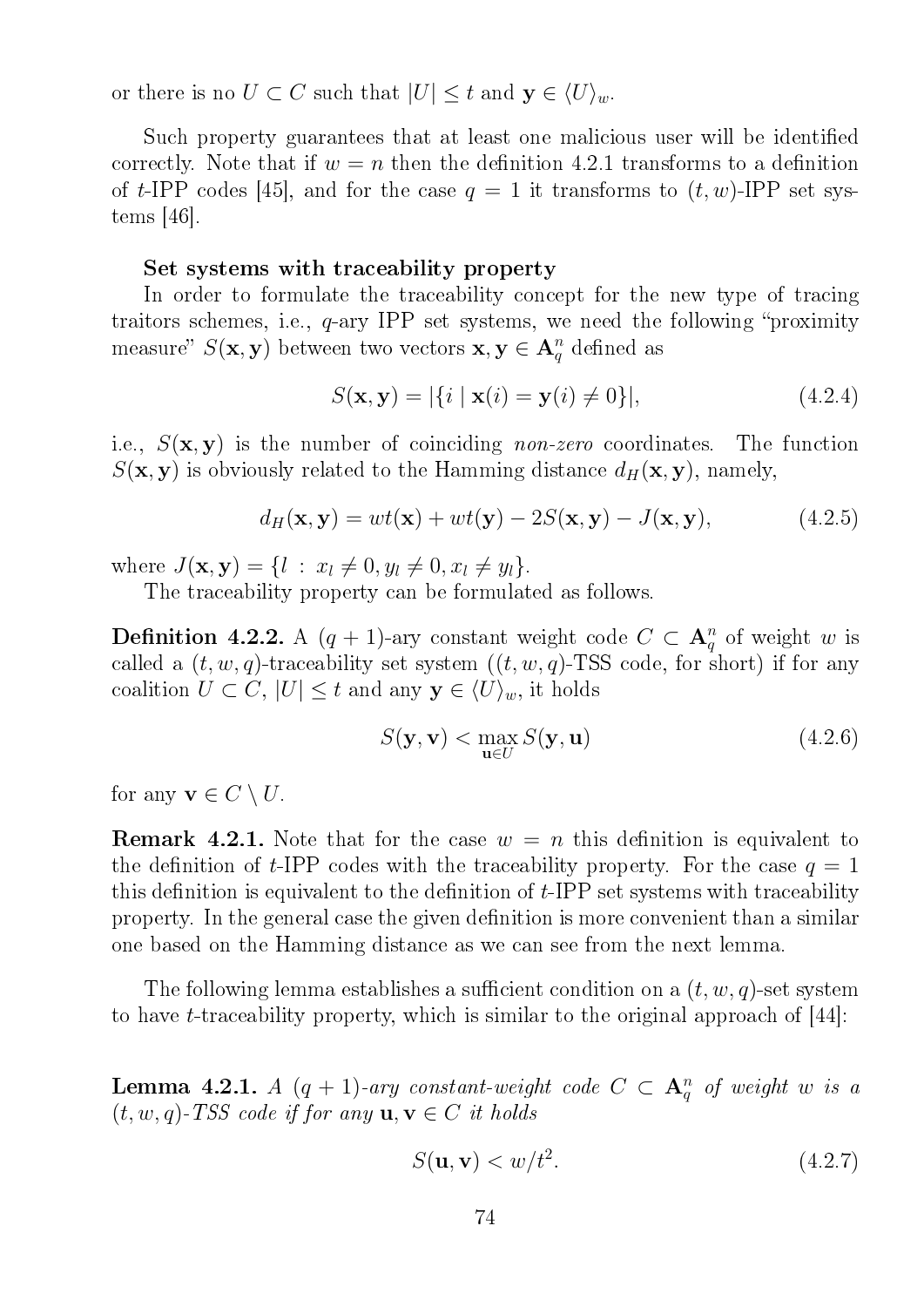*Proof.* Consider any coalition  $U \subset C$ ,  $|U| \leq t$  and any  $y \in \langle U \rangle_w$ . Then,  $\max_{\mathbf{u}\in U} S(\mathbf{u}, \mathbf{y}) \geq w/t$  since  $wt(\mathbf{y}) \geq w$ . On the other hand, for any  $\mathbf{v} \in C \setminus U$ ,

$$
S(\mathbf{v}, \mathbf{y}) < \sum_{u \in U} S(\mathbf{v}, \mathbf{u}) < t \cdot \frac{w}{t^2} = \frac{w}{t},
$$

which concludes the proof.

According to Remark 1, Lemma 1 gives for IPP codes the same results as in [44], namely, a q-ary code  $C$  with the minimal code distance  $d_H(C) > (1-t^{-2})n$ has the *t*-traceability property. As for *t*-IPP set systems, Lemma 1 coincides with Lemma 61 from  $|101|$ .

Let  $M_q(n, t, w)$  denote the maximal possible cardinality of  $(t, w, q)$ -TSS code of length n. Define the lower asymptotic bound on the rate of best  $(t, w, q)$ -TSS code as

$$
R_t(\omega, q) = \liminf_{n \to \infty} n^{-1} M_q(n, t, \lfloor n\omega \rfloor). \tag{4.2.8}
$$

We will be interested in the maximal possible rate of  $q$ -ary  $t$ -IPP set systems with traceability as

$$
R_t(q) = \max_{\omega} R_t(\omega, q). \tag{4.2.9}
$$

In the next section we will establish the Gilbert-Varshamov type bound on the size of  $(t, w, q)$ -TSS codes.

#### Gilbert-Varshamov bound for non-binary IPP set systems

Let  $L_q(n, w, T)$  denote the maximum possible number of codewords in a  $(q +$ 1)-ary code C of length n and constant weight w with  $S(\mathbf{u}, \mathbf{v}) < T$  for any  $u, v \in C$ . To establish the lower bound for  $L_q(n, w, T)$  we employ Gilbert-Varshamov type bound similar to GV-bound for constant weight codes.

Define the "ball"  $B_z(n, w, T)$  of radius T with the center at **z** as the set of all vectors **x** of weight w such that  $S(\mathbf{x}, \mathbf{z}) \geq T$ . Let us denote the "size" of the ball as  $B(n, w, T)$  since it is the same for all **z** s.t.  $wt(\mathbf{z}) = w$ . It is easy to see that

$$
B(n, w, T) = \sum_{s, w: s \ge T, s + u \le w} \binom{w}{s} \binom{w - s}{u} \binom{n - w}{w - (s + u)} (q - 1)^u q^{w - (s + u)},
$$
\n(4.2.10)

where  $s = S(\mathbf{x}, \mathbf{z})$  and  $u = |\{l : x_l \neq 0, z_l \neq 0, x_l \neq z_l\}|$ . The standard Gilberttype arguments show that

$$
L_q(n, w, T) \ge \frac{\binom{n}{w}q^w}{B(n, w, T)},
$$
\n(4.2.11)

From Lemma 1 and the equation (4.2.11) we have the following theorem

 $\Box$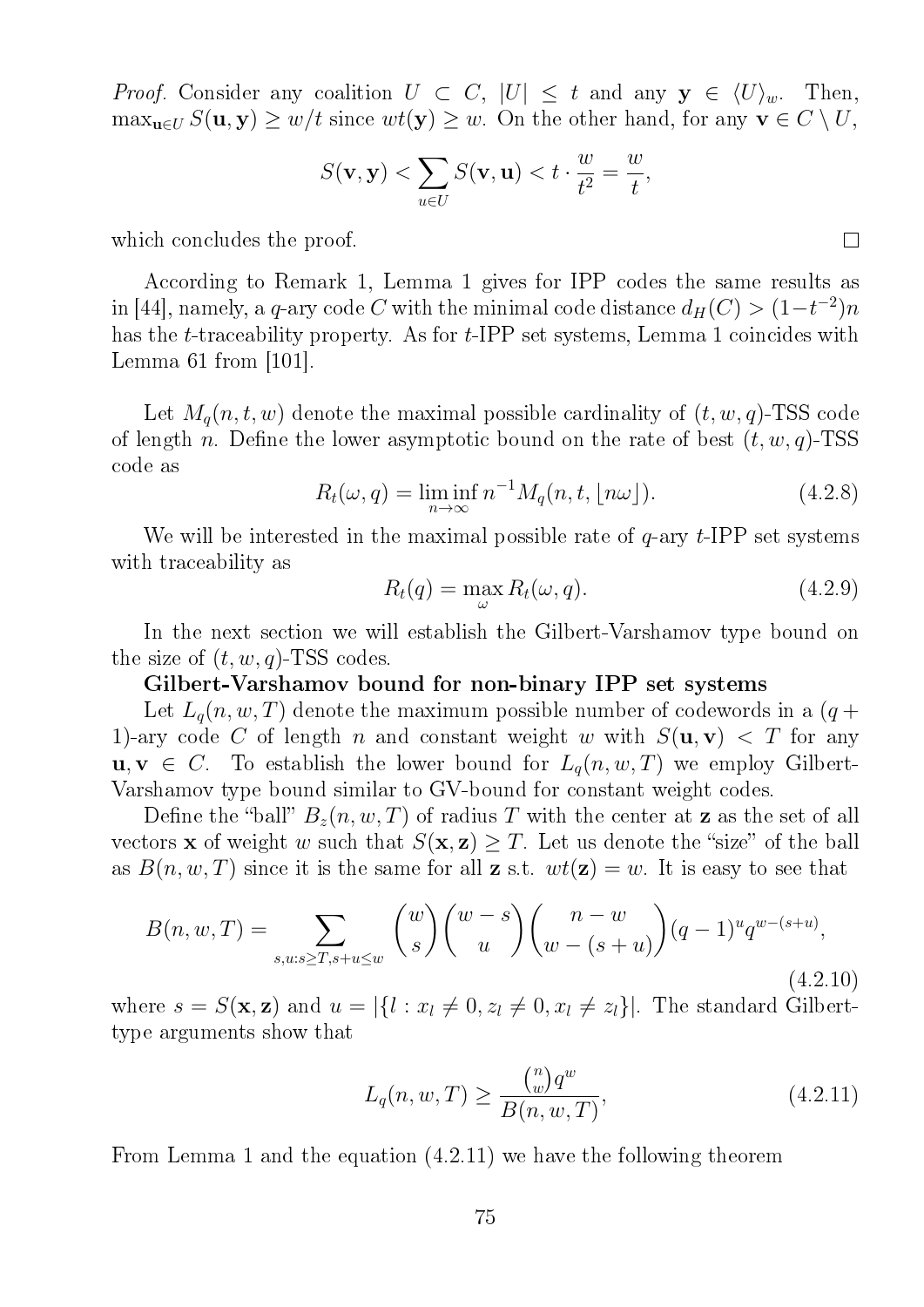Theorem 4.2.1.

$$
M_q(n, t, w) \ge \frac{\binom{n}{w}q^w}{B(n, w, wt^{-2})}.
$$
\n(4.2.12)

We shall use the following simple upper bound on the size of the ball  $B_z(n, w, T)$ 

$$
B(n, w, T) \le n^2 \max_{s, w, s \ge T, s + u \le w} \left[ \binom{w}{s} \binom{w - s}{u} \binom{n - w}{w - (s + u)} (q - 1)^u q^{w - s - u} \right]
$$
(4.2.13)

and the well known approximation of binomial coefficient

$$
\binom{n}{k} = 2^{n(H(k/n) + o(1))} \text{ for } k \le n/2,
$$

where  $H(x) = -(x \log_2 x + (1 - x) \log_2(1 - x))$  is the binary entropy function. Then from (4.2.12), by substituting  $w = \omega n$ ,  $s = yw$ ,  $u = zw$ , next corollary follows:

Corollary 4.2.1.

$$
R_t(\omega, q) \ge H(\omega) - \max_{y, z: y \ge t^{-2}, y+z \le 1, z \ge 0} F_q(\omega, y, z), \tag{4.2.14}
$$

where

$$
F_q(\omega, y, z) = \omega H(y) + \omega (1 - y)H\left(\frac{z}{1 - y}\right) + (1 - \omega)H\left(\frac{\omega (1 - y - z)}{1 - \omega}\right) +
$$

$$
+\omega z \log_2(q - 1) - \omega(y + z) \log_2 q.
$$
(4.2.15)

**Remark 4.2.2.** It is easy to see from  $(4.2.5)$ ,  $(4.2.10)$  and  $(4.2.11)$  that in the case of t-IPP codes, which corresponds to  $w = n$ ,  $s + u = w$ , the GV-type bound  $(4.2.12)$  coincides with the result of [44]. In the case  $q = 1$  we have t-IPP set systems and the bound (4.2.14) was obtained in [56].

For the next simple case  $q = 2$  the optimization problem (4.2.14) transforms to

$$
R_t(2) = \max_{\omega} \min_{y,z} H(\omega) + \omega(y+z) -
$$

$$
-\left(\omega H(y) + \omega (1-y)H\left(\frac{z}{1-y}\right) + (1-\omega)H\left(\frac{\omega(1-y-z)}{1-\omega}\right)\right) \quad (4.2.16)
$$

subject to  $\omega, z \geq 0, y \geq t^{-2}, y + z \leq 1$ , and t is integer greater than 1. The corresponding numerical optimization gives that for  $t = 2$ 

$$
R_2(2) \ge 0.03602,
$$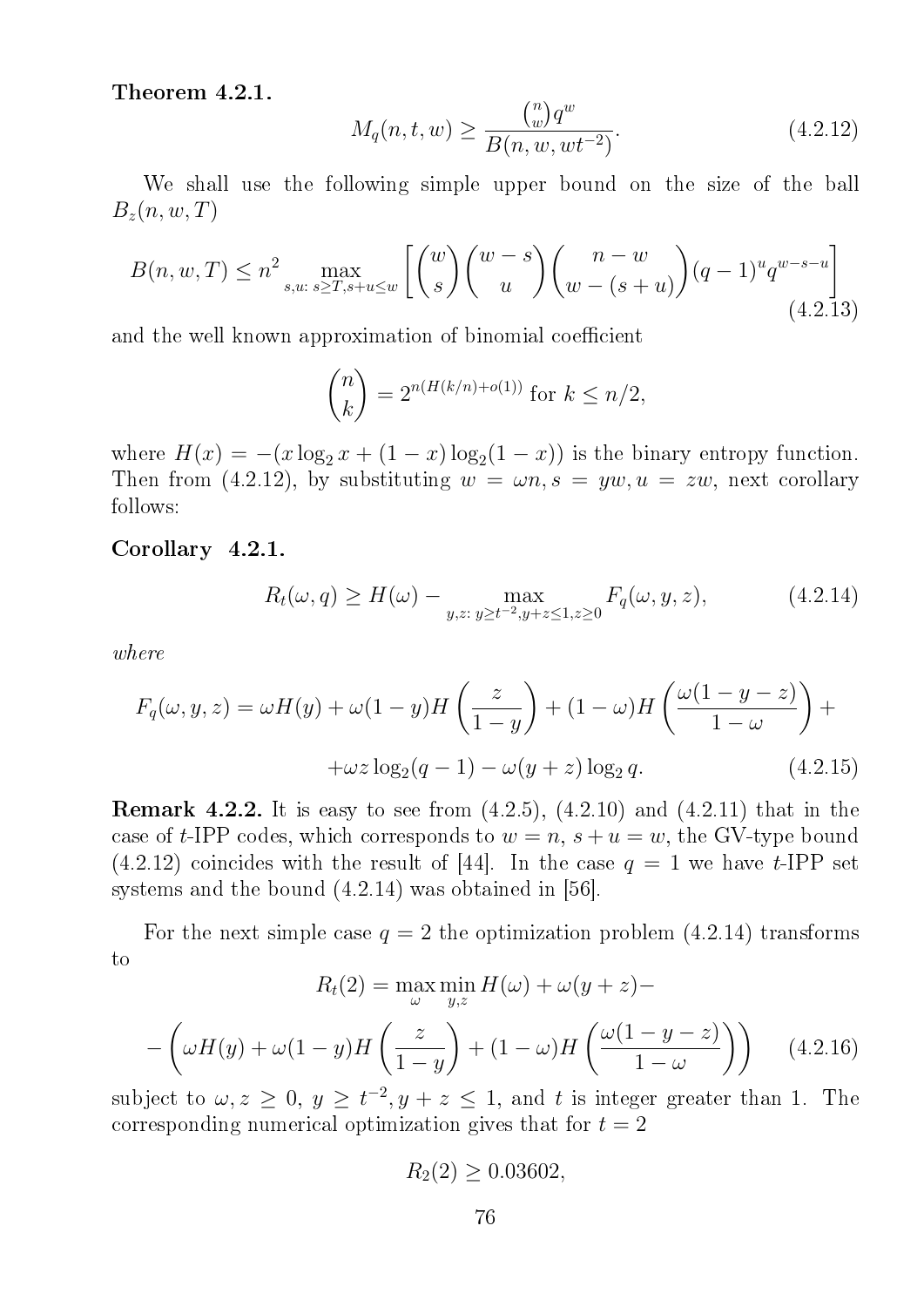which is achieved for  $\omega = 0.1156$ , i.e. for  $w/n = 0.1156$ , and for  $t = 3$ 

 $R_3(2) \geq 0.006314$ ,

which is achieved for  $\omega = 0.048$ .

Consider also the case  $q = 3$ . The corresponding numerical optimization gives that for  $t = 2$ 

$$
R_2(3) \ge 0.05369,
$$

which is achieved for  $\omega = 0.172$ , and for  $t = 3$ 

$$
R_3(3) \ge 0.00946,
$$

which is achieved for  $\omega = 0.073$ . Note, that numerical results for the case  $q = 1$ , i.e., the case of t-IPP set systems, can be found in [56, 98].

#### How to compare tracing traitors schemes?

In order to compare different tracing traitors schemes we need to return to the origin of this subject, namely to [44], where it was suggested to consider the total number  $N = nq$  of transmitted "blocks" containing encrypted shares, i.e., consider N as the "block length" and correspondingly calculate the *effective* rate of  $(t, w, q)$ -TSS code C as

$$
R^{\text{eff}} = N^{-1} \log_2 |C|.
$$

In the case of IPP set systems  $(q = 1)$  the effective rate equals to the ordinary code rate, since  $q = 1$  and  $N = n$ .

Define the *maximal possible effective rate* of  $(t, w, q)$ -TSS codes as

$$
R_t^{\text{eff}} = \max_{q} R_t^{\text{eff}}(q),
$$

where  $R_t^{\text{eff}}(q) = q^{-1} R_t(q)$ .

Let us compare numerically the new traceability scheme with the known ones in the particular case of coalitions of size two and three. For  $t = 2$ and  $q = 1$  in [56] it was proved that  $R_2^{\text{eff}}(q = 1) = 0.0181$ , this bound was later improved in [98] using combinatorial methods, and the best known bound for today is  $R_2^{\text{eff}}(q = 1) = 0.0219$ . For the case  $t = 3$  from [98] we have  $R_3^{\text{eff}}(q = 1) = 0.00365$ . As for the new scheme from  $(4.2.16)$  we have  $R_2^{\text{eff}}(q=2) = 0.018, R_2^{\text{eff}}(q=3) = 0.0179$ , it can be shown that  $R_2^{\text{eff}}(q)$  decreases with the growth of q. If we consider 2-IPP traceability codes  $(w = n)$  the corresponding effective rate achieves its maximum at  $q = 18$  and is equal to 0.0162, and for the case  $t = 3$  the maximum is at  $q = 43$  and is equal to 0.00301. So, we can conclude that for now the best effective rate  $R_t^{\text{eff}}$  for  $t = 2$  is achieved at  $q = 1$ and is equal to 0.0219 which is due to binary 2-IPP set systems with traceability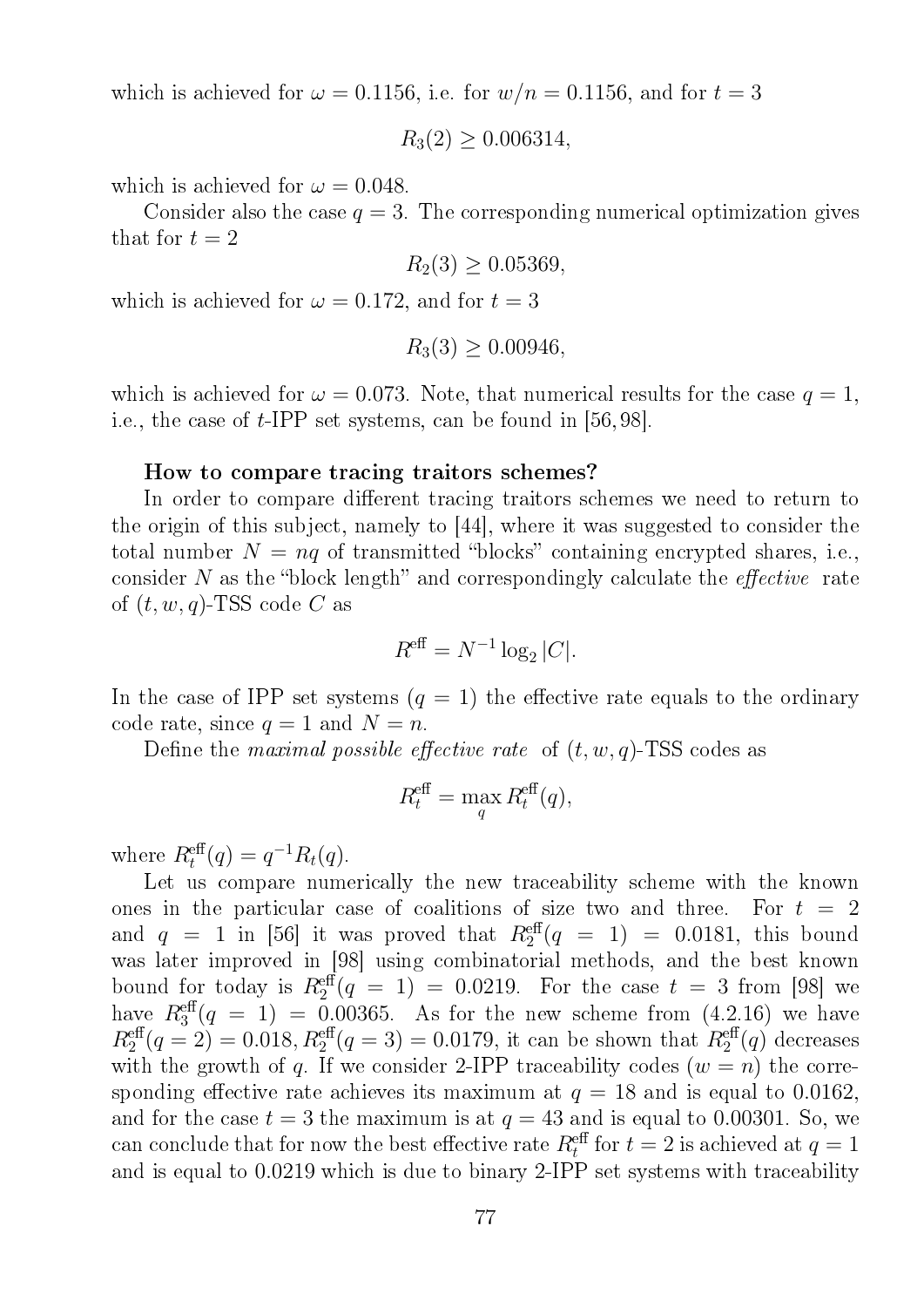property [98]. The same can be said for the case  $t = 3$ , the best effective rate is also due to binary 3-IPP set systems with traceability and is equal to 0.00365.

Connection to MACs and signature codes In this section we introduced generalized IPP-schemes with the traceability property that allow to investigate uniformly  $t$ -IPP codes and  $t$ -IPP set systems with the traceability property as two marginal cases of non-binary IPP set systems.

How the effective rate of the best general  $t$ -IPP schemes with traceability behaves for  $t \to \infty$  is still an open question. It is known that the effective rate of t-IPP set systems with traceability  $R_t^{\text{eff}}(q=1) = t^{-4+o(1)}$ . Indeed, it was proved in [57] that *t*-traceability set systems is a  $t^2$ -cover-free family [61], therefore, it follows from the known upper bound on the cardinality of t-cover-free families, see [61], [32], that  $R_t(1) = O(t^{-4+o(1)})$ . On the other hand, the GV-bound shows that  $R_t(1) \geq c_1 t^{-4}$ , where  $c_1 > 0$  is some constant.

We conjecture that for large t

$$
R_t^{\text{eff}} = t^{-4+o(1)}.
$$

As for the connection to MAC, the described problem also can be considered as information transmission problem. Users forming a coalition and producing a forged vector can be considered as active users of A-channel which output is controlled by a malicious opponent. In this model the receiver (decoder) sees only one element (from the input alphabet) among all elements used by a coalition, and this element is chosen by the opponent in a way preventing the dealer from finding the coalition or even a single element of it.

### 4.3 Symmetric group testing

Let us start from a short history of the research about group testing  $(T)$  problem. Then we investigate a particular case of GT, namely, symmetric group testing and finally, establish the connection with signature codes for A-channel.

Group testing is a combinatorial scheme developed for the purpose of efficient identification of defective elements in a given pool of subjects. The naive solution of the search of defective elements is to test each item separately, but group testing allows to conduct tests in more efficient way. The main idea is to test the samples in groups (subsets), rather than individually, which decreases the number of conducted tests.

The history of this problem starts with the work of Dorfman [14], where he formulated the problem in the context of the blood tests for the presence of the particular disease. In this case, blood samples of different persons were mixed and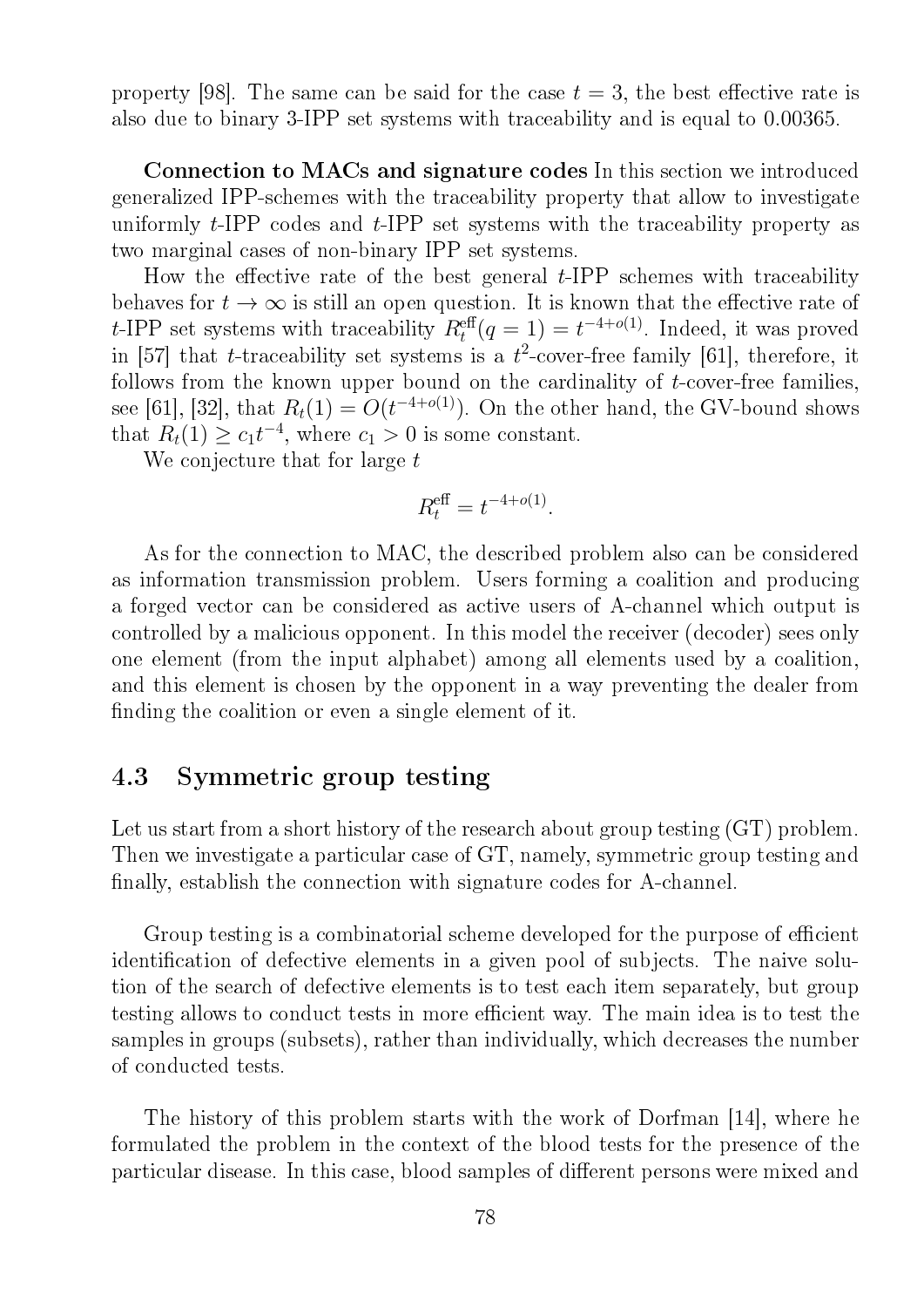then tested. If at least one of the blood samples used in this test was "defective" then the answer was "yes". If all blood samples were "good" then the answer was "no". There are many applications of group testing in different areas of science, in particular, in computational molecular biology. For more detailed review of group testing applications see [36].

There are three main points of difference of group testing schemes.

- The first one is the strategy of the search. There are two possible cases, namely, adaptive and non-adaptive search. For the adaptive search questions/test are made in series in dependence of the answers for previous questions. For non-adaptive case all tests are conducted simultaneously, and based on all answers one decides about the set of defective elements.
- The second difference for group testing models is the answer-question model. For example, one can think of tests where each sample can participate only in a limited number of tests, and the number of samples in one test is also upper bounded; or one can think of threshold schemes, where one receives the answers "yes" only if the number of defective elements is bigger than some predefined amount, see [37].
- The third difference is presence or absence of noise. Noiseless case are mainly considered in the literature. And a noisy case could be with random nature of errors or an adversarial errors.

Group testing with noise There are two main models of noise for group testing. The first one is probabilistic, where errors are generated according to some probability distribution, see e.g. [38]. The second model, known as adversarial noise, has a combinatorial nature and it is exactly the type of errors that we consider in this section.

Probably the most famous problem of group testing with adversarial noise is the so-called Ulam's problem on searching with a lie. Ulam asked in his book [39] what is the minimal number of yes-no queries needed to find an unknown integer between 1 and  $N = 10^6$  if one lie is allowed among answers (lie is equivalent to an error). In fact, this problem was first stated by A.Renyi in  $[40]$ , so it is more correctly to call Renyi-Ulam problem.

The exact answer for adaptive search algorithms and arbitrary N was given by A.Pelc in [41], see also his review paper [42]. The corresponding asymptotic result is known for general case of L false answers, namely, for fixed L and growing  $N$ the minimal number of queries behaves asymptotically as  $\log_2 N + L \log_2 \log_2 N$ and it can be achieved by non-adaptive search.

The Renyi-Ulam problem is about finding a single defective element in presence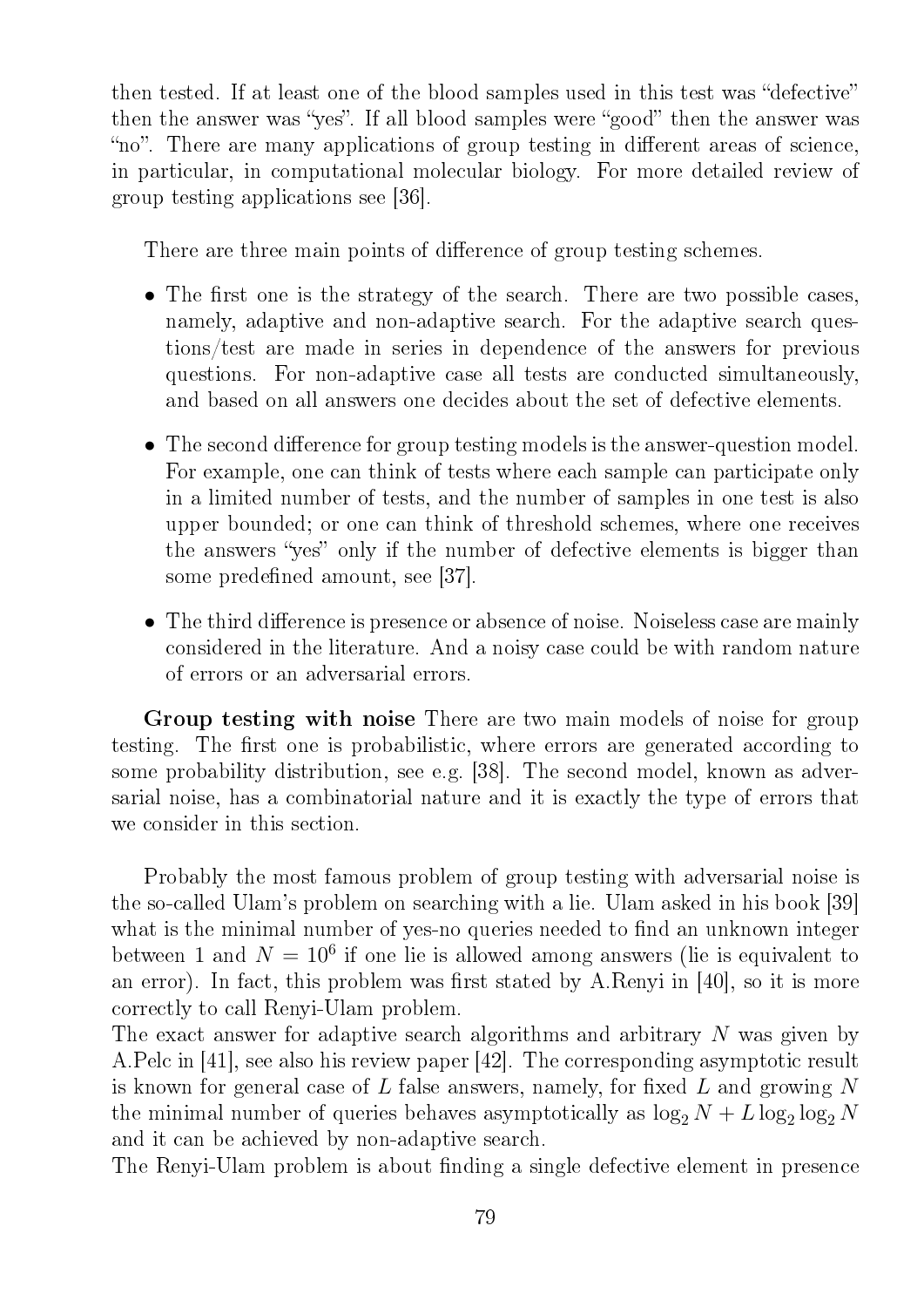of L erroneous tests results. A generalization of this problem to the case of many defective elements and its relation to error-correcting codes was considered in [104], [105].

**Symmetric group testing** In this section we consider the modification of the ordinary group testing problem, namely, symmetric group testing (SGT) and consider the case of the presence of adversarial noise. Informally, for a given tested subset  $\mathcal{F} \subset X$  of the ground set X the response of SGT scheme equals 0 iff no defective elements belong to  $\mathcal F$ , equals 1 iff all elements of  $\mathcal F$  are defective, and equals {0, 1} otherwise. Note that answers of SGT scheme provide more information than the ordinary group testing. Namely, SGT allows to distinguish the cases when a tested group consists of only defective elements and when it consists of both defective and good elements.

The use of SGT was originally motivated by applications in circuit testing and chemical component analysis [43], see also [106]. As an example, consider the testing of N identically designed circuits using only serial and parallel component concatenation. In the serial testing mode, one can detect if all circuits are operational. In the parallel mode, one can detect if all circuits are non-operational. If at least one circuit is operational and one is non-operational, neither of the two concatenation schemes will be operational. Detecting efficiently which of the circuits are non-operational is exactly what symmetric group testing is aimed to.

More formally, consider the set  $X = [N]$  of all samples and let  $\mathcal{F} \subset X$ be a tested subset. In SGT the response on a test  $\mathcal F$  equals 0 iff no defective elements belong to  $\mathcal F$ , equals 1 iff all elements of  $\mathcal F$  are defective, and equals  $\{0,1\}$  otherwise. The goal is to create such family  $\{\mathcal{F}_1, ..., \mathcal{F}_n\}$  of subsets (tests) of X of minimal size n that the answers for such tests allow to uniquely identify the subset of defective elements, given that their number is upper bounded by some fixed parameter  $d$ . It is convenient to consider binary characteristic vectors of the sets, i.e., we map each test  $\mathcal{F} \subset X$  to the binary vector  $\mathbf{f} \in \{0,1\}^N$ , where  $f_i = 1$  if  $i \in \mathcal{F}$  and  $f_i = 0$  otherwise. Since we consider the non-adaptive version of symmetric group testing we can represent the family of tests in a form of  $n \times N$ matrix H where rows represent tests and, consequently, columns  $\{h^1, ..., h^N\} \subset$  $\{0,1\}^n$  represent "identifying" vectors for each sample from a pool. If an element  $h_j^i = 1, i \in [N], j \in [n]$ , it means that *i*-th sample from the pool participates in j-th test. The answer for such set of tests can be represented as a vector  $a \in \{\{0\}, \{1\}, \{0,1\}\}^n$ , where  $a_j$  is the answer for the j-th test. Then, the goal of SGT is to construct such matrix that gives for different subsets of defective elements the different answer vectors **a** which is formally stated in the definition 4.3.1.

Let supp(x) denote the set of positions where a vector x has non-zero values,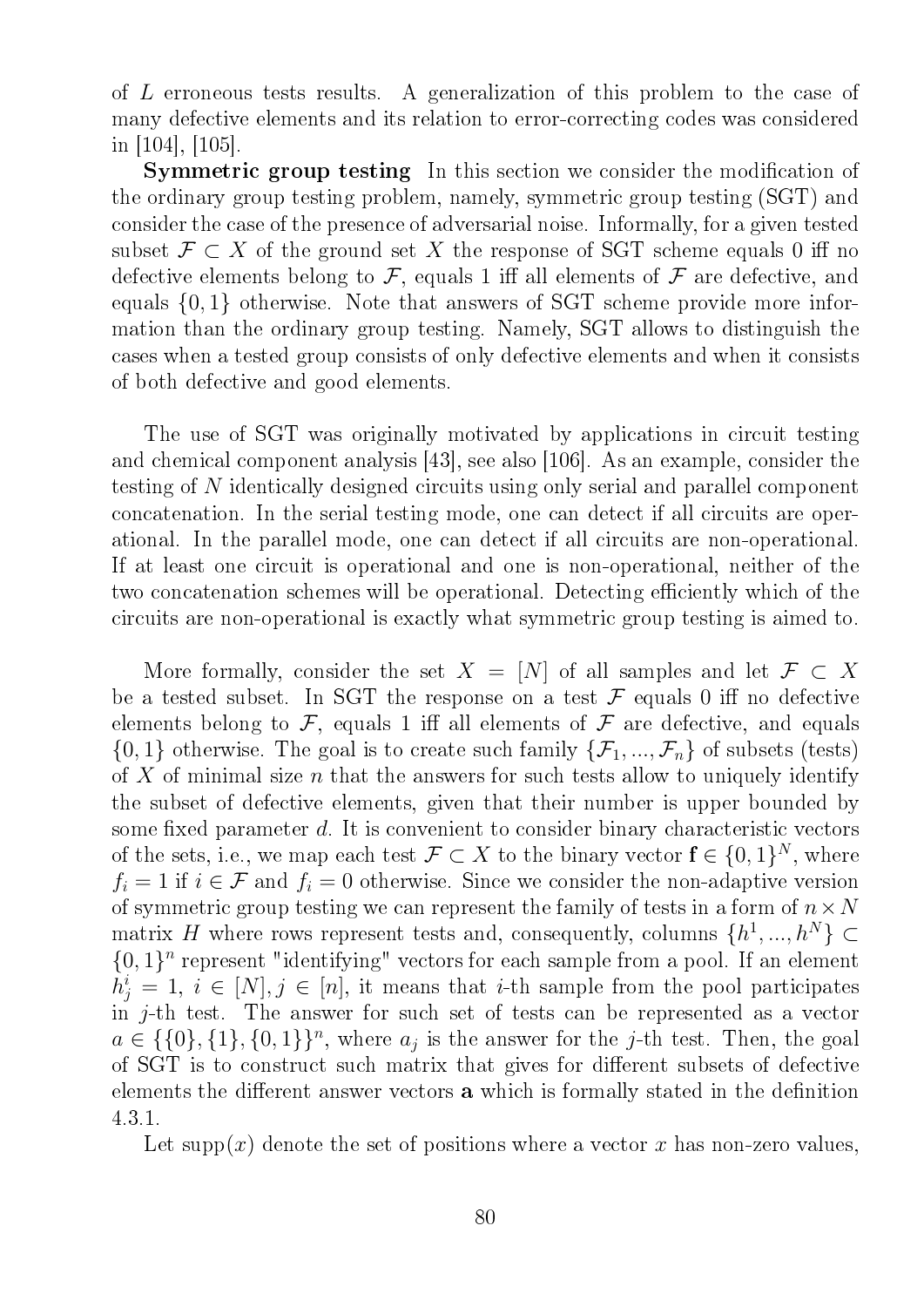i.e.,  $\text{supp}(x) = \{i \mid x_i \neq 0\}$ . And let  $\langle x, y \rangle_A$  be an A-scalar product, i.e.,

$$
\langle x, y \rangle_{A} = \begin{cases} \{0\}, & \text{if } \text{supp}(x) \cap \text{supp}(y) = \emptyset, \\ \{1\}, & \text{if } |\text{supp}(x) \cap \text{supp}(y)| = |\text{supp}(x)|, \\ \{0, 1\}, & \text{otherwise.} \end{cases}
$$

Consider a binary matrix H of size  $n \times N$  with rows  $\{f_1, ..., f_n\} \subset \{0, 1\}^N$  and some binary vector y of length N, then the product  $H \cdot_A y$  is defined as

$$
H \cdot_A y := \{ \langle f_1, y_1 \rangle_A, \langle f_2, y_1 \rangle_A, \dots, \langle f_n, y_1 \rangle_A \}.
$$

(characteristic vectors of the tests). So, if  $H$  is a search matrix, then such A-scalar products represent the answer for the tests (rows of  $H$ ) if  $y$  is a characteristic vector of a set of defective elements.

**Definition 4.3.1.** A matrix H of size  $n \times N$  with columns  $\{h^1, ..., h^N\} \subset \{0, 1\}^n$ is called t-SGT matrix, if for any two vectors vectors  $y_1, y_2 \in \{0, 1\}^N, y_1 \neq y_2$ (vectors of defective elements) such that  $|\text{supp}(y_i)| \leq t, i = 1, 2$ , the products  $H \cdot_A y_1, H \cdot_A y_2$  are also different.

Correspondingly, the set of columns of t-SGT matrix is called a t-SGT code. It is not difficult to see that the definition of the t-SGT codes coincides with the definition of  $t$ -signature codes for A-channel. So, all the results received in the Chapter 1 are also valid for t-SGT codes, including the lower and upper bounds on the rate, construction of corresponding codes with an efficient decoding algorithm. Also, the noisy case of SGT can be considered in the same way as it was done for t-signature codes for A-channel.

We assume that the output vector (vector of answers to the tests) might be erroneous in no more than L positions, i.e., no more than L answers are incorrect. The goal of SGT in the presence of noise is for the given answer vector to recover the set of defective elements even if some of the answers are incorrect. Formally it can be stated as follows:

**Definition 4.3.2.** A t-SGT is said to correct up to L errors, or  $(t, L)$ -SGT code for short, if for any  $y_1, y_2 \in \{0, 1\}^N$  such that  $|\text{supp}(y_i)| \le t, i = 1, 2$  and  $y_1 \ne y_2$ the equation

$$
H \cdot_A y_1 + e_1 = H \cdot_A y_2 + e_2, |\text{supp}(e_i)| \le L, i = 1, 2
$$

implies  $y_1 = y_2$ .

So, the estimation of upper and lower bound for the *t*-signature codes for A-channel that can correct L errors can be applied to  $(t, L)$ -SGT code.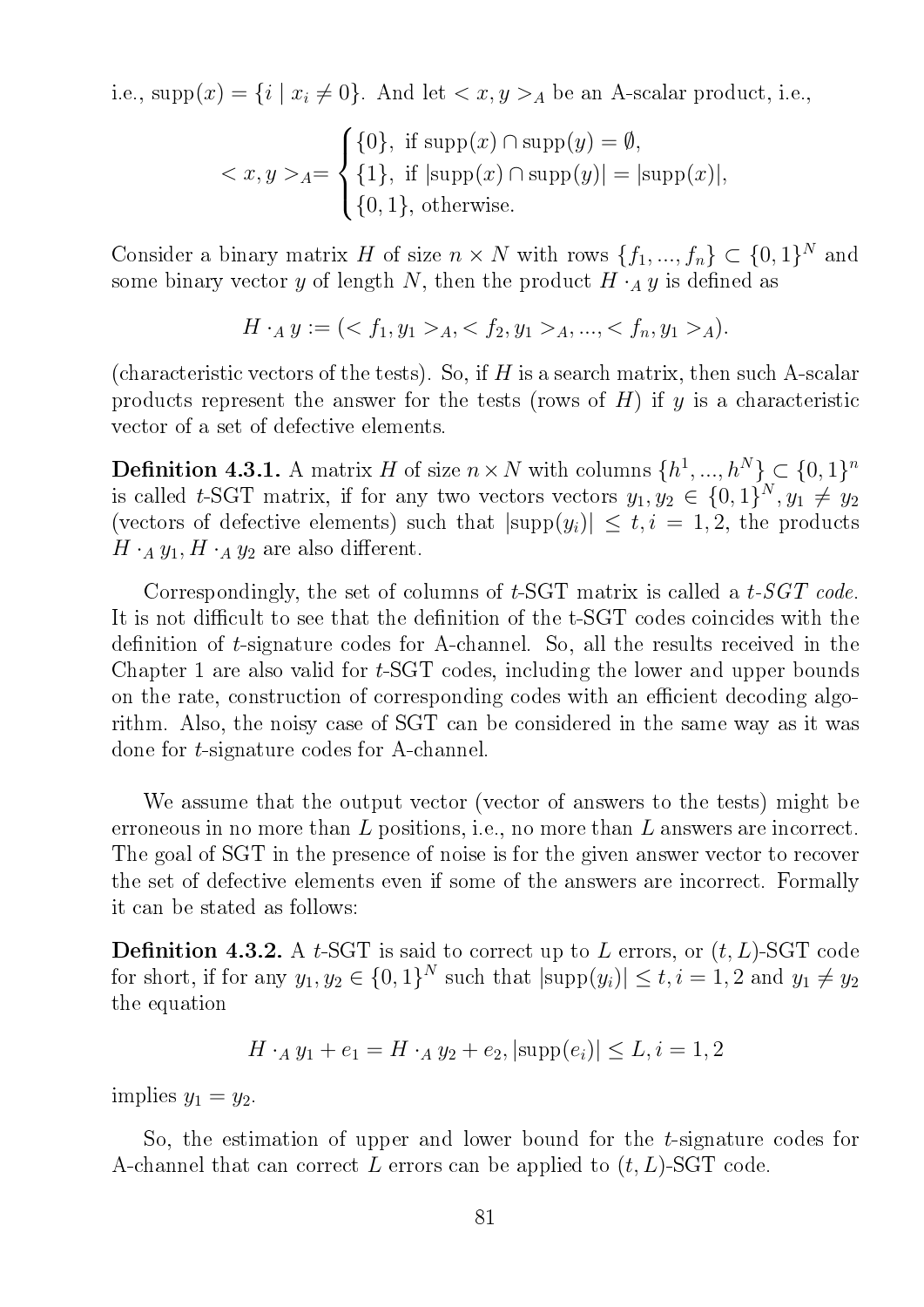## Conclusion

In the thesis we derived some new results on signature codes for three classes of multiple access channels, namely, A-channel, B-channel and weighted binary adder channel, and we developed the uniform approach which allows us to apply these results to digital fingerprinting codes and for non-adaptive symmetric group testing. As for the open problems that still remain unsolved for the considered types of MACs we can name the following questions.

The first one concerns the constructions and decoding procedures for  $t$ signature codes of the considered MAC. In chapter 2 it was explained how to construct such codes for the A-channel, however, the rate of proposed codes is lower than the optimal one. So, the question of attaining the higher code rate is open. As for the B-channel, no constructions are known for  $q$ -ary case, although the B-channel provides the most information about the inputs. As for the weighted binary adder channel, the lower bound proved in this thesis was obtained in a constructive way, i.e., by exploiting the existent class of codes, namely BCH codes. However, the decoding procedure remains unclear since for the weighted channel we have to recover the input vectors and the corresponding weights that were used for the transmission. This problem is different from the decoding of BCH codes which demands algebra over finite fields and not real numbers.

The second open questions concern the noisy case. It would be interesting to investigate the effect of the adversarial noise on the rate of  $t$ -signature codes for B-channel, in a way similar to what was done for A-channel. Also, explicit constructions of such codes that can be resistant to noise stay as the open question.

As the last direction of the open questions, it might be interesting to consider the recovery of only a subset of active users of the channel. The problem is inspired by the DRM and multimedia digital fingerprinting application where the distributor wants to find at least one user from the malicious coalition, i.e., the recovery of the whole coalition is not necessary. It was shown in the second chapter that for the case of A-channel it can be done by employing the so-called single user tracing and k-out-of-t-user tracing codes. Still, the analogous questions for B-channel and weighted binary adder channel remains open.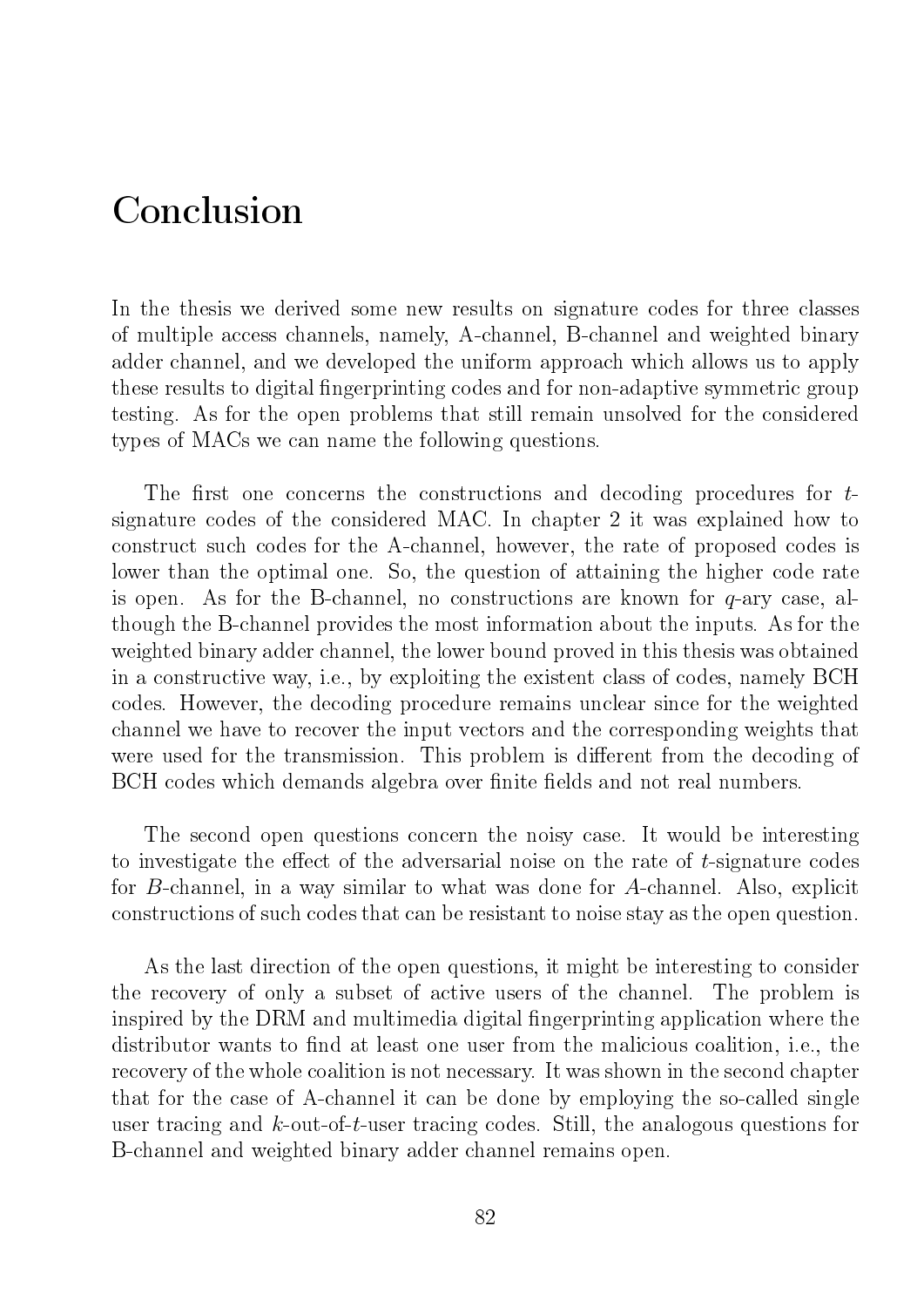# Bibliography

- [1] Claude Shannon. Two-way communication channels. In Proceedings of the Fourth Berkeley Symposium on Mathematical Statistics and Probability, Volume 1: Contributions to the Theory of Statistics. The Regents of the University of California, 1961.
- [2] W Kautz and Roy Singleton. Nonrandom binary superimposed codes. IEEE Transactions on Information Theory,  $10(4)$ :363-377, 1964.
- [3] EE Egorova. On multimedia digital fingerprinting codes. In *Proceedings of*  $ITaS$  2015, pages 1199–1204, 2015.
- [4] Minquan Cheng and Ying Miao. On anti-collusion codes and detection algorithms for multimedia fingerprinting. IEEE transactions on information  $theory, 57(7):4843-4851, 2011.$
- [5] Elena Egorova, Marcel Fernandez, Grigory Kabatiansky, and Moon Ho Lee. Signature codes for the a-channel and collusion-secure multimedia fingerprinting codes. In 2016 IEEE International Symposium on Information *Theory (ISIT)*, pages  $3043-3047$ . IEEE,  $2016$ .
- [6] Elena Egorova and Valeriya Potapova. Signature codes for a special class of multiple access channel. In 2016 XV International Symposium Problems of Redundancy in Information and Control Systems (REDUNDANCY), pages 3842. IEEE, 2016.
- [7] EE Egorova and VS Potapova. Compositional restricted multiple access channel. Problems of Information Transmission,  $54(2)$ :116-123, 2018.
- [8] Rudolf Ahlswede. Multi-way communication channels. In Second International Symposium on Information Theory: Tsahkadsor, Armenia, USSR, Sept. 2-8, 1971, 1973.
- [9] H Liao. A coding theorem for multiple access communications. In Proc. Int. Symp. Information Theory, Asilomar, CA, 1972, 1972.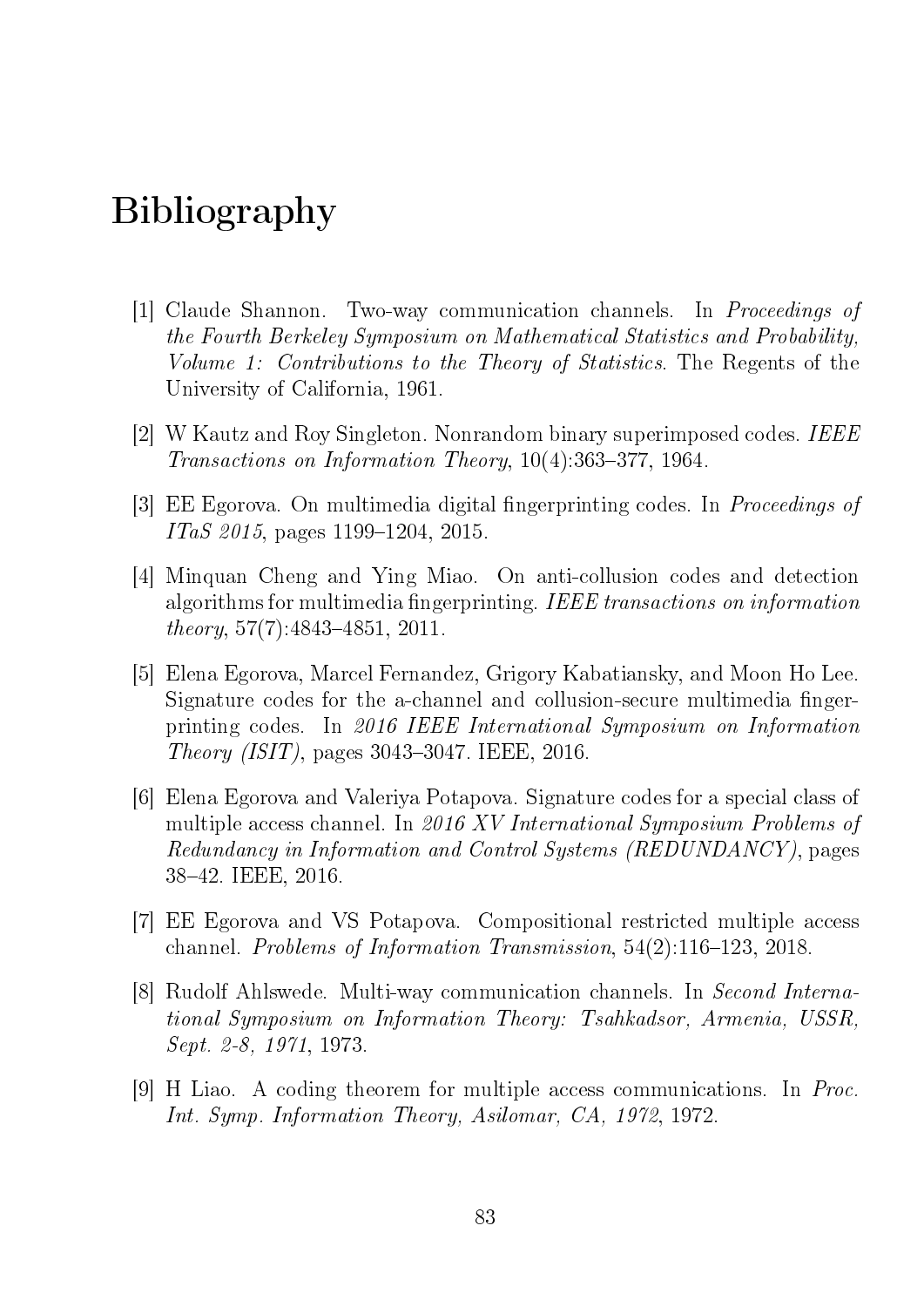- [10] Or Ordentlich and Ofer Shayevitz. A vc-dimension-based outer bound on the zero-error capacity of the binary adder channel. In 2015 IEEE International  $Symposing on Information Theory (ISIT)$ , pages 2366-2370. IEEE, 2015.
- [11] Staffan Söderberg and Harold S Shapiro. A combinatory detection problem. The American Mathematical Monthly,  $70(10):1066-1070$ , 1963.
- [12] Paul Erdos and Alfred Renyi. On two problems of information theory.  $Magger$  Tud. Akad. Mat. Kutató Int. Közl, 8:229-243, 1963.
- [13] Shih-Chun Chang and E Weldon. Coding for t-user multiple-access channels. IEEE Transactions on Information Theory,  $25(6)$ :684-691, 1979.
- [14] Robert Dorfman. The detection of defective members of large populations. The Annals of Mathematical Statistics,  $14(4)$ : $436-440$ ,  $1943$ .
- [15] Shih-Chun Chang and J Wolf. On the t-user m-frequency noiseless multipleaccess channel with and without intensity information. IEEE Transactions on Information Theory,  $27(1):41-48$ , 1981.
- [16] Arthur D Friedman, Ronald L Graham, and Jeffrey D Ullman. Universal single transition time asynchronous state assignments. IEEE Transactions on Computers,  $100(6):541-547$ , 1969.
- [17] Yurii L'vovich Sagalovich. Separating systems. Problemy Peredachi Infor $matsii, 30(2):14-35, 1994.$
- [18] Gérard Cohen, Simon Litsyn, and Gilles Zémor. Binary b2-sequences: a new upper bound. Journal of Combinatorial Theory, Series  $A$ , 94(1):152-155, 2001.
- [19] Janos Korner and Gabor Simonyi. Separating partition systems and locally different sequences. *SIAM journal on discrete mathematics*,  $1(3):355-359$ , 1988.
- [20] Grigory Kabatiansky, Marcel Fernandez, and Elena Egorova. Multimedia fingerprinting codes resistant against colluders and noise. In 2016 IEEE International Workshop on Information Forensics and Security (WIFS), pages 1–5. IEEE, 2016.
- [21] Elena Egorova. Symmetric group testing with noise. In 2019 XVI International Symposium" Problems of Redundancy in Information and Control  $Systems''(REDUNDANCY)$ , pages 99–103. IEEE, 2019.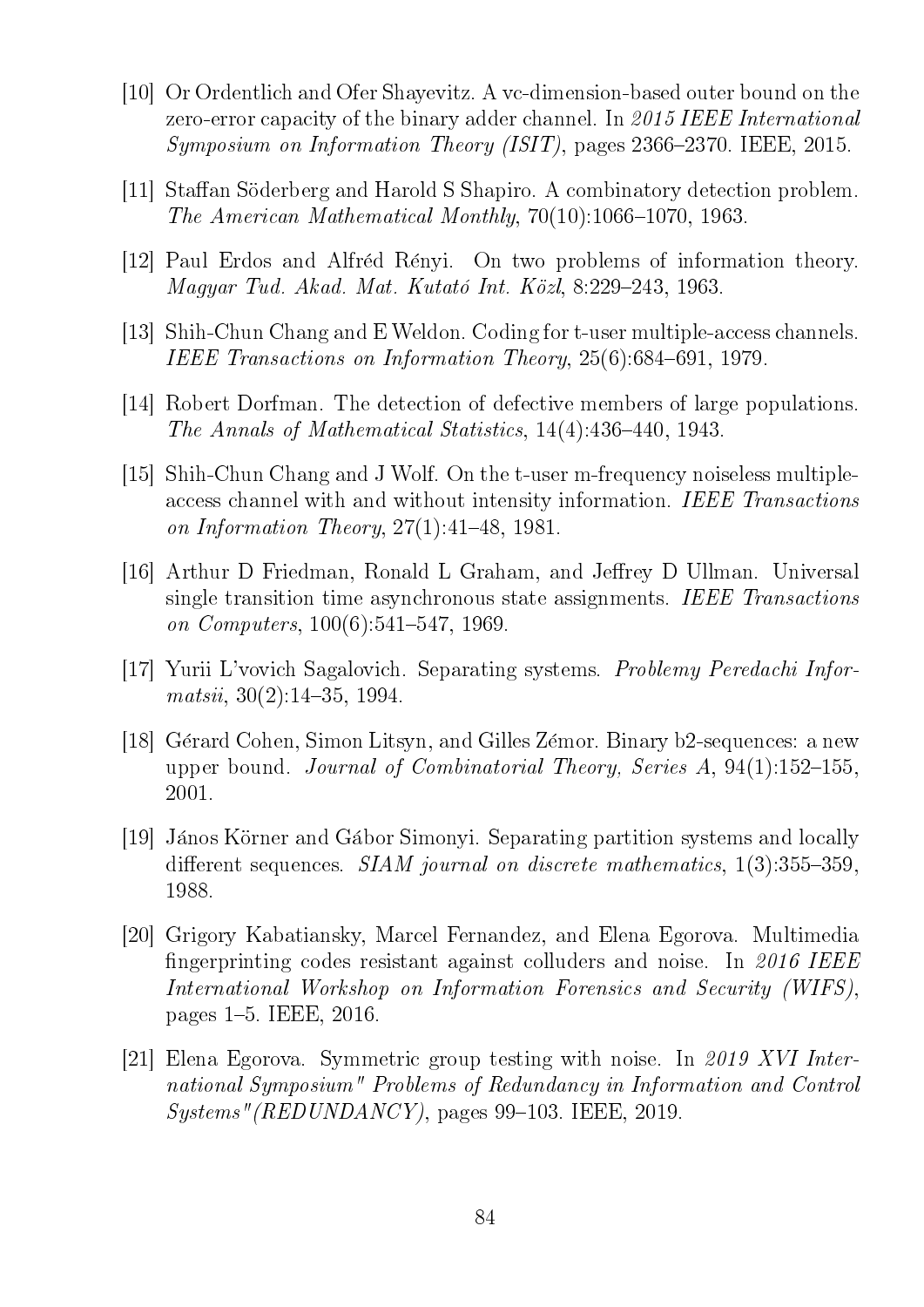- [22] Elena Egorova, Marcel Fernandez, Grigory Kabatiansky, and Moon Ho Lee. Signature codes for weighted noisy adder channel, multimedia fingerprinting and compressed sensing. Designs, Codes and Cryptography, 87(2-3):455 462, 2019.
- [23] Bernt Lindström. On a combinatory detection problem i. I. Magyar Tud. Akad. Mat. Kutató Int. Közl, 9:195–207, 1964.
- [24] David G Cantor and WH Mills. Determination of a subset from certain combinatorial properties. *Canadian Journal of Mathematics*, 18:42–48, 1966.
- [25] Bernt Lindström. Determination of two vectors from the sum. *Journal of Combinatorial Theory,*  $6(4):402-407$ , 1969.
- [26] Paul Erdös and Pál Turán. On a problem of sidon in additive number theory, and on some related problems. Journal of the London Mathematical  $Society, 1(4):212-215, 1941.$
- [27] Bernt Lindström. On b2-sequences of vectors. *Journal of number Theory*,  $4(3):261-265, 1972.$
- [28] Raj Chandra Bose and Sarvadaman Chowla. Theorems in the additive theory of numbers. Technical report, North Carolina State University. Dept. of Statistics, 1960.
- [29] James Singer. A theorem in finite projective geometry and some applications to number theory. Transactions of the American Mathematical Society,  $43(3):377-385, 1938.$
- [30] Arkadii Georgievich D'yachkov and Vladimir Vasil'evich Rykov. On a coding model for a multiple-access adder channel. *Problemy Peredachi Informatsii*,  $17(2):26-38, 1981.$
- [31] Paul Erdös, Peter Frankl, and Zoltán Füredi. Families of finite sets in which no set is covered by the union of two others. *Journal of Combinatorial* Theory, Series A,  $33(2):158-166$ , 1982.
- [32] Arkadii Georgievich D'yachkov and Vladimir Vasil'evich Rykov. Bounds on the length of disjunctive codes. *Problemy Peredachi Informatsii*,  $18(3)$ :  $7-13$ , 1982.
- [33] Miklós Ruszinkó. On the upper bound of the size of the r-cover-free families. Journal of Combinatorial Theory, Series  $A, 66(2):302-310, 1994.$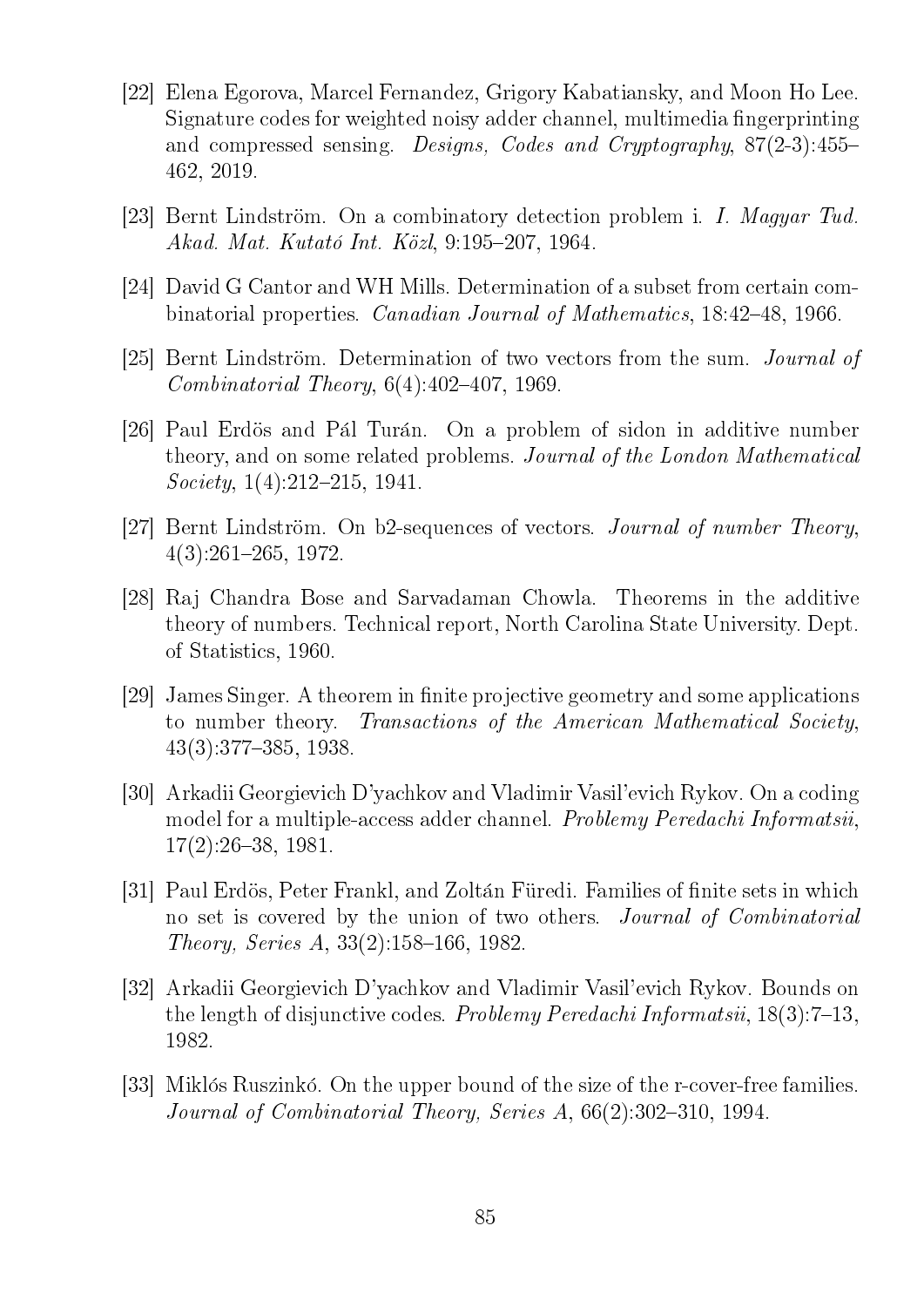- [34] Thomas Ericson and Vladimir I. Levenshtein. Superimposed codes in the hamming space. IEEE transactions on information theory,  $40(6)$ : 1882–1893, 1994.
- [35] Nader H Bshouty and Hanna Mazzawi. On parity check (0, 1)-matrix over zp. In Proceedings of the twenty-second annual ACM-SIAM symposium on Discrete algorithms, pages  $1383-1394$ . SIAM,  $2011$ .
- [36] Dingzhu Du, Frank K Hwang, and Frank Hwang. Combinatorial group testing and its applications, volume 12. World Scientific, 2000.
- [37] Thach V Bui, Minoru Kuribayashi, Mahdi Cheraghchi, and Isao Echizen. Efficiently decodable non-adaptive threshold group testing. IEEE Transactions on Information Theory, 2019.
- [38] George K Atia and Venkatesh Saligrama. Boolean compressed sensing and noisy group testing. IEEE Transactions on Information Theory,  $58(3):1880-1901, 2012.$
- [39] Stanislaw M Ulam. Adventures of a Mathematician. Univ of California Press, 1991.
- [40] Alfred Renyi. On a problem of information theory. MTA Mat. Kut. Int. Kozl. B,  $6:505-516$ , 1961.
- [41] Andrzej Pelc. Solution of ulam's problem on searching with a lie. Journal of Combinatorial Theory, Series A,  $44(1):129-140$ , 1987.
- [42] Andrzej Pelc. Searching games with errors—fifty years of coping with liars.  $Theoretical Computer Science, 270(1-2):71-109, 2002.$
- [43] Milton Sobel, Satindar Kumar, and Saul Blumenthal. Symmetric binomial group-testing with three outcomes. In Statistical Decision Theory and Re*lated Topics*, pages  $119-160$ . Elsevier, 1971.
- [44] Benny Chor, Amos Fiat, and Moni Naor. Tracing traitors. In Annual International Cryptology Conference, pages 257–270. Springer, 1994.
- [45] Henk DL Hollmann, Jack H Van Lint, Jean-Paul Linnartz, and Ludo MGM Tolhuizen. On codes with the identifiable parent property. *Journal of Com*binatorial Theory, Series A,  $82(2):121-133$ , 1998.
- [46] Michael J Collins. Upper bounds for parent-identifying set systems. Designs, Codes and Cryptography,  $51(2):167-173$ , 2009.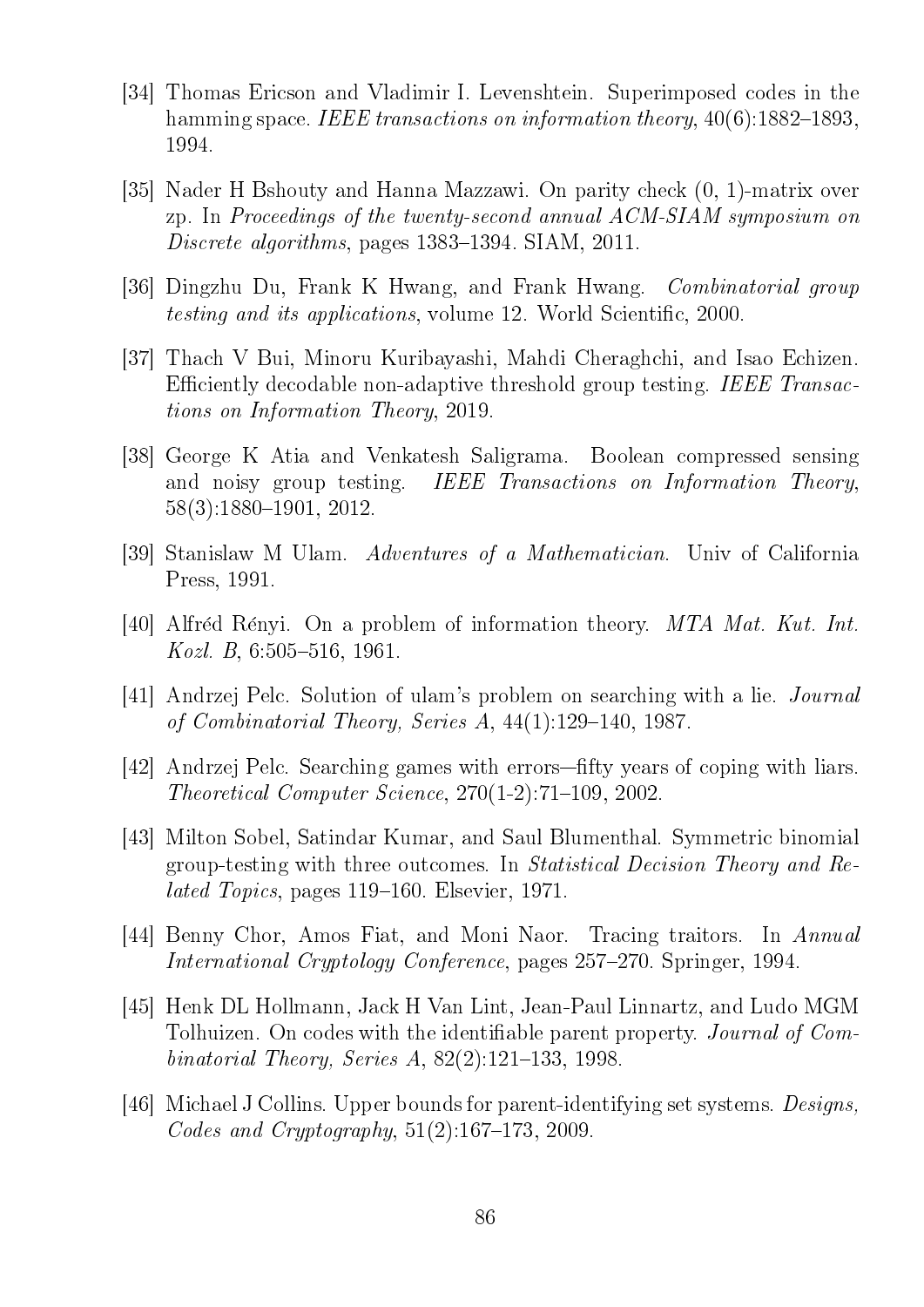- [47] Douglas R Stinson and Ruizhong Wei. Combinatorial properties and constructions of traceability schemes and frameproof codes. *SIAM Journal on* Discrete Mathematics,  $11(1):41-53$ , 1998.
- [48] Elena Egorova. How to combine ipp codes and ipp sets systems proof of the concept. 16th International Workshop on Algebraic and Combinatorial Coding Theory, Svetlogorsk,Russia, September 2017.
- [49] Alexander Barg, Gerard Cohen, Sylvia Encheva, Gregory Kabatiansky, and Gilles Zémor. A hypergraph approach to the identifying parent property: the case of multiple parents. SIAM Journal on Discrete Mathematics,  $14(3):423-431, 2001.$
- [50] Noga Alon, Gerard Cohen, Michael Krivelevich, and Simon Litsyn. Generalized hashing and parent-identifying codes. Journal of Combinatorial Theory, Series A,  $104(1):207-215$ , 2003.
- [51] Jessica N Staddon, Douglas R Stinson, and Ruizhong Wei. Combinatorial properties of frameproof and traceability codes. IEEE transactions on information theory,  $47(3):1042-1049$ , 2001.
- [52] Simon R Blackburn. Combinatorial schemes for protecting digital content.  $Surveys$  in combinatorics,  $307:43-78$ ,  $2003$ .
- [53] Grigory Kabatiansky. On the tracing traitors math. In *International Con*ference on Codes, Cryptology, and Information Security, pages 371–380. Springer, 2019.
- [54] George Robert Blakley et al. Safeguarding cryptographic keys. In Proceedings of the national computer conference, volume 48, 1979.
- [55] Adi Shamir. How to share a secret. Communications of the ACM,  $22(11):612-613, 1979.$
- [56] Elena Egorova and Grigory Kabatiansky. Analysis of two tracing traitor schemes via coding theory. In International Castle Meeting on Coding Theory and Applications, pages 84–92. Springer, 2017.
- [57] Yujie Gu and Ying Miao. Bounds on traceability schemes. IEEE Transactions on Information Theory,  $64(5):3450-3460, 2017$ .
- [58] Elena Egorova, Marcel Fernandez, and Grigory Kabatiansky. A construction of traceability set systems with polynomial tracing algorithm. In International Symposium on Information Theory, 2019. ISIT 2019. Proceedings. IEEE, 2019.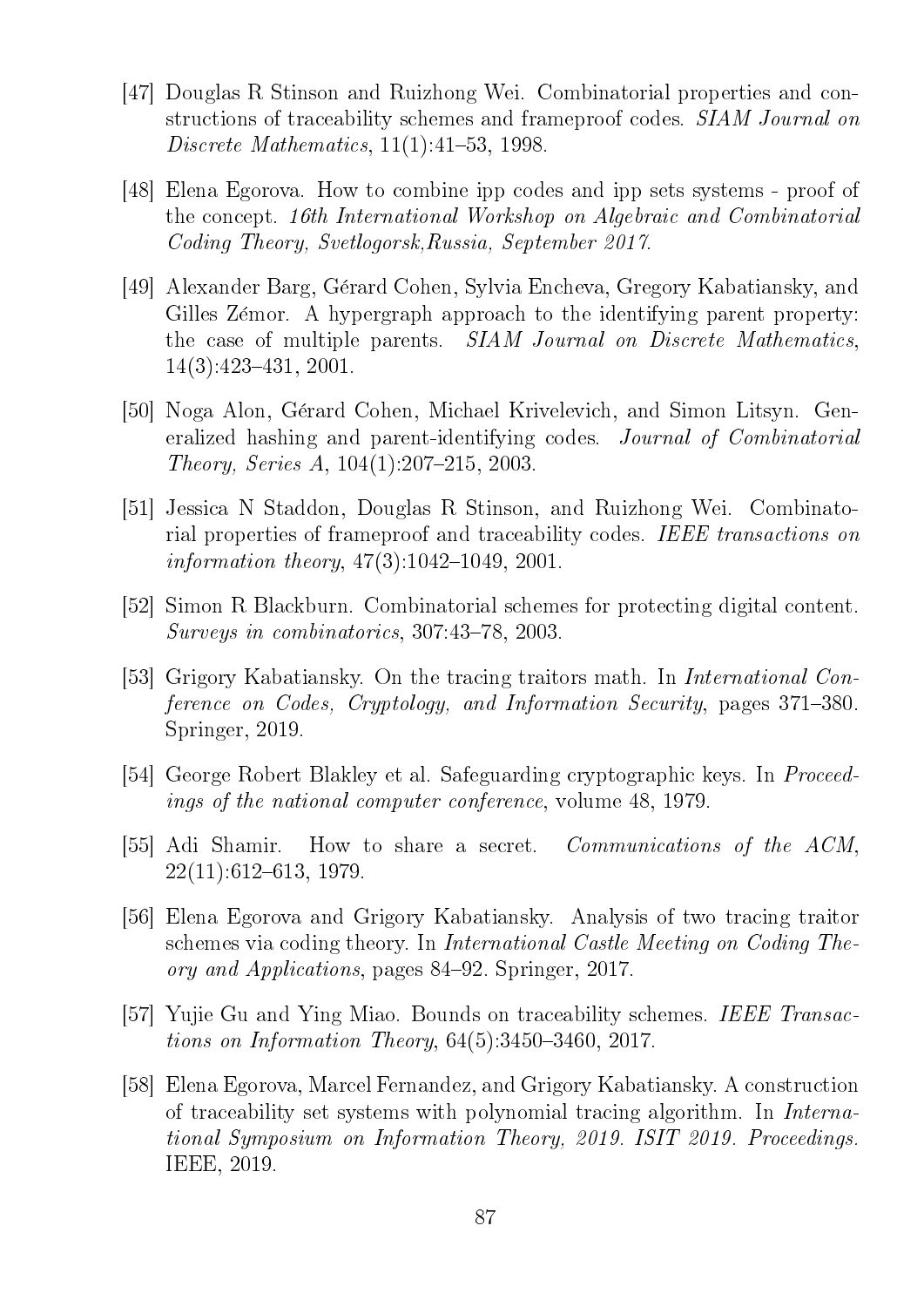- [59] Elena Egorova, Marcel Fernandez, and Grigory Kabatiansky. A new class of traceability schemes. WCC 2019: The Eleventh International Workshop on Coding and Cryptography, Saint-Jacut-de-la-Mer, France, April 2019.
- [60] Egorova E. On generalization of ipp codes and ipp set systems. Problems of Information Transmission, 55(3), 2019.
- [61] Paul Erdös, Peter Frankl, and Zoltán Füredi. Families of finite sets in which no set is covered by the union of r others. Israel Journal of Mathematics,  $51(1):79-89, 1985.$
- [62] Arkadii G D'yachkov, Il'ya Viktorovich Vorob'ev, NA Polyansky, and V Yu Shchukin. Bounds on the rate of disjunctive codes. Problems of Information  $Transmission, 50(1):27-56, 2014.$
- [63] Dan Boneh and James Shaw. Collusion-secure fingerprinting for digital data. IEEE Transactions on Information Theory,  $44(5):1897-1905$ , 1998.
- [64] Gérard D Cohen and Hans Georg Schaathun. Asymptotic overview on separating codes. Number 248. Department of Informatics, University of Bergen, 2003.
- [65] Chong Shangguan, Xin Wang, Gennian Ge, and Ying Miao. New bounds for frameproof codes. IEEE Transactions on Information Theory, 63(11):7247 7252, 2017.
- [66] Hugues Randriambololona. (2, 1)-separating systems beyond the probabilistic bound. Israel Journal of Mathematics,  $195(1):171-186$ ,  $2013$ .
- [67] Gerard Cohen, Simon Litsyn, and Gilles Zemor. Binary b2-sequences: a new upper bound. *Journal of Combinatorial Theory, Series A*,  $94(1):152-155$ , 2001.
- [68] Simon R Blackburn. Probabilistic existence results for separable codes. IEEE Transactions on Information Theory,  $61(11):5822-5827$ , 2015.
- [69] Miklós Csűrös and Miklós Ruszinkó. Single-user tracing and disjointly superimposed codes. IEEE transactions on information theory, 51(4):1606 1611, 2005.
- [70] Noga Alon and Vera Asodi. Tracing a single user. European Journal of  $Combinatorics, 27(8):1227-1234, 2006.$
- [71] Noga Alon and Vera Asodi. Tracing many users with almost no rate penalty. IEEE transactions on information theory,  $53(1):437-439$ , 2006.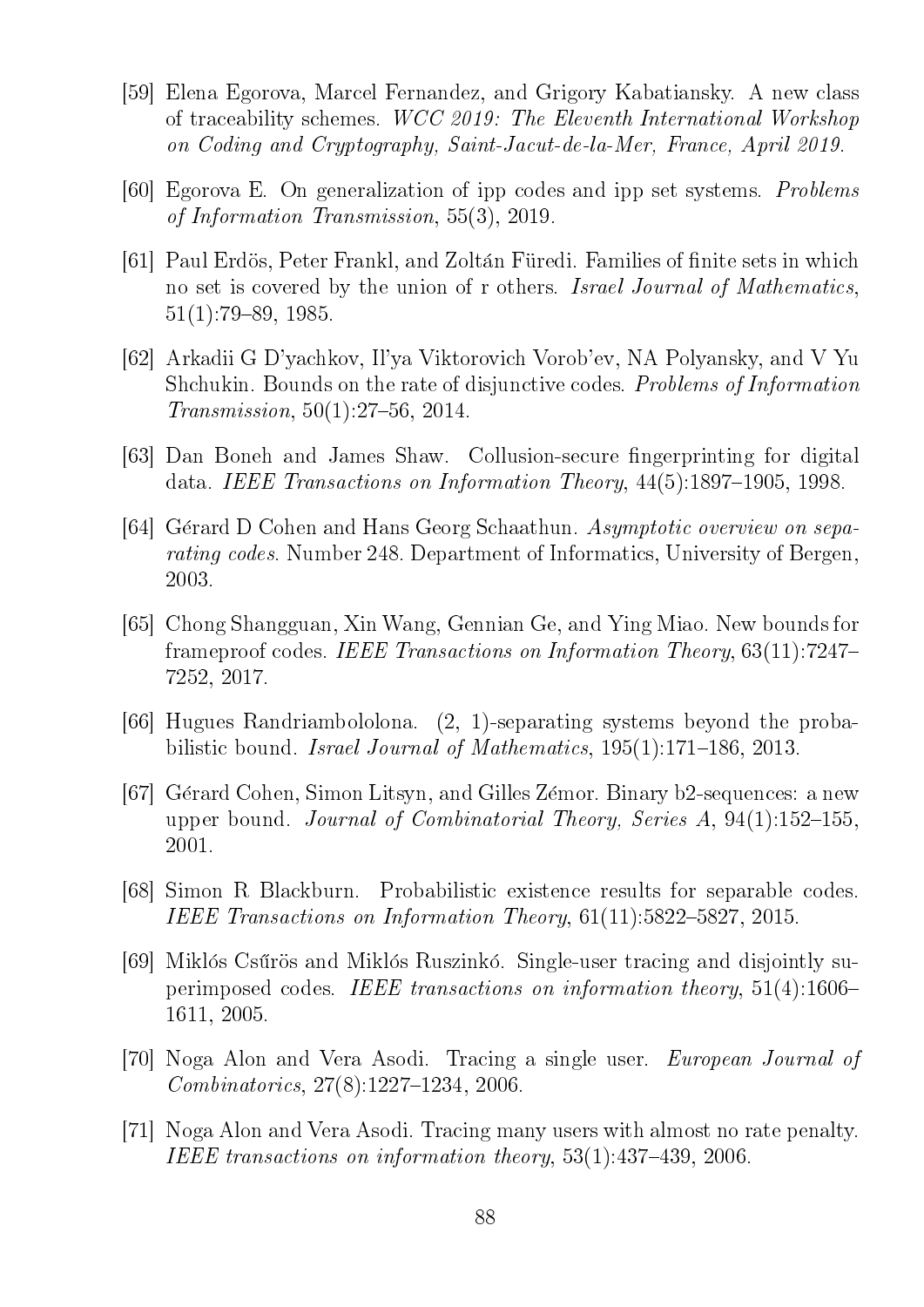- [72] Alexander Barg, G Robert Blakley, and Gregory A Kabatiansky. Digital fingerprinting codes: Problem statements, constructions, identification of traitors. IEEE Transactions on Information Theory,  $49(4):852-865$ , 2003.
- [73] A Quang. Bounds on constant weight binary superimposed codes. PROB-LEMS CONTROL INF. THEORY.,  $17(4):223-230, 1988$ .
- [74] Yurii L'vovich Sagalovich. Concatenated codes of automaton states. Problemy Peredachi Informatsii,  $14(2)$ :77-85, 1978.
- [75] G David Forney. Concatenated codes. 1965.
- [76] Venkatesan Guruswami and Madhu Sudan. Improved decoding of reedsolomon and algebraic-geometric codes. In *Proceedings 39th Annual Sym*posium on Foundations of Computer Science (Cat. No. 98CB36280), pages 28-37. IEEE, 1998.
- [77] AG Dyachkov, VV Rykov, and AM Rashad. Superimposed distance codes. Problems of Control and Information Theory-problemy Upravleniya i Teorii  $Information 18(4): 237-250, 1989.$
- [78] Anthony J Macula. Error-correcting nonadaptive group testing with dedisjunct matrices. *Discrete Applied Mathematics*,  $80(2-3):217-222$ , 1997.
- [79] Yongxi Cheng. Advances in group testing. Handbook of Combinatorial *Optimization*, pages  $93-144$ , 2013.
- [80] Amin Emad, Jun Shen, and Olgica Milenkovic. Symmetric group testing and superimposed codes. In 2011 IEEE Information Theory Workshop, pages 2024. IEEE, 2011.
- [81] Wassily Hoeffding. Probability inequalities for sums of bounded random variables. Journal of the American Statistical Association,  $58(301):13-30$ , 1963.
- [82] Necdet Batir. Inequalities for the gamma function. Archiv der Mathematik,  $91(6):554-563, 2008.$
- [83] AG Djackov. On a search model of false coins. In Topics in Information Theory (Colloquia Mathematica Societatis Janos Bolyai 16, Keszthely, Hungary). Budapest, Hungary: Hungarian Acad. Sci, page 163170, 1975.
- [84] L Gyorfi, Sándor Gyori, Bálint Laczay, and M Ruszinko. Lectures on multiple access channels. Web:  $http://www.szit.bme.hu/~quori/AFOSR_$ 05/book.  $pdf, 5, 2013$ .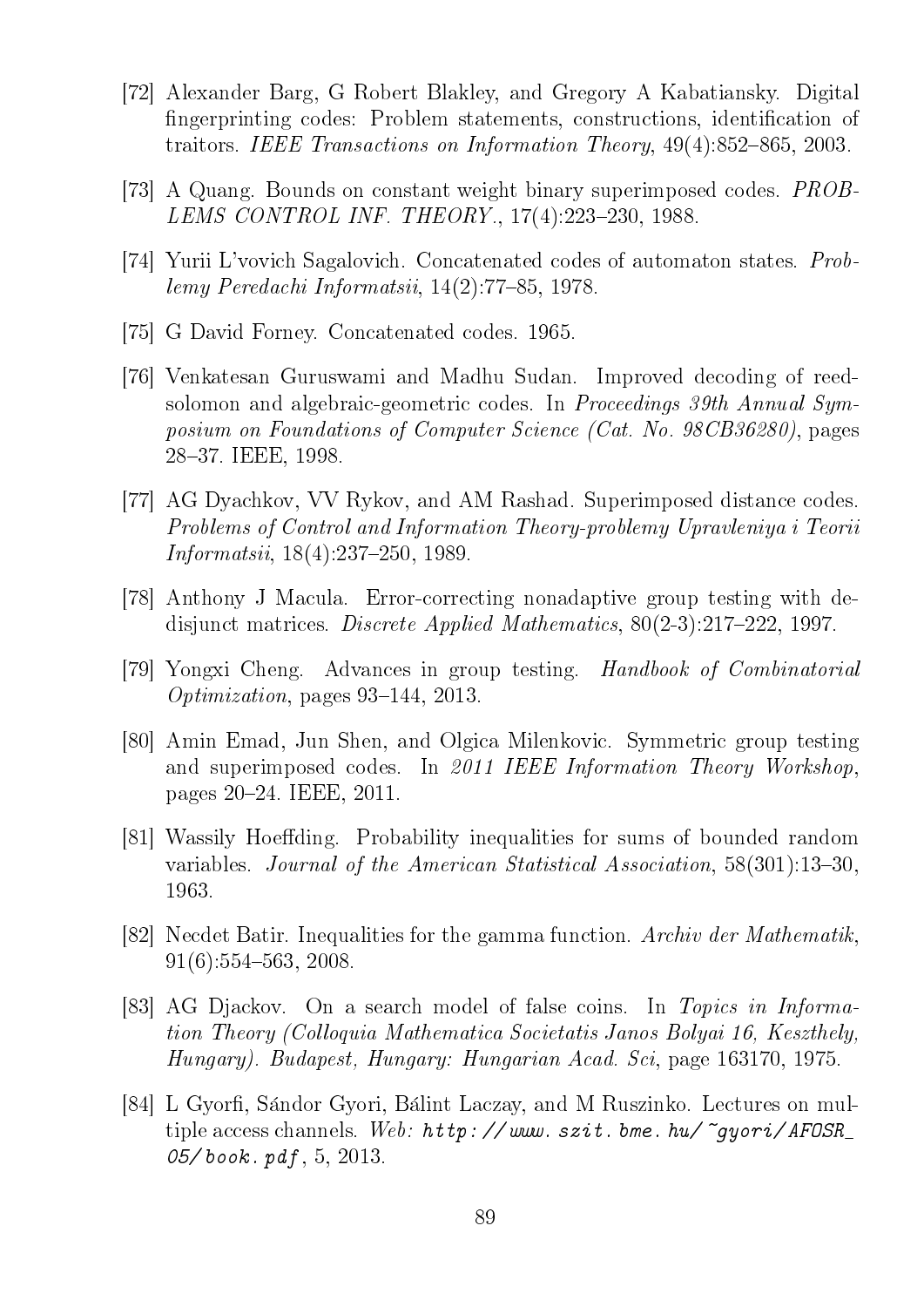- [85] P Mateev. On the entropy of the multinomial distribution. Theory of Probability & Its Applications,  $23(1)$ :188-190, 1978.
- [86] Yuichi Kaji. Bounds on the entropy of multinomial distribution. In  $2015$ IEEE International Symposium on Information Theory (ISIT), pages 1362 1366. IEEE, 2015.
- [87] Vladimir Gritsenko, Grigory Kabatiansky, Vladimir Lebedev, and Alexey Maevskiy. Signature codes for noisy multiple access adder channel. Designs, Codes and Cryptography,  $82(1-2):293-299$ , 2017.
- [88] Peter Mathys. A class of codes for a t active users out of n multipleaccess communication system. IEEE Transactions on Information Theory,  $36(6):1206-1219, 1990.$
- [89] Wade Trappe, Min Wu, Z Jane Wang, and KJ Ray Liu. Anti-collusion ngerprinting for multimedia. IEEE Transactions on Signal Processing,  $51(4):1069-1087, 2003.$
- [90] Minquan Cheng, Lijun Ji, and Ying Miao. Separable codes. IEEE Transactions on Information Theory,  $58(3):1791-1803$ , 2011.
- [91] KJR Liu, W Trappe, ZJ Wang, M Wu, and H Zhao. Multimedia fingerprinting forensics for traitor tracing, 2005.
- [92] Minquan Cheng, Hung-Lin Fu, Jing Jiang, Yuan-Hsun Lo, and Ying Miao. Codes with the identifiable parent property for multimedia fingerprinting. Designs, Codes and Cryptography,  $83(1)$ :71-82, 2017.
- [93] Jing Jiang, Minquan Cheng, and Ying Miao. Strongly separable codes. Designs, Codes and Cryptography,  $79(2):303-318$ , 2016.
- [94] Amos Fiat and Moni Naor. Broadcast encryption. In Annual International Cryptology Conference, pages 480–491. Springer, 1993.
- [95] G. Kabatiansky. Traceability codes and their generalizations. Problems of Information Transmission,  $55(3):283-294$ ,  $2019$ .
- [96] G. Kabatiansky. On the tracing traitors math. In International Conference on Codes, Cryptology, and Information Security, pages 371–380. Springer, 2019.
- [97] Y. Gu, M. Cheng, G. Kabatiansky, and Y. Miao. Probabilistic existence results for parent-identifying schemes. IEEE Transactions on Information Theory, 2019.